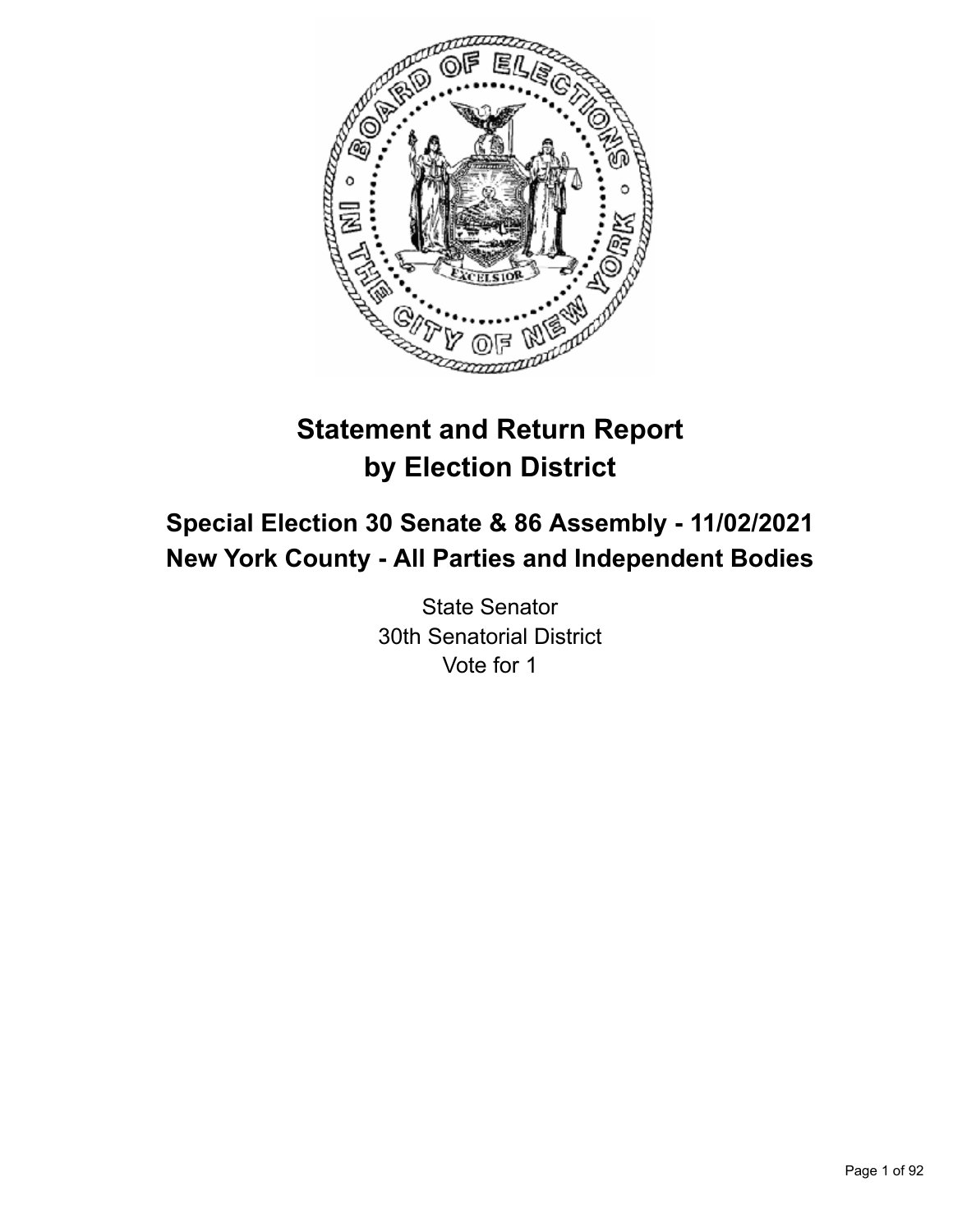

| PUBLIC COUNTER                                           | 218 |
|----------------------------------------------------------|-----|
| <b>ABSENTEE / MILITARY</b>                               | 23  |
| AFFIDAVIT                                                | 2   |
| <b>Total Ballots</b>                                     | 243 |
| Less - Inapplicable Federal/Special Presidential Ballots | 0   |
| <b>Total Applicable Ballots</b>                          | 243 |
| CORDELL CLEARE (DEMOCRATIC)                              | 188 |
| OZ SULTAN (REPUBLICAN)                                   | 13  |
| SHANA HARMONGOFF (HOPE 4 NY)                             | 11  |
| <b>BRIAN BONSER (WRITE-IN)</b>                           |     |
| <b>Total Votes</b>                                       | 213 |
| Unrecorded                                               | 30  |

| <b>PUBLIC COUNTER</b>                                    | 183 |
|----------------------------------------------------------|-----|
| ABSENTEE / MILITARY                                      | 33  |
| AFFIDAVIT                                                | 0   |
| <b>Total Ballots</b>                                     | 216 |
| Less - Inapplicable Federal/Special Presidential Ballots | 0   |
| <b>Total Applicable Ballots</b>                          | 216 |
| CORDELL CLEARE (DEMOCRATIC)                              | 169 |
| OZ SULTAN (REPUBLICAN)                                   | 20  |
| SHANA HARMONGOFF (HOPE 4 NY)                             | 4   |
| THOMAS KENNIFF (WRITE-IN)                                | 1   |
| <b>Total Votes</b>                                       | 194 |
| Unrecorded                                               | 22  |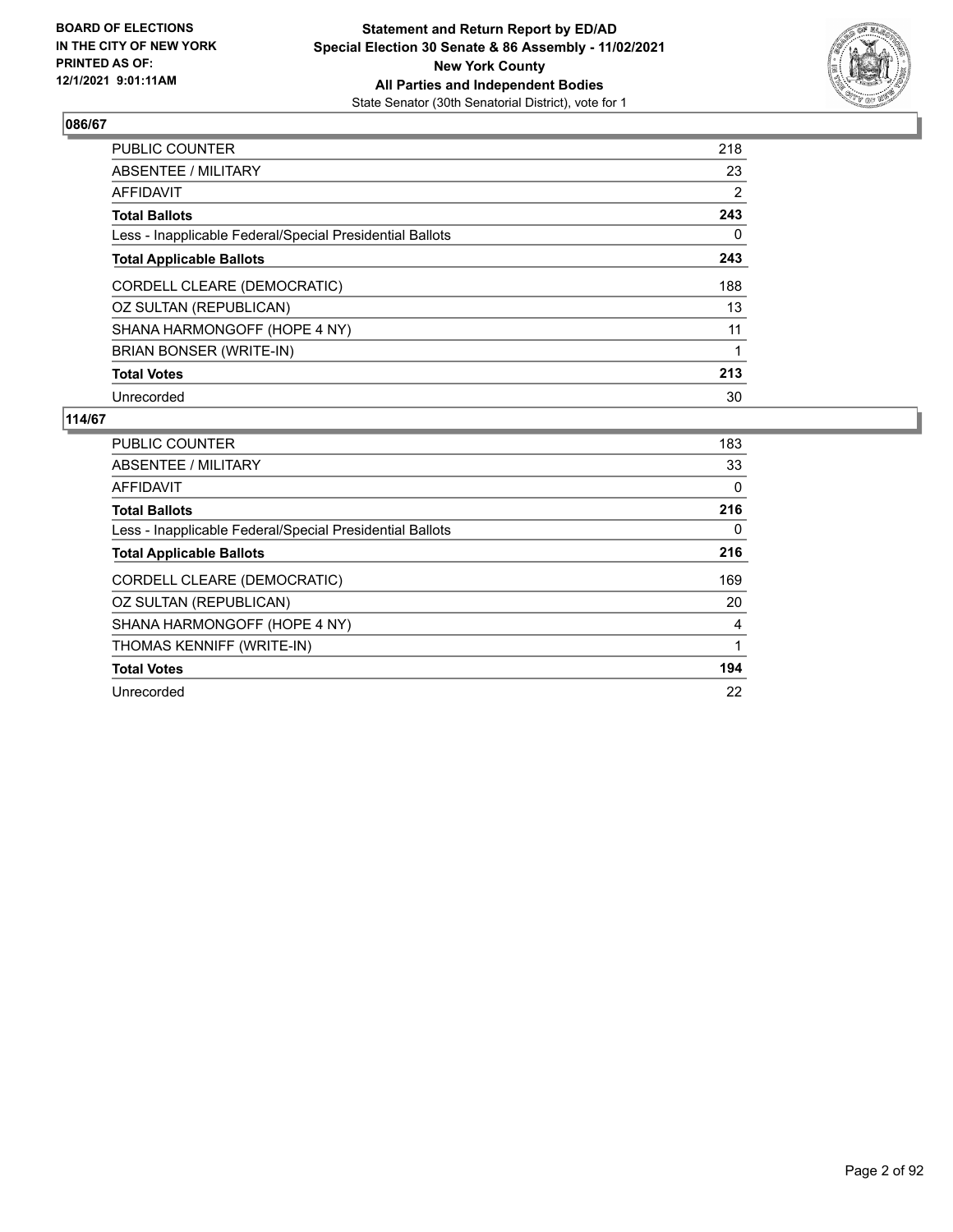

| PUBLIC COUNTER                                           | 68 |
|----------------------------------------------------------|----|
| ABSENTEE / MILITARY                                      | 8  |
| AFFIDAVIT                                                | 0  |
| <b>Total Ballots</b>                                     | 76 |
| Less - Inapplicable Federal/Special Presidential Ballots | 0  |
| <b>Total Applicable Ballots</b>                          | 76 |
| CORDELL CLEARE (DEMOCRATIC)                              | 53 |
| OZ SULTAN (REPUBLICAN)                                   | 6  |
| SHANA HARMONGOFF (HOPE 4 NY)                             | 4  |
| <b>Total Votes</b>                                       | 63 |
| Unrecorded                                               | 13 |

### **024/68**

| <b>PUBLIC COUNTER</b>                                    | 93       |
|----------------------------------------------------------|----------|
| ABSENTEE / MILITARY                                      | 22       |
| AFFIDAVIT                                                | $\Omega$ |
| <b>Total Ballots</b>                                     | 115      |
| Less - Inapplicable Federal/Special Presidential Ballots | $\Omega$ |
| <b>Total Applicable Ballots</b>                          | 115      |
| CORDELL CLEARE (DEMOCRATIC)                              | 89       |
| OZ SULTAN (REPUBLICAN)                                   | 5        |
| SHANA HARMONGOFF (HOPE 4 NY)                             | 5        |
| <b>Total Votes</b>                                       | 99       |
| Unrecorded                                               | 16       |
|                                                          |          |

| <b>PUBLIC COUNTER</b>                                    | 108 |
|----------------------------------------------------------|-----|
| ABSENTEE / MILITARY                                      | 25  |
| AFFIDAVIT                                                | 0   |
| <b>Total Ballots</b>                                     | 133 |
| Less - Inapplicable Federal/Special Presidential Ballots | 0   |
| <b>Total Applicable Ballots</b>                          | 133 |
| CORDELL CLEARE (DEMOCRATIC)                              | 90  |
| OZ SULTAN (REPUBLICAN)                                   | 5   |
| SHANA HARMONGOFF (HOPE 4 NY)                             | 4   |
| <b>Total Votes</b>                                       | 99  |
| Unrecorded                                               | 34  |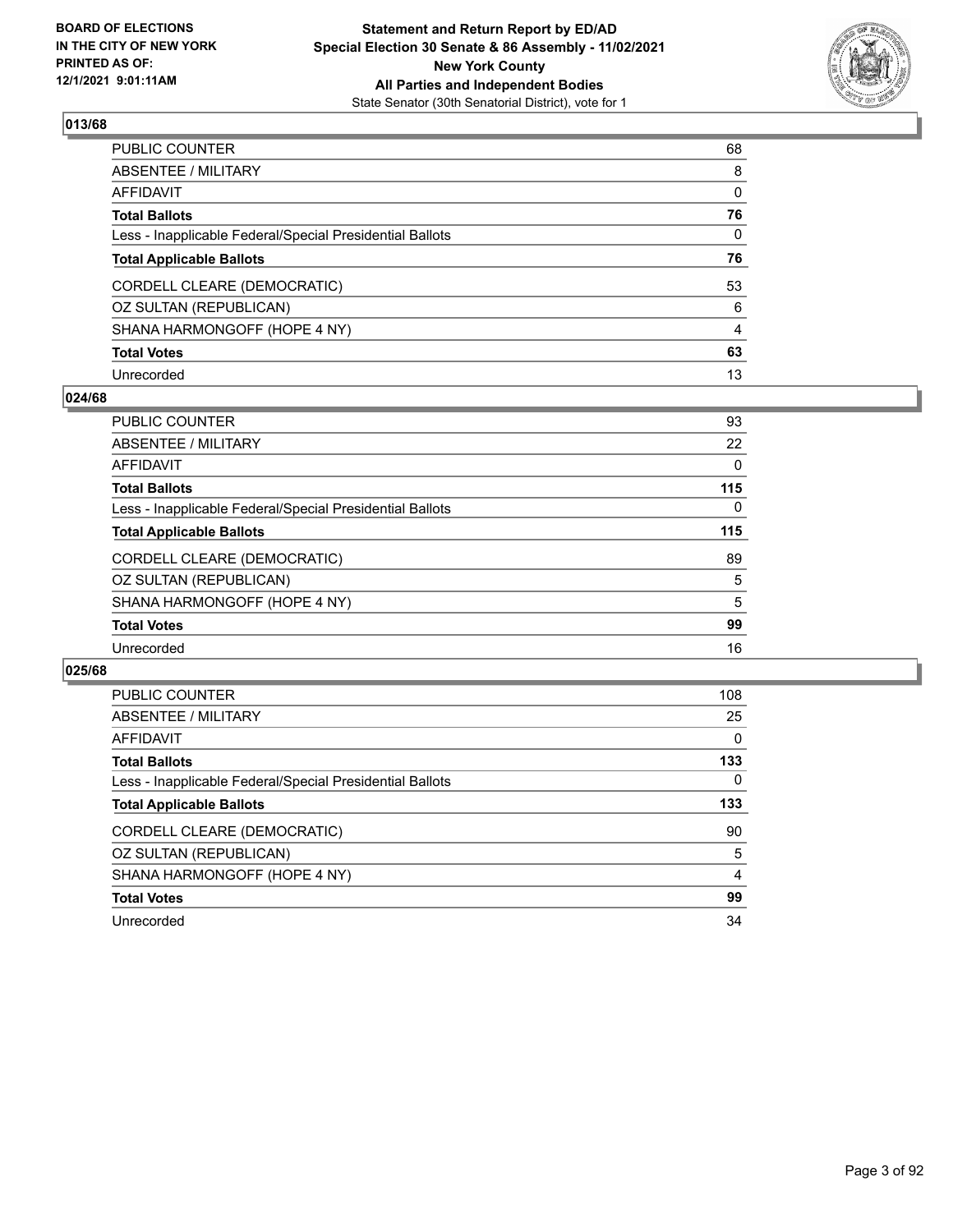

| PUBLIC COUNTER                                           | 143         |
|----------------------------------------------------------|-------------|
| ABSENTEE / MILITARY                                      | 15          |
| AFFIDAVIT                                                | $\mathbf 1$ |
| Total Ballots                                            | 159         |
| Less - Inapplicable Federal/Special Presidential Ballots | 0           |
| <b>Total Applicable Ballots</b>                          | 159         |
| CORDELL CLEARE (DEMOCRATIC)                              | 108         |
| OZ SULTAN (REPUBLICAN)                                   | 20          |
| SHANA HARMONGOFF (HOPE 4 NY)                             | 3           |
| <b>Total Votes</b>                                       | 131         |
| Unrecorded                                               | 28          |

### **027/68**

| <b>PUBLIC COUNTER</b>                                    | 145 |
|----------------------------------------------------------|-----|
| ABSENTEE / MILITARY                                      | 19  |
| AFFIDAVIT                                                | 0   |
| <b>Total Ballots</b>                                     | 164 |
| Less - Inapplicable Federal/Special Presidential Ballots | 0   |
| <b>Total Applicable Ballots</b>                          | 164 |
| CORDELL CLEARE (DEMOCRATIC)                              | 115 |
| OZ SULTAN (REPUBLICAN)                                   | 21  |
| SHANA HARMONGOFF (HOPE 4 NY)                             | 5   |
| <b>Total Votes</b>                                       | 141 |
| Unrecorded                                               | 23  |
|                                                          |     |

| PUBLIC COUNTER                                           | 118 |
|----------------------------------------------------------|-----|
| ABSENTEE / MILITARY                                      | 9   |
| <b>AFFIDAVIT</b>                                         | 0   |
| <b>Total Ballots</b>                                     | 127 |
| Less - Inapplicable Federal/Special Presidential Ballots | 0   |
| <b>Total Applicable Ballots</b>                          | 127 |
| CORDELL CLEARE (DEMOCRATIC)                              | 89  |
| OZ SULTAN (REPUBLICAN)                                   | 11  |
| SHANA HARMONGOFF (HOPE 4 NY)                             | 9   |
| IAN JOHNSTONE (WRITE-IN)                                 |     |
| <b>Total Votes</b>                                       | 110 |
|                                                          |     |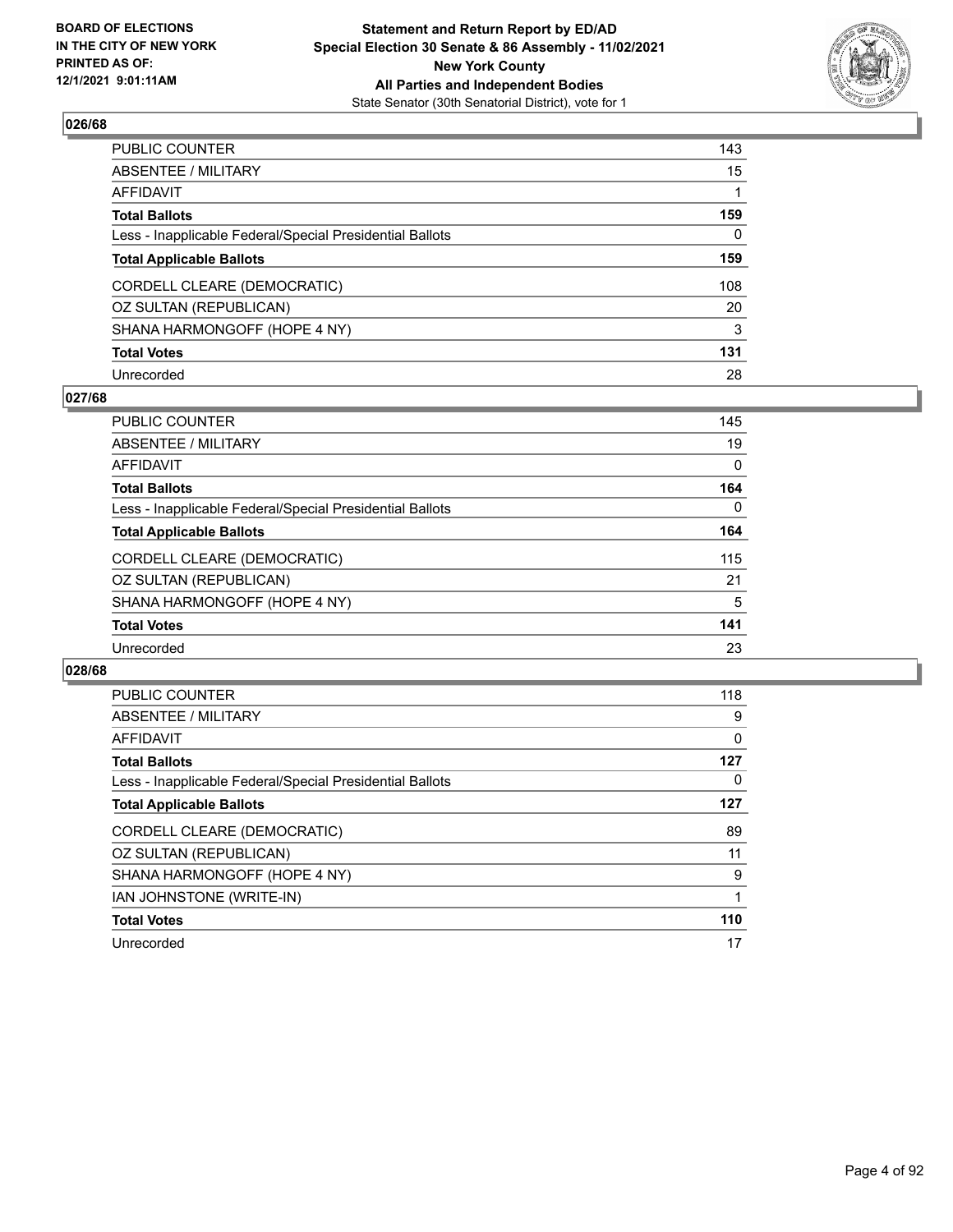

| PUBLIC COUNTER                                           | 60             |
|----------------------------------------------------------|----------------|
| ABSENTEE / MILITARY                                      |                |
| AFFIDAVIT                                                | $\Omega$       |
| Total Ballots                                            | 61             |
| Less - Inapplicable Federal/Special Presidential Ballots | $\mathbf{0}$   |
| <b>Total Applicable Ballots</b>                          | 61             |
| CORDELL CLEARE (DEMOCRATIC)                              | 42             |
| OZ SULTAN (REPUBLICAN)                                   | $\overline{4}$ |
| SHANA HARMONGOFF (HOPE 4 NY)                             | 4              |
| <b>Total Votes</b>                                       | 50             |
| Unrecorded                                               | 11             |

### **030/68**

| <b>PUBLIC COUNTER</b>                                    | 147 |
|----------------------------------------------------------|-----|
| ABSENTEE / MILITARY                                      | 78  |
| AFFIDAVIT                                                | 0   |
| <b>Total Ballots</b>                                     | 225 |
| Less - Inapplicable Federal/Special Presidential Ballots | 0   |
| <b>Total Applicable Ballots</b>                          | 225 |
| CORDELL CLEARE (DEMOCRATIC)                              | 138 |
| OZ SULTAN (REPUBLICAN)                                   | 19  |
| SHANA HARMONGOFF (HOPE 4 NY)                             | 17  |
| UNATTRIBUTABLE WRITE-IN (WRITE-IN)                       |     |
| <b>Total Votes</b>                                       | 175 |
| Unrecorded                                               | 50  |
|                                                          |     |

| <b>PUBLIC COUNTER</b>                                    | 234 |
|----------------------------------------------------------|-----|
| ABSENTEE / MILITARY                                      | 25  |
| AFFIDAVIT                                                |     |
| <b>Total Ballots</b>                                     | 260 |
| Less - Inapplicable Federal/Special Presidential Ballots | 0   |
| <b>Total Applicable Ballots</b>                          | 260 |
| CORDELL CLEARE (DEMOCRATIC)                              | 191 |
| OZ SULTAN (REPUBLICAN)                                   | 10  |
| SHANA HARMONGOFF (HOPE 4 NY)                             | 31  |
| <b>Total Votes</b>                                       | 232 |
| Unrecorded                                               | 28  |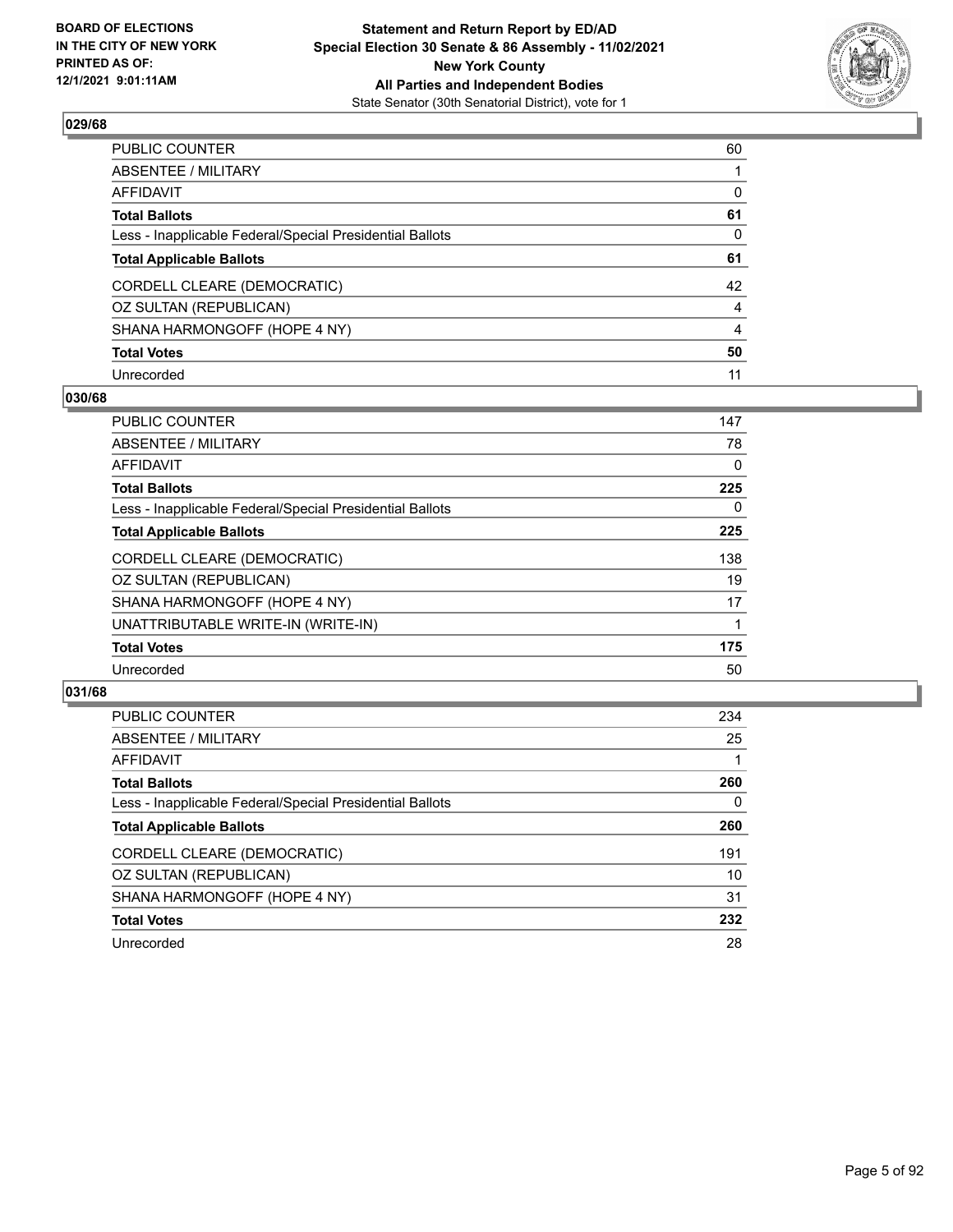

| PUBLIC COUNTER                                           | 88           |
|----------------------------------------------------------|--------------|
| ABSENTEE / MILITARY                                      | 4            |
| AFFIDAVIT                                                |              |
| Total Ballots                                            | 93           |
| Less - Inapplicable Federal/Special Presidential Ballots | $\mathbf{0}$ |
| <b>Total Applicable Ballots</b>                          | 93           |
| CORDELL CLEARE (DEMOCRATIC)                              | 63           |
| OZ SULTAN (REPUBLICAN)                                   | 10           |
| SHANA HARMONGOFF (HOPE 4 NY)                             | 10           |
| <b>Total Votes</b>                                       | 83           |
| Unrecorded                                               | 10           |

### **033/68**

| <b>PUBLIC COUNTER</b>                                    | 275 |
|----------------------------------------------------------|-----|
| ABSENTEE / MILITARY                                      | 25  |
| <b>AFFIDAVIT</b>                                         | 4   |
| <b>Total Ballots</b>                                     | 304 |
| Less - Inapplicable Federal/Special Presidential Ballots | 0   |
| <b>Total Applicable Ballots</b>                          | 304 |
| CORDELL CLEARE (DEMOCRATIC)                              | 230 |
| OZ SULTAN (REPUBLICAN)                                   | 31  |
| SHANA HARMONGOFF (HOPE 4 NY)                             | 20  |
| <b>Total Votes</b>                                       | 281 |
| Unrecorded                                               | 23  |

| <b>PUBLIC COUNTER</b>                                    | 176            |
|----------------------------------------------------------|----------------|
| ABSENTEE / MILITARY                                      | 44             |
| AFFIDAVIT                                                | $\overline{2}$ |
| <b>Total Ballots</b>                                     | 222            |
| Less - Inapplicable Federal/Special Presidential Ballots | 0              |
| <b>Total Applicable Ballots</b>                          | 222            |
| CORDELL CLEARE (DEMOCRATIC)                              | 172            |
| OZ SULTAN (REPUBLICAN)                                   | 5              |
| SHANA HARMONGOFF (HOPE 4 NY)                             | 4              |
| <b>Total Votes</b>                                       | 181            |
| Unrecorded                                               | 41             |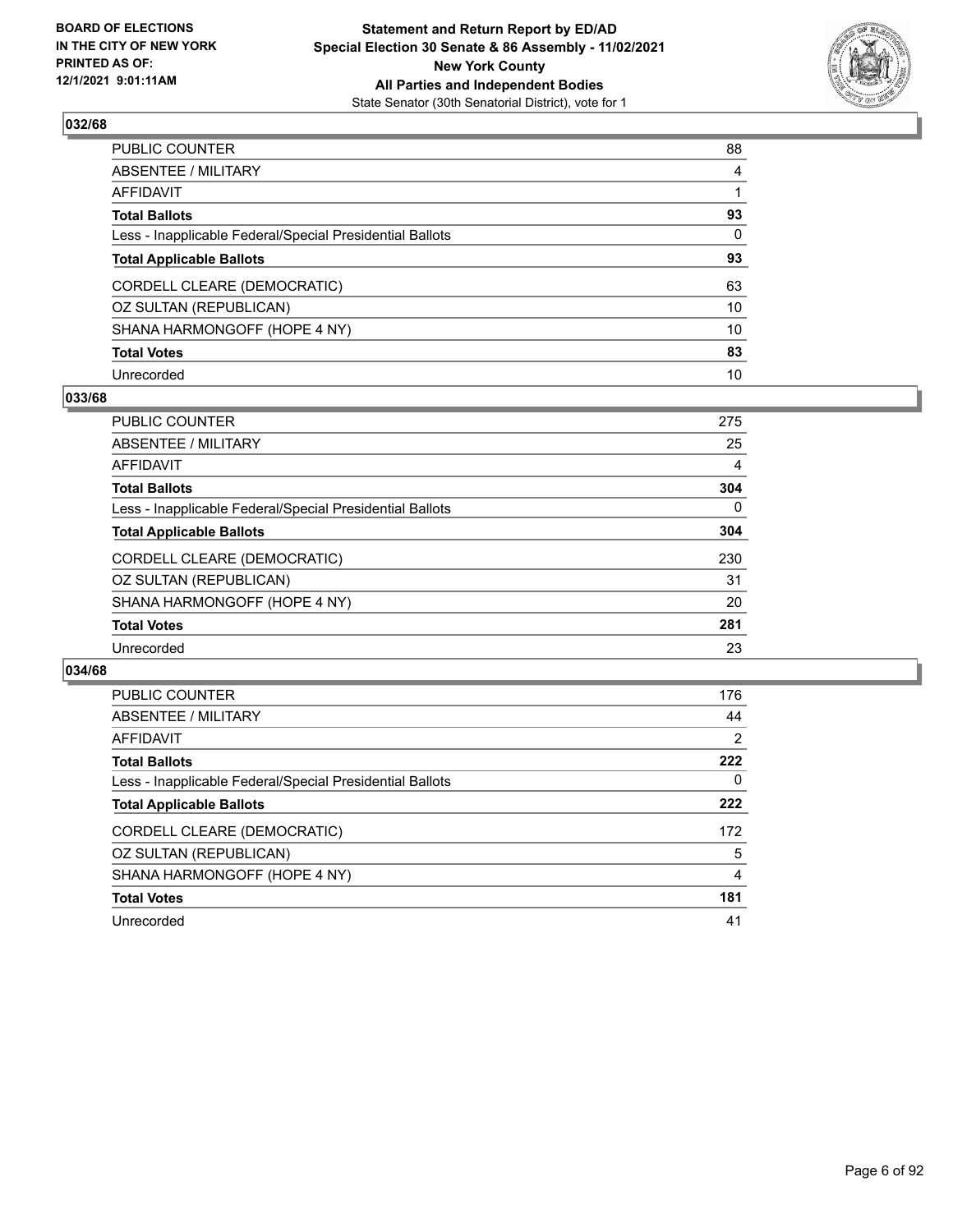

| PUBLIC COUNTER                                           | 166               |
|----------------------------------------------------------|-------------------|
| ABSENTEE / MILITARY                                      | 19                |
| AFFIDAVIT                                                | $\mathbf 1$       |
| Total Ballots                                            | 186               |
| Less - Inapplicable Federal/Special Presidential Ballots | 0                 |
| <b>Total Applicable Ballots</b>                          | 186               |
| CORDELL CLEARE (DEMOCRATIC)                              | 144               |
| OZ SULTAN (REPUBLICAN)                                   | $12 \overline{ }$ |
| SHANA HARMONGOFF (HOPE 4 NY)                             | 8                 |
| <b>Total Votes</b>                                       | 164               |
| Unrecorded                                               | 22                |

### **036/68**

| <b>PUBLIC COUNTER</b>                                    | 88       |
|----------------------------------------------------------|----------|
| ABSENTEE / MILITARY                                      | 2        |
| AFFIDAVIT                                                | 0        |
| <b>Total Ballots</b>                                     | 90       |
| Less - Inapplicable Federal/Special Presidential Ballots | $\Omega$ |
| <b>Total Applicable Ballots</b>                          | 90       |
| CORDELL CLEARE (DEMOCRATIC)                              | 65       |
| OZ SULTAN (REPUBLICAN)                                   | 8        |
| SHANA HARMONGOFF (HOPE 4 NY)                             | 4        |
| <b>Total Votes</b>                                       | 77       |
| Unrecorded                                               | 13       |
|                                                          |          |

| PUBLIC COUNTER                                           | 94       |
|----------------------------------------------------------|----------|
| ABSENTEE / MILITARY                                      | 6        |
| AFFIDAVIT                                                | $\Omega$ |
| <b>Total Ballots</b>                                     | 100      |
| Less - Inapplicable Federal/Special Presidential Ballots | $\Omega$ |
| <b>Total Applicable Ballots</b>                          | 100      |
| CORDELL CLEARE (DEMOCRATIC)                              | 61       |
| OZ SULTAN (REPUBLICAN)                                   | 14       |
| SHANA HARMONGOFF (HOPE 4 NY)                             | 7        |
| <b>Total Votes</b>                                       | 82       |
| Unrecorded                                               | 18       |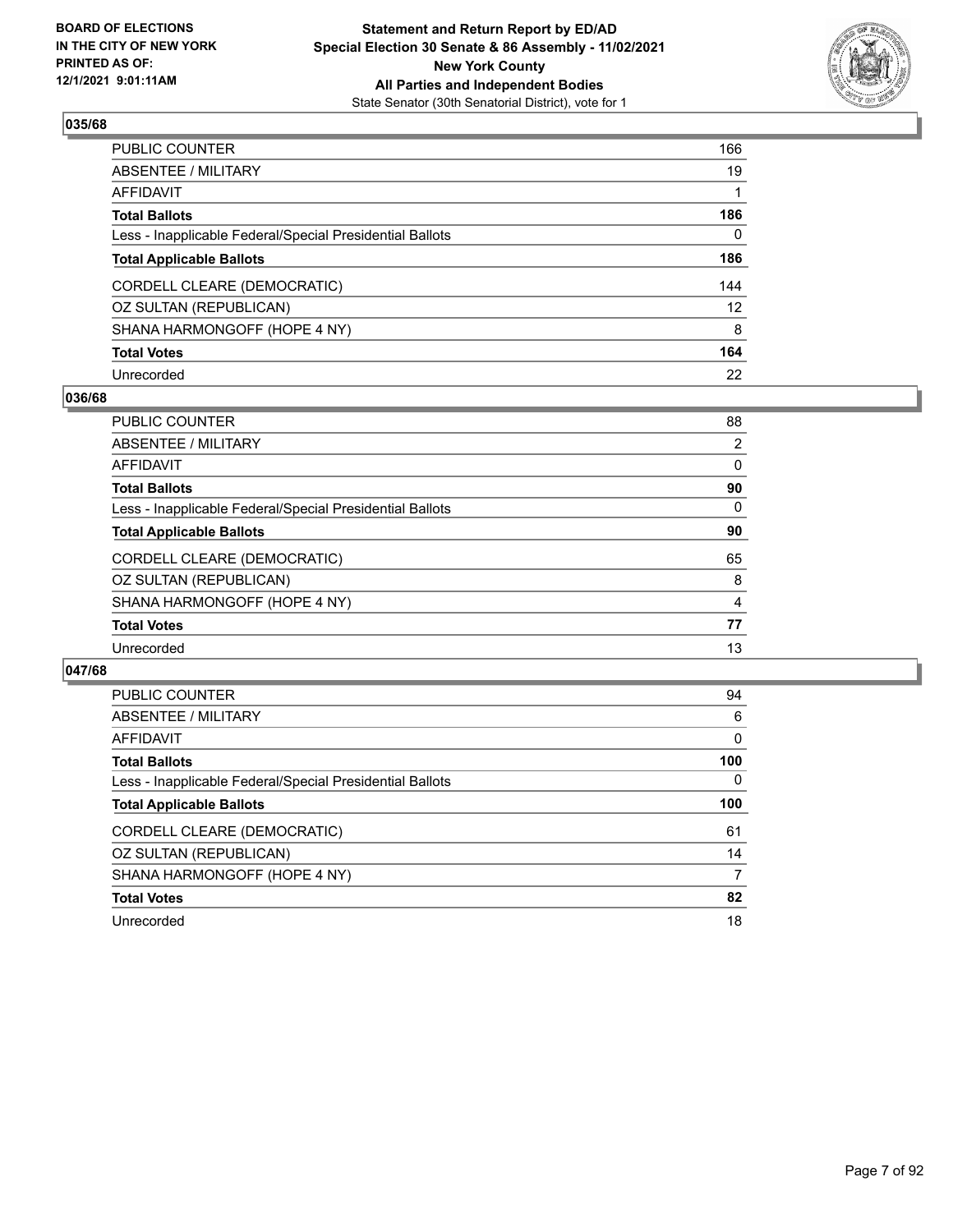

| PUBLIC COUNTER                                           | 113              |
|----------------------------------------------------------|------------------|
| ABSENTEE / MILITARY                                      | 14               |
| AFFIDAVIT                                                | 0                |
| Total Ballots                                            | 127              |
| Less - Inapplicable Federal/Special Presidential Ballots | 0                |
| <b>Total Applicable Ballots</b>                          | 127              |
| CORDELL CLEARE (DEMOCRATIC)                              | 93               |
| OZ SULTAN (REPUBLICAN)                                   | 6                |
| SHANA HARMONGOFF (HOPE 4 NY)                             | 3                |
| <b>Total Votes</b>                                       | 102 <sub>1</sub> |
| Unrecorded                                               | 25               |

### **049/68**

| <b>PUBLIC COUNTER</b>                                    | 124      |
|----------------------------------------------------------|----------|
| ABSENTEE / MILITARY                                      | 17       |
| AFFIDAVIT                                                |          |
| <b>Total Ballots</b>                                     | 142      |
| Less - Inapplicable Federal/Special Presidential Ballots | $\Omega$ |
| <b>Total Applicable Ballots</b>                          | 142      |
| CORDELL CLEARE (DEMOCRATIC)                              | 115      |
| OZ SULTAN (REPUBLICAN)                                   | 7        |
| SHANA HARMONGOFF (HOPE 4 NY)                             | 5        |
| <b>Total Votes</b>                                       | 127      |
| Unrecorded                                               | 15       |
|                                                          |          |

| PUBLIC COUNTER                                           | 210 |
|----------------------------------------------------------|-----|
| ABSENTEE / MILITARY                                      |     |
| AFFIDAVIT                                                |     |
| <b>Total Ballots</b>                                     | 218 |
| Less - Inapplicable Federal/Special Presidential Ballots | 0   |
| <b>Total Applicable Ballots</b>                          | 218 |
| CORDELL CLEARE (DEMOCRATIC)                              | 172 |
| OZ SULTAN (REPUBLICAN)                                   | 15  |
| SHANA HARMONGOFF (HOPE 4 NY)                             | 5   |
| <b>Total Votes</b>                                       | 192 |
| Unrecorded                                               | 26  |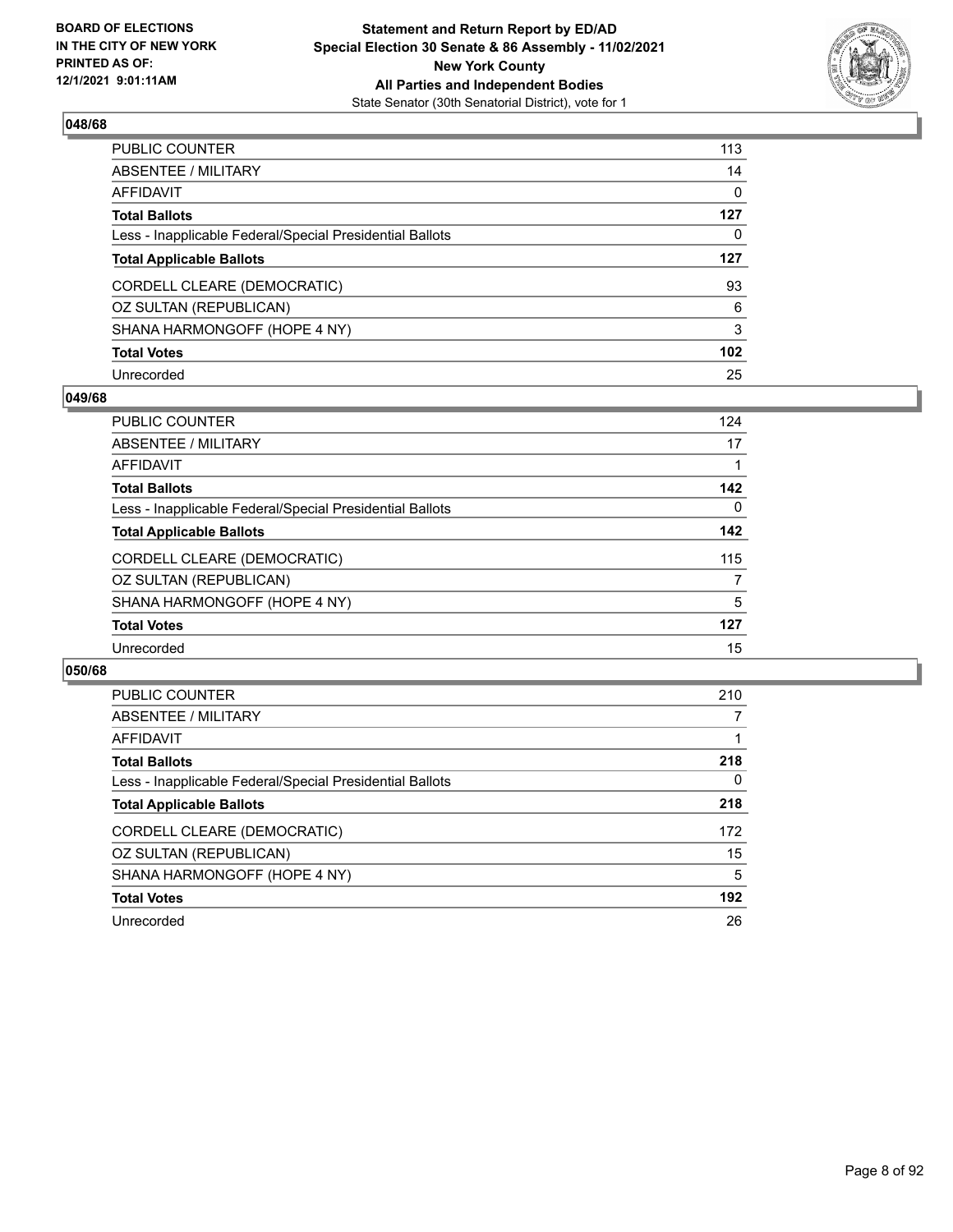

| PUBLIC COUNTER                                           | 181 |
|----------------------------------------------------------|-----|
| ABSENTEE / MILITARY                                      | 20  |
| AFFIDAVIT                                                | 0   |
| Total Ballots                                            | 201 |
| Less - Inapplicable Federal/Special Presidential Ballots | 0   |
| <b>Total Applicable Ballots</b>                          | 201 |
| CORDELL CLEARE (DEMOCRATIC)                              | 149 |
| OZ SULTAN (REPUBLICAN)                                   | 18  |
| SHANA HARMONGOFF (HOPE 4 NY)                             | 7   |
| <b>Total Votes</b>                                       | 174 |
| Unrecorded                                               | 27  |

## **052/68**

| 218      |
|----------|
| 14       |
| $\Omega$ |
| 232      |
| 0        |
| 232      |
| 185      |
| 16       |
| 13       |
| 214      |
| 18       |
|          |

| PUBLIC COUNTER                                           | 153 |
|----------------------------------------------------------|-----|
| ABSENTEE / MILITARY                                      | 15  |
| AFFIDAVIT                                                | 2   |
| <b>Total Ballots</b>                                     | 170 |
| Less - Inapplicable Federal/Special Presidential Ballots | 0   |
| <b>Total Applicable Ballots</b>                          | 170 |
| CORDELL CLEARE (DEMOCRATIC)                              | 120 |
| OZ SULTAN (REPUBLICAN)                                   | 9   |
| SHANA HARMONGOFF (HOPE 4 NY)                             | 8   |
| <b>Total Votes</b>                                       | 137 |
| Unrecorded                                               | 33  |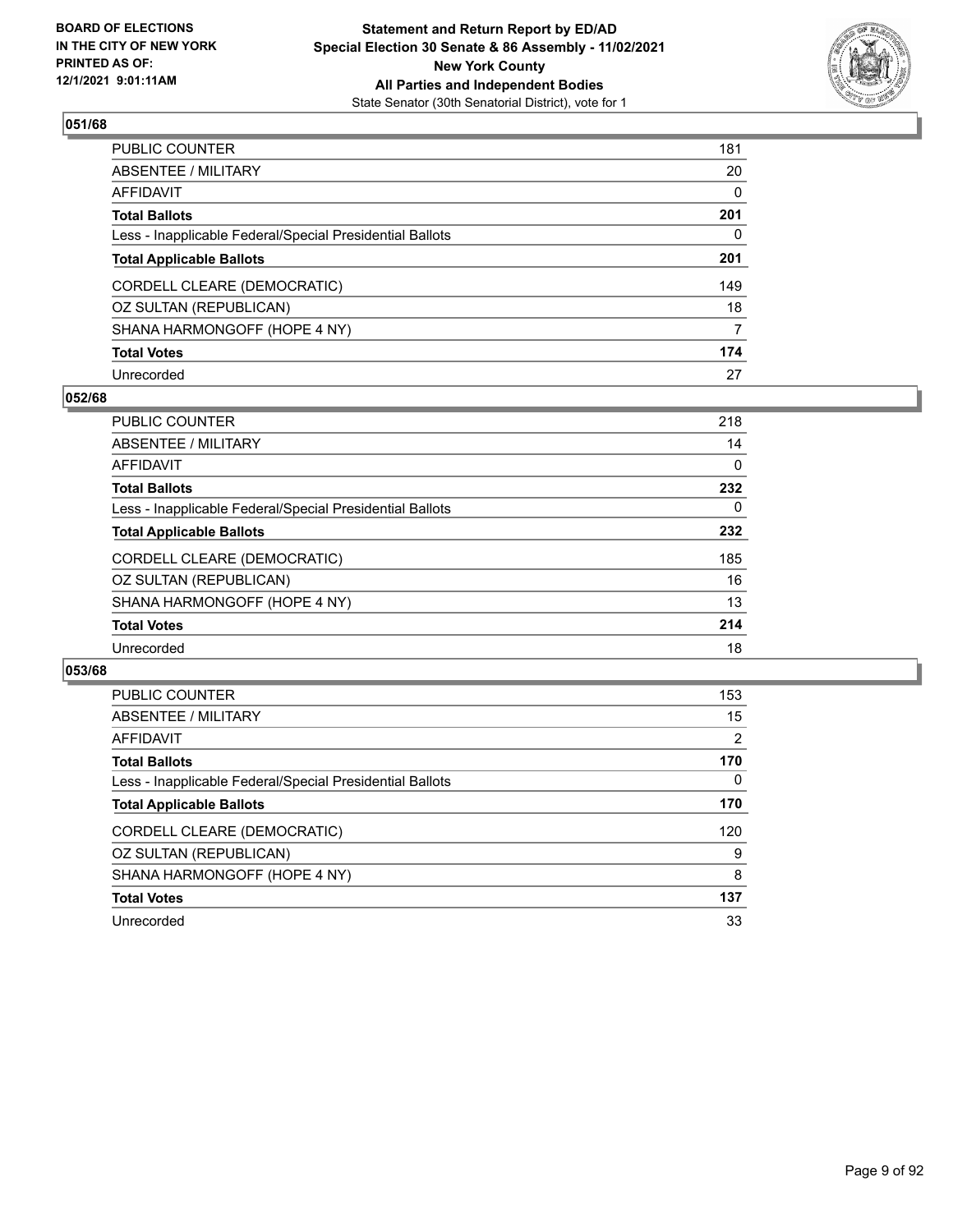

| PUBLIC COUNTER                                           | 144 |
|----------------------------------------------------------|-----|
| ABSENTEE / MILITARY                                      | 21  |
| AFFIDAVIT                                                | 2   |
| Total Ballots                                            | 167 |
| Less - Inapplicable Federal/Special Presidential Ballots | 0   |
| <b>Total Applicable Ballots</b>                          | 167 |
| CORDELL CLEARE (DEMOCRATIC)                              | 120 |
| OZ SULTAN (REPUBLICAN)                                   | 11  |
| SHANA HARMONGOFF (HOPE 4 NY)                             | 11  |
| <b>Total Votes</b>                                       | 142 |
| Unrecorded                                               | 25  |

## **057/68**

| <b>PUBLIC COUNTER</b>                                    | 148 |
|----------------------------------------------------------|-----|
| ABSENTEE / MILITARY                                      | 9   |
| AFFIDAVIT                                                |     |
| <b>Total Ballots</b>                                     | 158 |
| Less - Inapplicable Federal/Special Presidential Ballots | 0   |
| <b>Total Applicable Ballots</b>                          | 158 |
| CORDELL CLEARE (DEMOCRATIC)                              | 124 |
| OZ SULTAN (REPUBLICAN)                                   | 7   |
| SHANA HARMONGOFF (HOPE 4 NY)                             | 6   |
| SCOTT STRINGER (WRITE-IN)                                | 1   |
| <b>Total Votes</b>                                       | 138 |
| Unrecorded                                               | 20  |
|                                                          |     |

| <b>PUBLIC COUNTER</b>                                    | 118      |
|----------------------------------------------------------|----------|
| ABSENTEE / MILITARY                                      | 8        |
| AFFIDAVIT                                                | $\Omega$ |
| <b>Total Ballots</b>                                     | 126      |
| Less - Inapplicable Federal/Special Presidential Ballots | 0        |
| <b>Total Applicable Ballots</b>                          | 126      |
| CORDELL CLEARE (DEMOCRATIC)                              | 94       |
| OZ SULTAN (REPUBLICAN)                                   | 12       |
| SHANA HARMONGOFF (HOPE 4 NY)                             | 2        |
| <b>Total Votes</b>                                       | 108      |
| Unrecorded                                               | 18       |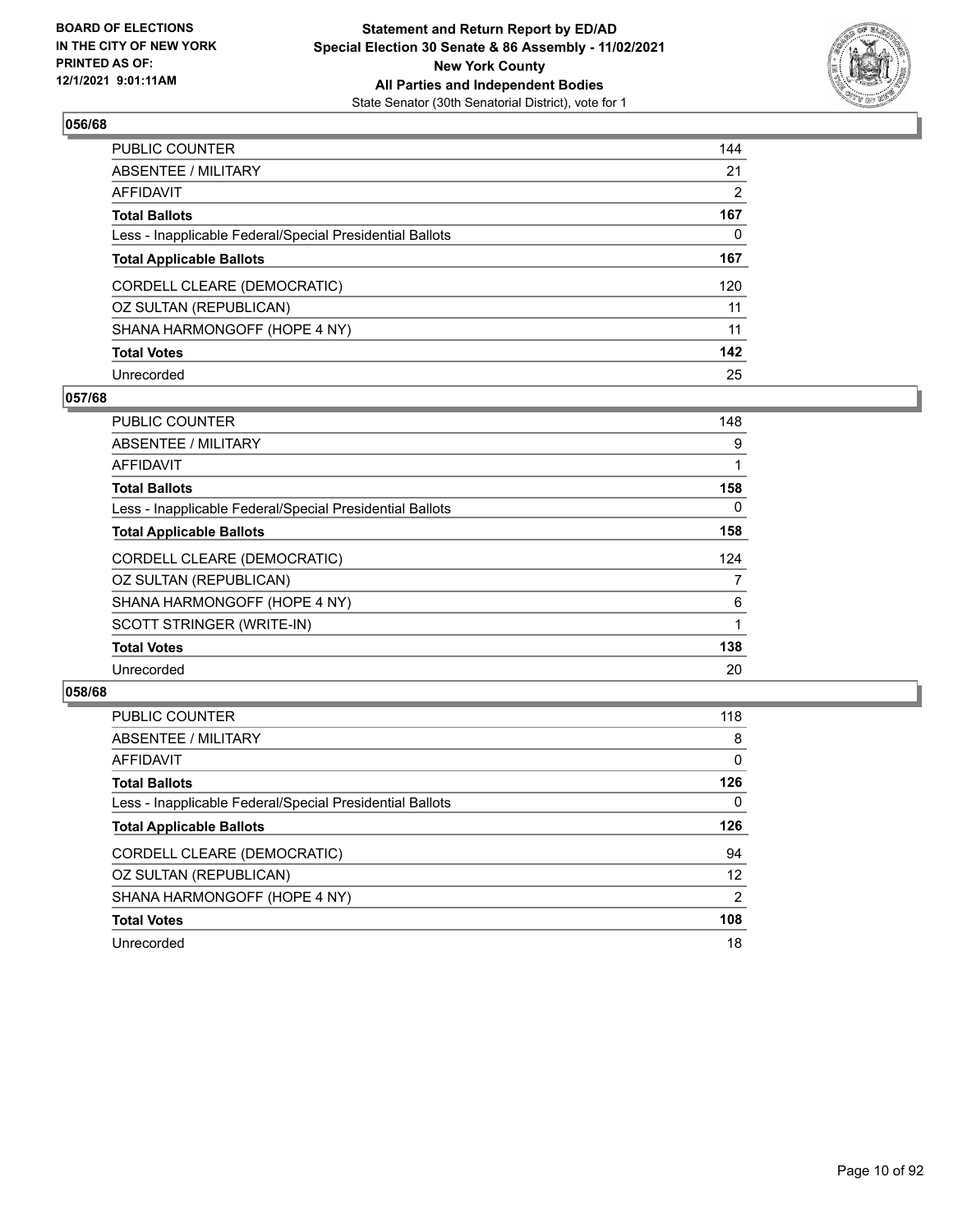

| PUBLIC COUNTER                                           | 123 |
|----------------------------------------------------------|-----|
| ABSENTEE / MILITARY                                      | 21  |
| AFFIDAVIT                                                | 0   |
| Total Ballots                                            | 144 |
| Less - Inapplicable Federal/Special Presidential Ballots | 0   |
| <b>Total Applicable Ballots</b>                          | 144 |
| CORDELL CLEARE (DEMOCRATIC)                              | 120 |
| OZ SULTAN (REPUBLICAN)                                   | 3   |
| SHANA HARMONGOFF (HOPE 4 NY)                             | 4   |
| UNATTRIBUTABLE WRITE-IN (WRITE-IN)                       | 1   |
| <b>Total Votes</b>                                       | 128 |
| Unrecorded                                               | 16  |

### **060/68**

| <b>PUBLIC COUNTER</b>                                    | 166 |
|----------------------------------------------------------|-----|
| ABSENTEE / MILITARY                                      | 12  |
| <b>AFFIDAVIT</b>                                         |     |
| <b>Total Ballots</b>                                     | 179 |
| Less - Inapplicable Federal/Special Presidential Ballots | 0   |
| <b>Total Applicable Ballots</b>                          | 179 |
| CORDELL CLEARE (DEMOCRATIC)                              | 146 |
| OZ SULTAN (REPUBLICAN)                                   | 9   |
| SHANA HARMONGOFF (HOPE 4 NY)                             | 5   |
| <b>Total Votes</b>                                       | 160 |
| Unrecorded                                               | 19  |

| <b>PUBLIC COUNTER</b>                                    | 138      |
|----------------------------------------------------------|----------|
| ABSENTEE / MILITARY                                      | 15       |
| AFFIDAVIT                                                | $\Omega$ |
| <b>Total Ballots</b>                                     | 153      |
| Less - Inapplicable Federal/Special Presidential Ballots | 0        |
| <b>Total Applicable Ballots</b>                          | 153      |
| CORDELL CLEARE (DEMOCRATIC)                              | 113      |
| OZ SULTAN (REPUBLICAN)                                   | 8        |
| SHANA HARMONGOFF (HOPE 4 NY)                             | 7        |
| <b>Total Votes</b>                                       | 128      |
| Unrecorded                                               | 25       |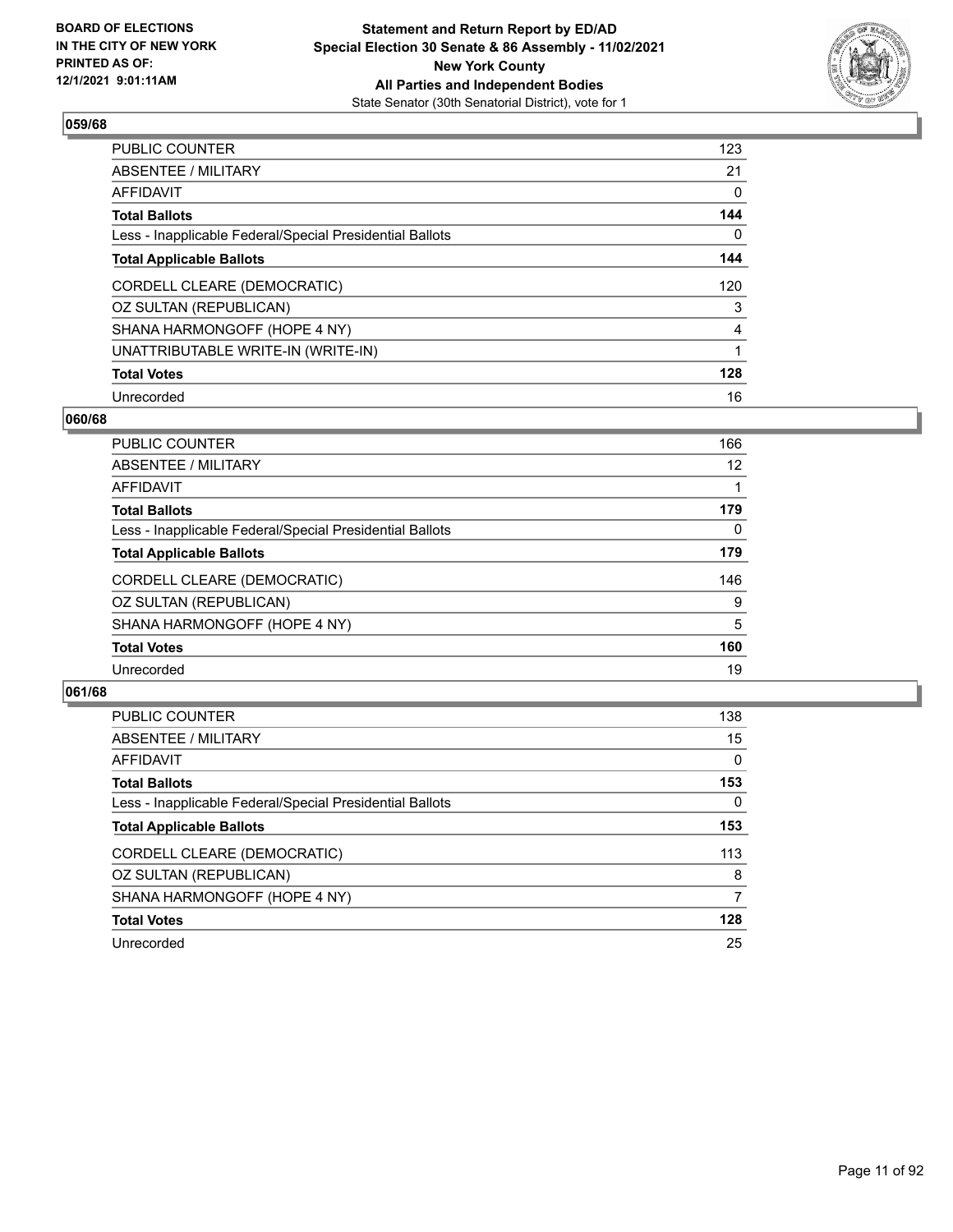

| PUBLIC COUNTER                                           | 125 |
|----------------------------------------------------------|-----|
| ABSENTEE / MILITARY                                      | 12  |
| AFFIDAVIT                                                | 0   |
| <b>Total Ballots</b>                                     | 137 |
| Less - Inapplicable Federal/Special Presidential Ballots | 0   |
| <b>Total Applicable Ballots</b>                          | 137 |
| CORDELL CLEARE (DEMOCRATIC)                              | 95  |
| OZ SULTAN (REPUBLICAN)                                   | 7   |
| SHANA HARMONGOFF (HOPE 4 NY)                             | 10  |
| <b>Total Votes</b>                                       | 112 |
| Unrecorded                                               | 25  |

### **063/68**

| <b>PUBLIC COUNTER</b>                                    | 126      |
|----------------------------------------------------------|----------|
| ABSENTEE / MILITARY                                      | 4        |
| AFFIDAVIT                                                | 0        |
| <b>Total Ballots</b>                                     | 130      |
| Less - Inapplicable Federal/Special Presidential Ballots | $\Omega$ |
| <b>Total Applicable Ballots</b>                          | 130      |
| CORDELL CLEARE (DEMOCRATIC)                              | 106      |
| OZ SULTAN (REPUBLICAN)                                   | 9        |
| SHANA HARMONGOFF (HOPE 4 NY)                             | 4        |
| <b>Total Votes</b>                                       | 119      |
| Unrecorded                                               | 11       |
|                                                          |          |

| <b>PUBLIC COUNTER</b>                                    | 79       |
|----------------------------------------------------------|----------|
| ABSENTEE / MILITARY                                      | 5        |
| AFFIDAVIT                                                | $\Omega$ |
| <b>Total Ballots</b>                                     | 84       |
| Less - Inapplicable Federal/Special Presidential Ballots | 0        |
| <b>Total Applicable Ballots</b>                          | 84       |
| CORDELL CLEARE (DEMOCRATIC)                              | 62       |
| OZ SULTAN (REPUBLICAN)                                   | 5        |
| SHANA HARMONGOFF (HOPE 4 NY)                             | 4        |
| <b>Total Votes</b>                                       | 71       |
| Unrecorded                                               | 13       |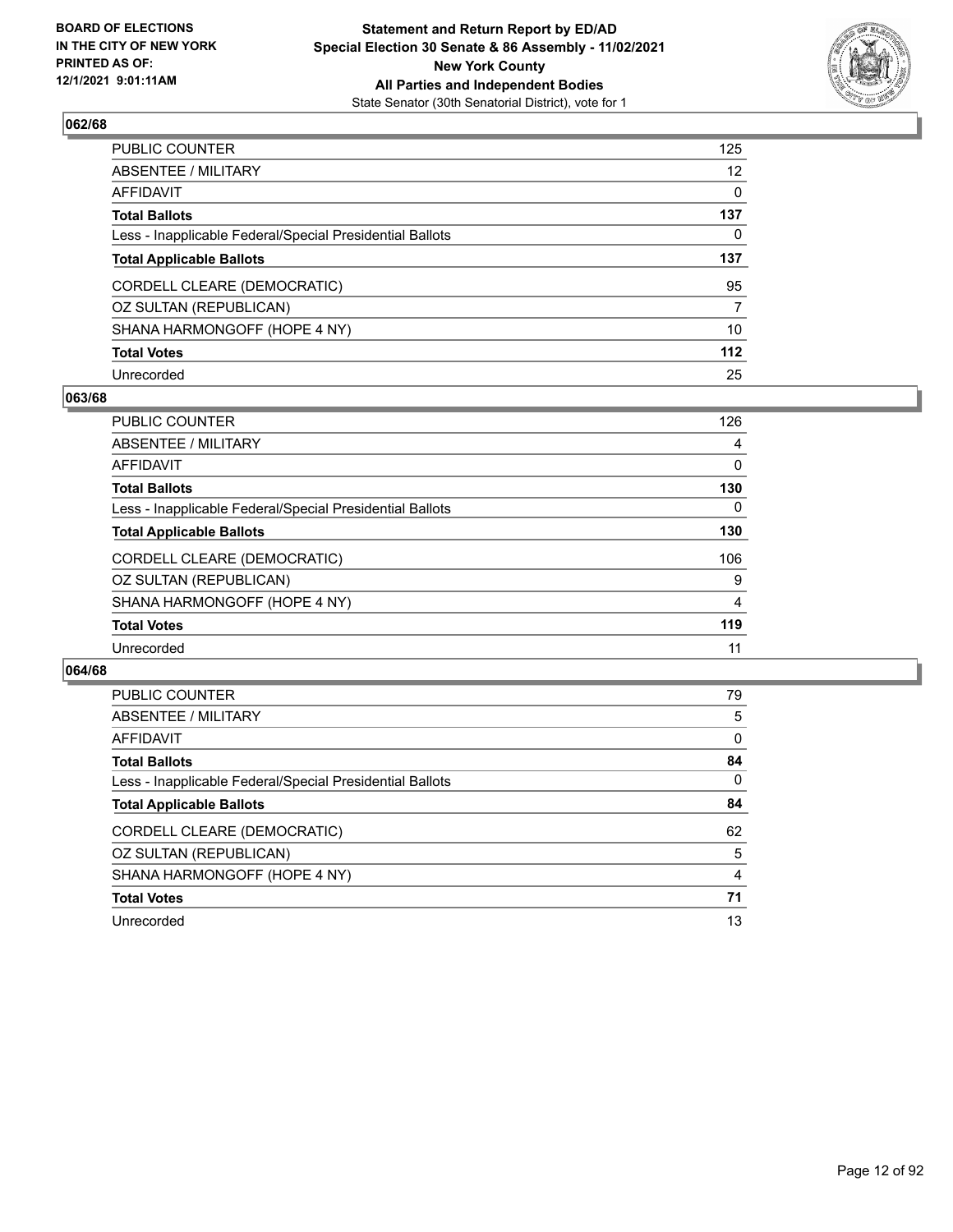

| PUBLIC COUNTER                                           | 113 |
|----------------------------------------------------------|-----|
| ABSENTEE / MILITARY                                      | 3   |
| AFFIDAVIT                                                | 0   |
| Total Ballots                                            | 116 |
| Less - Inapplicable Federal/Special Presidential Ballots | 0   |
| <b>Total Applicable Ballots</b>                          | 116 |
| CORDELL CLEARE (DEMOCRATIC)                              | 85  |
| OZ SULTAN (REPUBLICAN)                                   | 8   |
| SHANA HARMONGOFF (HOPE 4 NY)                             | 5   |
| <b>Total Votes</b>                                       | 98  |
| Unrecorded                                               | 18  |

### **066/68**

| <b>PUBLIC COUNTER</b>                                    | 168      |
|----------------------------------------------------------|----------|
| ABSENTEE / MILITARY                                      | 12       |
| AFFIDAVIT                                                | $\Omega$ |
| <b>Total Ballots</b>                                     | 180      |
| Less - Inapplicable Federal/Special Presidential Ballots | $\Omega$ |
| <b>Total Applicable Ballots</b>                          | 180      |
| CORDELL CLEARE (DEMOCRATIC)                              | 130      |
| OZ SULTAN (REPUBLICAN)                                   | 6        |
| SHANA HARMONGOFF (HOPE 4 NY)                             | 6        |
| <b>Total Votes</b>                                       | 142      |
| Unrecorded                                               | 38       |
|                                                          |          |

| <b>PUBLIC COUNTER</b>                                    | 72            |
|----------------------------------------------------------|---------------|
| ABSENTEE / MILITARY                                      | 12            |
| AFFIDAVIT                                                | $\Omega$      |
| <b>Total Ballots</b>                                     | 84            |
| Less - Inapplicable Federal/Special Presidential Ballots | $\Omega$      |
| <b>Total Applicable Ballots</b>                          | 84            |
| CORDELL CLEARE (DEMOCRATIC)                              | 54            |
| OZ SULTAN (REPUBLICAN)                                   | 10            |
| SHANA HARMONGOFF (HOPE 4 NY)                             | $\mathcal{P}$ |
| <b>Total Votes</b>                                       | 66            |
| Unrecorded                                               | 18            |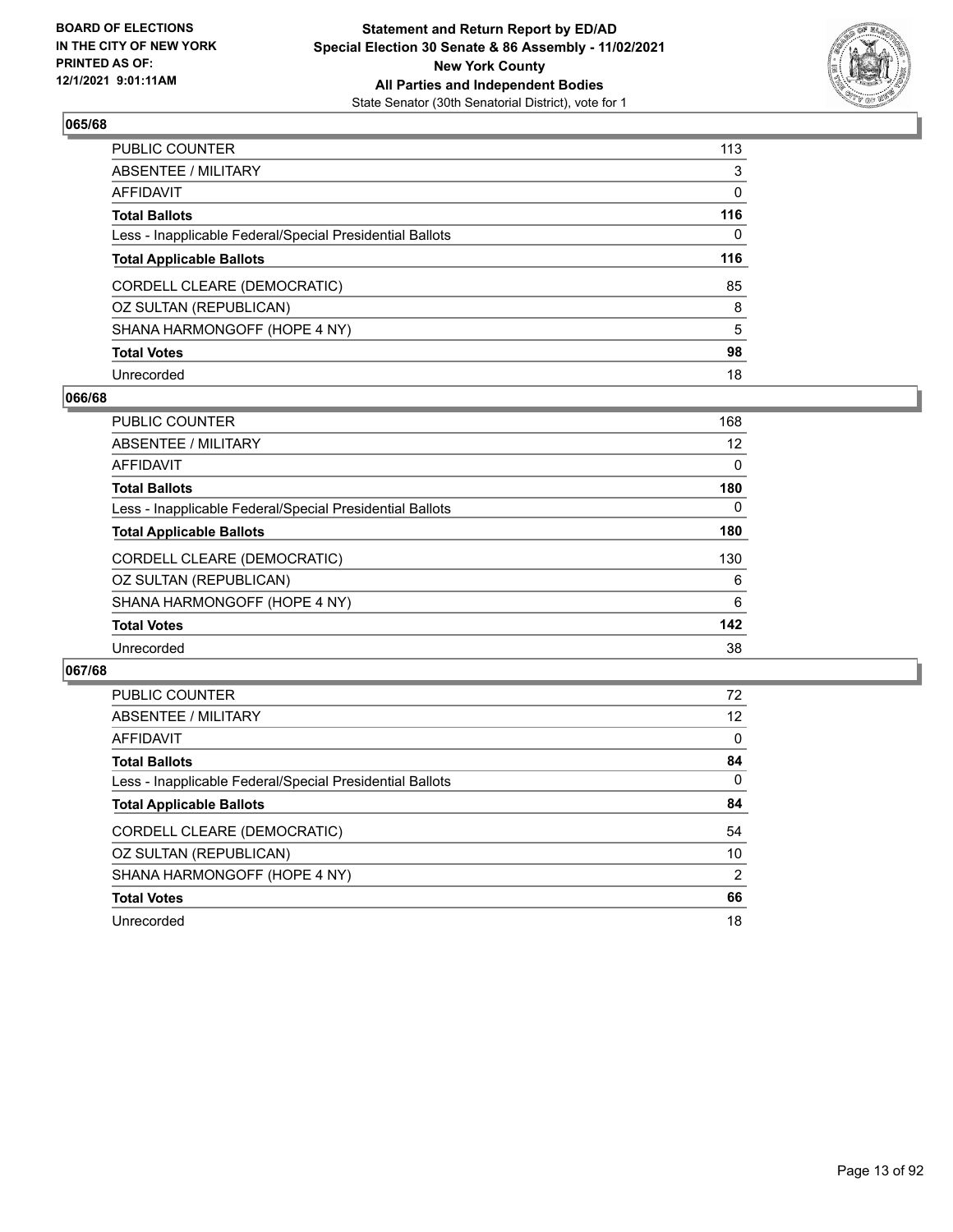

| PUBLIC COUNTER                                           | 115            |
|----------------------------------------------------------|----------------|
| ABSENTEE / MILITARY                                      | 4              |
| AFFIDAVIT                                                | 0              |
| Total Ballots                                            | 119            |
| Less - Inapplicable Federal/Special Presidential Ballots | 0              |
| <b>Total Applicable Ballots</b>                          | 119            |
| CORDELL CLEARE (DEMOCRATIC)                              | 92             |
| OZ SULTAN (REPUBLICAN)                                   | 5              |
| SHANA HARMONGOFF (HOPE 4 NY)                             | $\overline{4}$ |
| <b>Total Votes</b>                                       | 101            |
| Unrecorded                                               | 18             |

## **069/68**

| <b>PUBLIC COUNTER</b>                                    | 132      |
|----------------------------------------------------------|----------|
| ABSENTEE / MILITARY                                      | 13       |
| AFFIDAVIT                                                | $\Omega$ |
| <b>Total Ballots</b>                                     | 145      |
| Less - Inapplicable Federal/Special Presidential Ballots | $\Omega$ |
| <b>Total Applicable Ballots</b>                          | 145      |
| CORDELL CLEARE (DEMOCRATIC)                              | 104      |
| OZ SULTAN (REPUBLICAN)                                   | 10       |
| SHANA HARMONGOFF (HOPE 4 NY)                             |          |
| <b>Total Votes</b>                                       | 115      |
| Unrecorded                                               | 30       |
|                                                          |          |

| <b>PUBLIC COUNTER</b>                                    | 91       |
|----------------------------------------------------------|----------|
| ABSENTEE / MILITARY                                      | 8        |
| AFFIDAVIT                                                | $\Omega$ |
| <b>Total Ballots</b>                                     | 99       |
| Less - Inapplicable Federal/Special Presidential Ballots | 0        |
| <b>Total Applicable Ballots</b>                          | 99       |
| CORDELL CLEARE (DEMOCRATIC)                              | 70       |
| OZ SULTAN (REPUBLICAN)                                   | 9        |
| SHANA HARMONGOFF (HOPE 4 NY)                             |          |
| <b>Total Votes</b>                                       | 80       |
| Unrecorded                                               | 19       |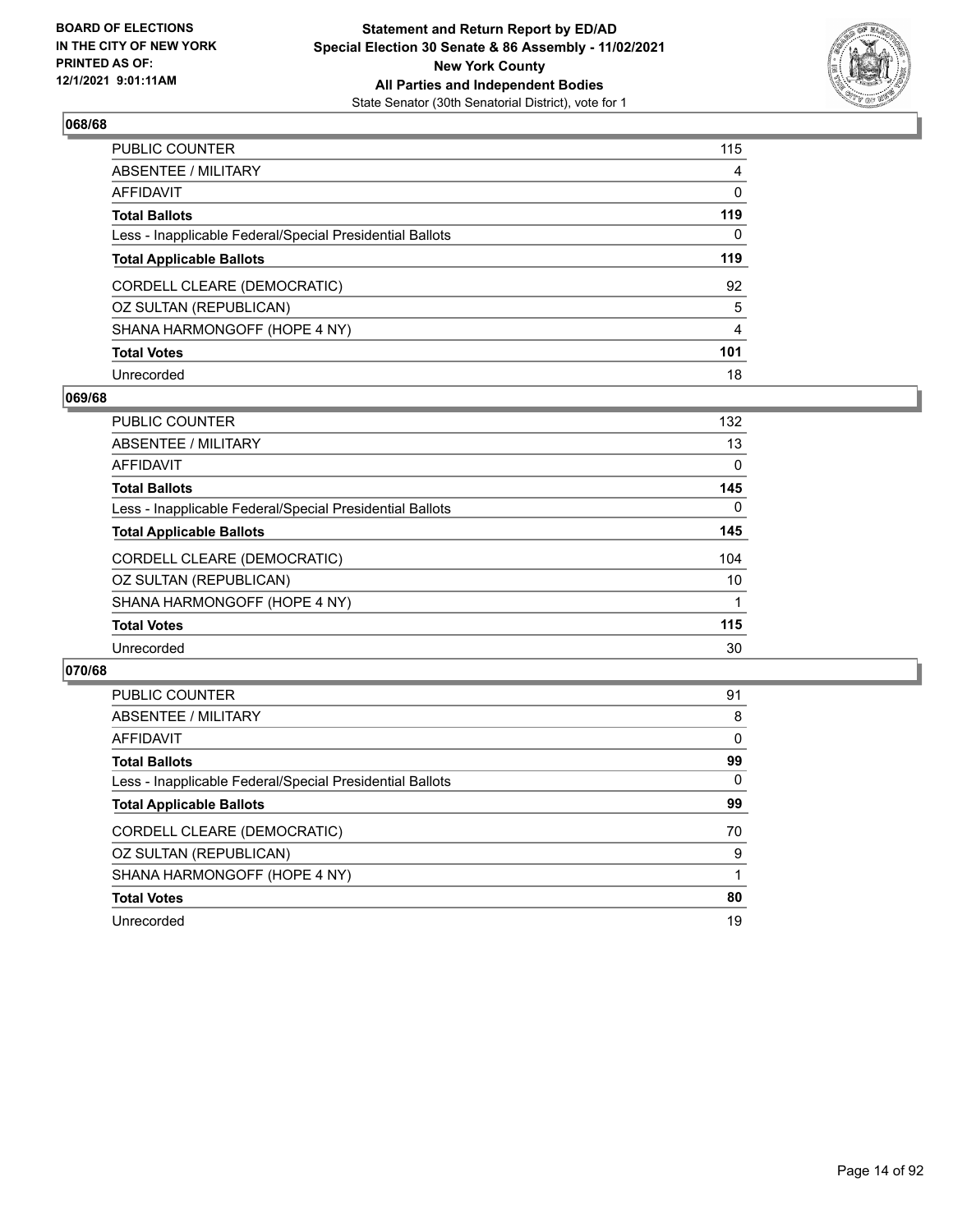

| PUBLIC COUNTER                                           | 159            |
|----------------------------------------------------------|----------------|
| ABSENTEE / MILITARY                                      | $\overline{4}$ |
| AFFIDAVIT                                                | $\overline{2}$ |
| Total Ballots                                            | 165            |
| Less - Inapplicable Federal/Special Presidential Ballots | 0              |
| <b>Total Applicable Ballots</b>                          | 165            |
| CORDELL CLEARE (DEMOCRATIC)                              | 133            |
| OZ SULTAN (REPUBLICAN)                                   | 13             |
| SHANA HARMONGOFF (HOPE 4 NY)                             | $\overline{7}$ |
| JEFFREY BOOKER (WRITE-IN)                                |                |
| <b>Total Votes</b>                                       | 154            |
| Unrecorded                                               | 11             |

### **074/68**

| <b>PUBLIC COUNTER</b>                                    | 217 |
|----------------------------------------------------------|-----|
| ABSENTEE / MILITARY                                      | 24  |
| AFFIDAVIT                                                | 0   |
| <b>Total Ballots</b>                                     | 241 |
| Less - Inapplicable Federal/Special Presidential Ballots | 0   |
| <b>Total Applicable Ballots</b>                          | 241 |
| CORDELL CLEARE (DEMOCRATIC)                              | 171 |
| OZ SULTAN (REPUBLICAN)                                   | 25  |
| SHANA HARMONGOFF (HOPE 4 NY)                             | 16  |
| UNATTRIBUTABLE WRITE-IN (WRITE-IN)                       |     |
| <b>Total Votes</b>                                       | 213 |
| Unrecorded                                               | 28  |

| <b>PUBLIC COUNTER</b>                                    | 190      |
|----------------------------------------------------------|----------|
| ABSENTEE / MILITARY                                      | 31       |
| <b>AFFIDAVIT</b>                                         |          |
| <b>Total Ballots</b>                                     | 222      |
| Less - Inapplicable Federal/Special Presidential Ballots | $\Omega$ |
| <b>Total Applicable Ballots</b>                          | 222      |
| CORDELL CLEARE (DEMOCRATIC)                              | 174      |
| OZ SULTAN (REPUBLICAN)                                   | 15       |
| SHANA HARMONGOFF (HOPE 4 NY)                             | 8        |
| UNATTRIBUTABLE WRITE-IN (WRITE-IN)                       |          |
| <b>Total Votes</b>                                       | 198      |
| Unrecorded                                               | 24       |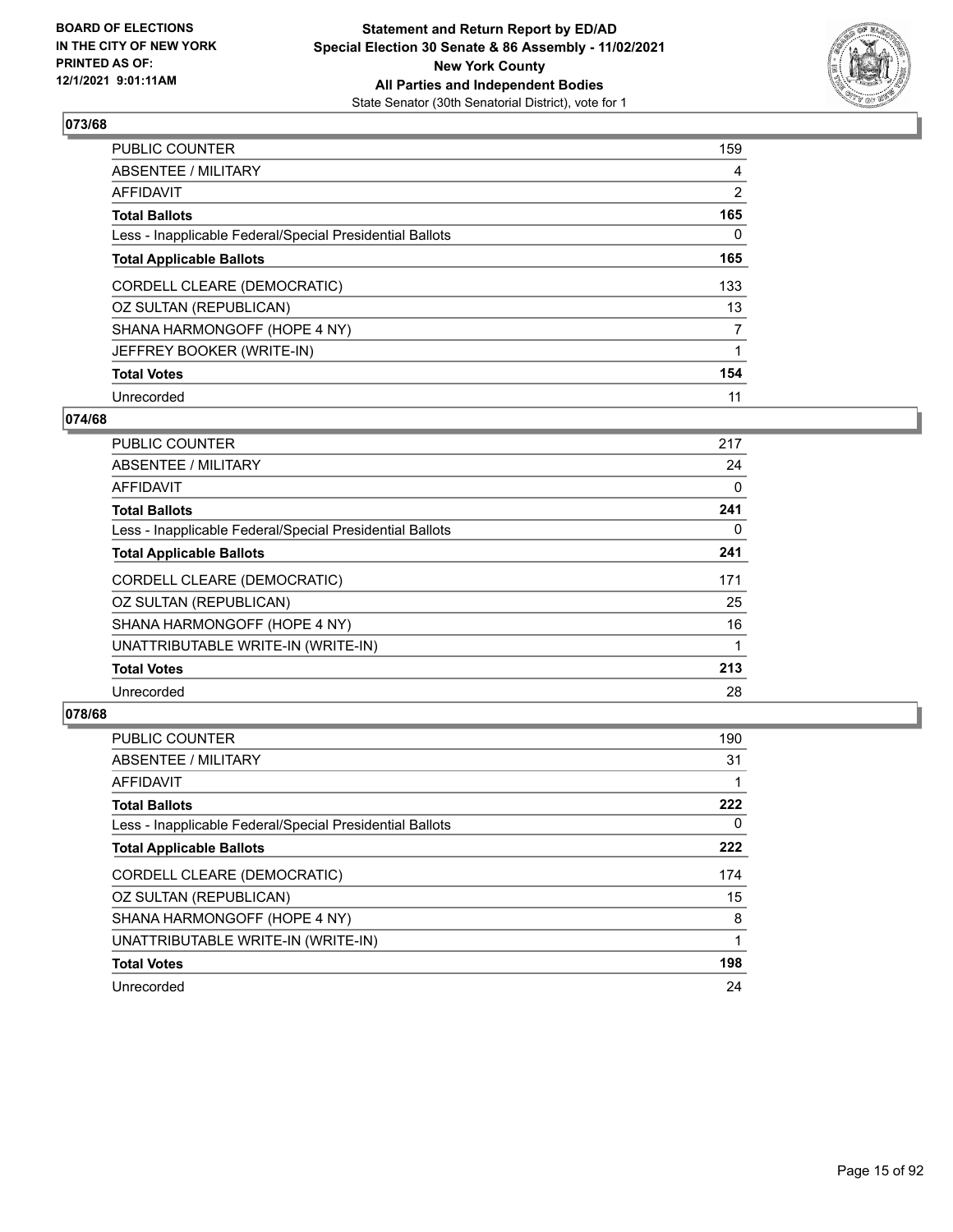

| PUBLIC COUNTER                                           | 207             |
|----------------------------------------------------------|-----------------|
| ABSENTEE / MILITARY                                      | 21              |
| AFFIDAVIT                                                | 2               |
| Total Ballots                                            | 230             |
| Less - Inapplicable Federal/Special Presidential Ballots | 0               |
| <b>Total Applicable Ballots</b>                          | 230             |
| CORDELL CLEARE (DEMOCRATIC)                              | 164             |
| OZ SULTAN (REPUBLICAN)                                   | 28              |
| SHANA HARMONGOFF (HOPE 4 NY)                             | 12 <sup>°</sup> |
| <b>Total Votes</b>                                       | 204             |
| Unrecorded                                               | 26              |

### **080/68**

| <b>PUBLIC COUNTER</b>                                    | 319 |
|----------------------------------------------------------|-----|
| ABSENTEE / MILITARY                                      | 57  |
| AFFIDAVIT                                                | 2   |
| <b>Total Ballots</b>                                     | 378 |
| Less - Inapplicable Federal/Special Presidential Ballots | 0   |
| <b>Total Applicable Ballots</b>                          | 378 |
| CORDELL CLEARE (DEMOCRATIC)                              | 289 |
| OZ SULTAN (REPUBLICAN)                                   | 32  |
| SHANA HARMONGOFF (HOPE 4 NY)                             | 21  |
| ATHENA MOORE (WRITE-IN)                                  |     |
| <b>Total Votes</b>                                       | 343 |
| Unrecorded                                               | 35  |
|                                                          |     |

| <b>PUBLIC COUNTER</b>                                    | 66 |
|----------------------------------------------------------|----|
| ABSENTEE / MILITARY                                      | 8  |
| AFFIDAVIT                                                | 3  |
| <b>Total Ballots</b>                                     | 77 |
| Less - Inapplicable Federal/Special Presidential Ballots | 0  |
| <b>Total Applicable Ballots</b>                          | 77 |
| CORDELL CLEARE (DEMOCRATIC)                              | 67 |
| OZ SULTAN (REPUBLICAN)                                   | 2  |
| SHANA HARMONGOFF (HOPE 4 NY)                             | 2  |
| <b>Total Votes</b>                                       | 71 |
| Unrecorded                                               | 6  |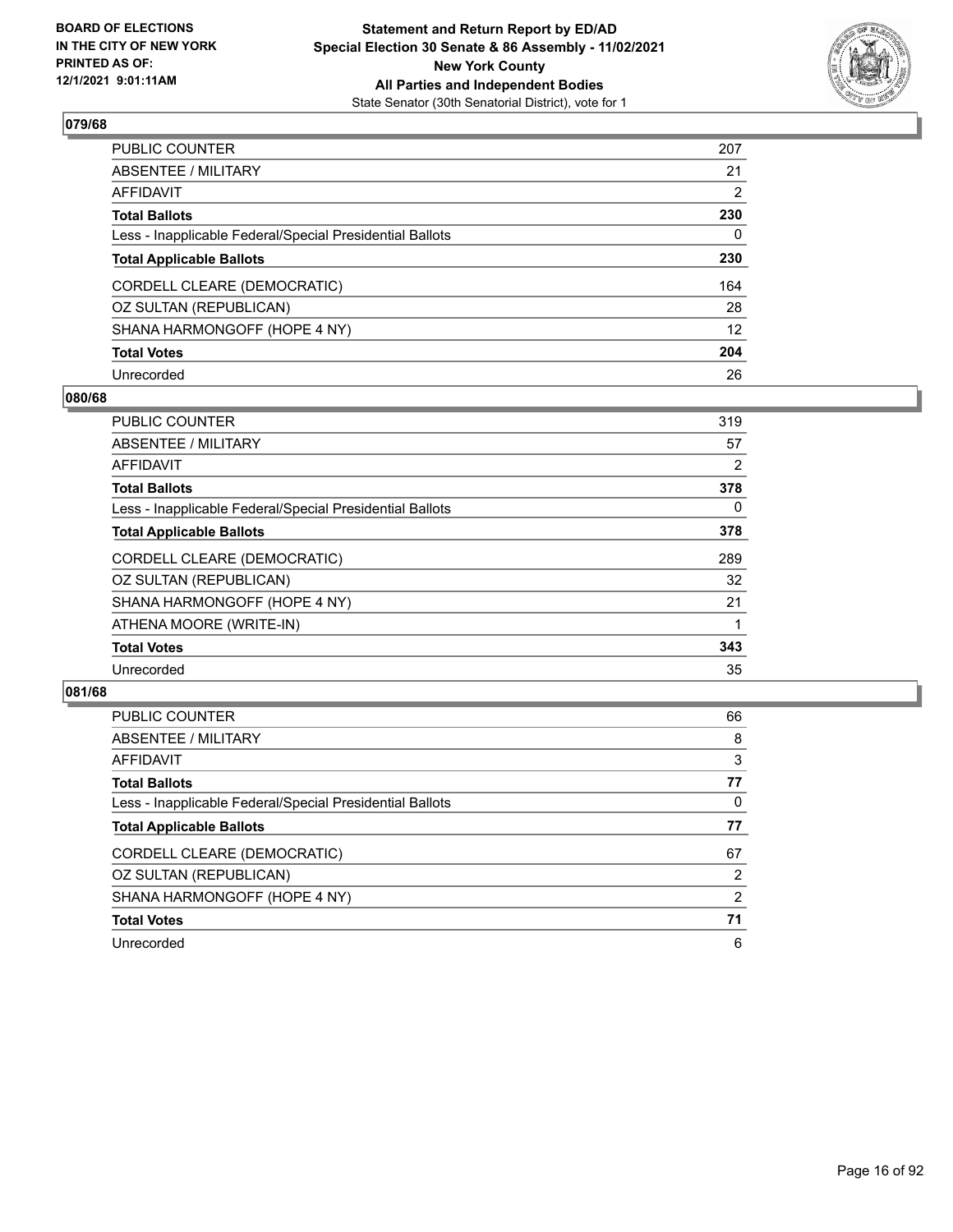

| PUBLIC COUNTER                                           | 291 |
|----------------------------------------------------------|-----|
| ABSENTEE / MILITARY                                      | 38  |
| AFFIDAVIT                                                | 3   |
| Total Ballots                                            | 332 |
| Less - Inapplicable Federal/Special Presidential Ballots | 0   |
| <b>Total Applicable Ballots</b>                          | 332 |
| CORDELL CLEARE (DEMOCRATIC)                              | 259 |
| OZ SULTAN (REPUBLICAN)                                   | 5   |
| SHANA HARMONGOFF (HOPE 4 NY)                             | 22  |
| NY WHITAKER (WRITE-IN)                                   |     |
| <b>Total Votes</b>                                       | 287 |
| Unrecorded                                               | 45  |

### **083/68**

| PUBLIC COUNTER                                           | 216            |
|----------------------------------------------------------|----------------|
| ABSENTEE / MILITARY                                      | 25             |
| <b>AFFIDAVIT</b>                                         | $\overline{2}$ |
| <b>Total Ballots</b>                                     | 243            |
| Less - Inapplicable Federal/Special Presidential Ballots | $\Omega$       |
| <b>Total Applicable Ballots</b>                          | 243            |
| CORDELL CLEARE (DEMOCRATIC)                              | 182            |
| OZ SULTAN (REPUBLICAN)                                   | 13             |
| SHANA HARMONGOFF (HOPE 4 NY)                             | 9              |
| <b>Total Votes</b>                                       | 204            |
| Unrecorded                                               | 39             |

| <b>PUBLIC COUNTER</b>                                    | 114      |
|----------------------------------------------------------|----------|
| ABSENTEE / MILITARY                                      | 13       |
| AFFIDAVIT                                                | $\Omega$ |
| <b>Total Ballots</b>                                     | 127      |
| Less - Inapplicable Federal/Special Presidential Ballots | 0        |
| <b>Total Applicable Ballots</b>                          | 127      |
| CORDELL CLEARE (DEMOCRATIC)                              | 101      |
| OZ SULTAN (REPUBLICAN)                                   | 4        |
| SHANA HARMONGOFF (HOPE 4 NY)                             | 5        |
| <b>Total Votes</b>                                       | 110      |
| Unrecorded                                               | 17       |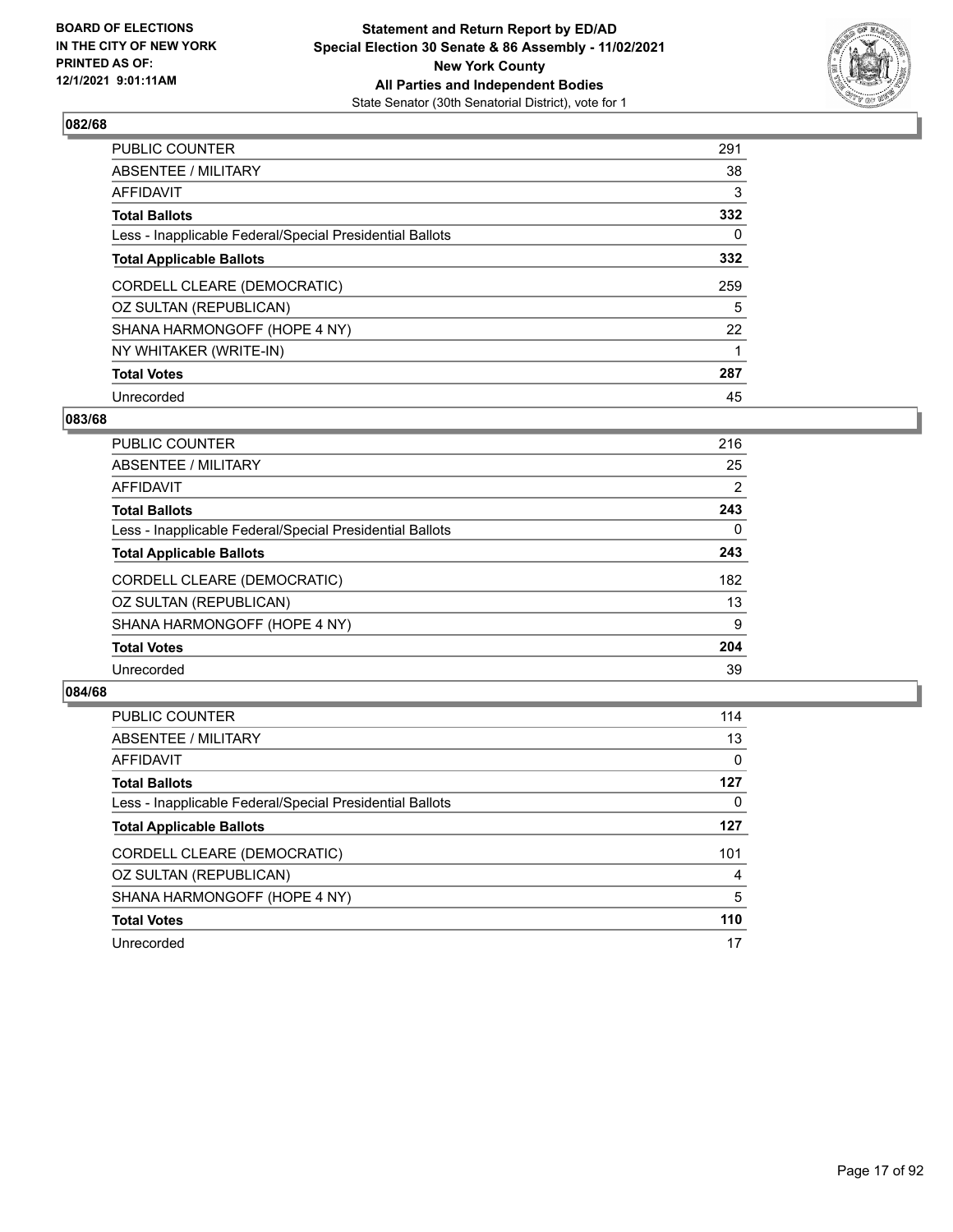

| PUBLIC COUNTER                                           | 147      |
|----------------------------------------------------------|----------|
| ABSENTEE / MILITARY                                      | 32       |
| AFFIDAVIT                                                | $\Omega$ |
| Total Ballots                                            | 179      |
| Less - Inapplicable Federal/Special Presidential Ballots | 0        |
| <b>Total Applicable Ballots</b>                          | 179      |
| CORDELL CLEARE (DEMOCRATIC)                              | 135      |
| OZ SULTAN (REPUBLICAN)                                   | 9        |
| SHANA HARMONGOFF (HOPE 4 NY)                             | 2        |
| <b>Total Votes</b>                                       | 146      |
| Unrecorded                                               | 33       |

### **086/68**

| <b>PUBLIC COUNTER</b>                                    | 90  |
|----------------------------------------------------------|-----|
| ABSENTEE / MILITARY                                      | 15  |
| AFFIDAVIT                                                | 3   |
| <b>Total Ballots</b>                                     | 108 |
| Less - Inapplicable Federal/Special Presidential Ballots | 0   |
| <b>Total Applicable Ballots</b>                          | 108 |
| CORDELL CLEARE (DEMOCRATIC)                              | 82  |
| OZ SULTAN (REPUBLICAN)                                   | 7   |
| SHANA HARMONGOFF (HOPE 4 NY)                             | 6   |
| <b>Total Votes</b>                                       | 95  |
| Unrecorded                                               | 13  |
|                                                          |     |

| <b>PUBLIC COUNTER</b>                                    | 141            |
|----------------------------------------------------------|----------------|
| ABSENTEE / MILITARY                                      | 5              |
| AFFIDAVIT                                                | $\Omega$       |
| <b>Total Ballots</b>                                     | 146            |
| Less - Inapplicable Federal/Special Presidential Ballots | 0              |
| <b>Total Applicable Ballots</b>                          | 146            |
| CORDELL CLEARE (DEMOCRATIC)                              | 114            |
| OZ SULTAN (REPUBLICAN)                                   | 8              |
| SHANA HARMONGOFF (HOPE 4 NY)                             | $\overline{2}$ |
| MONA REED (WRITE-IN)                                     |                |
| <b>Total Votes</b>                                       | 125            |
| Unrecorded                                               | 21             |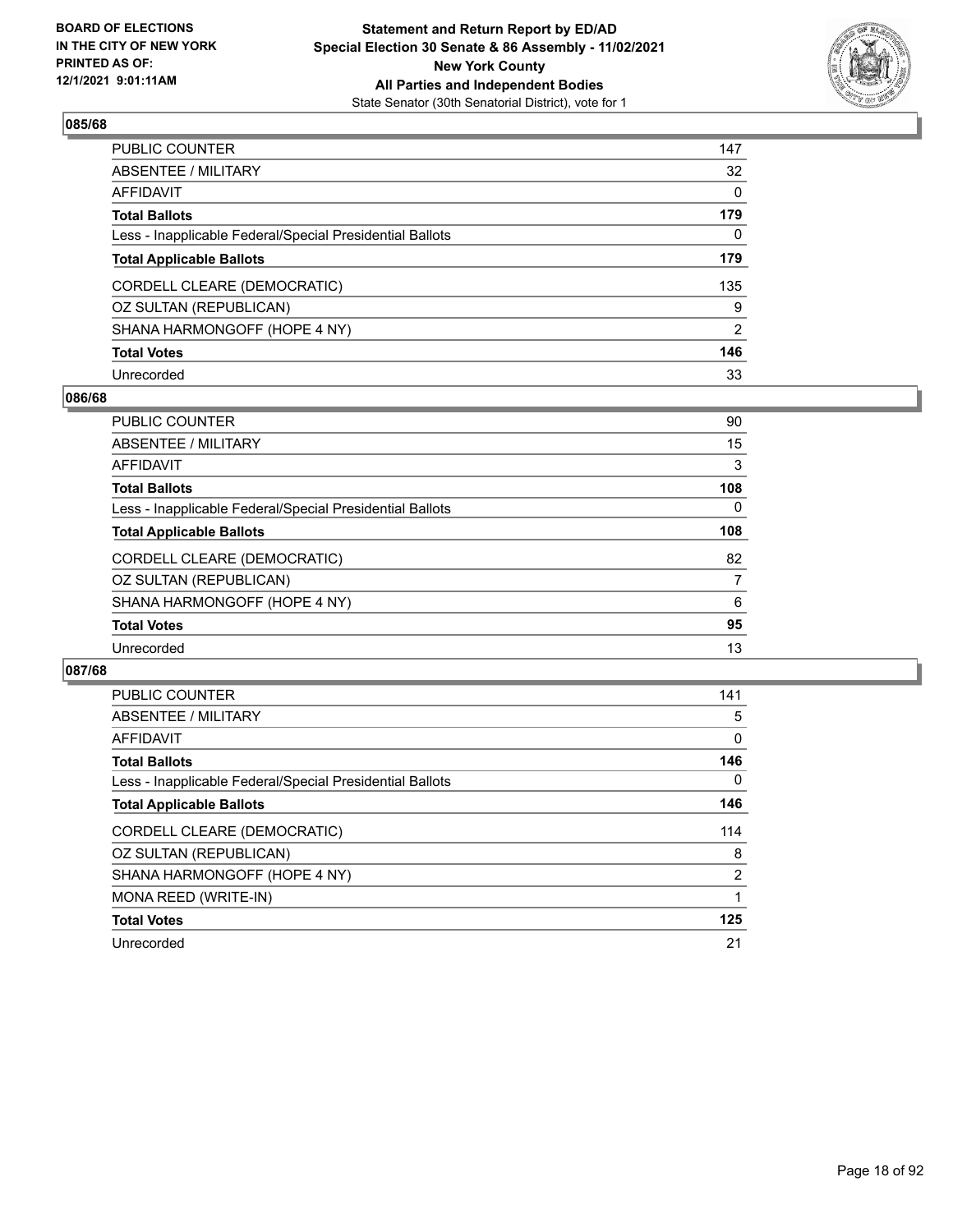

| PUBLIC COUNTER                                           | 109              |
|----------------------------------------------------------|------------------|
| ABSENTEE / MILITARY                                      | 2                |
| AFFIDAVIT                                                | 0                |
| Total Ballots                                            | 111              |
| Less - Inapplicable Federal/Special Presidential Ballots | 0                |
| <b>Total Applicable Ballots</b>                          | 111              |
| CORDELL CLEARE (DEMOCRATIC)                              | 93               |
| OZ SULTAN (REPUBLICAN)                                   | 6                |
| SHANA HARMONGOFF (HOPE 4 NY)                             | 3                |
| <b>Total Votes</b>                                       | 102 <sub>1</sub> |
| Unrecorded                                               | 9                |

### **089/68**

| <b>PUBLIC COUNTER</b>                                    | 123 |
|----------------------------------------------------------|-----|
| ABSENTEE / MILITARY                                      | 8   |
| AFFIDAVIT                                                | 0   |
| <b>Total Ballots</b>                                     | 131 |
| Less - Inapplicable Federal/Special Presidential Ballots | 0   |
| <b>Total Applicable Ballots</b>                          | 131 |
| CORDELL CLEARE (DEMOCRATIC)                              | 98  |
| OZ SULTAN (REPUBLICAN)                                   | 8   |
| SHANA HARMONGOFF (HOPE 4 NY)                             | 7   |
| <b>Total Votes</b>                                       | 113 |
| Unrecorded                                               | 18  |
|                                                          |     |

| <b>PUBLIC COUNTER</b>                                    | 159 |
|----------------------------------------------------------|-----|
| ABSENTEE / MILITARY                                      | 13  |
| AFFIDAVIT                                                | 0   |
| <b>Total Ballots</b>                                     | 172 |
| Less - Inapplicable Federal/Special Presidential Ballots | 0   |
| <b>Total Applicable Ballots</b>                          | 172 |
| CORDELL CLEARE (DEMOCRATIC)                              | 128 |
| OZ SULTAN (REPUBLICAN)                                   | 9   |
| SHANA HARMONGOFF (HOPE 4 NY)                             | 8   |
| <b>Total Votes</b>                                       | 145 |
| Unrecorded                                               | 27  |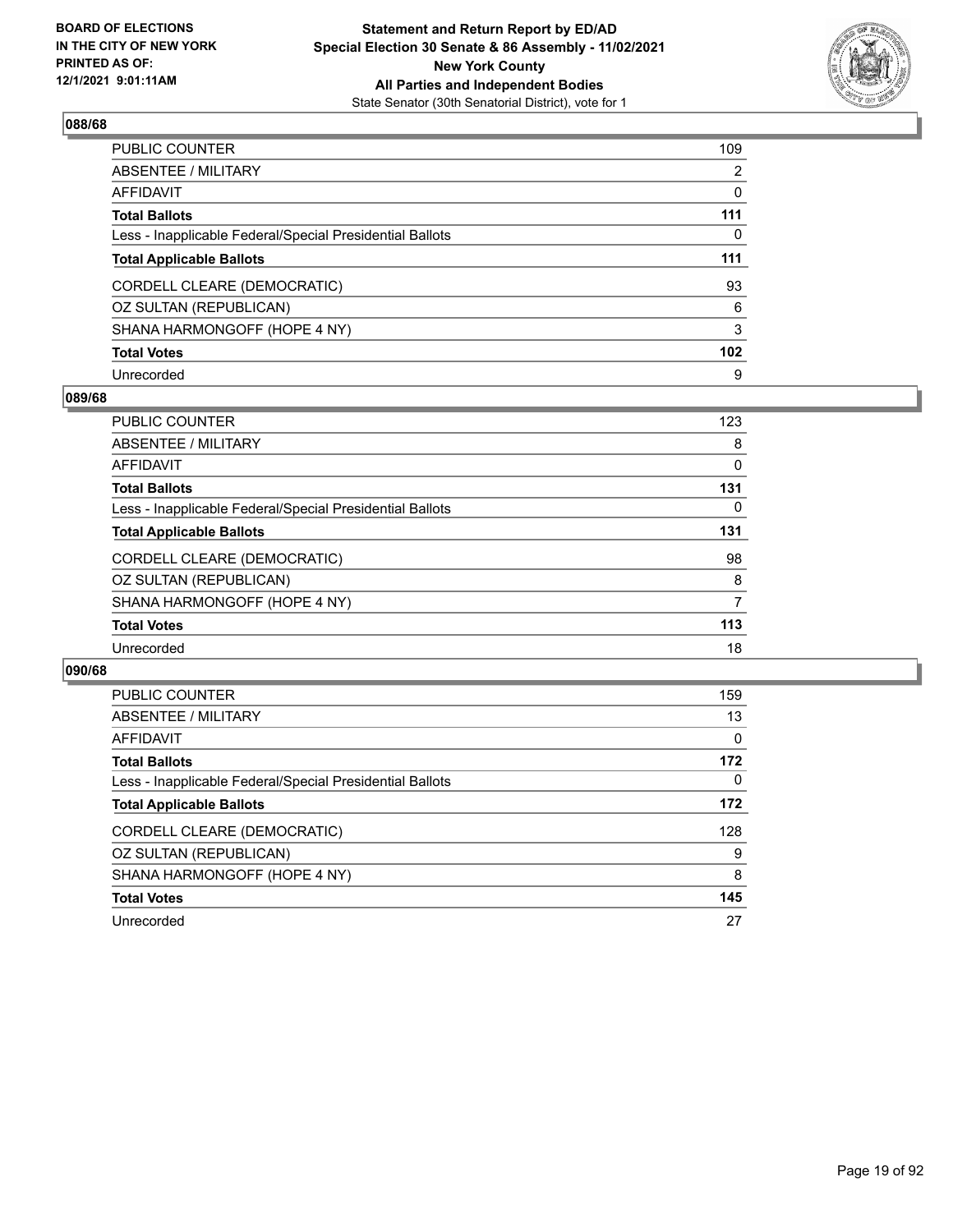

| PUBLIC COUNTER                                           | 100 |
|----------------------------------------------------------|-----|
| ABSENTEE / MILITARY                                      |     |
| AFFIDAVIT                                                | 0   |
| Total Ballots                                            | 107 |
| Less - Inapplicable Federal/Special Presidential Ballots | 0   |
| <b>Total Applicable Ballots</b>                          | 107 |
| CORDELL CLEARE (DEMOCRATIC)                              | 83  |
| OZ SULTAN (REPUBLICAN)                                   |     |
| SHANA HARMONGOFF (HOPE 4 NY)                             |     |
| <b>Total Votes</b>                                       | 85  |
| Unrecorded                                               | 22  |

### **092/68**

| <b>PUBLIC COUNTER</b>                                    | 144 |
|----------------------------------------------------------|-----|
| ABSENTEE / MILITARY                                      | 13  |
| AFFIDAVIT                                                | 0   |
| <b>Total Ballots</b>                                     | 157 |
| Less - Inapplicable Federal/Special Presidential Ballots | 0   |
| <b>Total Applicable Ballots</b>                          | 157 |
| CORDELL CLEARE (DEMOCRATIC)                              | 101 |
| OZ SULTAN (REPUBLICAN)                                   | 16  |
| SHANA HARMONGOFF (HOPE 4 NY)                             | 10  |
| <b>Total Votes</b>                                       | 127 |
| Unrecorded                                               | 30  |
|                                                          |     |

| <b>PUBLIC COUNTER</b>                                    | 136 |
|----------------------------------------------------------|-----|
| <b>ABSENTEE / MILITARY</b>                               | 10  |
| <b>AFFIDAVIT</b>                                         |     |
| <b>Total Ballots</b>                                     | 147 |
| Less - Inapplicable Federal/Special Presidential Ballots | 0   |
| <b>Total Applicable Ballots</b>                          | 147 |
| CORDELL CLEARE (DEMOCRATIC)                              | 109 |
| OZ SULTAN (REPUBLICAN)                                   | 4   |
| SHANA HARMONGOFF (HOPE 4 NY)                             | 4   |
| DECARLA STROUD (WRITE-IN)                                |     |
| <b>Total Votes</b>                                       | 118 |
| Unrecorded                                               | 29  |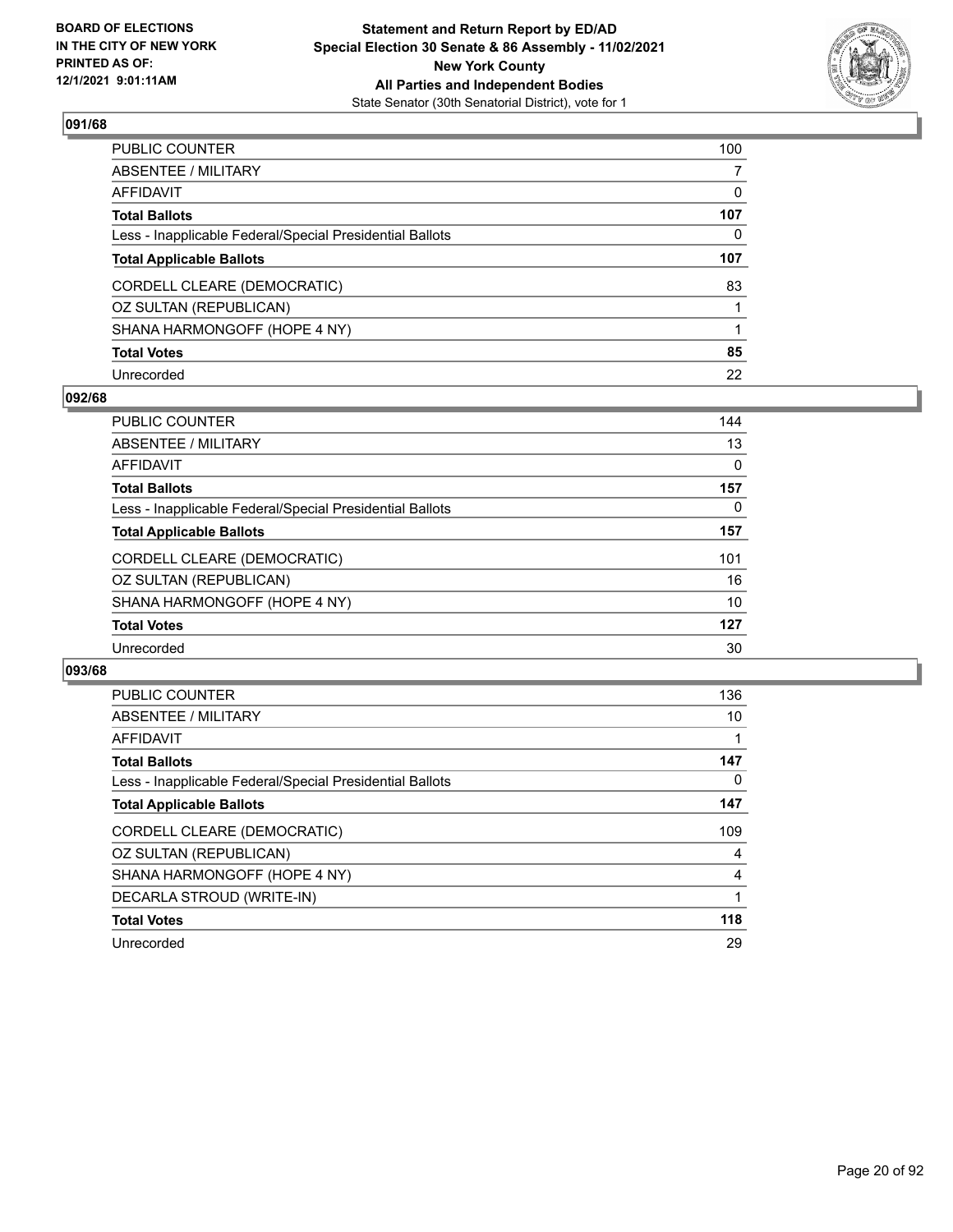

| PUBLIC COUNTER                                           | 59             |
|----------------------------------------------------------|----------------|
| ABSENTEE / MILITARY                                      | 4              |
| AFFIDAVIT                                                | $\mathbf 0$    |
| Total Ballots                                            | 63             |
| Less - Inapplicable Federal/Special Presidential Ballots | $\mathbf{0}$   |
| <b>Total Applicable Ballots</b>                          | 63             |
| CORDELL CLEARE (DEMOCRATIC)                              | 49             |
| OZ SULTAN (REPUBLICAN)                                   | $\overline{4}$ |
| SHANA HARMONGOFF (HOPE 4 NY)                             | 6              |
| <b>Total Votes</b>                                       | 59             |
| Unrecorded                                               | 4              |

### **097/68**

| PUBLIC COUNTER                                           | 169 |
|----------------------------------------------------------|-----|
| ABSENTEE / MILITARY                                      | 21  |
| <b>AFFIDAVIT</b>                                         | 0   |
| <b>Total Ballots</b>                                     | 190 |
| Less - Inapplicable Federal/Special Presidential Ballots | 0   |
| <b>Total Applicable Ballots</b>                          | 190 |
| CORDELL CLEARE (DEMOCRATIC)                              | 130 |
| OZ SULTAN (REPUBLICAN)                                   | 9   |
| SHANA HARMONGOFF (HOPE 4 NY)                             | 3   |
| <b>Total Votes</b>                                       | 142 |
| Unrecorded                                               | 48  |
|                                                          |     |

| <b>PUBLIC COUNTER</b>                                    | 82  |
|----------------------------------------------------------|-----|
| ABSENTEE / MILITARY                                      | 27  |
| <b>AFFIDAVIT</b>                                         | 2   |
| <b>Total Ballots</b>                                     | 111 |
| Less - Inapplicable Federal/Special Presidential Ballots | 0   |
| <b>Total Applicable Ballots</b>                          | 111 |
| CORDELL CLEARE (DEMOCRATIC)                              | 74  |
| OZ SULTAN (REPUBLICAN)                                   | 7   |
| SHANA HARMONGOFF (HOPE 4 NY)                             | 7   |
| <b>JOSE SERRANO (WRITE-IN)</b>                           |     |
| <b>Total Votes</b>                                       | 89  |
| Unrecorded                                               | 22  |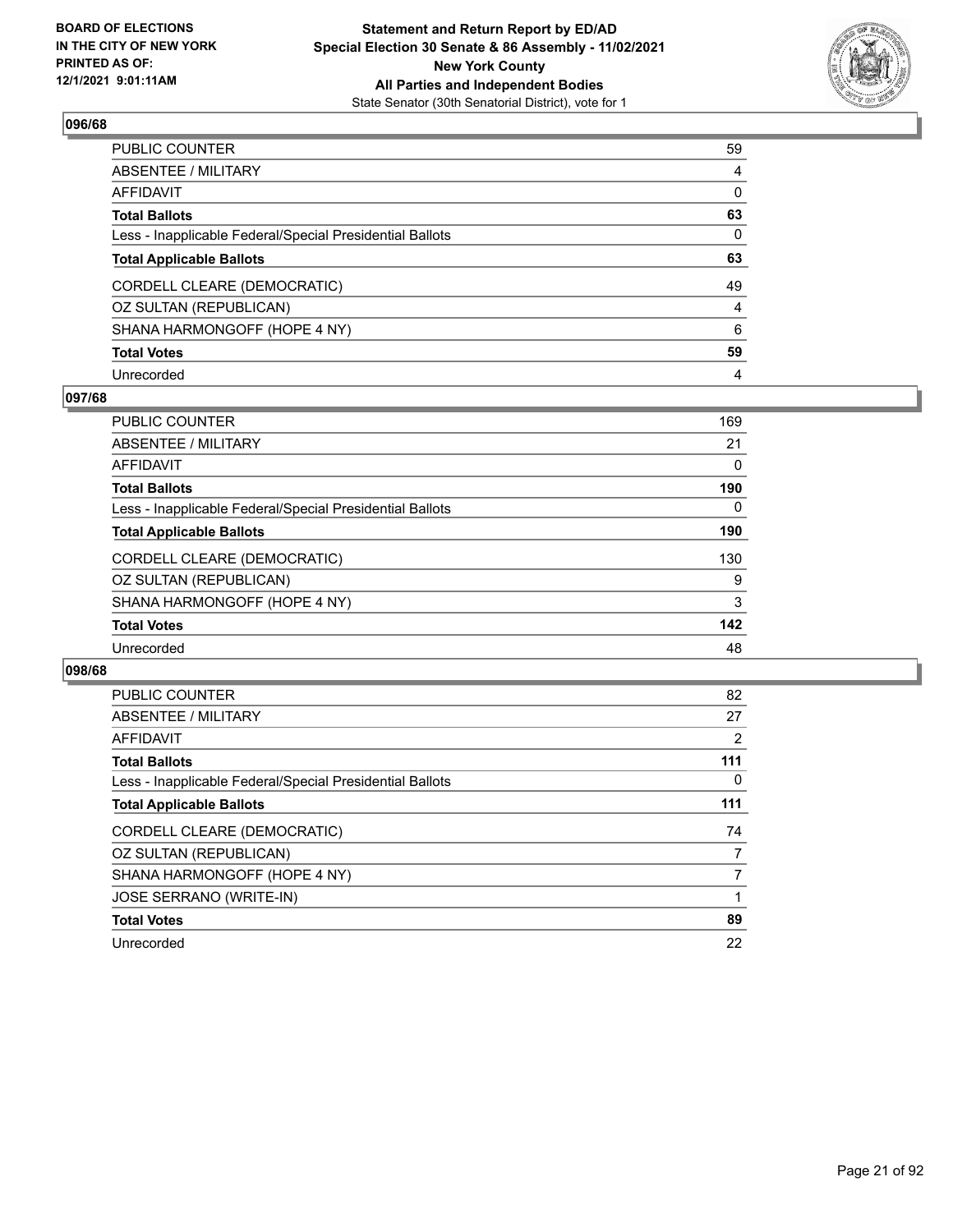

| <b>Total Votes</b>                                       | $\mathbf{0}$ |
|----------------------------------------------------------|--------------|
| SHANA HARMONGOFF (HOPE 4 NY)                             | $\mathbf{0}$ |
| OZ SULTAN (REPUBLICAN)                                   | $\mathbf{0}$ |
| CORDELL CLEARE (DEMOCRATIC)                              | 0            |
| <b>Total Applicable Ballots</b>                          | $\bf{0}$     |
| Less - Inapplicable Federal/Special Presidential Ballots | $\Omega$     |
| <b>Total Ballots</b>                                     | $\mathbf 0$  |
| AFFIDAVIT                                                | $\mathbf{0}$ |
| ABSENTEE / MILITARY                                      | 0            |
| PUBLIC COUNTER                                           | $\Omega$     |

## **102/68**

| PUBLIC COUNTER                                           | $\mathbf{0}$ |
|----------------------------------------------------------|--------------|
| ABSENTEE / MILITARY                                      | 0            |
| AFFIDAVIT                                                | 0            |
| Total Ballots                                            | 0            |
| Less - Inapplicable Federal/Special Presidential Ballots | $\mathbf{0}$ |
| <b>Total Applicable Ballots</b>                          | $\mathbf{0}$ |
| CORDELL CLEARE (DEMOCRATIC)                              | $\Omega$     |
| OZ SULTAN (REPUBLICAN)                                   |              |
|                                                          | $\mathbf{0}$ |
| SHANA HARMONGOFF (HOPE 4 NY)                             | $\mathbf{0}$ |
| <b>Total Votes</b>                                       | 0            |

## **105/68**

| PUBLIC COUNTER                                           | 0 |
|----------------------------------------------------------|---|
| ABSENTEE / MILITARY                                      | 0 |
| AFFIDAVIT                                                | 0 |
| <b>Total Ballots</b>                                     | 0 |
| Less - Inapplicable Federal/Special Presidential Ballots | 0 |
| <b>Total Applicable Ballots</b>                          | 0 |
| CORDELL CLEARE (DEMOCRATIC)                              | 0 |
| OZ SULTAN (REPUBLICAN)                                   | 0 |
| SHANA HARMONGOFF (HOPE 4 NY)                             | 0 |
| <b>Total Votes</b>                                       | 0 |
|                                                          |   |

| <b>PUBLIC COUNTER</b>                                    | 107 |
|----------------------------------------------------------|-----|
| ABSENTEE / MILITARY                                      |     |
| AFFIDAVIT                                                | 0   |
| <b>Total Ballots</b>                                     | 114 |
| Less - Inapplicable Federal/Special Presidential Ballots | 0   |
| <b>Total Applicable Ballots</b>                          | 114 |
| CORDELL CLEARE (DEMOCRATIC)                              | 90  |
| OZ SULTAN (REPUBLICAN)                                   | 10  |
| SHANA HARMONGOFF (HOPE 4 NY)                             | 7   |
| <b>Total Votes</b>                                       | 107 |
| Unrecorded                                               | 7   |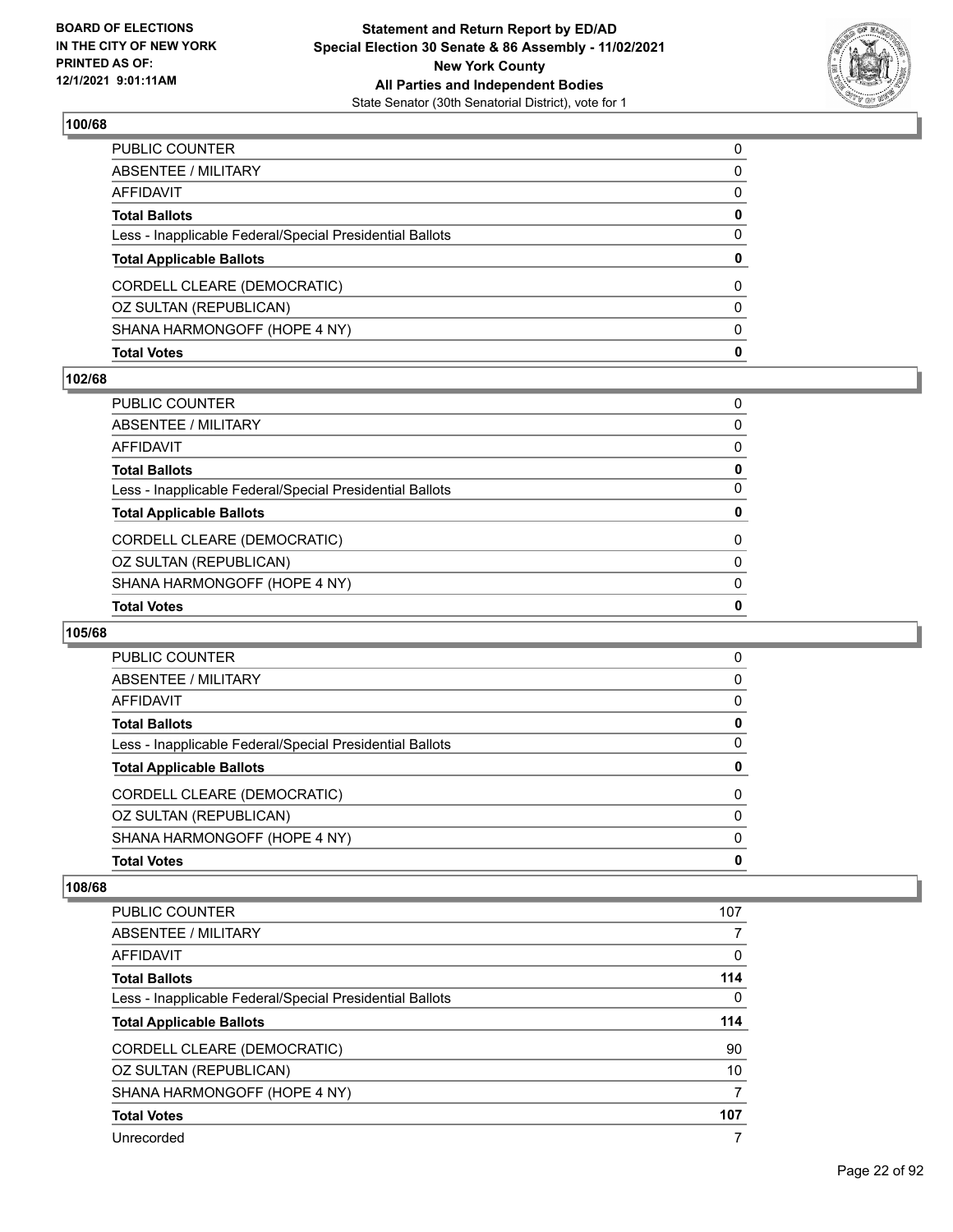

| PUBLIC COUNTER                                           | 154 |
|----------------------------------------------------------|-----|
| ABSENTEE / MILITARY                                      | 4   |
| AFFIDAVIT                                                | 0   |
| Total Ballots                                            | 158 |
| Less - Inapplicable Federal/Special Presidential Ballots | 0   |
| <b>Total Applicable Ballots</b>                          | 158 |
| CORDELL CLEARE (DEMOCRATIC)                              | 134 |
| OZ SULTAN (REPUBLICAN)                                   | 9   |
| SHANA HARMONGOFF (HOPE 4 NY)                             | 3   |
| <b>Total Votes</b>                                       | 146 |
| Unrecorded                                               | 12  |

### **110/68**

| <b>PUBLIC COUNTER</b>                                    | 79       |
|----------------------------------------------------------|----------|
| <b>ABSENTEE / MILITARY</b>                               | 12       |
| <b>AFFIDAVIT</b>                                         | $\Omega$ |
| <b>Total Ballots</b>                                     | 91       |
| Less - Inapplicable Federal/Special Presidential Ballots | $\Omega$ |
| <b>Total Applicable Ballots</b>                          | 91       |
| CORDELL CLEARE (DEMOCRATIC)                              | 61       |
| OZ SULTAN (REPUBLICAN)                                   | 4        |
| SHANA HARMONGOFF (HOPE 4 NY)                             | 3        |
| <b>Total Votes</b>                                       | 68       |
| Unrecorded                                               | 23       |
|                                                          |          |

| <b>PUBLIC COUNTER</b>                                    | 59       |
|----------------------------------------------------------|----------|
| ABSENTEE / MILITARY                                      | 4        |
| AFFIDAVIT                                                | $\Omega$ |
| <b>Total Ballots</b>                                     | 63       |
| Less - Inapplicable Federal/Special Presidential Ballots | 0        |
| <b>Total Applicable Ballots</b>                          | 63       |
| CORDELL CLEARE (DEMOCRATIC)                              | 50       |
| OZ SULTAN (REPUBLICAN)                                   | 6        |
| SHANA HARMONGOFF (HOPE 4 NY)                             |          |
| <b>Total Votes</b>                                       | 57       |
| Unrecorded                                               | 6        |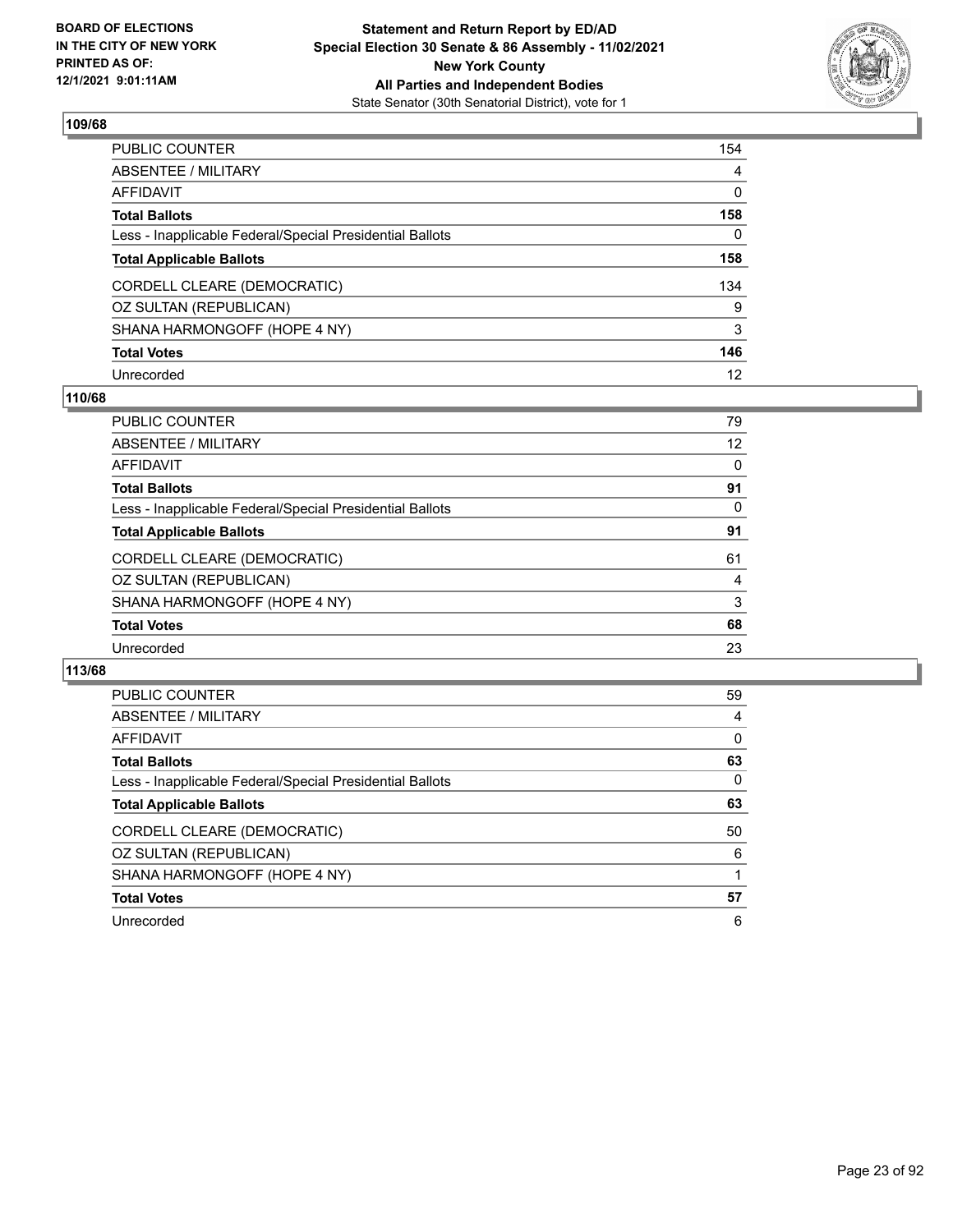

| PUBLIC COUNTER                                           | 76           |
|----------------------------------------------------------|--------------|
| ABSENTEE / MILITARY                                      | 9            |
| AFFIDAVIT                                                | 0            |
| <b>Total Ballots</b>                                     | 85           |
| Less - Inapplicable Federal/Special Presidential Ballots | $\mathbf{0}$ |
| <b>Total Applicable Ballots</b>                          | 85           |
| CORDELL CLEARE (DEMOCRATIC)                              | 48           |
| OZ SULTAN (REPUBLICAN)                                   | 10           |
| SHANA HARMONGOFF (HOPE 4 NY)                             | 6            |
| <b>Total Votes</b>                                       | 64           |
| Unrecorded                                               | 21           |

| <b>PUBLIC COUNTER</b>                                    | 87 |
|----------------------------------------------------------|----|
| ABSENTEE / MILITARY                                      | 6  |
| AFFIDAVIT                                                |    |
| <b>Total Ballots</b>                                     | 94 |
| Less - Inapplicable Federal/Special Presidential Ballots | 0  |
| <b>Total Applicable Ballots</b>                          | 94 |
| CORDELL CLEARE (DEMOCRATIC)                              | 74 |
| OZ SULTAN (REPUBLICAN)                                   | 5  |
| SHANA HARMONGOFF (HOPE 4 NY)                             | 2  |
| UNATTRIBUTABLE WRITE-IN (WRITE-IN)                       |    |
| <b>Total Votes</b>                                       | 82 |
| Unrecorded                                               | 12 |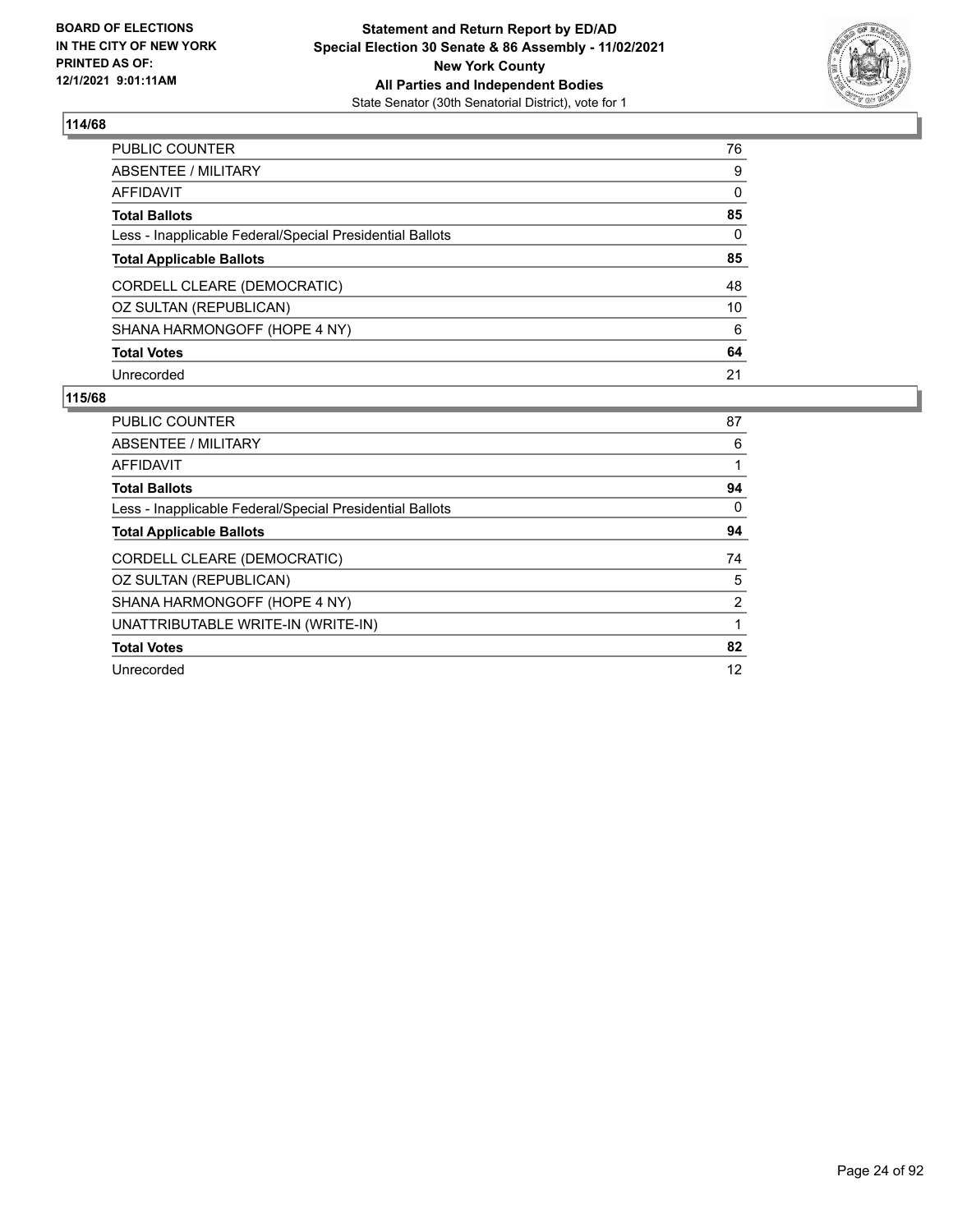

| PUBLIC COUNTER                                           | 80 |
|----------------------------------------------------------|----|
| ABSENTEE / MILITARY                                      | 10 |
| AFFIDAVIT                                                | 0  |
| Total Ballots                                            | 90 |
| Less - Inapplicable Federal/Special Presidential Ballots | 0  |
| <b>Total Applicable Ballots</b>                          | 90 |
| CORDELL CLEARE (DEMOCRATIC)                              | 68 |
| OZ SULTAN (REPUBLICAN)                                   |    |
| SHANA HARMONGOFF (HOPE 4 NY)                             |    |
| <b>Total Votes</b>                                       | 76 |
| Unrecorded                                               | 14 |

## **013/69**

| <b>PUBLIC COUNTER</b>                                    | 192      |
|----------------------------------------------------------|----------|
|                                                          |          |
| ABSENTEE / MILITARY                                      | 61       |
| AFFIDAVIT                                                |          |
| <b>Total Ballots</b>                                     | 254      |
| Less - Inapplicable Federal/Special Presidential Ballots | $\Omega$ |
| <b>Total Applicable Ballots</b>                          | 254      |
| CORDELL CLEARE (DEMOCRATIC)                              | 173      |
| OZ SULTAN (REPUBLICAN)                                   | 28       |
| SHANA HARMONGOFF (HOPE 4 NY)                             | 7        |
| <b>CURTIS SLIWA (WRITE-IN)</b>                           | 1        |
| <b>Total Votes</b>                                       | 209      |
| Unrecorded                                               | 45       |
|                                                          |          |

| PUBLIC COUNTER                                           | 162            |
|----------------------------------------------------------|----------------|
| <b>ABSENTEE / MILITARY</b>                               | 33             |
| <b>AFFIDAVIT</b>                                         | $\Omega$       |
| <b>Total Ballots</b>                                     | 195            |
| Less - Inapplicable Federal/Special Presidential Ballots | $\Omega$       |
| <b>Total Applicable Ballots</b>                          | 195            |
| CORDELL CLEARE (DEMOCRATIC)                              | 135            |
|                                                          |                |
| OZ SULTAN (REPUBLICAN)                                   | 25             |
| SHANA HARMONGOFF (HOPE 4 NY)                             | $\overline{2}$ |
| JILL GRECO (WRITE-IN)                                    |                |
| <b>Total Votes</b>                                       | 163            |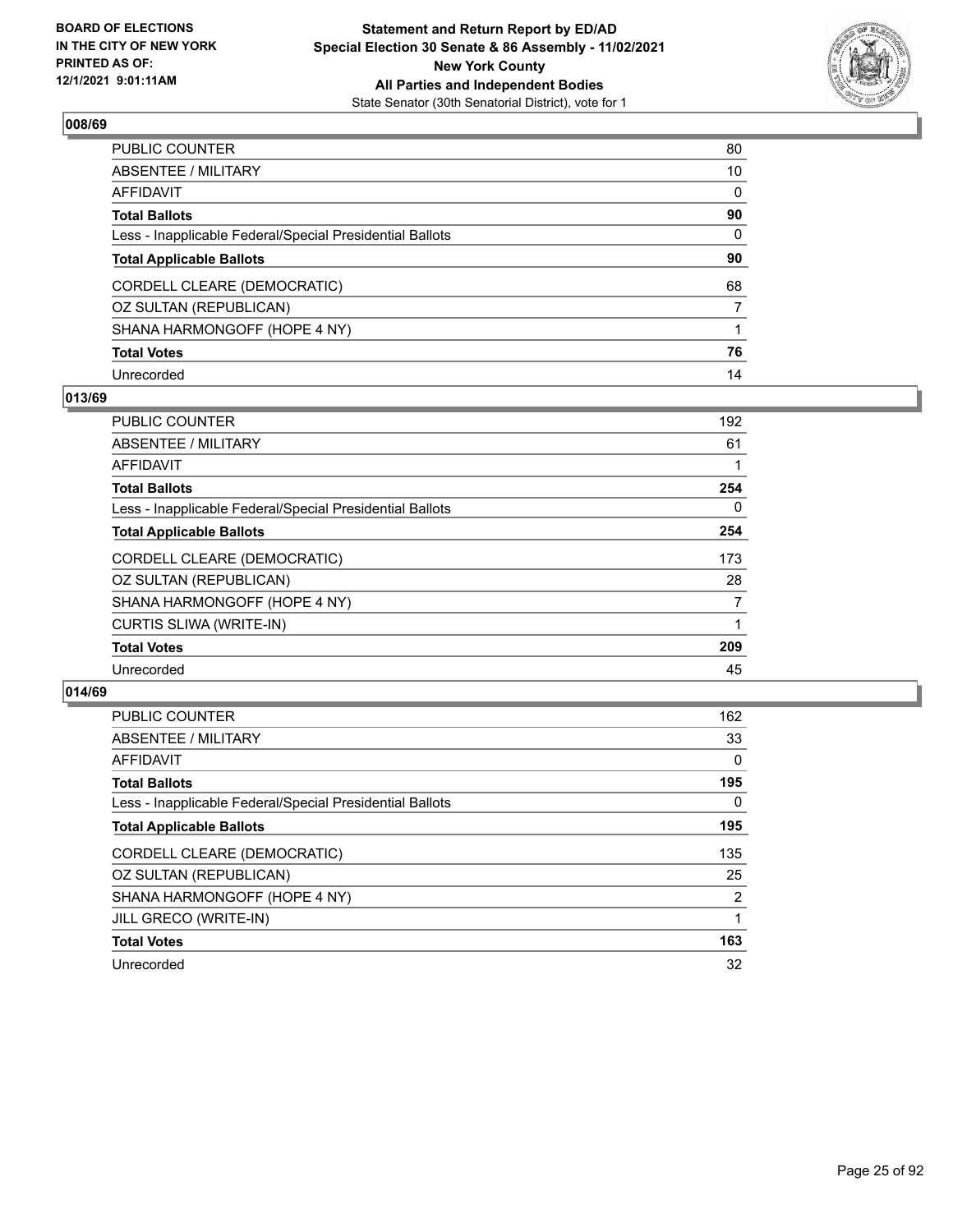

| PUBLIC COUNTER                                           | 281 |
|----------------------------------------------------------|-----|
| ABSENTEE / MILITARY                                      | 32  |
| AFFIDAVIT                                                | 2   |
| Total Ballots                                            | 315 |
| Less - Inapplicable Federal/Special Presidential Ballots | 0   |
| <b>Total Applicable Ballots</b>                          | 315 |
| CORDELL CLEARE (DEMOCRATIC)                              | 242 |
| OZ SULTAN (REPUBLICAN)                                   | 23  |
| SHANA HARMONGOFF (HOPE 4 NY)                             | 9   |
| LAURA VOGEL (WRITE-IN)                                   | 1   |
| <b>Total Votes</b>                                       | 275 |
| Unrecorded                                               | 40  |

### **016/69**

| <b>PUBLIC COUNTER</b>                                    | 226 |
|----------------------------------------------------------|-----|
| ABSENTEE / MILITARY                                      | 46  |
| <b>AFFIDAVIT</b>                                         | 5   |
| <b>Total Ballots</b>                                     | 277 |
| Less - Inapplicable Federal/Special Presidential Ballots | 0   |
| <b>Total Applicable Ballots</b>                          | 277 |
| CORDELL CLEARE (DEMOCRATIC)                              | 202 |
| OZ SULTAN (REPUBLICAN)                                   | 26  |
| SHANA HARMONGOFF (HOPE 4 NY)                             | 8   |
| <b>Total Votes</b>                                       | 236 |
| Unrecorded                                               | 41  |

| PUBLIC COUNTER                                           | 173      |
|----------------------------------------------------------|----------|
| <b>ABSENTEE / MILITARY</b>                               | 53       |
| <b>AFFIDAVIT</b>                                         | 3        |
| <b>Total Ballots</b>                                     | 229      |
| Less - Inapplicable Federal/Special Presidential Ballots | $\Omega$ |
| <b>Total Applicable Ballots</b>                          | 229      |
| CORDELL CLEARE (DEMOCRATIC)                              | 154      |
|                                                          |          |
| OZ SULTAN (REPUBLICAN)                                   | 18       |
| SHANA HARMONGOFF (HOPE 4 NY)                             | 4        |
| ADAM GRANNICK (WRITE-IN)                                 |          |
| <b>Total Votes</b>                                       | 177      |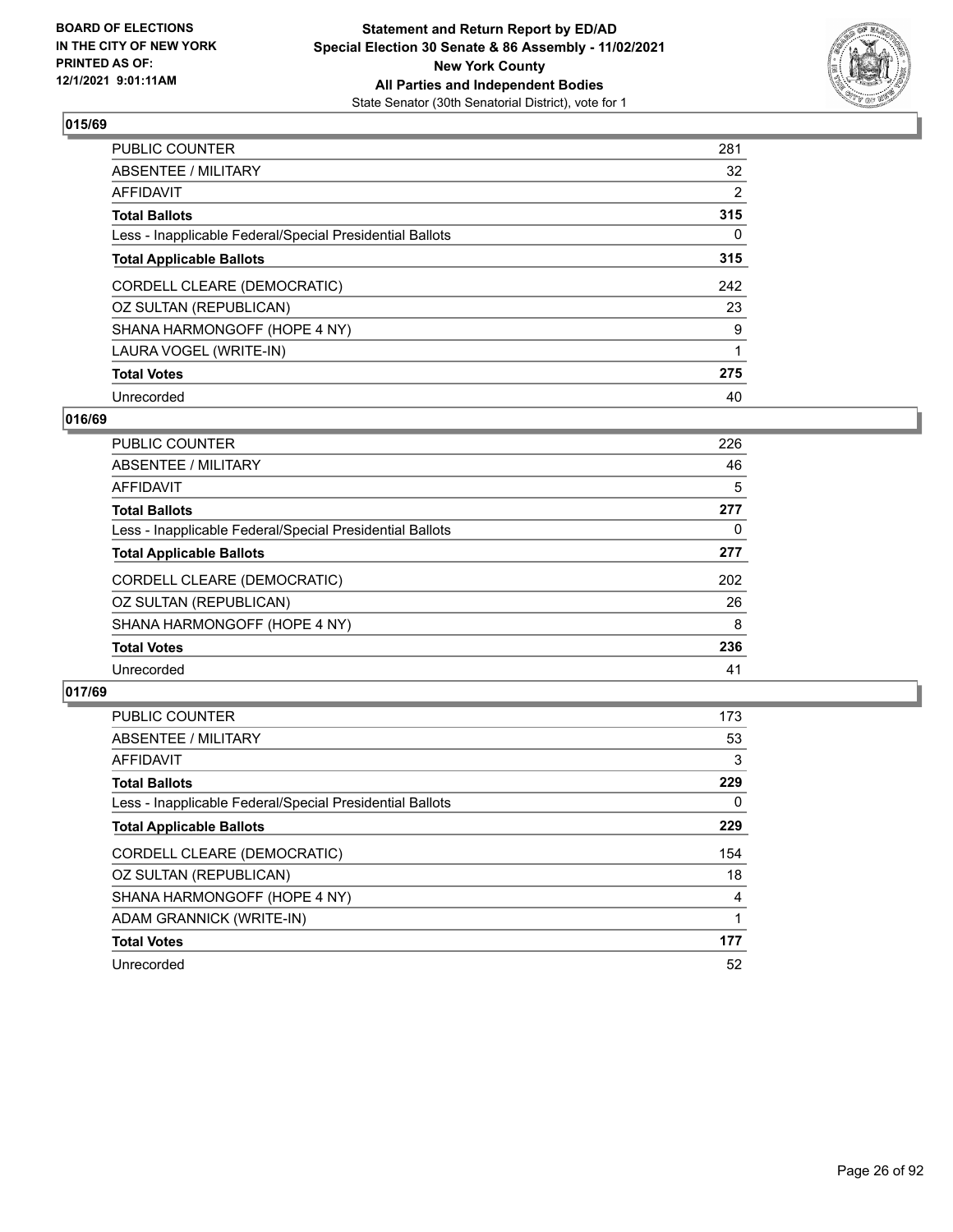

| PUBLIC COUNTER                                           | 306      |
|----------------------------------------------------------|----------|
| ABSENTEE / MILITARY                                      | 96       |
| AFFIDAVIT                                                | 2        |
| <b>Total Ballots</b>                                     | 404      |
| Less - Inapplicable Federal/Special Presidential Ballots | $\Omega$ |
| <b>Total Applicable Ballots</b>                          | 404      |
| CORDELL CLEARE (DEMOCRATIC)                              | 283      |
| OZ SULTAN (REPUBLICAN)                                   | 44       |
| SHANA HARMONGOFF (HOPE 4 NY)                             | 9        |
| <b>Total Votes</b>                                       | 336      |
| Unrecorded                                               | 68       |

### **019/69**

| <b>PUBLIC COUNTER</b>                                    | 163 |
|----------------------------------------------------------|-----|
| ABSENTEE / MILITARY                                      | 62  |
| <b>AFFIDAVIT</b>                                         | 0   |
| <b>Total Ballots</b>                                     | 225 |
| Less - Inapplicable Federal/Special Presidential Ballots | 0   |
| <b>Total Applicable Ballots</b>                          | 225 |
| CORDELL CLEARE (DEMOCRATIC)                              | 150 |
| OZ SULTAN (REPUBLICAN)                                   | 16  |
| SHANA HARMONGOFF (HOPE 4 NY)                             | 12  |
| <b>Total Votes</b>                                       | 178 |
| Unrecorded                                               | 47  |
|                                                          |     |

| <b>PUBLIC COUNTER</b>                                    | 308            |
|----------------------------------------------------------|----------------|
| ABSENTEE / MILITARY                                      | 76             |
| <b>AFFIDAVIT</b>                                         | $\overline{2}$ |
| <b>Total Ballots</b>                                     | 386            |
| Less - Inapplicable Federal/Special Presidential Ballots | 0              |
| <b>Total Applicable Ballots</b>                          | 386            |
| CORDELL CLEARE (DEMOCRATIC)                              | 280            |
| OZ SULTAN (REPUBLICAN)                                   | 33             |
| SHANA HARMONGOFF (HOPE 4 NY)                             | 10             |
| SEAN DONOVAN (WRITE-IN)                                  |                |
| <b>Total Votes</b>                                       | 324            |
| Unrecorded                                               | 62             |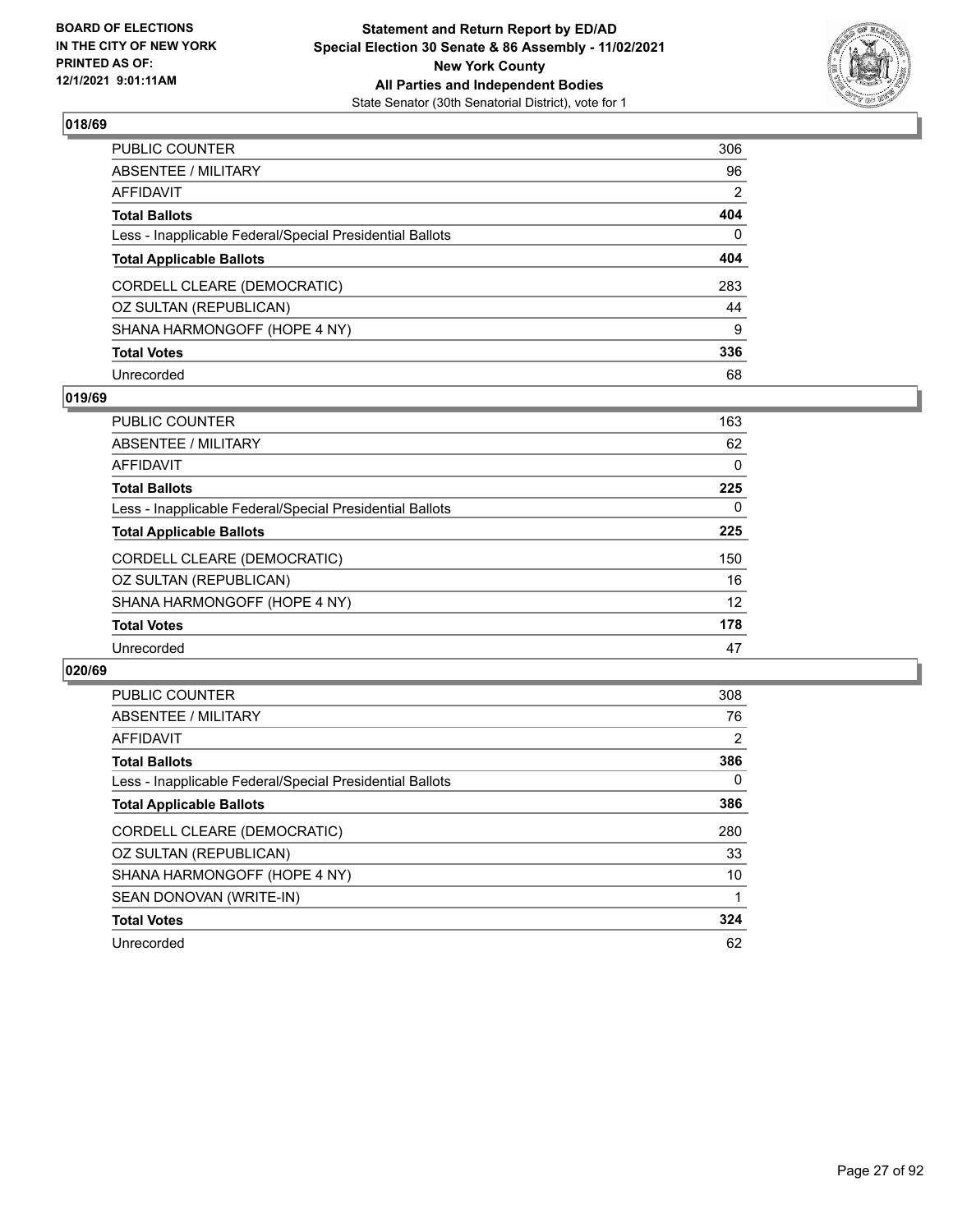

| PUBLIC COUNTER                                           | 366 |
|----------------------------------------------------------|-----|
| ABSENTEE / MILITARY                                      | 74  |
| AFFIDAVIT                                                | 4   |
| Total Ballots                                            | 444 |
| Less - Inapplicable Federal/Special Presidential Ballots | 0   |
| <b>Total Applicable Ballots</b>                          | 444 |
| CORDELL CLEARE (DEMOCRATIC)                              | 326 |
| OZ SULTAN (REPUBLICAN)                                   | 31  |
| SHANA HARMONGOFF (HOPE 4 NY)                             | 7   |
| UNATTRIBUTABLE WRITE-IN (WRITE-IN)                       |     |
| <b>Total Votes</b>                                       | 365 |
| Unrecorded                                               | 79  |

### **028/69**

| PUBLIC COUNTER                                           | 104            |
|----------------------------------------------------------|----------------|
| ABSENTEE / MILITARY                                      | 8              |
| AFFIDAVIT                                                | $\overline{2}$ |
| <b>Total Ballots</b>                                     | 114            |
| Less - Inapplicable Federal/Special Presidential Ballots | $\Omega$       |
| <b>Total Applicable Ballots</b>                          | 114            |
| CORDELL CLEARE (DEMOCRATIC)                              | 82             |
| OZ SULTAN (REPUBLICAN)                                   | 7              |
| SHANA HARMONGOFF (HOPE 4 NY)                             | 6              |
| <b>Total Votes</b>                                       | 95             |
| Unrecorded                                               | 19             |

| <b>PUBLIC COUNTER</b>                                    | 393      |
|----------------------------------------------------------|----------|
| ABSENTEE / MILITARY                                      | 121      |
| AFFIDAVIT                                                | 0        |
| <b>Total Ballots</b>                                     | 514      |
| Less - Inapplicable Federal/Special Presidential Ballots | $\Omega$ |
| <b>Total Applicable Ballots</b>                          | 514      |
| CORDELL CLEARE (DEMOCRATIC)                              | 348      |
| OZ SULTAN (REPUBLICAN)                                   | 45       |
| SHANA HARMONGOFF (HOPE 4 NY)                             | 15       |
| <b>Total Votes</b>                                       | 408      |
| Unrecorded                                               | 106      |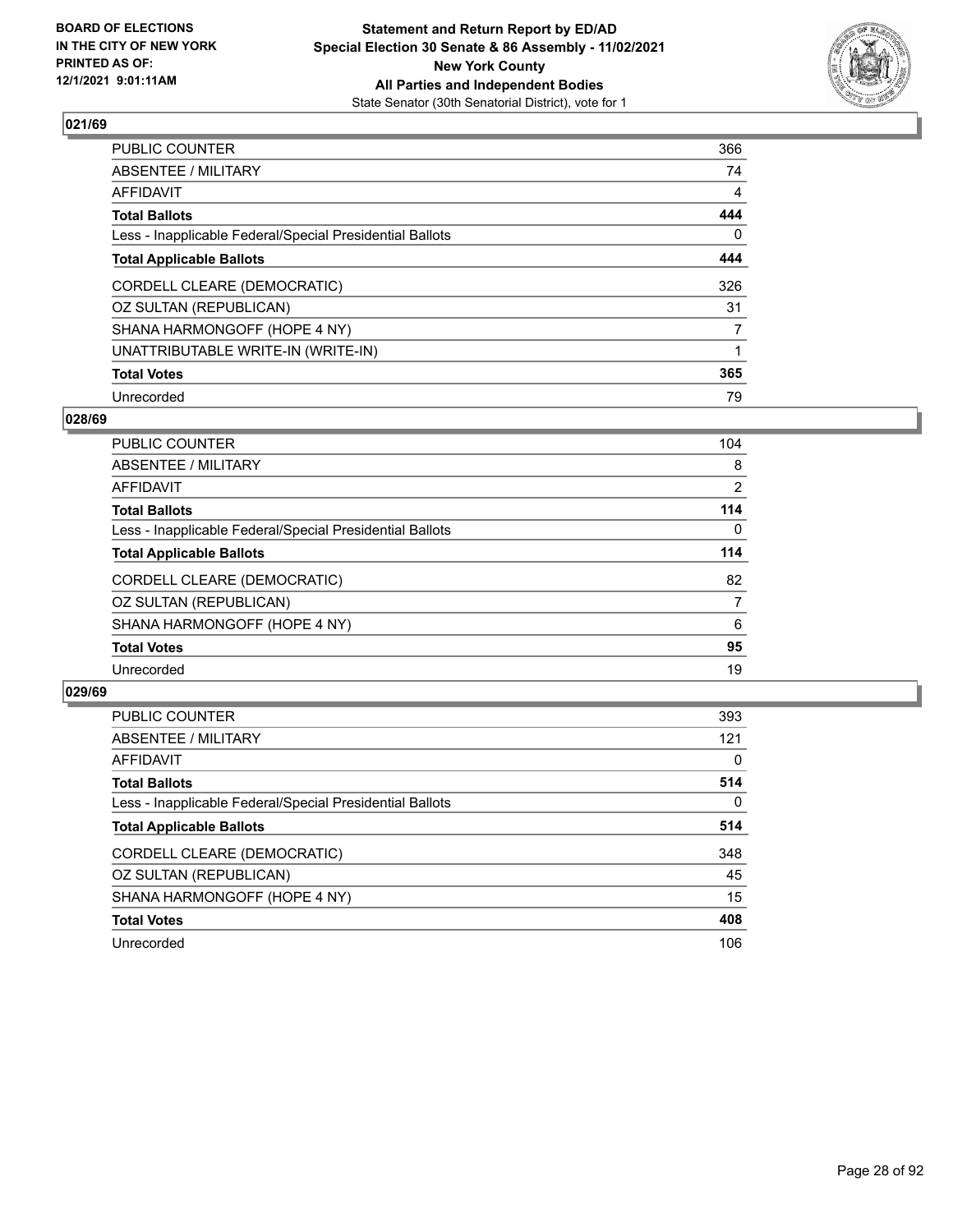

| PUBLIC COUNTER                                           | 273               |
|----------------------------------------------------------|-------------------|
| ABSENTEE / MILITARY                                      | 136               |
| AFFIDAVIT                                                | $\mathbf 0$       |
| Total Ballots                                            | 409               |
| Less - Inapplicable Federal/Special Presidential Ballots | $\mathbf{0}$      |
| <b>Total Applicable Ballots</b>                          | 409               |
| CORDELL CLEARE (DEMOCRATIC)                              | 266               |
| OZ SULTAN (REPUBLICAN)                                   | 35                |
| SHANA HARMONGOFF (HOPE 4 NY)                             | $12 \overline{ }$ |
| <b>Total Votes</b>                                       | 313               |
| Unrecorded                                               | 96                |

### **031/69**

| <b>PUBLIC COUNTER</b>                                    | 260 |
|----------------------------------------------------------|-----|
| ABSENTEE / MILITARY                                      | 84  |
| AFFIDAVIT                                                | 5   |
| <b>Total Ballots</b>                                     | 349 |
| Less - Inapplicable Federal/Special Presidential Ballots | 0   |
| <b>Total Applicable Ballots</b>                          | 349 |
| CORDELL CLEARE (DEMOCRATIC)                              | 258 |
| OZ SULTAN (REPUBLICAN)                                   | 17  |
| SHANA HARMONGOFF (HOPE 4 NY)                             | 5   |
| <b>Total Votes</b>                                       | 280 |
| Unrecorded                                               | 69  |
|                                                          |     |

| <b>PUBLIC COUNTER</b>                                    | 370      |
|----------------------------------------------------------|----------|
| ABSENTEE / MILITARY                                      | 84       |
| <b>AFFIDAVIT</b>                                         | 2        |
| <b>Total Ballots</b>                                     | 456      |
| Less - Inapplicable Federal/Special Presidential Ballots | $\Omega$ |
| <b>Total Applicable Ballots</b>                          | 456      |
| CORDELL CLEARE (DEMOCRATIC)                              | 317      |
| OZ SULTAN (REPUBLICAN)                                   | 45       |
| SHANA HARMONGOFF (HOPE 4 NY)                             | 13       |
| LESLIE STROTH (WRITE-IN)                                 |          |
| <b>Total Votes</b>                                       | 376      |
| Unrecorded                                               | 80       |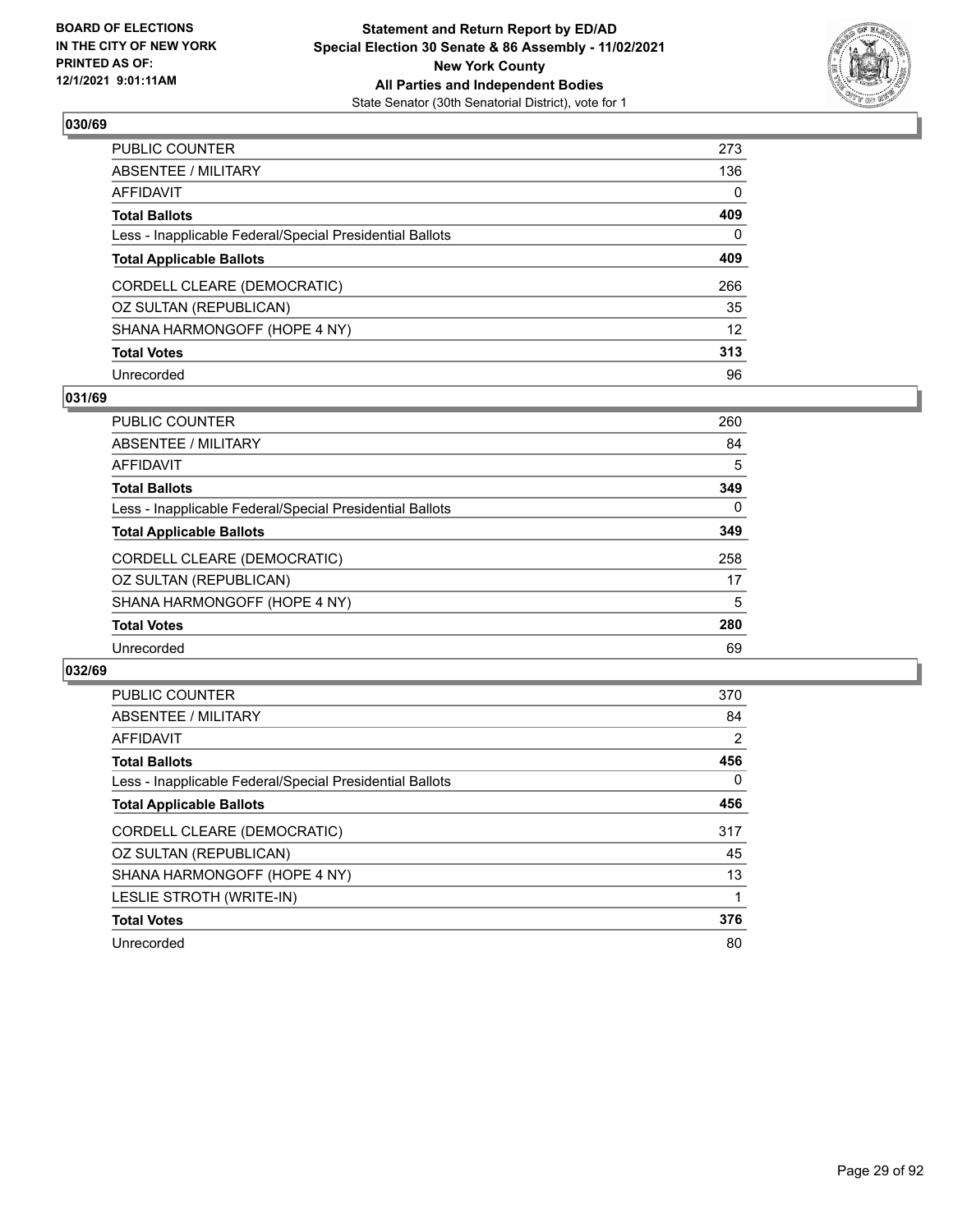

| PUBLIC COUNTER                                           | 338          |
|----------------------------------------------------------|--------------|
| ABSENTEE / MILITARY                                      | 104          |
| AFFIDAVIT                                                | $\mathbf{0}$ |
| Total Ballots                                            | 442          |
| Less - Inapplicable Federal/Special Presidential Ballots | $\mathbf{0}$ |
| <b>Total Applicable Ballots</b>                          | 442          |
| CORDELL CLEARE (DEMOCRATIC)                              | 305          |
| OZ SULTAN (REPUBLICAN)                                   | 39           |
| SHANA HARMONGOFF (HOPE 4 NY)                             | 20           |
| <b>Total Votes</b>                                       | 364          |
| Unrecorded                                               | 78           |

### **034/69**

| <b>PUBLIC COUNTER</b>                                    | 319 |
|----------------------------------------------------------|-----|
| ABSENTEE / MILITARY                                      | 64  |
| AFFIDAVIT                                                | 3   |
| <b>Total Ballots</b>                                     | 386 |
| Less - Inapplicable Federal/Special Presidential Ballots | 0   |
| <b>Total Applicable Ballots</b>                          | 386 |
| CORDELL CLEARE (DEMOCRATIC)                              | 276 |
| OZ SULTAN (REPUBLICAN)                                   | 29  |
| SHANA HARMONGOFF (HOPE 4 NY)                             | 11  |
| <b>CURTIS SLIWA (WRITE-IN)</b>                           | 1   |
| STEVE VACARRO (WRITE-IN)                                 | 1   |
| UNATTRIBUTABLE WRITE-IN (WRITE-IN)                       | 1   |
| UNCOUNTED WRITE-IN PER STATUTE (WRITE-IN)                | 1   |
| <b>Total Votes</b>                                       | 320 |
| Unrecorded                                               | 66  |

| PUBLIC COUNTER                                           | 137 |
|----------------------------------------------------------|-----|
| ABSENTEE / MILITARY                                      | 24  |
| AFFIDAVIT                                                |     |
| <b>Total Ballots</b>                                     | 162 |
| Less - Inapplicable Federal/Special Presidential Ballots | 0   |
| <b>Total Applicable Ballots</b>                          | 162 |
| CORDELL CLEARE (DEMOCRATIC)                              | 130 |
| OZ SULTAN (REPUBLICAN)                                   | 14  |
| SHANA HARMONGOFF (HOPE 4 NY)                             | 2   |
| UNATTRIBUTABLE WRITE-IN (WRITE-IN)                       | 1   |
| <b>Total Votes</b>                                       | 147 |
| Unrecorded                                               | 15  |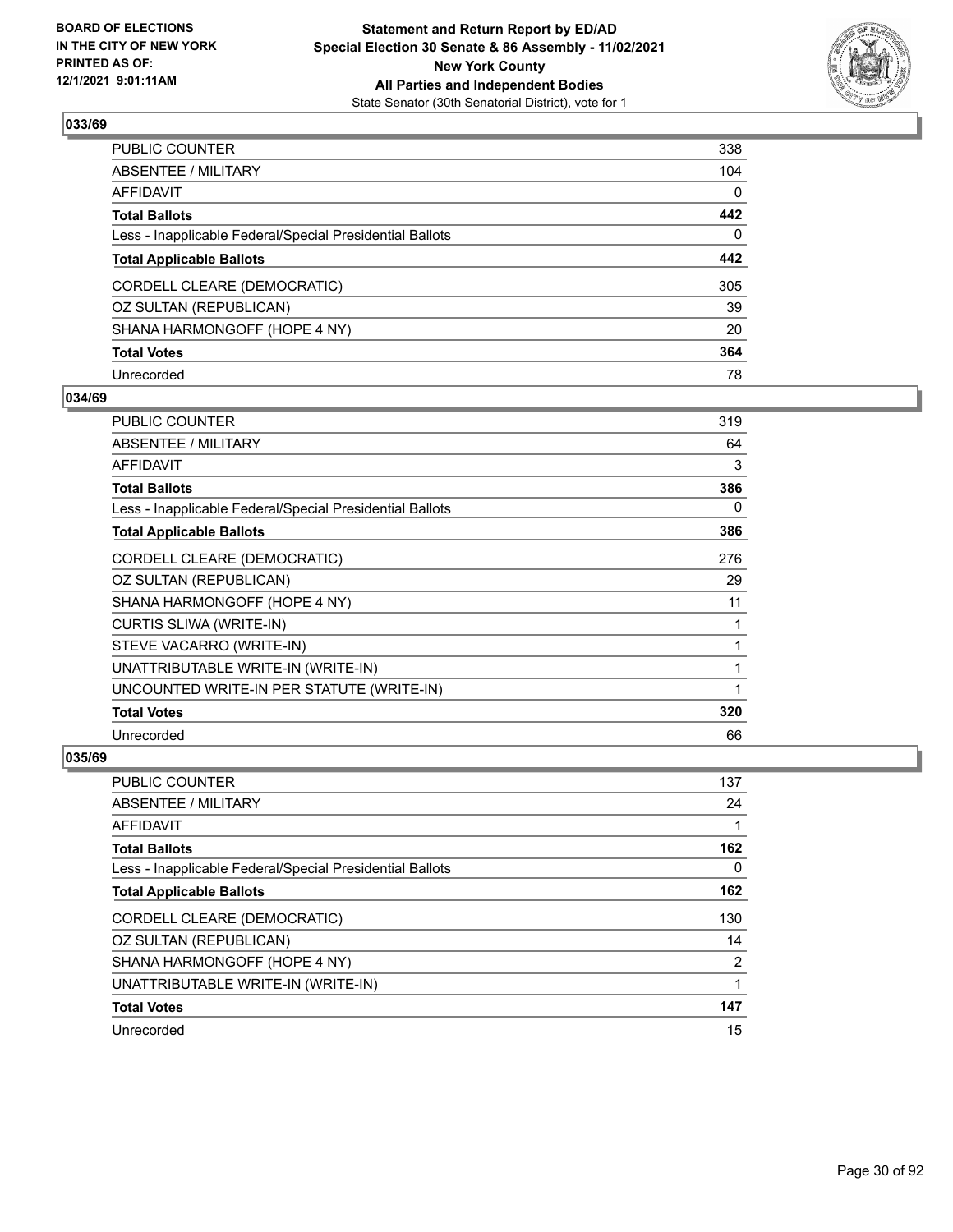

| PUBLIC COUNTER                                           | 181         |
|----------------------------------------------------------|-------------|
| ABSENTEE / MILITARY                                      | 52          |
| AFFIDAVIT                                                | $\mathbf 1$ |
| Total Ballots                                            | 234         |
| Less - Inapplicable Federal/Special Presidential Ballots | 0           |
| <b>Total Applicable Ballots</b>                          | 234         |
| CORDELL CLEARE (DEMOCRATIC)                              | 177         |
| OZ SULTAN (REPUBLICAN)                                   | 16          |
| SHANA HARMONGOFF (HOPE 4 NY)                             | 8           |
| <b>Total Votes</b>                                       | 201         |
| Unrecorded                                               | 33          |

### **038/69**

| <b>PUBLIC COUNTER</b>                                    | 235 |
|----------------------------------------------------------|-----|
| ABSENTEE / MILITARY                                      | 49  |
| <b>AFFIDAVIT</b>                                         |     |
| <b>Total Ballots</b>                                     | 285 |
| Less - Inapplicable Federal/Special Presidential Ballots | 0   |
| <b>Total Applicable Ballots</b>                          | 285 |
| CORDELL CLEARE (DEMOCRATIC)                              | 202 |
| OZ SULTAN (REPUBLICAN)                                   | 24  |
| SHANA HARMONGOFF (HOPE 4 NY)                             | 15  |
| UNATTRIBUTABLE WRITE-IN (WRITE-IN)                       | 1   |
| <b>Total Votes</b>                                       | 242 |
| Unrecorded                                               | 43  |

| <b>PUBLIC COUNTER</b>                                    | 303      |
|----------------------------------------------------------|----------|
| <b>ABSENTEE / MILITARY</b>                               | 87       |
| <b>AFFIDAVIT</b>                                         | $\Omega$ |
| <b>Total Ballots</b>                                     | 390      |
| Less - Inapplicable Federal/Special Presidential Ballots | $\Omega$ |
| <b>Total Applicable Ballots</b>                          | 390      |
| CORDELL CLEARE (DEMOCRATIC)                              | 268      |
| OZ SULTAN (REPUBLICAN)                                   | 32       |
|                                                          |          |
| SHANA HARMONGOFF (HOPE 4 NY)                             | 16       |
| INEZ DICKENS (WRITE-IN)                                  |          |
| <b>Total Votes</b>                                       | 317      |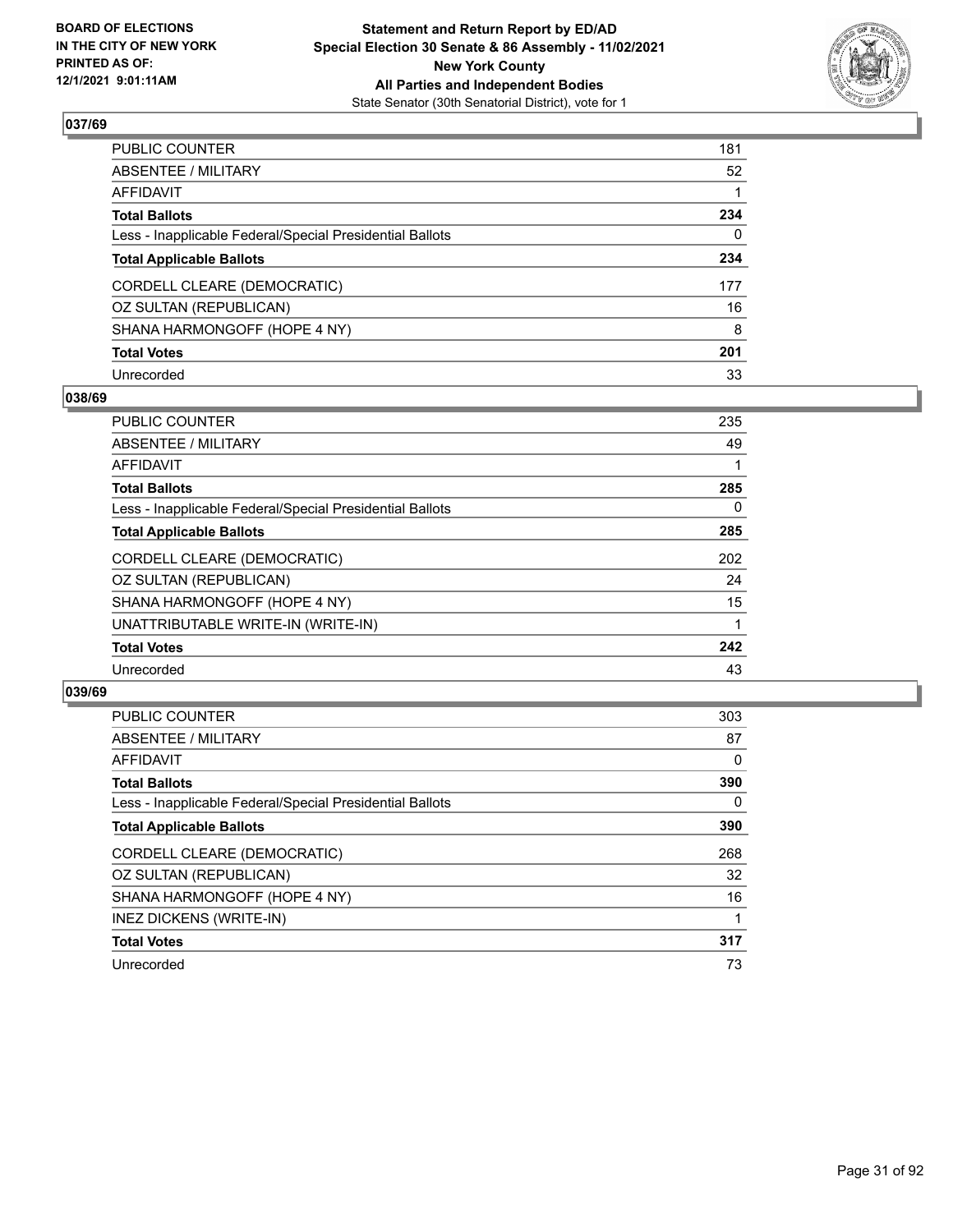

| PUBLIC COUNTER                                           | 444 |
|----------------------------------------------------------|-----|
| ABSENTEE / MILITARY                                      | 158 |
| AFFIDAVIT                                                | 3   |
| Total Ballots                                            | 605 |
| Less - Inapplicable Federal/Special Presidential Ballots | 0   |
| <b>Total Applicable Ballots</b>                          | 605 |
| CORDELL CLEARE (DEMOCRATIC)                              | 428 |
| OZ SULTAN (REPUBLICAN)                                   | 34  |
| SHANA HARMONGOFF (HOPE 4 NY)                             | 28  |
| <b>Total Votes</b>                                       | 490 |
| Unrecorded                                               | 115 |

### **041/69**

| 173      |
|----------|
| 47       |
| $\Omega$ |
| 220      |
| 0        |
| 220      |
| 163      |
| 13       |
| 10       |
| 186      |
| 34       |
|          |

| PUBLIC COUNTER                                           | 268      |
|----------------------------------------------------------|----------|
| ABSENTEE / MILITARY                                      | 76       |
| AFFIDAVIT                                                | 4        |
| <b>Total Ballots</b>                                     | 348      |
| Less - Inapplicable Federal/Special Presidential Ballots | $\Omega$ |
| <b>Total Applicable Ballots</b>                          | 348      |
| CORDELL CLEARE (DEMOCRATIC)                              | 250      |
| OZ SULTAN (REPUBLICAN)                                   | 20       |
| SHANA HARMONGOFF (HOPE 4 NY)                             | 17       |
| <b>Total Votes</b>                                       | 287      |
| Unrecorded                                               | 61       |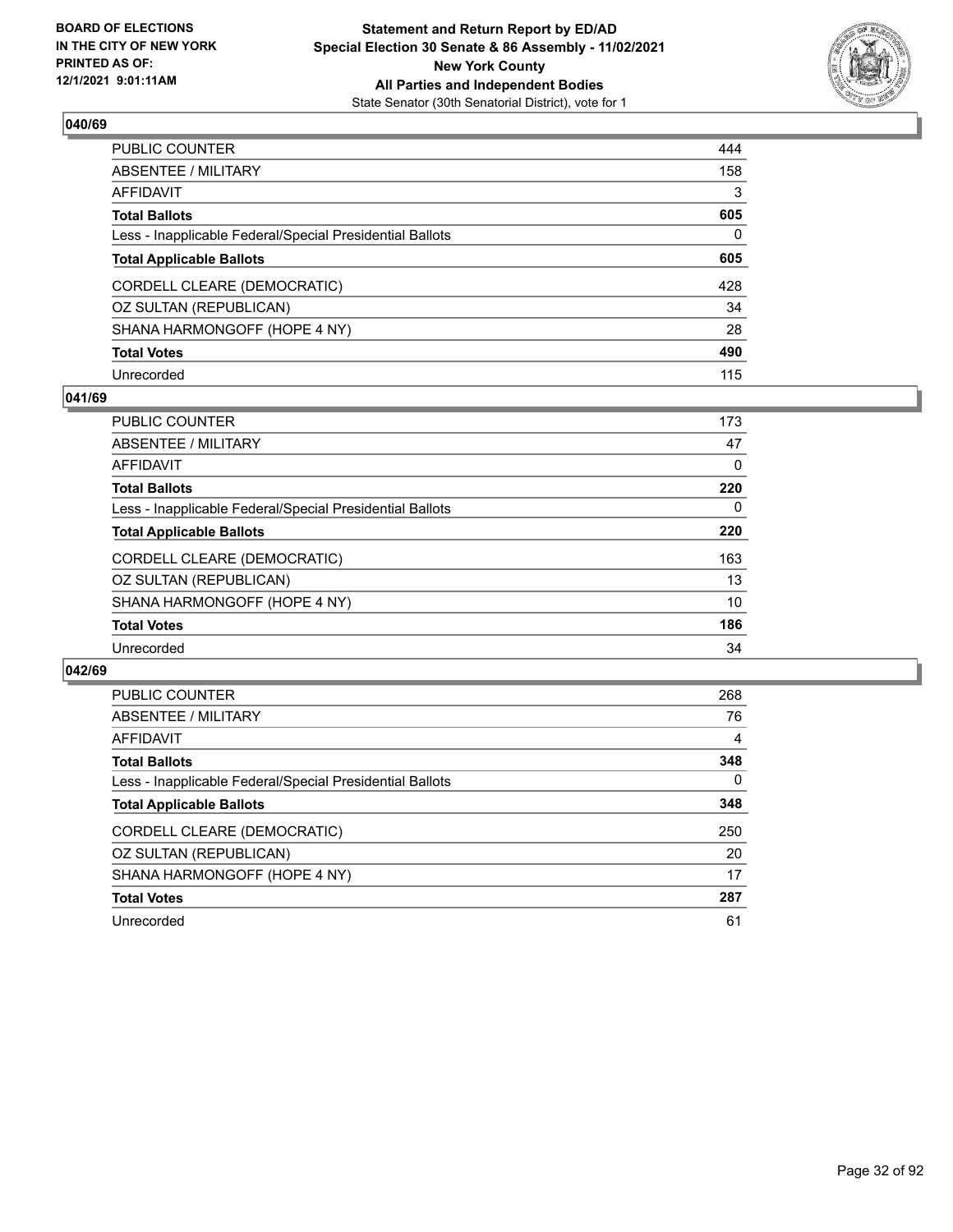

| PUBLIC COUNTER                                           | 310          |
|----------------------------------------------------------|--------------|
| ABSENTEE / MILITARY                                      | 70           |
| AFFIDAVIT                                                | 3            |
| Total Ballots                                            | 383          |
| Less - Inapplicable Federal/Special Presidential Ballots | $\mathbf{0}$ |
| <b>Total Applicable Ballots</b>                          | 383          |
| CORDELL CLEARE (DEMOCRATIC)                              | 289          |
| OZ SULTAN (REPUBLICAN)                                   | 19           |
| SHANA HARMONGOFF (HOPE 4 NY)                             | 21           |
| <b>Total Votes</b>                                       | 329          |
| Unrecorded                                               | 54           |

### **044/69**

| PUBLIC COUNTER                                           | 289 |
|----------------------------------------------------------|-----|
| <b>ABSENTEE / MILITARY</b>                               | 59  |
| <b>AFFIDAVIT</b>                                         | 3   |
| <b>Total Ballots</b>                                     | 351 |
| Less - Inapplicable Federal/Special Presidential Ballots | 0   |
| <b>Total Applicable Ballots</b>                          | 351 |
| CORDELL CLEARE (DEMOCRATIC)                              | 258 |
| OZ SULTAN (REPUBLICAN)                                   | 25  |
| SHANA HARMONGOFF (HOPE 4 NY)                             | 11  |
| DONALD TRUMP JR. (WRITE-IN)                              | 1   |
| UNATTRIBUTABLE WRITE-IN (WRITE-IN)                       |     |
| <b>Total Votes</b>                                       | 296 |
| Unrecorded                                               | 55  |
|                                                          |     |

| <b>PUBLIC COUNTER</b>                                    | 253      |
|----------------------------------------------------------|----------|
| ABSENTEE / MILITARY                                      | 40       |
| AFFIDAVIT                                                |          |
| <b>Total Ballots</b>                                     | 294      |
| Less - Inapplicable Federal/Special Presidential Ballots | $\Omega$ |
| <b>Total Applicable Ballots</b>                          | 294      |
| CORDELL CLEARE (DEMOCRATIC)                              | 201      |
| OZ SULTAN (REPUBLICAN)                                   | 21       |
| SHANA HARMONGOFF (HOPE 4 NY)                             | 18       |
| UNATTRIBUTABLE WRITE-IN (WRITE-IN)                       |          |
| <b>Total Votes</b>                                       | 241      |
| Unrecorded                                               | 53       |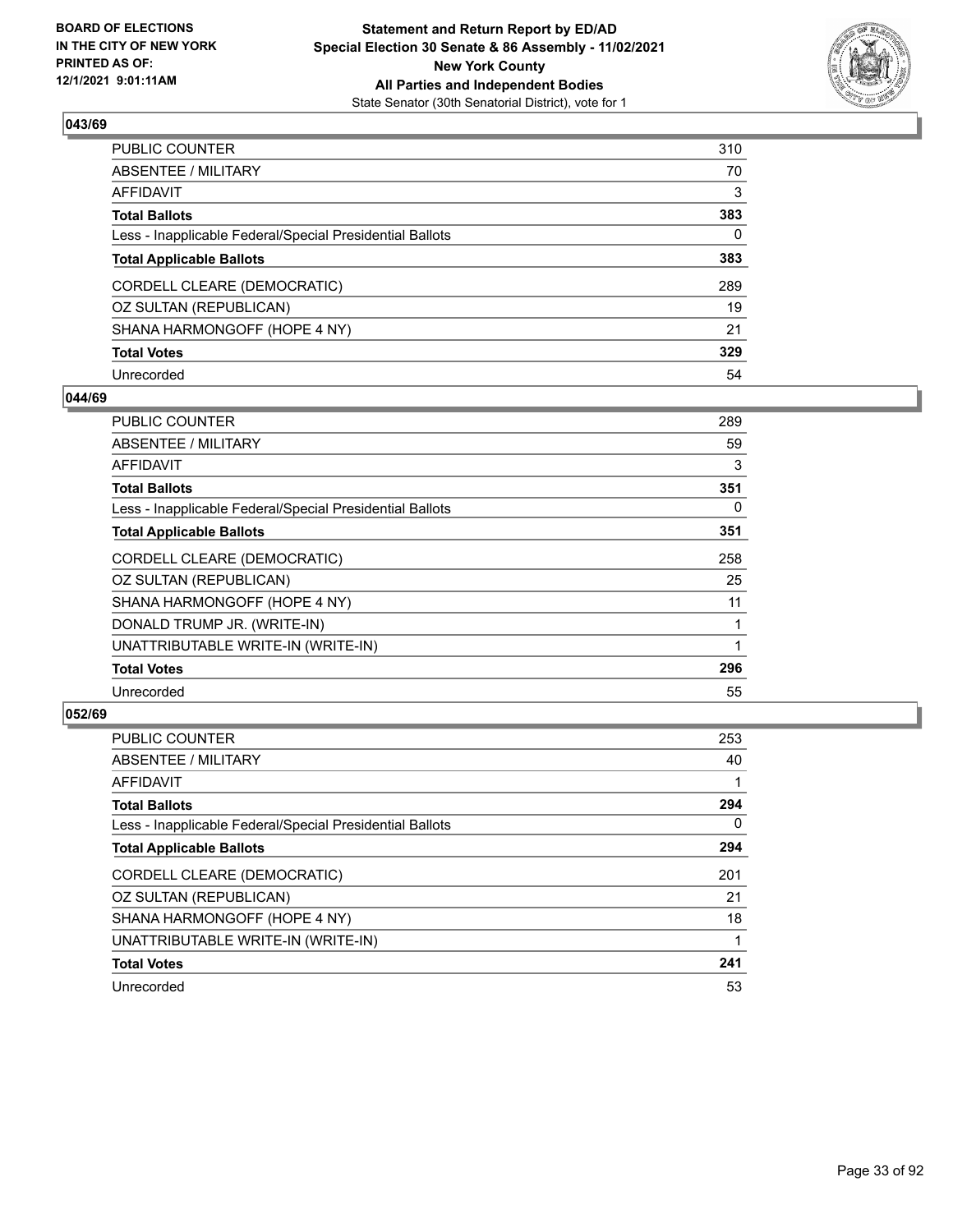

| PUBLIC COUNTER                                           | 139 |
|----------------------------------------------------------|-----|
| ABSENTEE / MILITARY                                      | 11  |
| AFFIDAVIT                                                | 1   |
| Total Ballots                                            | 151 |
| Less - Inapplicable Federal/Special Presidential Ballots | 0   |
| <b>Total Applicable Ballots</b>                          | 151 |
| CORDELL CLEARE (DEMOCRATIC)                              | 103 |
| OZ SULTAN (REPUBLICAN)                                   | 13  |
| SHANA HARMONGOFF (HOPE 4 NY)                             | 8   |
| <b>Total Votes</b>                                       | 124 |
| Unrecorded                                               | 27  |

### **054/69**

| <b>PUBLIC COUNTER</b>                                    | 203 |
|----------------------------------------------------------|-----|
| ABSENTEE / MILITARY                                      | 31  |
| AFFIDAVIT                                                |     |
| <b>Total Ballots</b>                                     | 235 |
| Less - Inapplicable Federal/Special Presidential Ballots | 0   |
| <b>Total Applicable Ballots</b>                          | 235 |
| CORDELL CLEARE (DEMOCRATIC)                              | 165 |
| OZ SULTAN (REPUBLICAN)                                   | 17  |
| SHANA HARMONGOFF (HOPE 4 NY)                             | 7   |
| <b>Total Votes</b>                                       | 189 |
| Unrecorded                                               | 46  |
|                                                          |     |

| PUBLIC COUNTER                                           | 266 |
|----------------------------------------------------------|-----|
| ABSENTEE / MILITARY                                      | 36  |
| <b>AFFIDAVIT</b>                                         | 3   |
| <b>Total Ballots</b>                                     | 305 |
| Less - Inapplicable Federal/Special Presidential Ballots | 0   |
| <b>Total Applicable Ballots</b>                          | 305 |
| CORDELL CLEARE (DEMOCRATIC)                              | 220 |
| OZ SULTAN (REPUBLICAN)                                   | 21  |
| SHANA HARMONGOFF (HOPE 4 NY)                             | 16  |
| JOAN COLLINS (WRITE-IN)                                  |     |
| <b>Total Votes</b>                                       | 258 |
| Unrecorded                                               | 47  |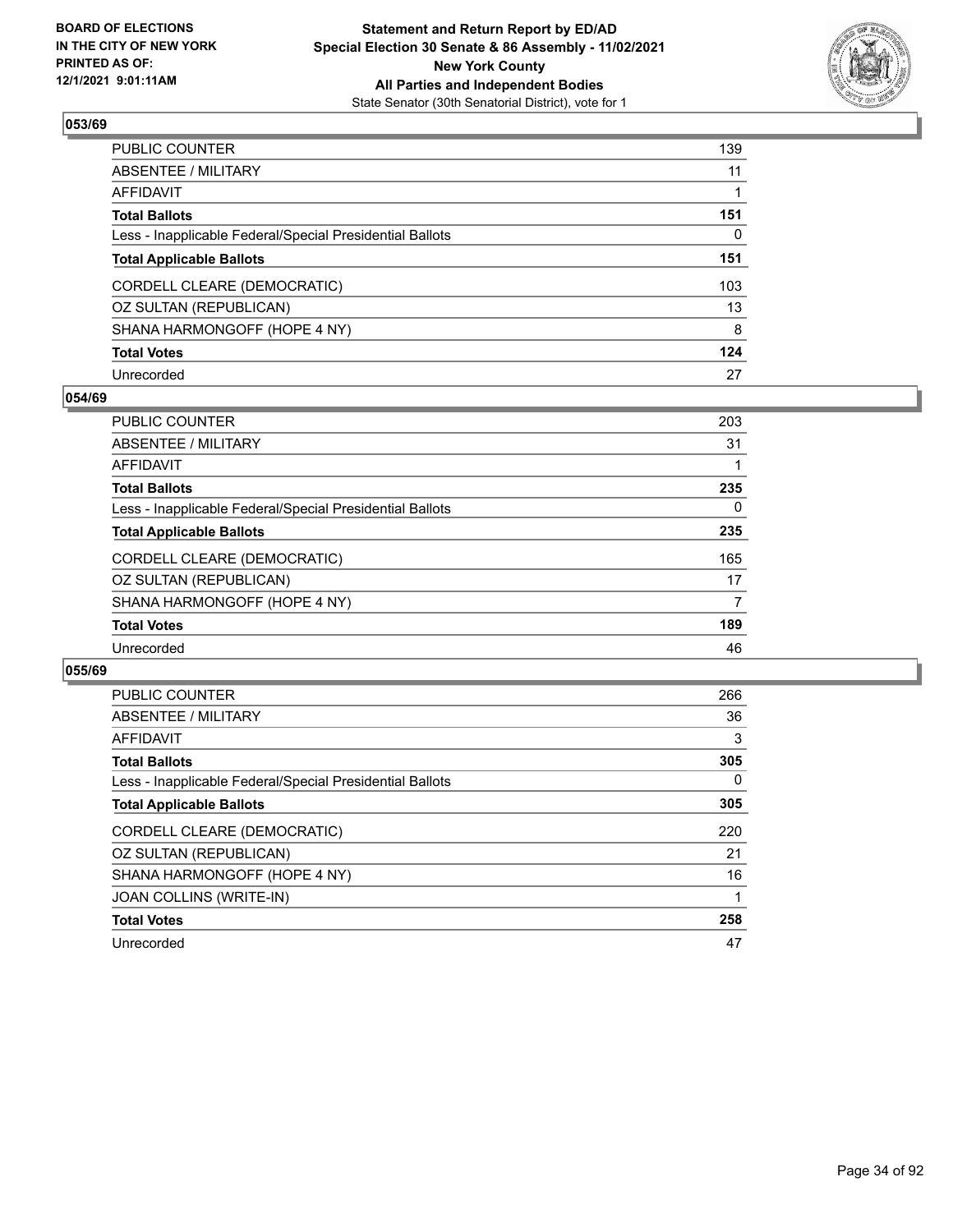

| PUBLIC COUNTER                                           | 107            |
|----------------------------------------------------------|----------------|
| ABSENTEE / MILITARY                                      | 18             |
| AFFIDAVIT                                                | 0              |
| Total Ballots                                            | 125            |
| Less - Inapplicable Federal/Special Presidential Ballots | 0              |
| <b>Total Applicable Ballots</b>                          | 125            |
| CORDELL CLEARE (DEMOCRATIC)                              | 80             |
| OZ SULTAN (REPUBLICAN)                                   | 6              |
| SHANA HARMONGOFF (HOPE 4 NY)                             | $\overline{4}$ |
| UNCOUNTED WRITE-IN PER STATUTE (WRITE-IN)                |                |
| <b>Total Votes</b>                                       | 91             |
| Unrecorded                                               | 34             |

### **057/69**

| PUBLIC COUNTER                                           | 171 |
|----------------------------------------------------------|-----|
| ABSENTEE / MILITARY                                      | 5   |
| AFFIDAVIT                                                | 2   |
| <b>Total Ballots</b>                                     | 178 |
| Less - Inapplicable Federal/Special Presidential Ballots | 0   |
| <b>Total Applicable Ballots</b>                          | 178 |
| CORDELL CLEARE (DEMOCRATIC)                              | 126 |
| OZ SULTAN (REPUBLICAN)                                   | 3   |
| SHANA HARMONGOFF (HOPE 4 NY)                             | 12  |
| <b>Total Votes</b>                                       | 141 |
| Unrecorded                                               | 37  |
|                                                          |     |

| <b>PUBLIC COUNTER</b>                                    | 182      |
|----------------------------------------------------------|----------|
| ABSENTEE / MILITARY                                      | 24       |
| <b>AFFIDAVIT</b>                                         | 3        |
| <b>Total Ballots</b>                                     | 209      |
| Less - Inapplicable Federal/Special Presidential Ballots | $\Omega$ |
| <b>Total Applicable Ballots</b>                          | 209      |
| CORDELL CLEARE (DEMOCRATIC)                              | 154      |
| OZ SULTAN (REPUBLICAN)                                   | 9        |
| SHANA HARMONGOFF (HOPE 4 NY)                             | 10       |
| BERNIE SANDERS (WRITE-IN)                                |          |
| <b>Total Votes</b>                                       | 174      |
| Unrecorded                                               | 35       |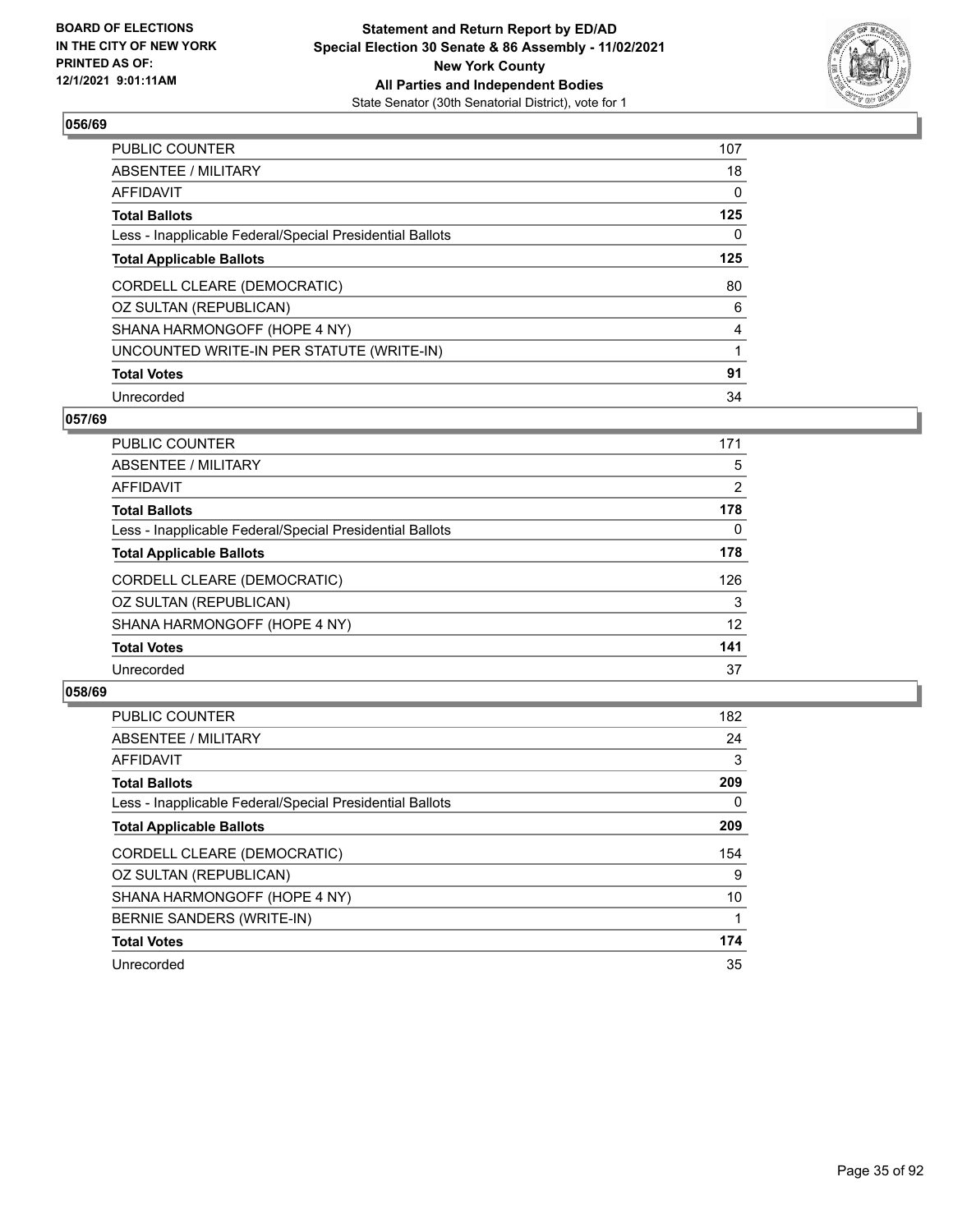

| PUBLIC COUNTER                                           | 98              |
|----------------------------------------------------------|-----------------|
| ABSENTEE / MILITARY                                      | 12 <sup>2</sup> |
| AFFIDAVIT                                                | 2               |
| Total Ballots                                            | 112             |
| Less - Inapplicable Federal/Special Presidential Ballots | 0               |
| <b>Total Applicable Ballots</b>                          | 112             |
| CORDELL CLEARE (DEMOCRATIC)                              | 82              |
| OZ SULTAN (REPUBLICAN)                                   | 7               |
| SHANA HARMONGOFF (HOPE 4 NY)                             | 7               |
| <b>Total Votes</b>                                       | 96              |
| Unrecorded                                               | 16              |

## **067/69**

| <b>PUBLIC COUNTER</b>                                    | 198 |
|----------------------------------------------------------|-----|
| ABSENTEE / MILITARY                                      | 14  |
| <b>AFFIDAVIT</b>                                         | 3   |
| <b>Total Ballots</b>                                     | 215 |
| Less - Inapplicable Federal/Special Presidential Ballots | 0   |
| <b>Total Applicable Ballots</b>                          | 215 |
| CORDELL CLEARE (DEMOCRATIC)                              | 153 |
| OZ SULTAN (REPUBLICAN)                                   | 17  |
| SHANA HARMONGOFF (HOPE 4 NY)                             | 8   |
| <b>Total Votes</b>                                       | 178 |
| Unrecorded                                               | 37  |
|                                                          |     |

| PUBLIC COUNTER                                           | 139 |
|----------------------------------------------------------|-----|
| ABSENTEE / MILITARY                                      | 13  |
| AFFIDAVIT                                                |     |
| <b>Total Ballots</b>                                     | 153 |
| Less - Inapplicable Federal/Special Presidential Ballots | 0   |
| <b>Total Applicable Ballots</b>                          | 153 |
| CORDELL CLEARE (DEMOCRATIC)                              | 109 |
| OZ SULTAN (REPUBLICAN)                                   | 10  |
| SHANA HARMONGOFF (HOPE 4 NY)                             | 5   |
| <b>Total Votes</b>                                       | 124 |
| Unrecorded                                               | 29  |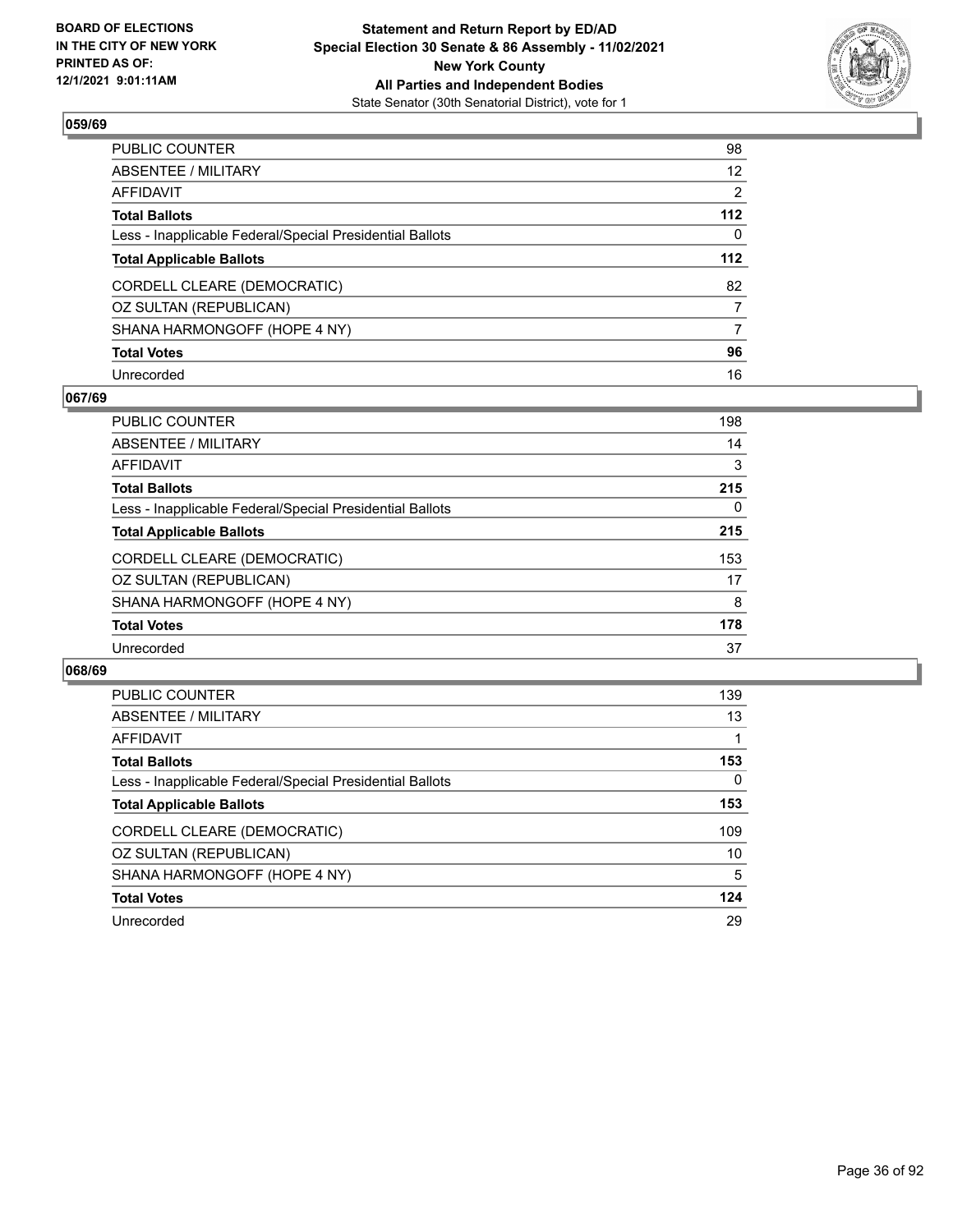

| PUBLIC COUNTER                                           | 330 |
|----------------------------------------------------------|-----|
| ABSENTEE / MILITARY                                      | 78  |
| AFFIDAVIT                                                |     |
| Total Ballots                                            | 409 |
| Less - Inapplicable Federal/Special Presidential Ballots | 0   |
| <b>Total Applicable Ballots</b>                          | 409 |
| CORDELL CLEARE (DEMOCRATIC)                              | 304 |
| OZ SULTAN (REPUBLICAN)                                   | 28  |
| SHANA HARMONGOFF (HOPE 4 NY)                             | 9   |
| JANE ZHANG (WRITE-IN)                                    | 1   |
| <b>Total Votes</b>                                       | 342 |
| Unrecorded                                               | 67  |

#### **070/69**

| <b>PUBLIC COUNTER</b>                                    | 68       |
|----------------------------------------------------------|----------|
| ABSENTEE / MILITARY                                      | 68       |
| <b>AFFIDAVIT</b>                                         | 0        |
| <b>Total Ballots</b>                                     | 136      |
| Less - Inapplicable Federal/Special Presidential Ballots | $\Omega$ |
| <b>Total Applicable Ballots</b>                          | 136      |
| CORDELL CLEARE (DEMOCRATIC)                              | 62       |
| OZ SULTAN (REPUBLICAN)                                   | 4        |
| SHANA HARMONGOFF (HOPE 4 NY)                             | 3        |
| PAUL LENNON (WRITE-IN)                                   |          |
| <b>Total Votes</b>                                       | 70       |
| Unrecorded                                               | 66       |

| PUBLIC COUNTER                                           | 108      |
|----------------------------------------------------------|----------|
| <b>ABSENTEE / MILITARY</b>                               | 14       |
| AFFIDAVIT                                                |          |
| <b>Total Ballots</b>                                     | 123      |
| Less - Inapplicable Federal/Special Presidential Ballots | $\Omega$ |
| <b>Total Applicable Ballots</b>                          | 123      |
| CORDELL CLEARE (DEMOCRATIC)                              | 91       |
| OZ SULTAN (REPUBLICAN)                                   | 15       |
| SHANA HARMONGOFF (HOPE 4 NY)                             | 6        |
| <b>Total Votes</b>                                       | 112      |
| Unrecorded                                               | 11       |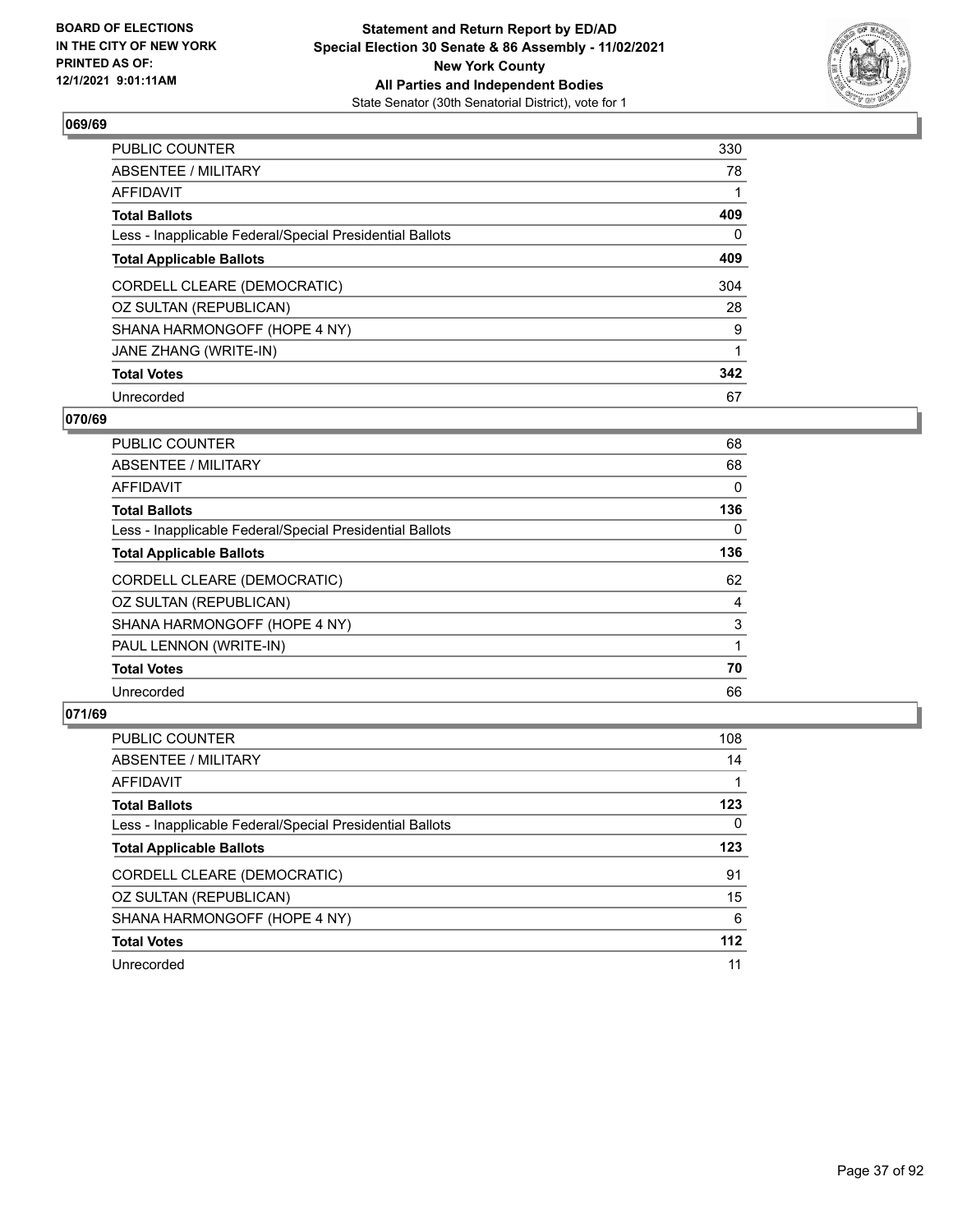

| PUBLIC COUNTER                                           | 204            |
|----------------------------------------------------------|----------------|
| ABSENTEE / MILITARY                                      | 23             |
| AFFIDAVIT                                                | $\overline{4}$ |
| Total Ballots                                            | 231            |
| Less - Inapplicable Federal/Special Presidential Ballots | 0              |
| <b>Total Applicable Ballots</b>                          | 231            |
| CORDELL CLEARE (DEMOCRATIC)                              | 167            |
| OZ SULTAN (REPUBLICAN)                                   | 16             |
| SHANA HARMONGOFF (HOPE 4 NY)                             | 10             |
| <b>Total Votes</b>                                       | 193            |
| Unrecorded                                               | 38             |

### **075/69**

| <b>PUBLIC COUNTER</b>                                    | 190 |
|----------------------------------------------------------|-----|
| ABSENTEE / MILITARY                                      | 24  |
| AFFIDAVIT                                                |     |
| <b>Total Ballots</b>                                     | 215 |
| Less - Inapplicable Federal/Special Presidential Ballots | 0   |
| <b>Total Applicable Ballots</b>                          | 215 |
| CORDELL CLEARE (DEMOCRATIC)                              | 165 |
| OZ SULTAN (REPUBLICAN)                                   | 13  |
| SHANA HARMONGOFF (HOPE 4 NY)                             | 6   |
| <b>Total Votes</b>                                       | 184 |
| Unrecorded                                               | 31  |

| <b>PUBLIC COUNTER</b>                                    | 146      |
|----------------------------------------------------------|----------|
| <b>ABSENTEE / MILITARY</b>                               |          |
| AFFIDAVIT                                                |          |
| <b>Total Ballots</b>                                     | 154      |
| Less - Inapplicable Federal/Special Presidential Ballots | $\Omega$ |
| <b>Total Applicable Ballots</b>                          | 154      |
| CORDELL CLEARE (DEMOCRATIC)                              | 114      |
| OZ SULTAN (REPUBLICAN)                                   | 14       |
| SHANA HARMONGOFF (HOPE 4 NY)                             | 7        |
| <b>JOSE BERNAL (WRITE-IN)</b>                            |          |
| <b>Total Votes</b>                                       | 136      |
| Unrecorded                                               | 18       |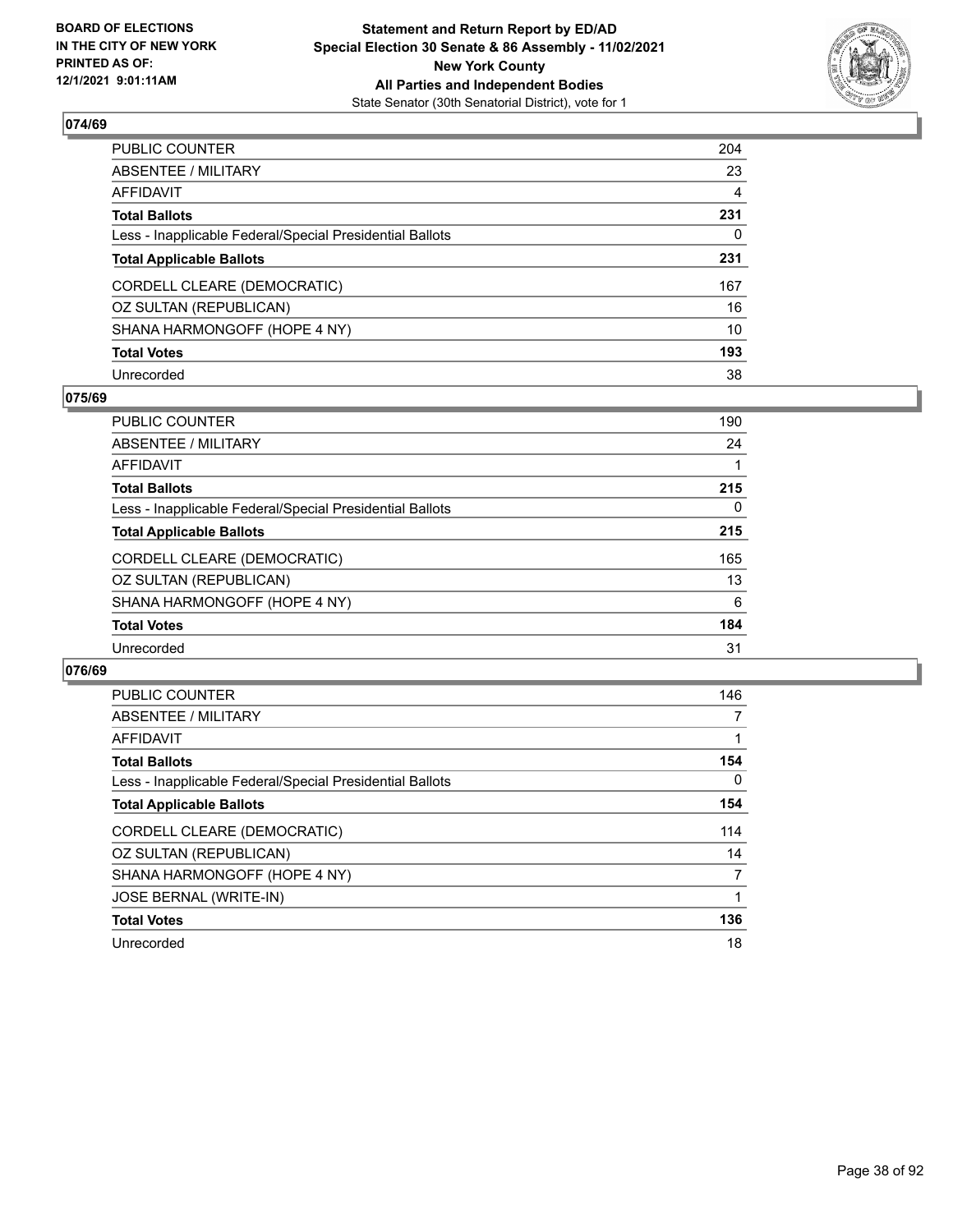

| PUBLIC COUNTER                                           | 126 |
|----------------------------------------------------------|-----|
| ABSENTEE / MILITARY                                      | 11  |
| AFFIDAVIT                                                | 2   |
| Total Ballots                                            | 139 |
| Less - Inapplicable Federal/Special Presidential Ballots | 0   |
| <b>Total Applicable Ballots</b>                          | 139 |
| CORDELL CLEARE (DEMOCRATIC)                              | 107 |
| OZ SULTAN (REPUBLICAN)                                   | 10  |
| SHANA HARMONGOFF (HOPE 4 NY)                             | 1   |
| <b>Total Votes</b>                                       | 118 |
| Unrecorded                                               | 21  |

### **081/69**

| <b>PUBLIC COUNTER</b>                                    | 343 |
|----------------------------------------------------------|-----|
| ABSENTEE / MILITARY                                      | 31  |
| <b>AFFIDAVIT</b>                                         |     |
| <b>Total Ballots</b>                                     | 375 |
| Less - Inapplicable Federal/Special Presidential Ballots | 0   |
| <b>Total Applicable Ballots</b>                          | 375 |
| CORDELL CLEARE (DEMOCRATIC)                              | 297 |
| OZ SULTAN (REPUBLICAN)                                   | 31  |
| SHANA HARMONGOFF (HOPE 4 NY)                             | 11  |
| <b>Total Votes</b>                                       | 339 |
| Unrecorded                                               | 36  |
|                                                          |     |

| <b>PUBLIC COUNTER</b>                                    | 193 |
|----------------------------------------------------------|-----|
| ABSENTEE / MILITARY                                      | 41  |
| <b>AFFIDAVIT</b>                                         | 4   |
| <b>Total Ballots</b>                                     | 238 |
| Less - Inapplicable Federal/Special Presidential Ballots | 0   |
| <b>Total Applicable Ballots</b>                          | 238 |
| CORDELL CLEARE (DEMOCRATIC)                              | 177 |
| OZ SULTAN (REPUBLICAN)                                   | 20  |
| SHANA HARMONGOFF (HOPE 4 NY)                             | 10  |
| KATHERINE GARCIA (WRITE-IN)                              |     |
| <b>Total Votes</b>                                       | 208 |
| Unrecorded                                               | 30  |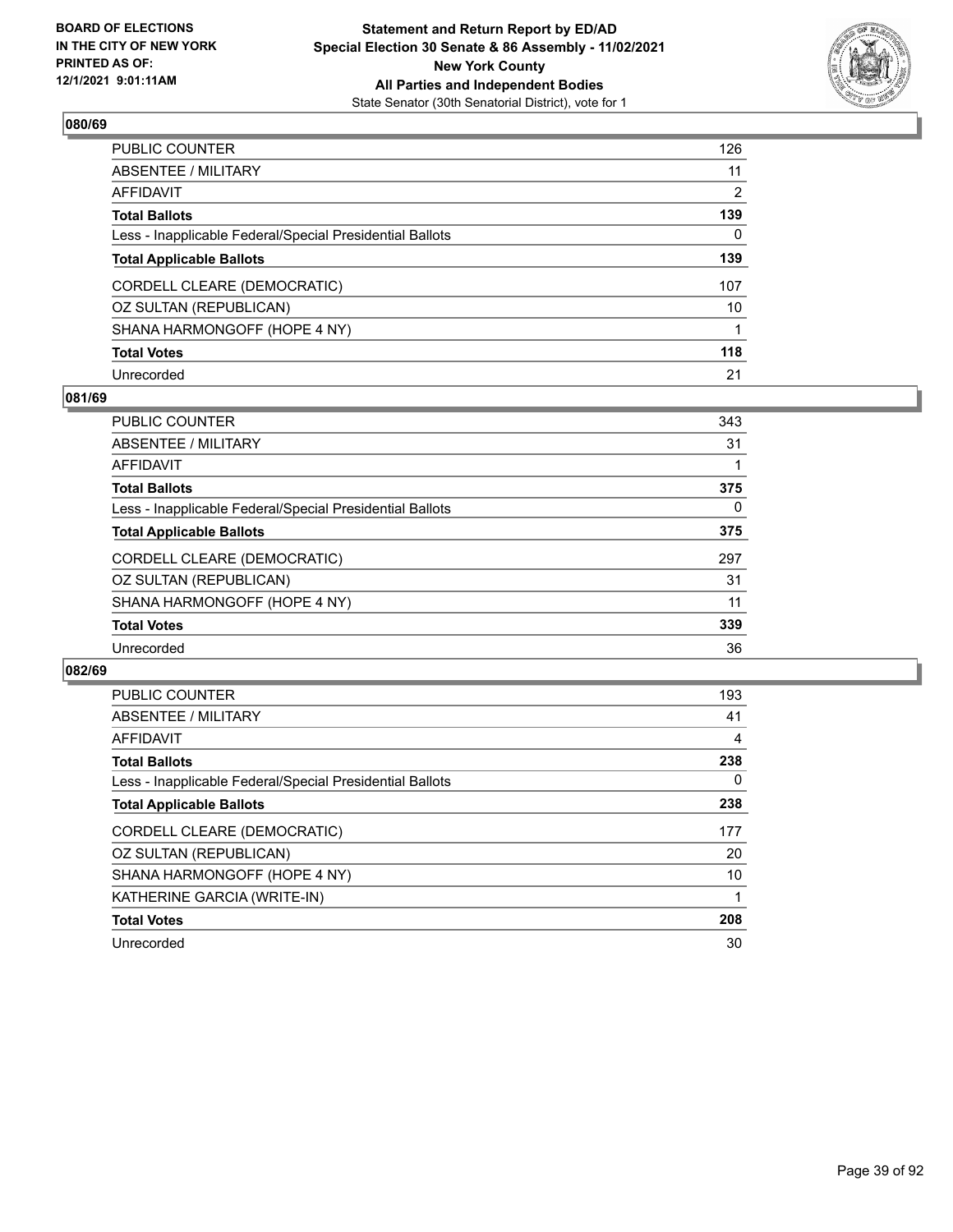

| PUBLIC COUNTER                                           | 244 |
|----------------------------------------------------------|-----|
| ABSENTEE / MILITARY                                      | 17  |
| AFFIDAVIT                                                | 2   |
| Total Ballots                                            | 263 |
| Less - Inapplicable Federal/Special Presidential Ballots | 0   |
| <b>Total Applicable Ballots</b>                          | 263 |
| CORDELL CLEARE (DEMOCRATIC)                              | 198 |
| OZ SULTAN (REPUBLICAN)                                   | 16  |
| SHANA HARMONGOFF (HOPE 4 NY)                             | 8   |
| <b>Total Votes</b>                                       | 222 |
| Unrecorded                                               | 41  |

### **087/69**

| PUBLIC COUNTER                                           | 304 |
|----------------------------------------------------------|-----|
| ABSENTEE / MILITARY                                      | 61  |
| AFFIDAVIT                                                | 2   |
| <b>Total Ballots</b>                                     | 367 |
| Less - Inapplicable Federal/Special Presidential Ballots | 0   |
| <b>Total Applicable Ballots</b>                          | 367 |
| CORDELL CLEARE (DEMOCRATIC)                              | 281 |
| OZ SULTAN (REPUBLICAN)                                   | 22  |
| SHANA HARMONGOFF (HOPE 4 NY)                             | 13  |
| <b>BARRON TRUMP (WRITE-IN)</b>                           | 1   |
| UNATTRIBUTABLE WRITE-IN (WRITE-IN)                       |     |
| <b>Total Votes</b>                                       | 318 |
| Unrecorded                                               | 49  |

| <b>PUBLIC COUNTER</b>                                    | 181      |
|----------------------------------------------------------|----------|
| ABSENTEE / MILITARY                                      | 11       |
| AFFIDAVIT                                                | $\Omega$ |
| <b>Total Ballots</b>                                     | 192      |
| Less - Inapplicable Federal/Special Presidential Ballots | $\Omega$ |
| <b>Total Applicable Ballots</b>                          | 192      |
| CORDELL CLEARE (DEMOCRATIC)                              | 130      |
| OZ SULTAN (REPUBLICAN)                                   | 11       |
| SHANA HARMONGOFF (HOPE 4 NY)                             | 4        |
| <b>Total Votes</b>                                       | 145      |
| Unrecorded                                               | 47       |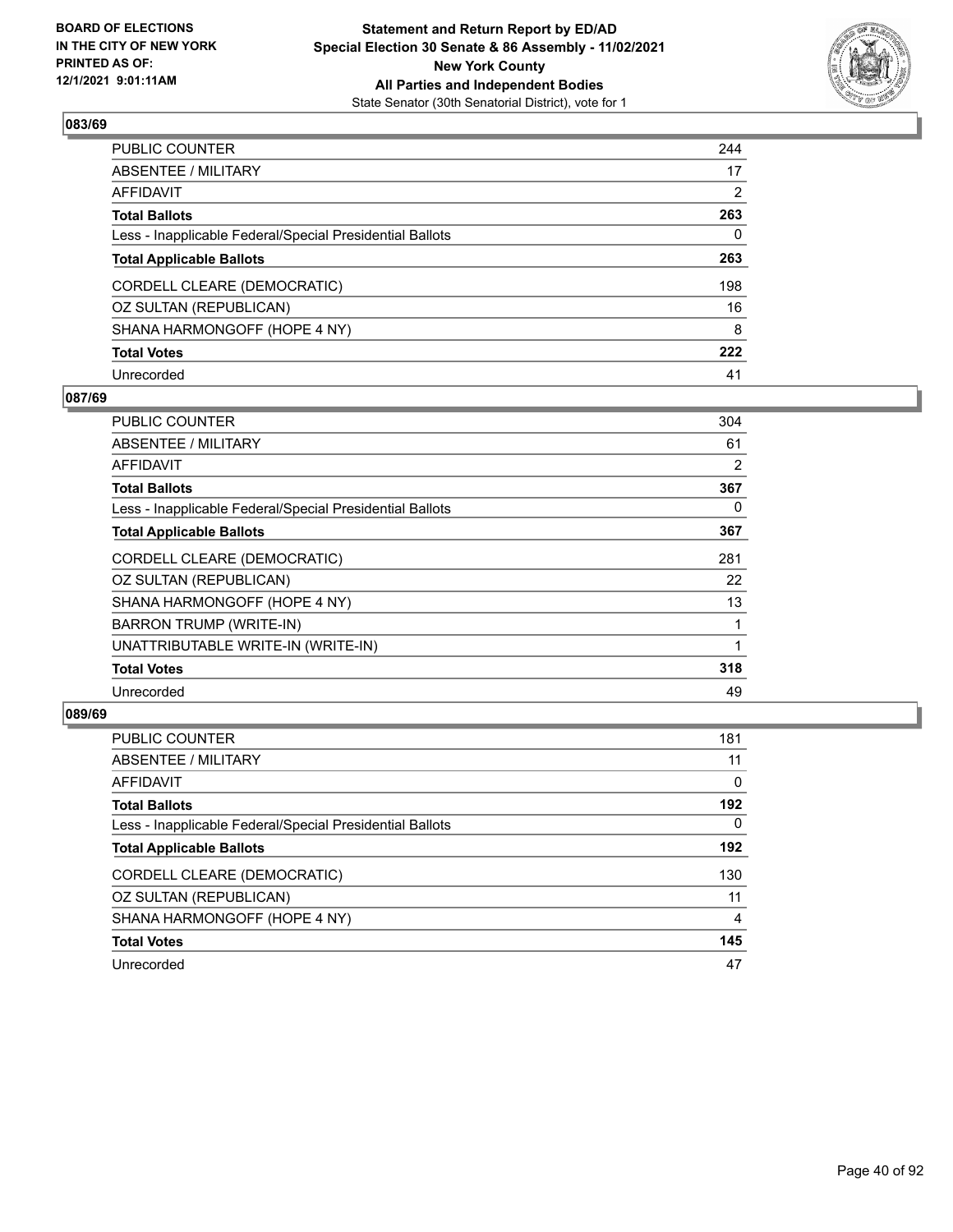

| PUBLIC COUNTER                                           | 347            |
|----------------------------------------------------------|----------------|
| ABSENTEE / MILITARY                                      | 57             |
| AFFIDAVIT                                                | $\overline{2}$ |
| Total Ballots                                            | 406            |
| Less - Inapplicable Federal/Special Presidential Ballots | 0              |
| <b>Total Applicable Ballots</b>                          | 406            |
| CORDELL CLEARE (DEMOCRATIC)                              | 303            |
| OZ SULTAN (REPUBLICAN)                                   | 19             |
| SHANA HARMONGOFF (HOPE 4 NY)                             | 13             |
| ALI DIINI (WRITE-IN)                                     | 1              |
| <b>Total Votes</b>                                       | 336            |
| Unrecorded                                               | 70             |

#### **091/69**

| <b>PUBLIC COUNTER</b>                                    | 161           |
|----------------------------------------------------------|---------------|
| ABSENTEE / MILITARY                                      | 45            |
| <b>AFFIDAVIT</b>                                         | 0             |
| <b>Total Ballots</b>                                     | 206           |
| Less - Inapplicable Federal/Special Presidential Ballots | 0             |
| <b>Total Applicable Ballots</b>                          | 206           |
| CORDELL CLEARE (DEMOCRATIC)                              | 156           |
| OZ SULTAN (REPUBLICAN)                                   | 20            |
| SHANA HARMONGOFF (HOPE 4 NY)                             | $\mathcal{P}$ |
| <b>Total Votes</b>                                       | 178           |
| Unrecorded                                               | 28            |

| <b>PUBLIC COUNTER</b>                                    | 398 |
|----------------------------------------------------------|-----|
| ABSENTEE / MILITARY                                      | 77  |
| <b>AFFIDAVIT</b>                                         |     |
| <b>Total Ballots</b>                                     | 476 |
| Less - Inapplicable Federal/Special Presidential Ballots | 0   |
| <b>Total Applicable Ballots</b>                          | 476 |
| CORDELL CLEARE (DEMOCRATIC)                              | 385 |
| OZ SULTAN (REPUBLICAN)                                   | 24  |
| SHANA HARMONGOFF (HOPE 4 NY)                             | 8   |
| <b>Total Votes</b>                                       | 417 |
| Unrecorded                                               | 59  |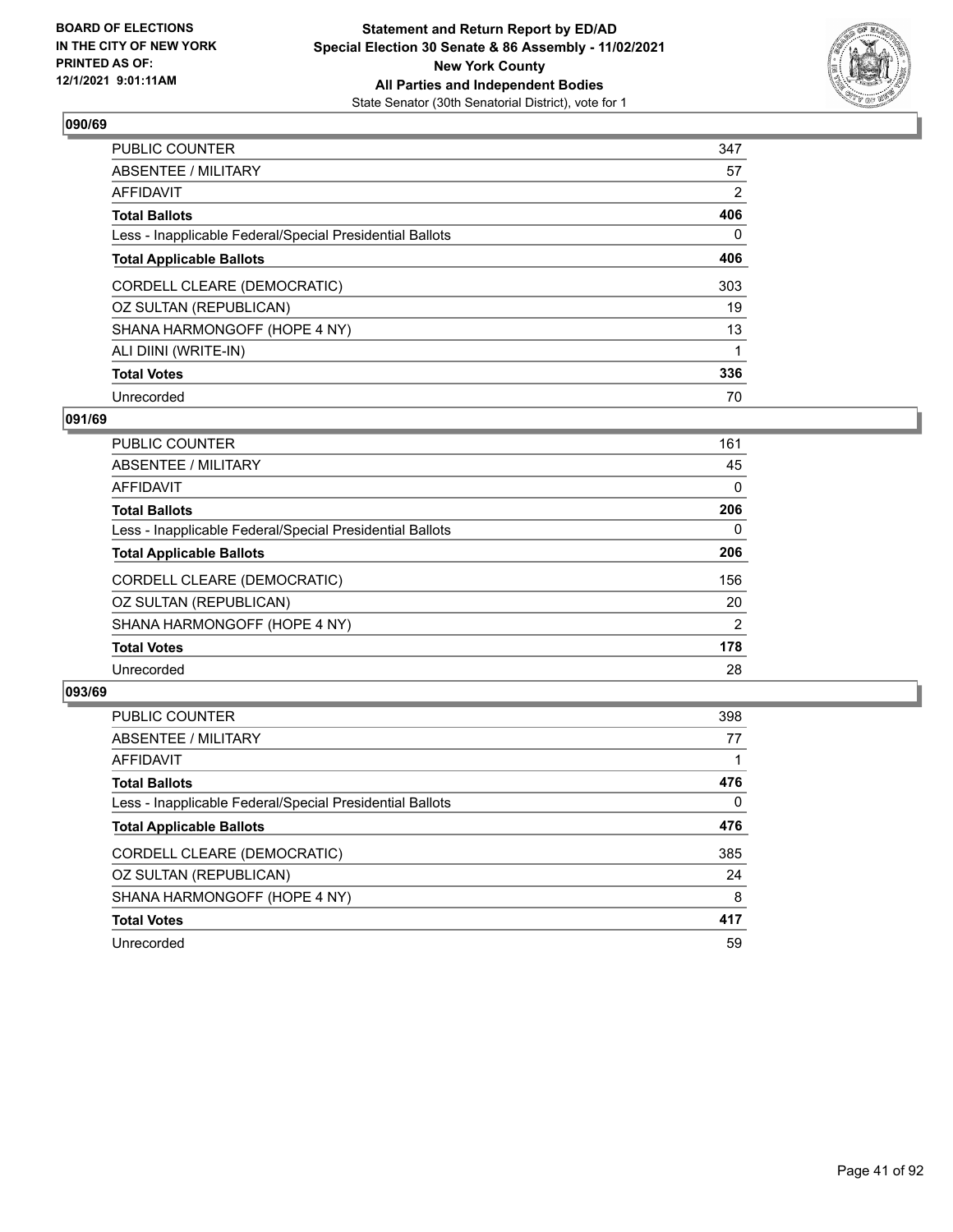

| PUBLIC COUNTER                                           | 104 |
|----------------------------------------------------------|-----|
| ABSENTEE / MILITARY                                      | 28  |
| AFFIDAVIT                                                |     |
| Total Ballots                                            | 133 |
| Less - Inapplicable Federal/Special Presidential Ballots | 0   |
| <b>Total Applicable Ballots</b>                          | 133 |
| CORDELL CLEARE (DEMOCRATIC)                              | 101 |
| OZ SULTAN (REPUBLICAN)                                   | 12  |
| SHANA HARMONGOFF (HOPE 4 NY)                             | 5   |
| <b>Total Votes</b>                                       | 118 |
| Unrecorded                                               | 15  |

#### **095/69**

| PUBLIC COUNTER                                           | 289 |
|----------------------------------------------------------|-----|
| ABSENTEE / MILITARY                                      | 51  |
| AFFIDAVIT                                                | 2   |
| <b>Total Ballots</b>                                     | 342 |
| Less - Inapplicable Federal/Special Presidential Ballots | 0   |
| <b>Total Applicable Ballots</b>                          | 342 |
| CORDELL CLEARE (DEMOCRATIC)                              | 261 |
| OZ SULTAN (REPUBLICAN)                                   | 24  |
| SHANA HARMONGOFF (HOPE 4 NY)                             | 8   |
| IMMANUEL QUICKLEY (WRITE-IN)                             |     |
| <b>Total Votes</b>                                       | 294 |
| Unrecorded                                               | 48  |
|                                                          |     |

| <b>PUBLIC COUNTER</b>                                    | 149 |
|----------------------------------------------------------|-----|
| ABSENTEE / MILITARY                                      | 15  |
| AFFIDAVIT                                                | 3   |
| <b>Total Ballots</b>                                     | 167 |
| Less - Inapplicable Federal/Special Presidential Ballots | 0   |
| <b>Total Applicable Ballots</b>                          | 167 |
| CORDELL CLEARE (DEMOCRATIC)                              | 137 |
| OZ SULTAN (REPUBLICAN)                                   | 11  |
| SHANA HARMONGOFF (HOPE 4 NY)                             | 3   |
| <b>Total Votes</b>                                       | 151 |
| Unrecorded                                               | 16  |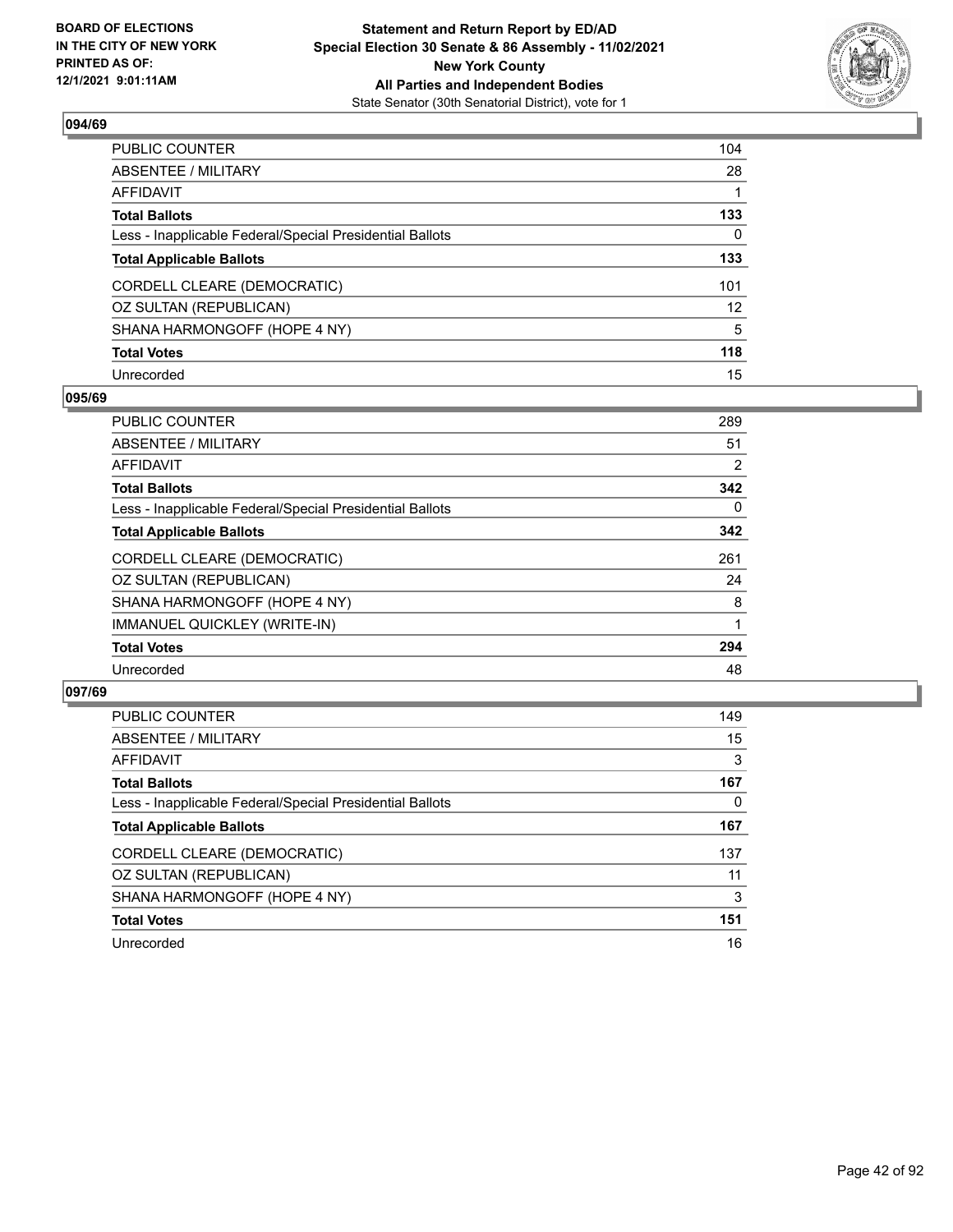

| PUBLIC COUNTER                                           | 251               |
|----------------------------------------------------------|-------------------|
| ABSENTEE / MILITARY                                      | 31                |
| AFFIDAVIT                                                | 2                 |
| Total Ballots                                            | 284               |
| Less - Inapplicable Federal/Special Presidential Ballots | 0                 |
| <b>Total Applicable Ballots</b>                          | 284               |
| CORDELL CLEARE (DEMOCRATIC)                              | 234               |
| OZ SULTAN (REPUBLICAN)                                   | $12 \overline{ }$ |
| SHANA HARMONGOFF (HOPE 4 NY)                             | 9                 |
| <b>Total Votes</b>                                       | 255               |
| Unrecorded                                               | 29                |

#### **099/69**

| <b>PUBLIC COUNTER</b>                                    | 411 |
|----------------------------------------------------------|-----|
| ABSENTEE / MILITARY                                      | 80  |
| AFFIDAVIT                                                | 5   |
| <b>Total Ballots</b>                                     | 496 |
| Less - Inapplicable Federal/Special Presidential Ballots | 0   |
| <b>Total Applicable Ballots</b>                          | 496 |
| CORDELL CLEARE (DEMOCRATIC)                              | 383 |
| OZ SULTAN (REPUBLICAN)                                   | 28  |
| SHANA HARMONGOFF (HOPE 4 NY)                             | 14  |
| UNATTRIBUTABLE WRITE-IN (WRITE-IN)                       |     |
| <b>Total Votes</b>                                       | 426 |
| Unrecorded                                               | 70  |
|                                                          |     |

| <b>PUBLIC COUNTER</b>                                    | 219 |
|----------------------------------------------------------|-----|
| <b>ABSENTEE / MILITARY</b>                               | 31  |
| <b>AFFIDAVIT</b>                                         | 0   |
| <b>Total Ballots</b>                                     | 250 |
| Less - Inapplicable Federal/Special Presidential Ballots | 0   |
| <b>Total Applicable Ballots</b>                          | 250 |
| CORDELL CLEARE (DEMOCRATIC)                              | 204 |
| OZ SULTAN (REPUBLICAN)                                   | 9   |
| SHANA HARMONGOFF (HOPE 4 NY)                             | 6   |
| LENEL HICKSON (WRITE-IN)                                 |     |
| <b>Total Votes</b>                                       | 220 |
| Unrecorded                                               | 30  |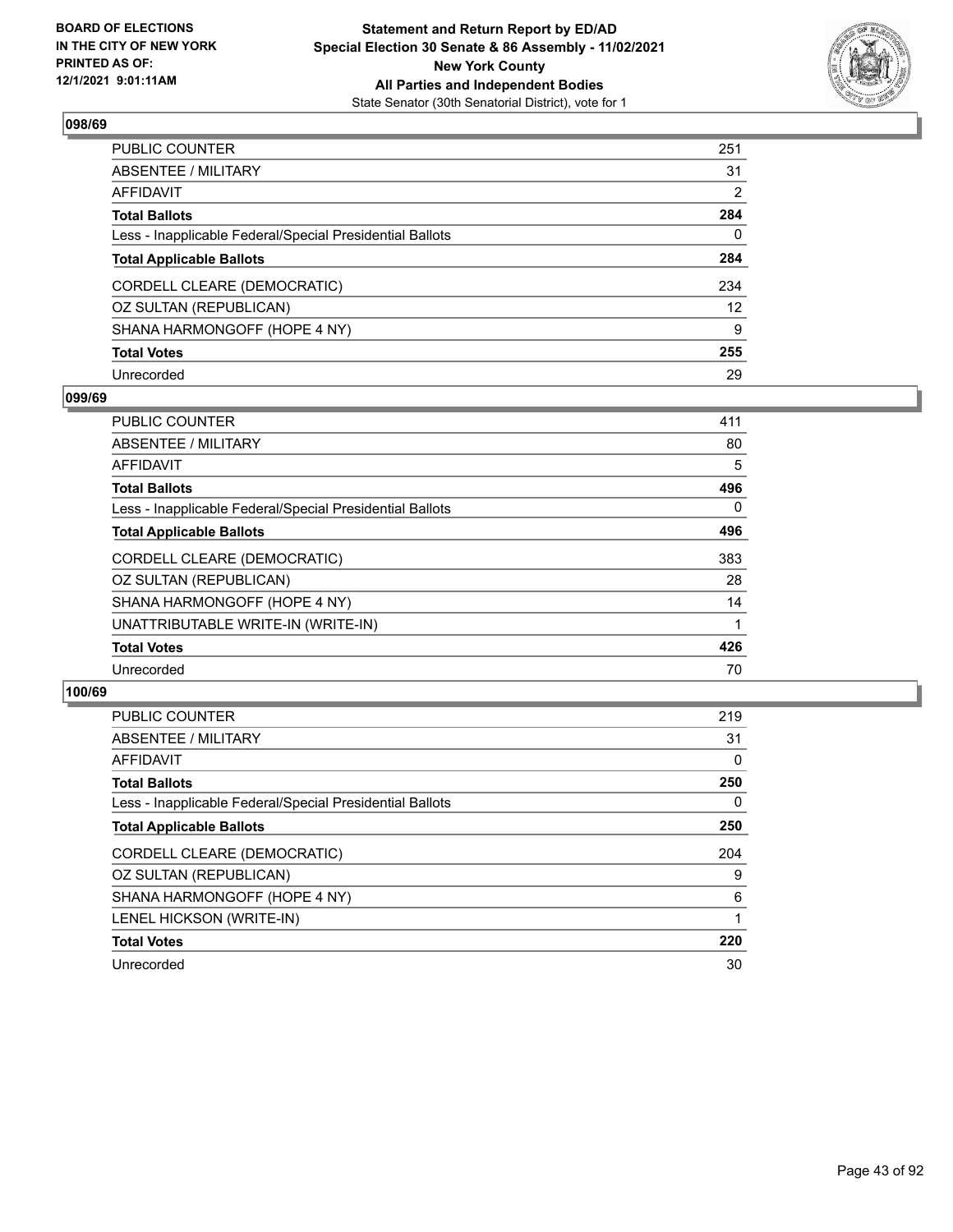

| PUBLIC COUNTER                                           | 170 |
|----------------------------------------------------------|-----|
| ABSENTEE / MILITARY                                      | 6   |
| AFFIDAVIT                                                | 0   |
| Total Ballots                                            | 176 |
| Less - Inapplicable Federal/Special Presidential Ballots | 0   |
| <b>Total Applicable Ballots</b>                          | 176 |
| CORDELL CLEARE (DEMOCRATIC)                              | 114 |
| OZ SULTAN (REPUBLICAN)                                   | 15  |
| SHANA HARMONGOFF (HOPE 4 NY)                             | 7   |
| <b>Total Votes</b>                                       | 136 |
| Unrecorded                                               | 40  |

#### **102/69**

| <b>PUBLIC COUNTER</b>                                    | 159 |
|----------------------------------------------------------|-----|
| ABSENTEE / MILITARY                                      |     |
| AFFIDAVIT                                                |     |
| <b>Total Ballots</b>                                     | 167 |
| Less - Inapplicable Federal/Special Presidential Ballots | 0   |
| <b>Total Applicable Ballots</b>                          | 167 |
| CORDELL CLEARE (DEMOCRATIC)                              | 125 |
| OZ SULTAN (REPUBLICAN)                                   | 4   |
| SHANA HARMONGOFF (HOPE 4 NY)                             | 6   |
| <b>Total Votes</b>                                       | 135 |
| Unrecorded                                               | 32  |

| PUBLIC COUNTER                                           | 0        |
|----------------------------------------------------------|----------|
| ABSENTEE / MILITARY                                      | 0        |
| AFFIDAVIT                                                | $\Omega$ |
| <b>Total Ballots</b>                                     | 0        |
| Less - Inapplicable Federal/Special Presidential Ballots | $\Omega$ |
|                                                          |          |
| <b>Total Applicable Ballots</b>                          | 0        |
| CORDELL CLEARE (DEMOCRATIC)                              | $\Omega$ |
| OZ SULTAN (REPUBLICAN)                                   | $\Omega$ |
| SHANA HARMONGOFF (HOPE 4 NY)                             | $\Omega$ |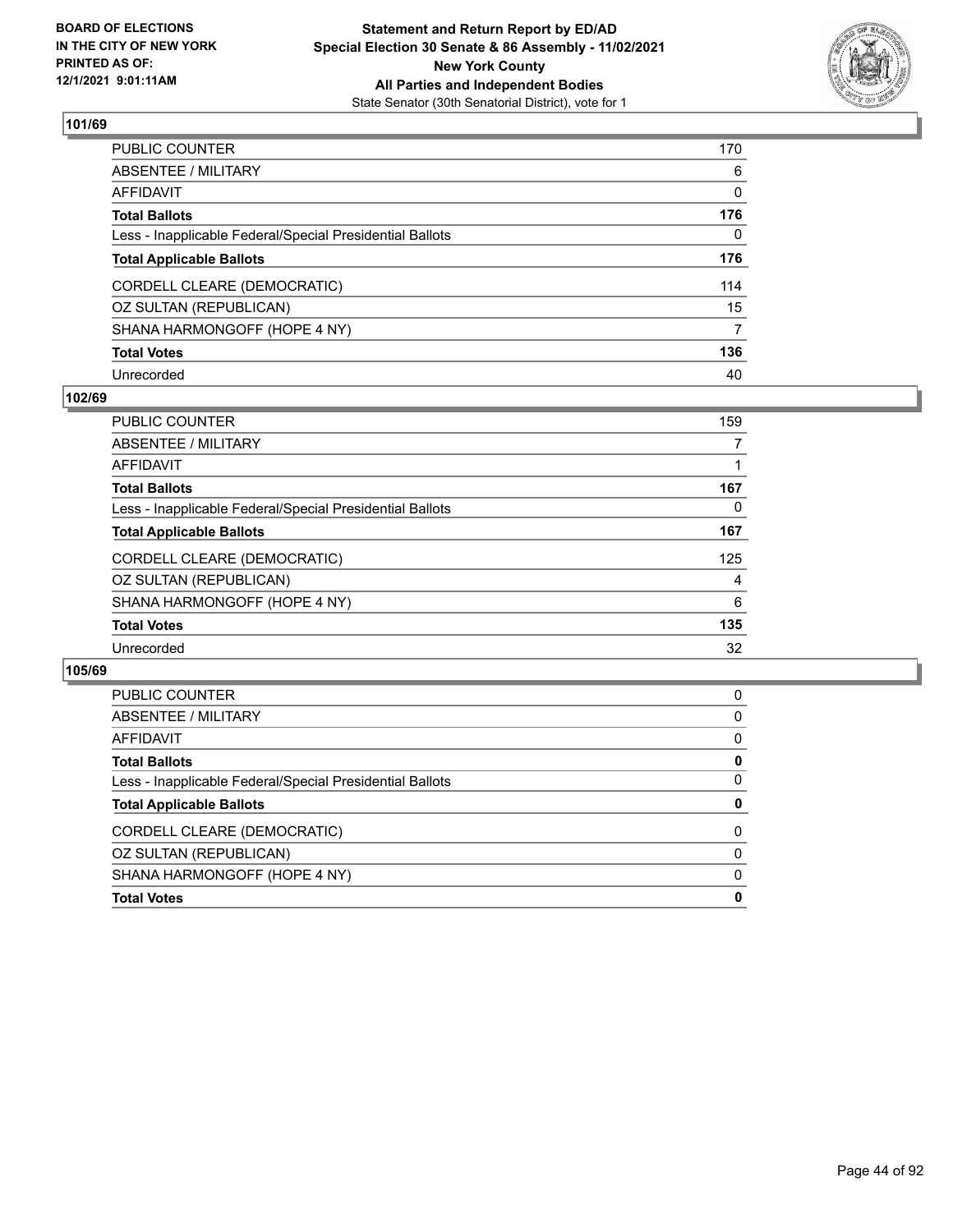

| PUBLIC COUNTER                                           | 225            |
|----------------------------------------------------------|----------------|
| ABSENTEE / MILITARY                                      | 32             |
| AFFIDAVIT                                                | 0              |
| Total Ballots                                            | 257            |
| Less - Inapplicable Federal/Special Presidential Ballots | 0              |
| <b>Total Applicable Ballots</b>                          | 257            |
| CORDELL CLEARE (DEMOCRATIC)                              | 202            |
| OZ SULTAN (REPUBLICAN)                                   | 9              |
| SHANA HARMONGOFF (HOPE 4 NY)                             | $\overline{7}$ |
| MARCO A. HERNANDEZ (WRITE-IN)                            |                |
| <b>Total Votes</b>                                       | 219            |
| Unrecorded                                               | 38             |

#### **109/69**

| <b>PUBLIC COUNTER</b>                                    | 124 |
|----------------------------------------------------------|-----|
| ABSENTEE / MILITARY                                      | 14  |
| AFFIDAVIT                                                |     |
| <b>Total Ballots</b>                                     | 139 |
| Less - Inapplicable Federal/Special Presidential Ballots | 0   |
| <b>Total Applicable Ballots</b>                          | 139 |
| CORDELL CLEARE (DEMOCRATIC)                              | 108 |
| OZ SULTAN (REPUBLICAN)                                   | 9   |
| SHANA HARMONGOFF (HOPE 4 NY)                             | 4   |
| <b>Total Votes</b>                                       | 121 |
| Unrecorded                                               | 18  |
|                                                          |     |

| <b>PUBLIC COUNTER</b>                                    | 61       |
|----------------------------------------------------------|----------|
| ABSENTEE / MILITARY                                      | 4        |
| AFFIDAVIT                                                | $\Omega$ |
| <b>Total Ballots</b>                                     | 65       |
| Less - Inapplicable Federal/Special Presidential Ballots | $\Omega$ |
| <b>Total Applicable Ballots</b>                          | 65       |
| CORDELL CLEARE (DEMOCRATIC)                              | 43       |
| OZ SULTAN (REPUBLICAN)                                   | 4        |
| SHANA HARMONGOFF (HOPE 4 NY)                             | 4        |
| <b>Total Votes</b>                                       | 51       |
| Unrecorded                                               | 14       |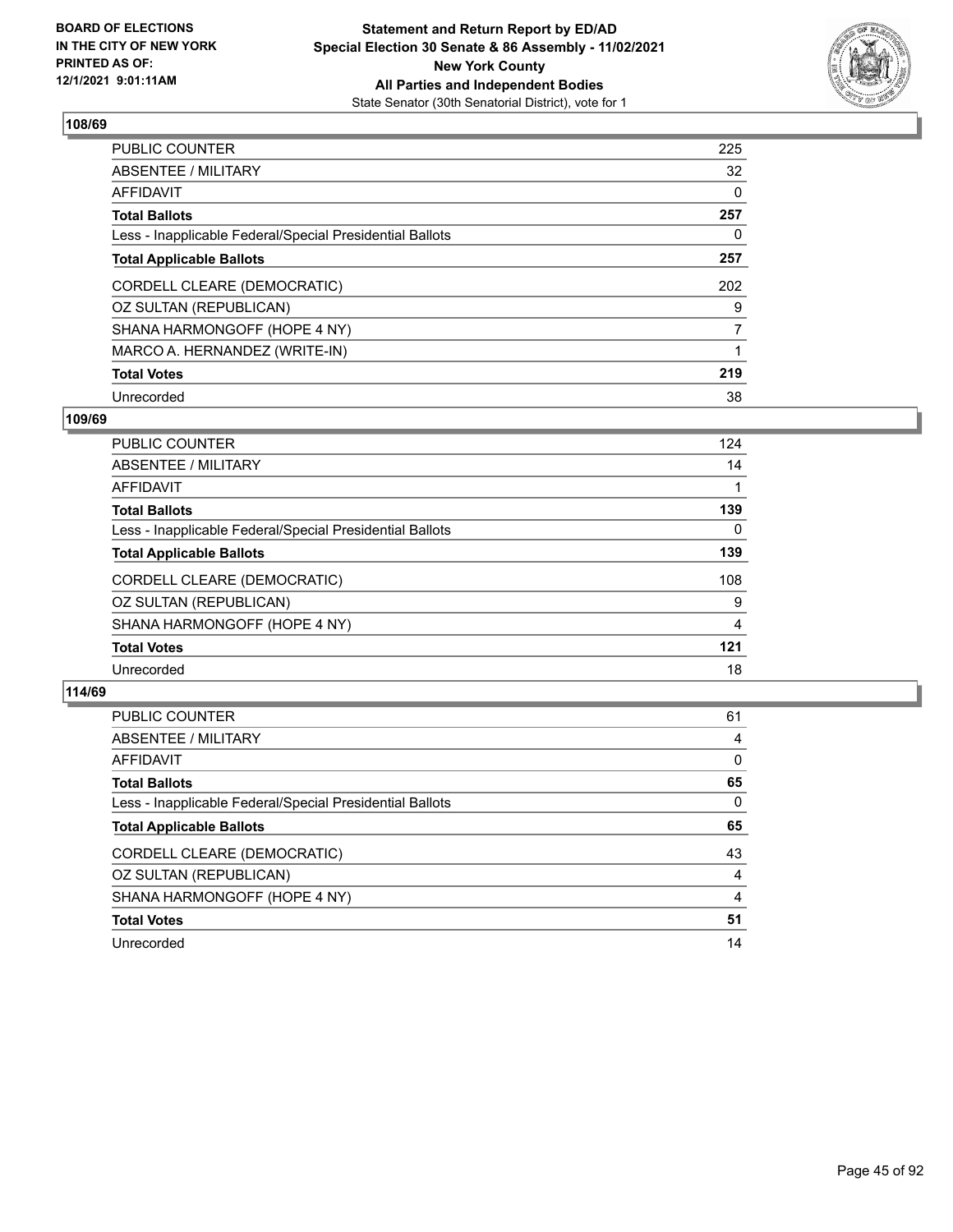

| PUBLIC COUNTER                                           | 130 |
|----------------------------------------------------------|-----|
| ABSENTEE / MILITARY                                      | 13  |
| AFFIDAVIT                                                | 0   |
| Total Ballots                                            | 143 |
| Less - Inapplicable Federal/Special Presidential Ballots | 0   |
| <b>Total Applicable Ballots</b>                          | 143 |
| CORDELL CLEARE (DEMOCRATIC)                              | 118 |
| OZ SULTAN (REPUBLICAN)                                   | 8   |
| SHANA HARMONGOFF (HOPE 4 NY)                             | 6   |
| UNCOUNTED WRITE-IN PER STATUTE (WRITE-IN)                | 1   |
| <b>Total Votes</b>                                       | 133 |
| Unrecorded                                               | 10  |

#### **002/70**

| <b>PUBLIC COUNTER</b>                                    | 202            |
|----------------------------------------------------------|----------------|
| ABSENTEE / MILITARY                                      | 17             |
| <b>AFFIDAVIT</b>                                         | $\overline{2}$ |
| <b>Total Ballots</b>                                     | 221            |
| Less - Inapplicable Federal/Special Presidential Ballots | 0              |
| <b>Total Applicable Ballots</b>                          | 221            |
| CORDELL CLEARE (DEMOCRATIC)                              | 184            |
| OZ SULTAN (REPUBLICAN)                                   | 8              |
| SHANA HARMONGOFF (HOPE 4 NY)                             | 11             |
| <b>Total Votes</b>                                       | 203            |
| Unrecorded                                               | 18             |

| <b>PUBLIC COUNTER</b>                                    | 177      |
|----------------------------------------------------------|----------|
| ABSENTEE / MILITARY                                      | 18       |
| <b>AFFIDAVIT</b>                                         |          |
| <b>Total Ballots</b>                                     | 196      |
| Less - Inapplicable Federal/Special Presidential Ballots | $\Omega$ |
| <b>Total Applicable Ballots</b>                          | 196      |
| CORDELL CLEARE (DEMOCRATIC)                              | 161      |
| OZ SULTAN (REPUBLICAN)                                   |          |
| SHANA HARMONGOFF (HOPE 4 NY)                             | 8        |
| <b>Total Votes</b>                                       | 176      |
| Unrecorded                                               | 20       |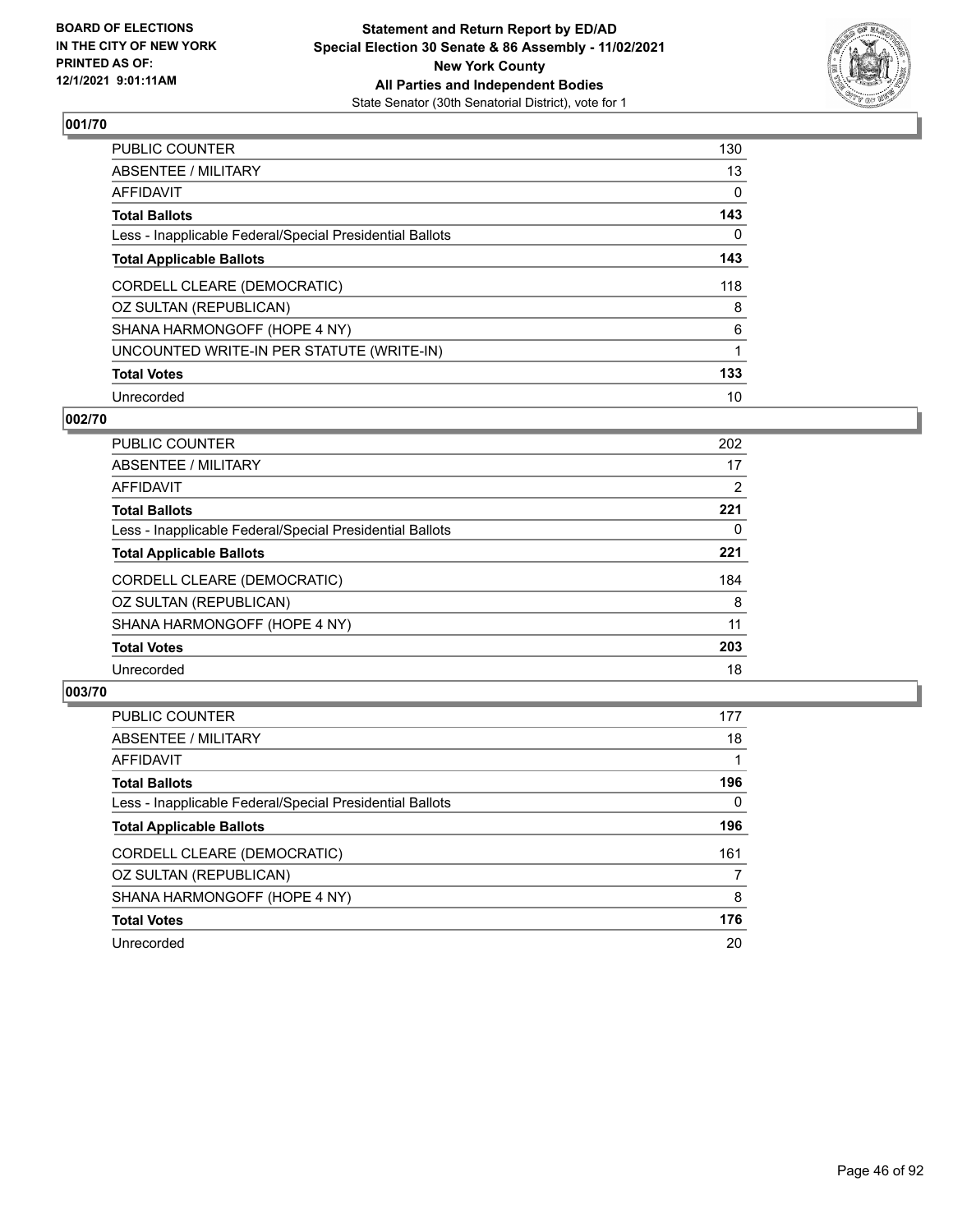

| PUBLIC COUNTER                                           | 188 |
|----------------------------------------------------------|-----|
| ABSENTEE / MILITARY                                      | 27  |
| AFFIDAVIT                                                |     |
| Total Ballots                                            | 216 |
| Less - Inapplicable Federal/Special Presidential Ballots | 0   |
| <b>Total Applicable Ballots</b>                          | 216 |
| CORDELL CLEARE (DEMOCRATIC)                              | 174 |
| OZ SULTAN (REPUBLICAN)                                   | 8   |
| SHANA HARMONGOFF (HOPE 4 NY)                             | 10  |
| <b>Total Votes</b>                                       | 192 |
| Unrecorded                                               | 24  |

#### **005/70**

| <b>PUBLIC COUNTER</b>                                    | 182 |
|----------------------------------------------------------|-----|
| ABSENTEE / MILITARY                                      | 16  |
| AFFIDAVIT                                                | 0   |
| <b>Total Ballots</b>                                     | 198 |
| Less - Inapplicable Federal/Special Presidential Ballots | 0   |
| <b>Total Applicable Ballots</b>                          | 198 |
| CORDELL CLEARE (DEMOCRATIC)                              | 160 |
| OZ SULTAN (REPUBLICAN)                                   | 12  |
| SHANA HARMONGOFF (HOPE 4 NY)                             | 8   |
| UNATTRIBUTABLE WRITE-IN (WRITE-IN)                       |     |
| <b>Total Votes</b>                                       | 181 |
| Unrecorded                                               | 17  |
|                                                          |     |

| <b>PUBLIC COUNTER</b>                                    | 256 |
|----------------------------------------------------------|-----|
| ABSENTEE / MILITARY                                      | 27  |
| AFFIDAVIT                                                | 7   |
| <b>Total Ballots</b>                                     | 290 |
| Less - Inapplicable Federal/Special Presidential Ballots | 0   |
| <b>Total Applicable Ballots</b>                          | 290 |
| CORDELL CLEARE (DEMOCRATIC)                              | 222 |
| OZ SULTAN (REPUBLICAN)                                   | 13  |
| SHANA HARMONGOFF (HOPE 4 NY)                             | 27  |
| <b>Total Votes</b>                                       | 262 |
| Unrecorded                                               | 28  |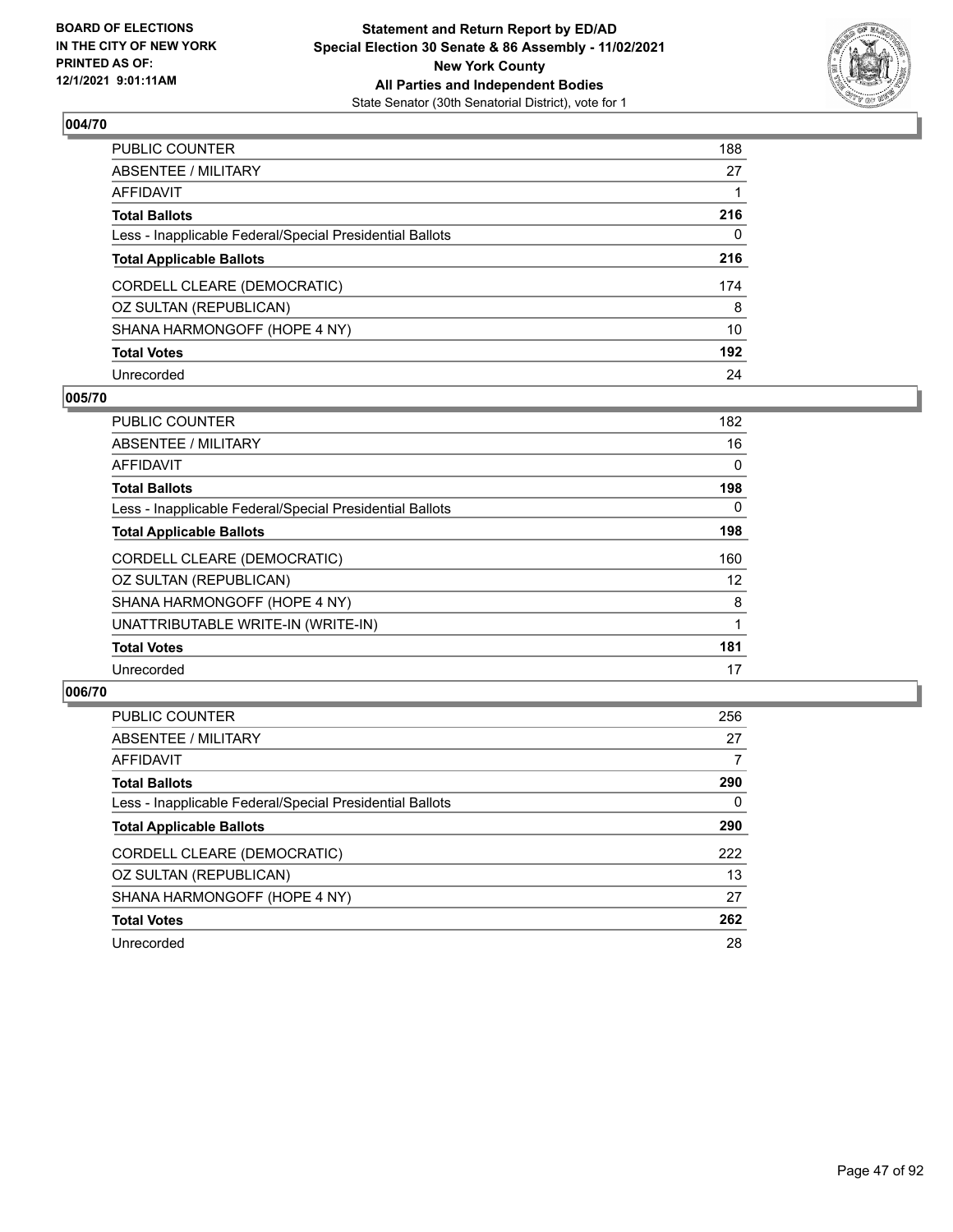

| PUBLIC COUNTER                                           | 284          |
|----------------------------------------------------------|--------------|
| ABSENTEE / MILITARY                                      | 22           |
| AFFIDAVIT                                                |              |
| Total Ballots                                            | 307          |
| Less - Inapplicable Federal/Special Presidential Ballots | $\mathbf{0}$ |
| <b>Total Applicable Ballots</b>                          | 307          |
| CORDELL CLEARE (DEMOCRATIC)                              | 244          |
| OZ SULTAN (REPUBLICAN)                                   | 6            |
| SHANA HARMONGOFF (HOPE 4 NY)                             | 33           |
| <b>Total Votes</b>                                       | 283          |
| Unrecorded                                               | 24           |

#### **008/70**

| <b>PUBLIC COUNTER</b>                                    | 234 |
|----------------------------------------------------------|-----|
| ABSENTEE / MILITARY                                      | 25  |
| AFFIDAVIT                                                |     |
| <b>Total Ballots</b>                                     | 260 |
| Less - Inapplicable Federal/Special Presidential Ballots | 0   |
| <b>Total Applicable Ballots</b>                          | 260 |
| CORDELL CLEARE (DEMOCRATIC)                              | 220 |
| OZ SULTAN (REPUBLICAN)                                   | 2   |
| SHANA HARMONGOFF (HOPE 4 NY)                             | 12  |
| <b>Total Votes</b>                                       | 234 |
| Unrecorded                                               | 26  |
|                                                          |     |

| <b>PUBLIC COUNTER</b>                                    | 289      |
|----------------------------------------------------------|----------|
| ABSENTEE / MILITARY                                      | 27       |
| AFFIDAVIT                                                | 2        |
| <b>Total Ballots</b>                                     | 318      |
| Less - Inapplicable Federal/Special Presidential Ballots | $\Omega$ |
| <b>Total Applicable Ballots</b>                          | 318      |
| CORDELL CLEARE (DEMOCRATIC)                              | 260      |
| OZ SULTAN (REPUBLICAN)                                   | 19       |
| SHANA HARMONGOFF (HOPE 4 NY)                             | 14       |
| <b>Total Votes</b>                                       | 293      |
| Unrecorded                                               | 25       |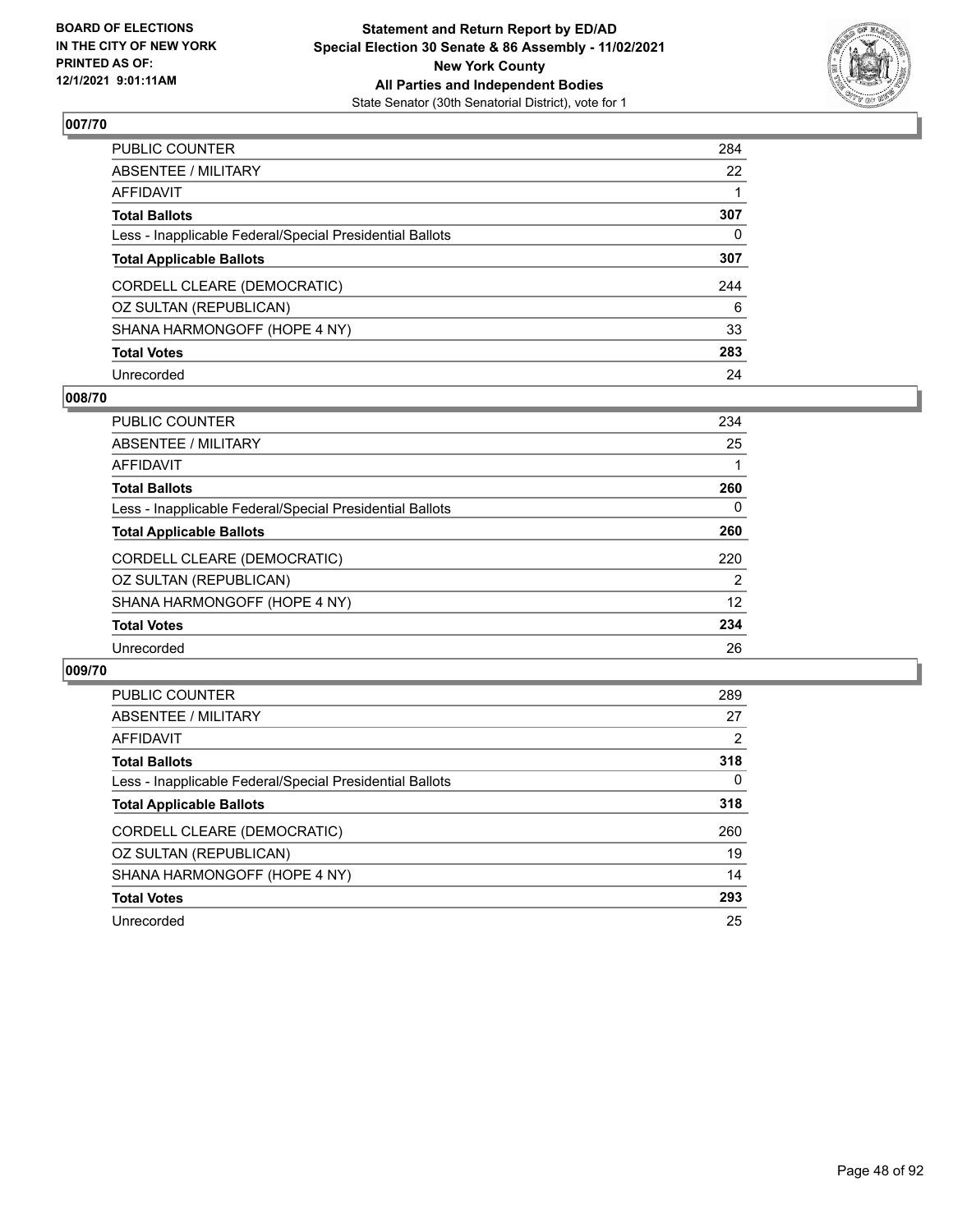

| <b>PUBLIC COUNTER</b>                                    | 208      |
|----------------------------------------------------------|----------|
| ABSENTEE / MILITARY                                      | 13       |
| <b>AFFIDAVIT</b>                                         | 4        |
| <b>Total Ballots</b>                                     | 225      |
| Less - Inapplicable Federal/Special Presidential Ballots | $\Omega$ |
| <b>Total Applicable Ballots</b>                          | 225      |
| CORDELL CLEARE (DEMOCRATIC)                              | 191      |
| OZ SULTAN (REPUBLICAN)                                   | 6        |
| SHANA HARMONGOFF (HOPE 4 NY)                             | 10       |
| ANDREA PSORAS (WRITE-IN)                                 |          |
| MONA SATPHEW (WRITE-IN)                                  |          |
| UNATTRIBUTABLE WRITE-IN (WRITE-IN)                       |          |
| <b>Total Votes</b>                                       | 210      |
| Unrecorded                                               | 15       |

## **011/70**

| <b>PUBLIC COUNTER</b>                                    | 280      |
|----------------------------------------------------------|----------|
| ABSENTEE / MILITARY                                      | 35       |
| AFFIDAVIT                                                | 4        |
| <b>Total Ballots</b>                                     | 319      |
| Less - Inapplicable Federal/Special Presidential Ballots | $\Omega$ |
| <b>Total Applicable Ballots</b>                          | 319      |
| CORDELL CLEARE (DEMOCRATIC)                              | 263      |
| OZ SULTAN (REPUBLICAN)                                   | 14       |
| SHANA HARMONGOFF (HOPE 4 NY)                             | 21       |
| <b>Total Votes</b>                                       | 298      |
| Unrecorded                                               | 21       |

| PUBLIC COUNTER                                           | 250 |
|----------------------------------------------------------|-----|
| ABSENTEE / MILITARY                                      | 30  |
| AFFIDAVIT                                                |     |
| <b>Total Ballots</b>                                     | 281 |
| Less - Inapplicable Federal/Special Presidential Ballots | 0   |
| <b>Total Applicable Ballots</b>                          | 281 |
| CORDELL CLEARE (DEMOCRATIC)                              | 218 |
| OZ SULTAN (REPUBLICAN)                                   | 19  |
| SHANA HARMONGOFF (HOPE 4 NY)                             | 17  |
| <b>Total Votes</b>                                       | 254 |
| Unrecorded                                               | 27  |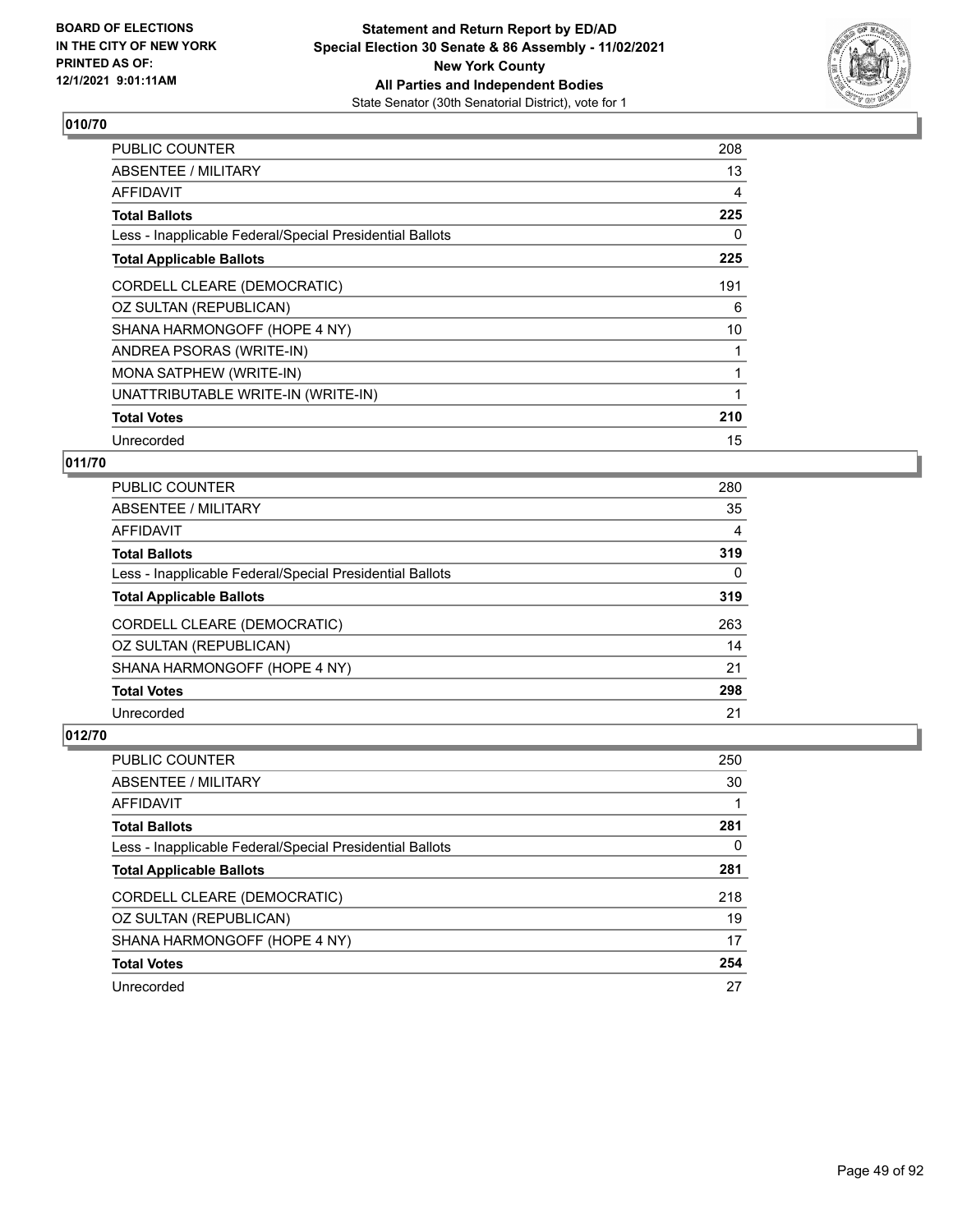

| PUBLIC COUNTER                                           | 202 |
|----------------------------------------------------------|-----|
| ABSENTEE / MILITARY                                      | 11  |
| AFFIDAVIT                                                |     |
| Total Ballots                                            | 214 |
| Less - Inapplicable Federal/Special Presidential Ballots | 0   |
| <b>Total Applicable Ballots</b>                          | 214 |
| CORDELL CLEARE (DEMOCRATIC)                              | 183 |
| OZ SULTAN (REPUBLICAN)                                   | 3   |
| SHANA HARMONGOFF (HOPE 4 NY)                             | 3   |
| ATHENA MOORE (WRITE-IN)                                  |     |
| <b>Total Votes</b>                                       | 190 |
| Unrecorded                                               | 24  |

### **014/70**

| <b>PUBLIC COUNTER</b>                                    | 265 |
|----------------------------------------------------------|-----|
| ABSENTEE / MILITARY                                      | 26  |
| <b>AFFIDAVIT</b>                                         | 0   |
| <b>Total Ballots</b>                                     | 291 |
| Less - Inapplicable Federal/Special Presidential Ballots | 0   |
| <b>Total Applicable Ballots</b>                          | 291 |
| CORDELL CLEARE (DEMOCRATIC)                              | 245 |
| OZ SULTAN (REPUBLICAN)                                   | 15  |
| SHANA HARMONGOFF (HOPE 4 NY)                             | 7   |
| <b>Total Votes</b>                                       | 267 |
| Unrecorded                                               | 24  |

| PUBLIC COUNTER                                           | 210      |
|----------------------------------------------------------|----------|
| <b>ABSENTEE / MILITARY</b>                               | 17       |
| <b>AFFIDAVIT</b>                                         | 2        |
| <b>Total Ballots</b>                                     | 229      |
| Less - Inapplicable Federal/Special Presidential Ballots | $\Omega$ |
| <b>Total Applicable Ballots</b>                          | 229      |
| CORDELL CLEARE (DEMOCRATIC)                              | 190      |
|                                                          |          |
| OZ SULTAN (REPUBLICAN)                                   | 6        |
| SHANA HARMONGOFF (HOPE 4 NY)                             | 14       |
| KAITLIN HUTCHINSON (WRITE-IN)                            |          |
| <b>Total Votes</b>                                       | 211      |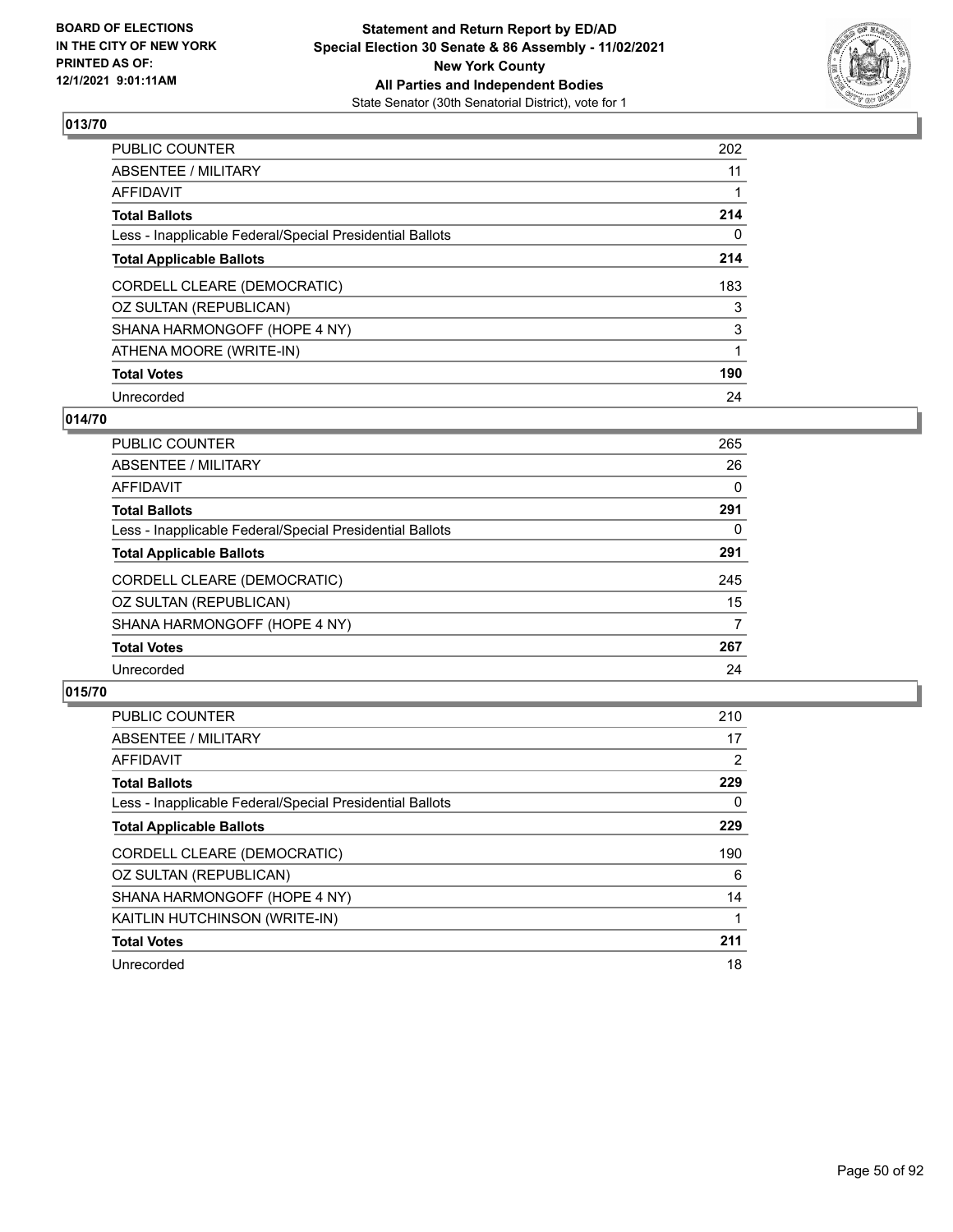

| PUBLIC COUNTER                                           | 215 |
|----------------------------------------------------------|-----|
| ABSENTEE / MILITARY                                      | 23  |
| AFFIDAVIT                                                | 3   |
| Total Ballots                                            | 241 |
| Less - Inapplicable Federal/Special Presidential Ballots | 0   |
| <b>Total Applicable Ballots</b>                          | 241 |
| CORDELL CLEARE (DEMOCRATIC)                              | 190 |
| OZ SULTAN (REPUBLICAN)                                   | 14  |
| SHANA HARMONGOFF (HOPE 4 NY)                             | 14  |
| ANDREW YANG (WRITE-IN)                                   | 1   |
| <b>Total Votes</b>                                       | 219 |
| Unrecorded                                               | 22  |

### **017/70**

| <b>PUBLIC COUNTER</b>                                    | 105 |
|----------------------------------------------------------|-----|
| ABSENTEE / MILITARY                                      | 11  |
| AFFIDAVIT                                                | 2   |
| <b>Total Ballots</b>                                     | 118 |
| Less - Inapplicable Federal/Special Presidential Ballots | 0   |
| <b>Total Applicable Ballots</b>                          | 118 |
| CORDELL CLEARE (DEMOCRATIC)                              | 96  |
| OZ SULTAN (REPUBLICAN)                                   | 4   |
| SHANA HARMONGOFF (HOPE 4 NY)                             | 7   |
| <b>Total Votes</b>                                       | 107 |
| Unrecorded                                               | 11  |
|                                                          |     |

| <b>PUBLIC COUNTER</b>                                    | 136      |
|----------------------------------------------------------|----------|
| ABSENTEE / MILITARY                                      | 12       |
| AFFIDAVIT                                                | 4        |
| <b>Total Ballots</b>                                     | 152      |
| Less - Inapplicable Federal/Special Presidential Ballots | $\Omega$ |
| <b>Total Applicable Ballots</b>                          | 152      |
| CORDELL CLEARE (DEMOCRATIC)                              | 127      |
| OZ SULTAN (REPUBLICAN)                                   | 4        |
| SHANA HARMONGOFF (HOPE 4 NY)                             | 11       |
| <b>Total Votes</b>                                       | 142      |
| Unrecorded                                               | 10       |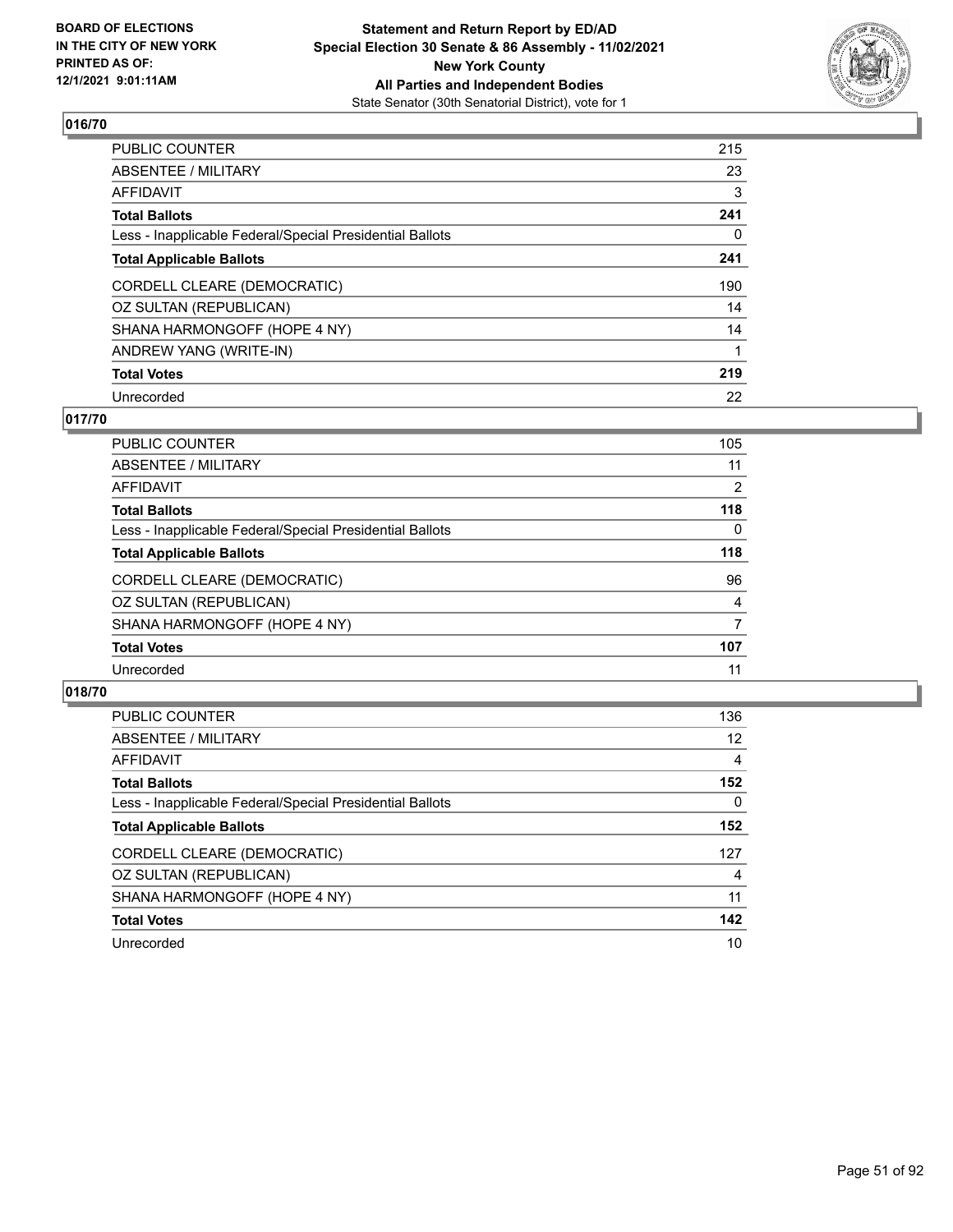

| <b>PUBLIC COUNTER</b>                                    | 373 |
|----------------------------------------------------------|-----|
| <b>ABSENTEE / MILITARY</b>                               | 23  |
| AFFIDAVIT                                                | 3   |
| <b>Total Ballots</b>                                     | 399 |
| Less - Inapplicable Federal/Special Presidential Ballots | 0   |
| <b>Total Applicable Ballots</b>                          | 399 |
| CORDELL CLEARE (DEMOCRATIC)                              | 328 |
| OZ SULTAN (REPUBLICAN)                                   | 20  |
| SHANA HARMONGOFF (HOPE 4 NY)                             | 22  |
| ATHENA MOORE (WRITE-IN)                                  |     |
| MARIO ROSSER (WRITE-IN)                                  |     |
| UNATTRIBUTABLE WRITE-IN (WRITE-IN)                       |     |
| <b>Total Votes</b>                                       | 373 |
| Unrecorded                                               | 26  |

## **020/70**

| <b>PUBLIC COUNTER</b>                                    | 227 |
|----------------------------------------------------------|-----|
| ABSENTEE / MILITARY                                      | 15  |
| AFFIDAVIT                                                |     |
| <b>Total Ballots</b>                                     | 243 |
| Less - Inapplicable Federal/Special Presidential Ballots | 0   |
| <b>Total Applicable Ballots</b>                          | 243 |
| CORDELL CLEARE (DEMOCRATIC)                              | 210 |
| OZ SULTAN (REPUBLICAN)                                   | 4   |
| SHANA HARMONGOFF (HOPE 4 NY)                             | 11  |
| HENRY GEOGRE (WRITE-IN)                                  |     |
| <b>Total Votes</b>                                       | 226 |
| Unrecorded                                               | 17  |

| <b>PUBLIC COUNTER</b>                                    | 219 |
|----------------------------------------------------------|-----|
| ABSENTEE / MILITARY                                      | 25  |
| AFFIDAVIT                                                | 6   |
| <b>Total Ballots</b>                                     | 250 |
| Less - Inapplicable Federal/Special Presidential Ballots | 0   |
| <b>Total Applicable Ballots</b>                          | 250 |
| CORDELL CLEARE (DEMOCRATIC)                              | 200 |
| OZ SULTAN (REPUBLICAN)                                   | 11  |
| SHANA HARMONGOFF (HOPE 4 NY)                             | 16  |
| <b>Total Votes</b>                                       | 227 |
| Unrecorded                                               | 23  |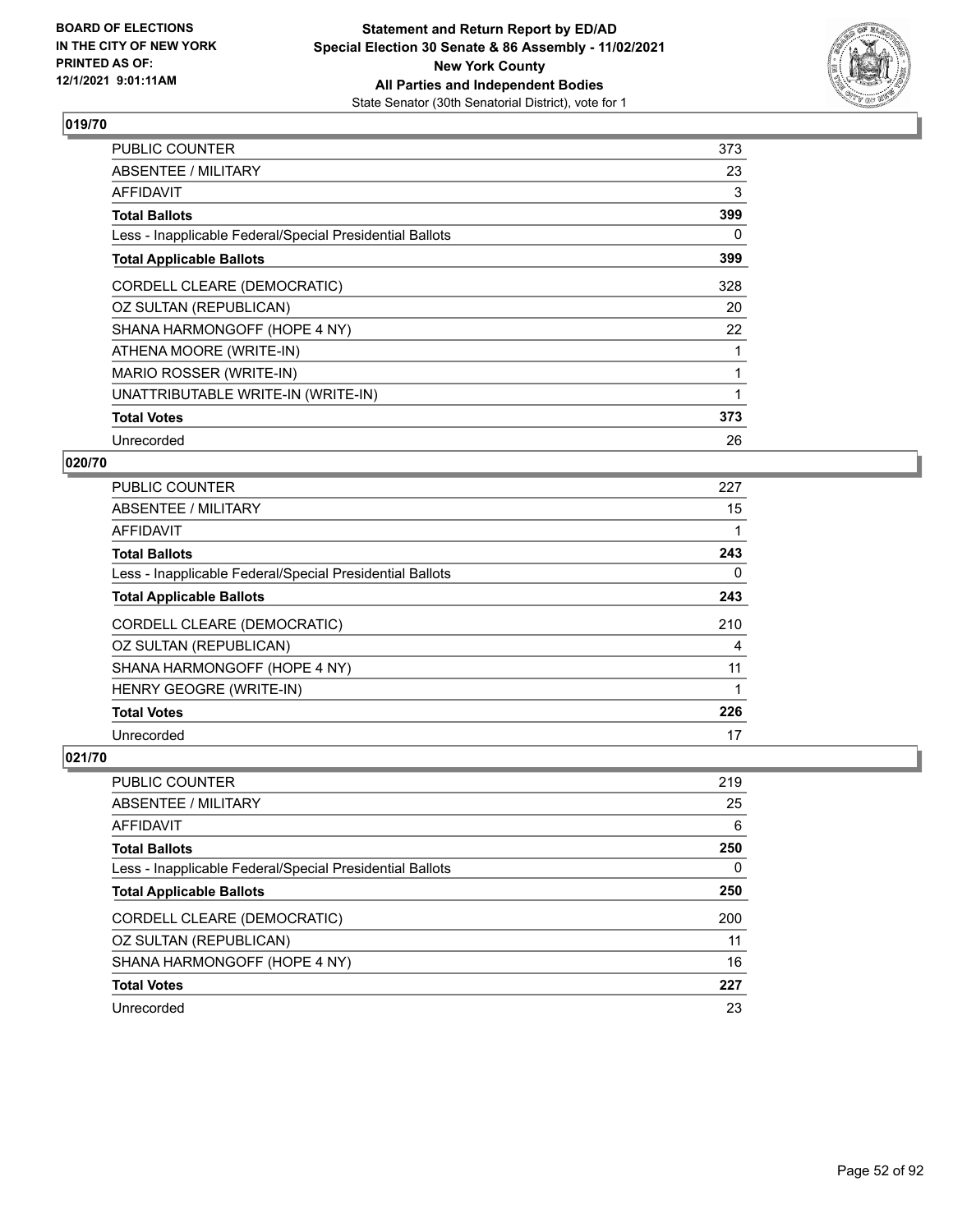

| PUBLIC COUNTER                                           | 236 |
|----------------------------------------------------------|-----|
| ABSENTEE / MILITARY                                      | 39  |
| AFFIDAVIT                                                | 2   |
| Total Ballots                                            | 277 |
| Less - Inapplicable Federal/Special Presidential Ballots | 0   |
| <b>Total Applicable Ballots</b>                          | 277 |
| CORDELL CLEARE (DEMOCRATIC)                              | 227 |
| OZ SULTAN (REPUBLICAN)                                   | 11  |
| SHANA HARMONGOFF (HOPE 4 NY)                             | 10  |
| <b>Total Votes</b>                                       | 248 |
| Unrecorded                                               | 29  |

#### **023/70**

| <b>PUBLIC COUNTER</b>                                    | 281 |
|----------------------------------------------------------|-----|
| ABSENTEE / MILITARY                                      | 45  |
| <b>AFFIDAVIT</b>                                         | 5   |
| <b>Total Ballots</b>                                     | 331 |
| Less - Inapplicable Federal/Special Presidential Ballots | 0   |
| <b>Total Applicable Ballots</b>                          | 331 |
| CORDELL CLEARE (DEMOCRATIC)                              | 262 |
| OZ SULTAN (REPUBLICAN)                                   | 9   |
| SHANA HARMONGOFF (HOPE 4 NY)                             | 11  |
| <b>Total Votes</b>                                       | 282 |
| Unrecorded                                               | 49  |
|                                                          |     |

| <b>PUBLIC COUNTER</b>                                    | 224 |
|----------------------------------------------------------|-----|
| ABSENTEE / MILITARY                                      | 14  |
| AFFIDAVIT                                                |     |
| <b>Total Ballots</b>                                     | 239 |
| Less - Inapplicable Federal/Special Presidential Ballots | 0   |
| <b>Total Applicable Ballots</b>                          | 239 |
| CORDELL CLEARE (DEMOCRATIC)                              | 199 |
| OZ SULTAN (REPUBLICAN)                                   | 7   |
| SHANA HARMONGOFF (HOPE 4 NY)                             | 12  |
| <b>Total Votes</b>                                       | 218 |
| Unrecorded                                               | 21  |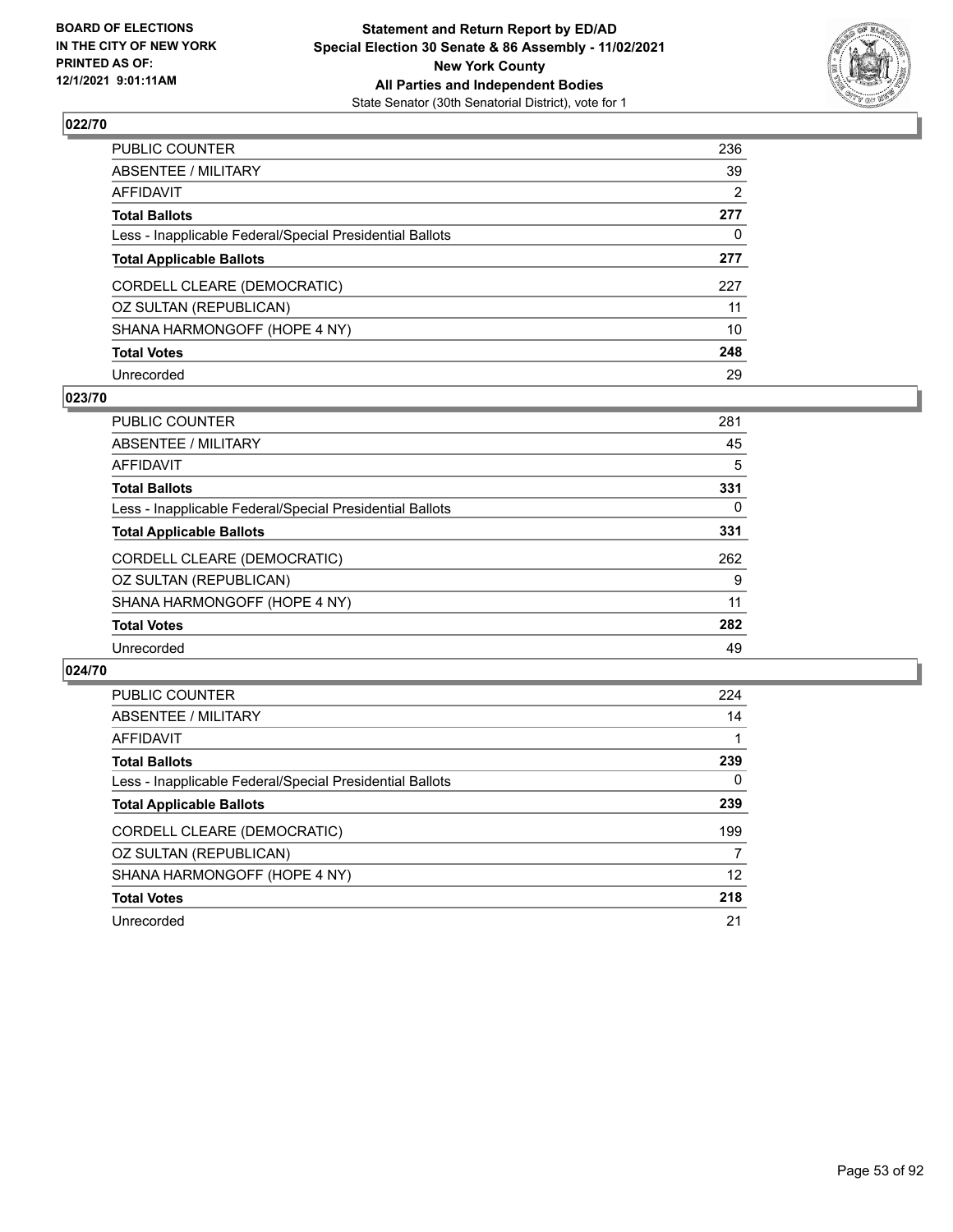

| PUBLIC COUNTER                                           | 155             |
|----------------------------------------------------------|-----------------|
| ABSENTEE / MILITARY                                      | 12 <sup>2</sup> |
| AFFIDAVIT                                                |                 |
| Total Ballots                                            | 168             |
| Less - Inapplicable Federal/Special Presidential Ballots | $\mathbf{0}$    |
| <b>Total Applicable Ballots</b>                          | 168             |
| CORDELL CLEARE (DEMOCRATIC)                              | 125             |
| OZ SULTAN (REPUBLICAN)                                   | 7               |
| SHANA HARMONGOFF (HOPE 4 NY)                             | 12              |
| <b>Total Votes</b>                                       | 144             |
| Unrecorded                                               | 24              |

#### **026/70**

| <b>PUBLIC COUNTER</b>                                    | 278 |
|----------------------------------------------------------|-----|
| ABSENTEE / MILITARY                                      | 38  |
| AFFIDAVIT                                                |     |
| <b>Total Ballots</b>                                     | 317 |
| Less - Inapplicable Federal/Special Presidential Ballots | 0   |
| <b>Total Applicable Ballots</b>                          | 317 |
| CORDELL CLEARE (DEMOCRATIC)                              | 259 |
| OZ SULTAN (REPUBLICAN)                                   | 7   |
| SHANA HARMONGOFF (HOPE 4 NY)                             | 13  |
| <b>Total Votes</b>                                       | 279 |
| Unrecorded                                               | 38  |
|                                                          |     |

| <b>PUBLIC COUNTER</b>                                    | 198 |
|----------------------------------------------------------|-----|
| ABSENTEE / MILITARY                                      | 9   |
| <b>AFFIDAVIT</b>                                         | 2   |
| <b>Total Ballots</b>                                     | 209 |
| Less - Inapplicable Federal/Special Presidential Ballots | 0   |
| <b>Total Applicable Ballots</b>                          | 209 |
| CORDELL CLEARE (DEMOCRATIC)                              | 162 |
| OZ SULTAN (REPUBLICAN)                                   | 11  |
| SHANA HARMONGOFF (HOPE 4 NY)                             | 14  |
| <b>Total Votes</b>                                       | 187 |
| Unrecorded                                               | 22  |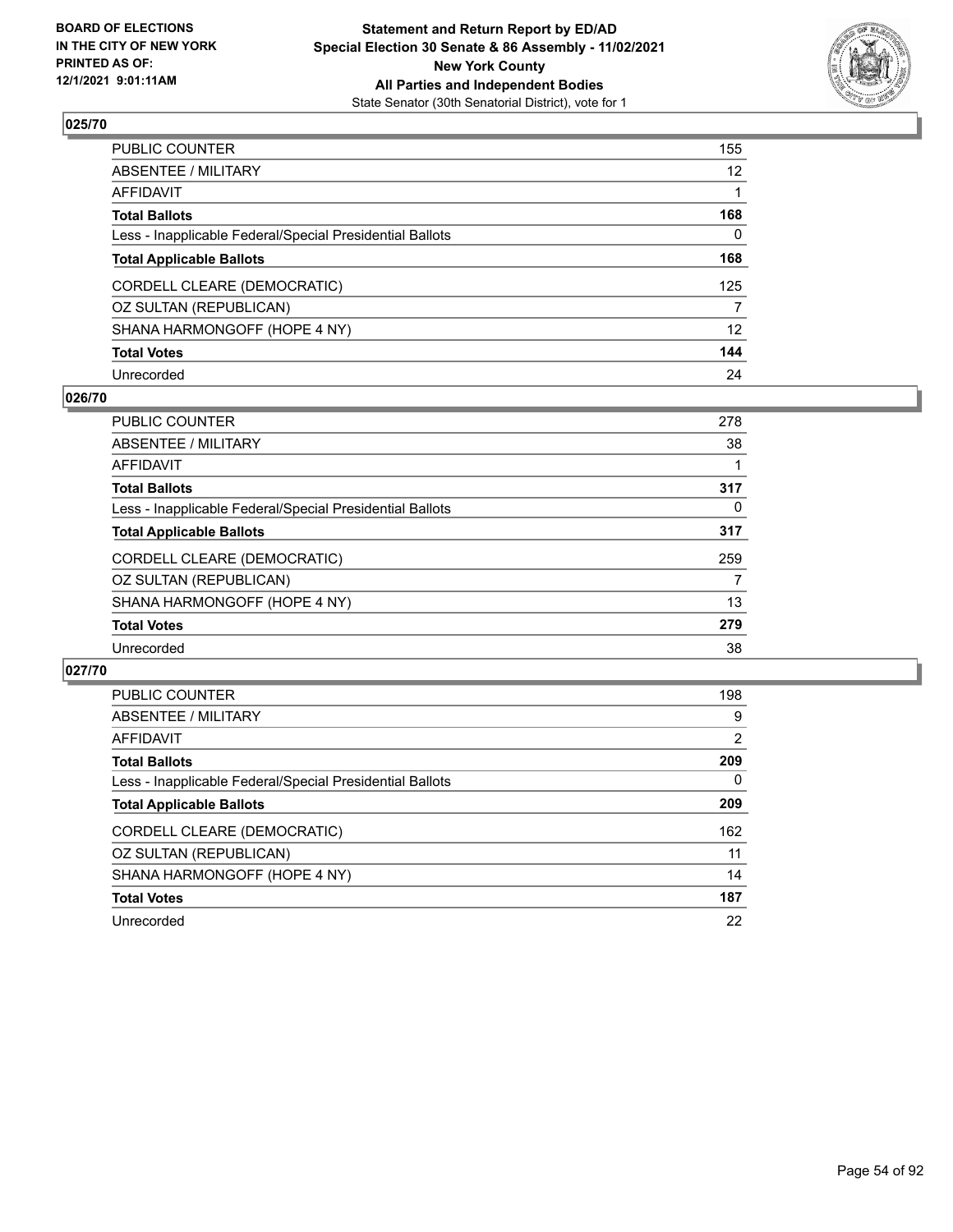

| PUBLIC COUNTER                                           | 146 |
|----------------------------------------------------------|-----|
| ABSENTEE / MILITARY                                      | 20  |
| AFFIDAVIT                                                |     |
| Total Ballots                                            | 167 |
| Less - Inapplicable Federal/Special Presidential Ballots | 0   |
| <b>Total Applicable Ballots</b>                          | 167 |
| CORDELL CLEARE (DEMOCRATIC)                              | 126 |
| OZ SULTAN (REPUBLICAN)                                   | 11  |
| SHANA HARMONGOFF (HOPE 4 NY)                             | 11  |
| <b>Total Votes</b>                                       | 148 |
| Unrecorded                                               | 19  |

#### **029/70**

| <b>PUBLIC COUNTER</b>                                    | 207 |
|----------------------------------------------------------|-----|
| ABSENTEE / MILITARY                                      | 11  |
| AFFIDAVIT                                                | 5   |
| <b>Total Ballots</b>                                     | 223 |
| Less - Inapplicable Federal/Special Presidential Ballots | 0   |
| <b>Total Applicable Ballots</b>                          | 223 |
| CORDELL CLEARE (DEMOCRATIC)                              | 182 |
| OZ SULTAN (REPUBLICAN)                                   | 9   |
| SHANA HARMONGOFF (HOPE 4 NY)                             | 13  |
| <b>Total Votes</b>                                       | 204 |
| Unrecorded                                               | 19  |

| <b>PUBLIC COUNTER</b>                                    | 122      |
|----------------------------------------------------------|----------|
| ABSENTEE / MILITARY                                      | 23       |
| AFFIDAVIT                                                | $\Omega$ |
| <b>Total Ballots</b>                                     | 145      |
| Less - Inapplicable Federal/Special Presidential Ballots | $\Omega$ |
| <b>Total Applicable Ballots</b>                          | 145      |
| CORDELL CLEARE (DEMOCRATIC)                              | 110      |
| OZ SULTAN (REPUBLICAN)                                   | 7        |
| SHANA HARMONGOFF (HOPE 4 NY)                             | 8        |
| <b>Total Votes</b>                                       | 125      |
| Unrecorded                                               | 20       |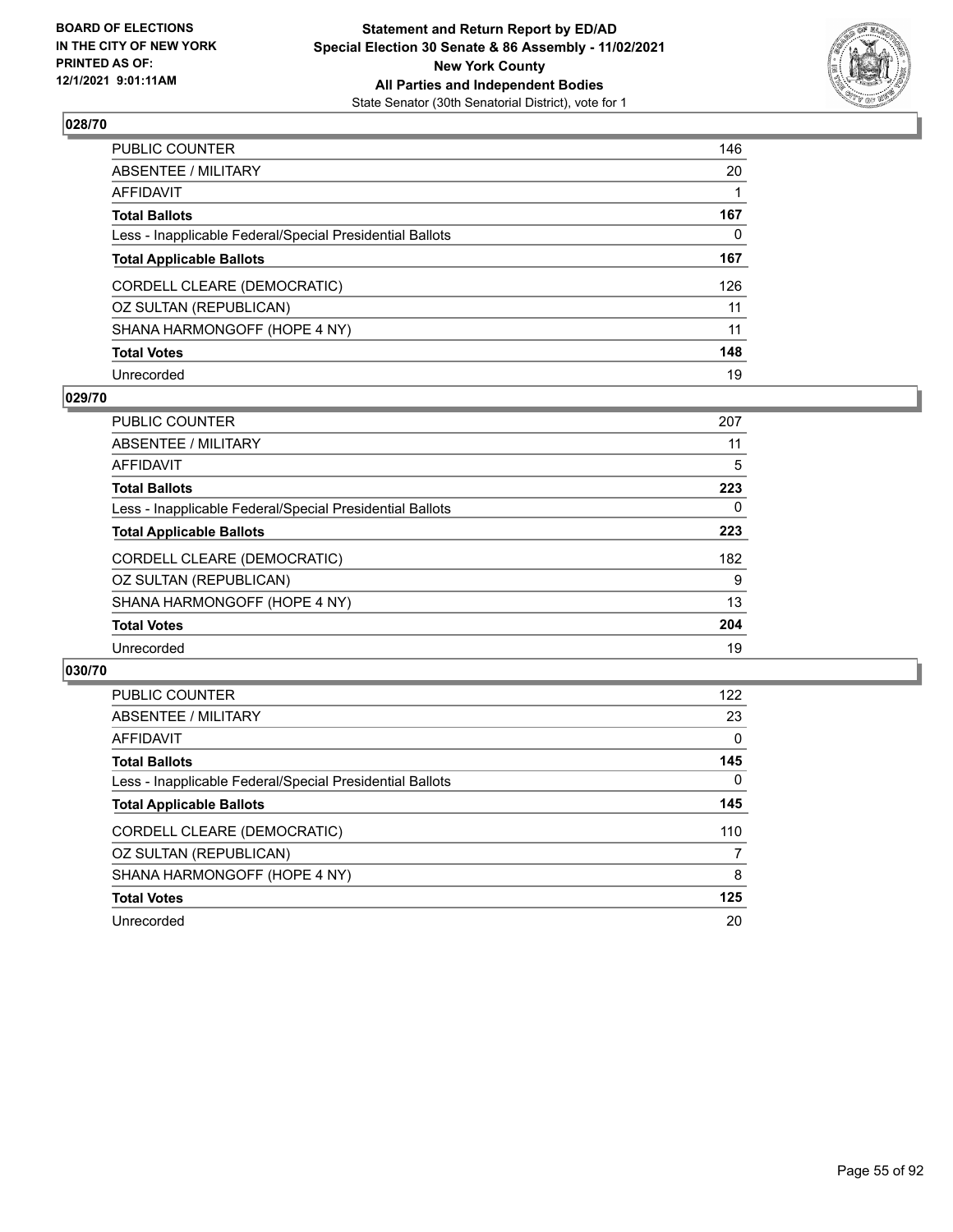

| PUBLIC COUNTER                                           | 141 |
|----------------------------------------------------------|-----|
| ABSENTEE / MILITARY                                      | 4   |
| AFFIDAVIT                                                | 1   |
| Total Ballots                                            | 146 |
| Less - Inapplicable Federal/Special Presidential Ballots | 0   |
| <b>Total Applicable Ballots</b>                          | 146 |
| CORDELL CLEARE (DEMOCRATIC)                              | 116 |
| OZ SULTAN (REPUBLICAN)                                   | 9   |
| SHANA HARMONGOFF (HOPE 4 NY)                             | 6   |
| <b>Total Votes</b>                                       | 131 |
| Unrecorded                                               | 15  |

### **032/70**

| <b>PUBLIC COUNTER</b>                                    | 114      |
|----------------------------------------------------------|----------|
| ABSENTEE / MILITARY                                      | 10       |
| AFFIDAVIT                                                | 0        |
| <b>Total Ballots</b>                                     | 124      |
| Less - Inapplicable Federal/Special Presidential Ballots | $\Omega$ |
| <b>Total Applicable Ballots</b>                          | 124      |
| CORDELL CLEARE (DEMOCRATIC)                              | 103      |
| OZ SULTAN (REPUBLICAN)                                   | 3        |
| SHANA HARMONGOFF (HOPE 4 NY)                             | 9        |
| <b>Total Votes</b>                                       | 115      |
| Unrecorded                                               | 9        |
|                                                          |          |

| <b>PUBLIC COUNTER</b>                                    | 216 |
|----------------------------------------------------------|-----|
| ABSENTEE / MILITARY                                      | 17  |
| <b>AFFIDAVIT</b>                                         | 0   |
| <b>Total Ballots</b>                                     | 233 |
| Less - Inapplicable Federal/Special Presidential Ballots | 0   |
| <b>Total Applicable Ballots</b>                          | 233 |
| CORDELL CLEARE (DEMOCRATIC)                              | 191 |
| OZ SULTAN (REPUBLICAN)                                   | 5   |
| SHANA HARMONGOFF (HOPE 4 NY)                             | 14  |
| UNATTRIBUTABLE WRITE-IN (WRITE-IN)                       |     |
| <b>Total Votes</b>                                       | 211 |
|                                                          |     |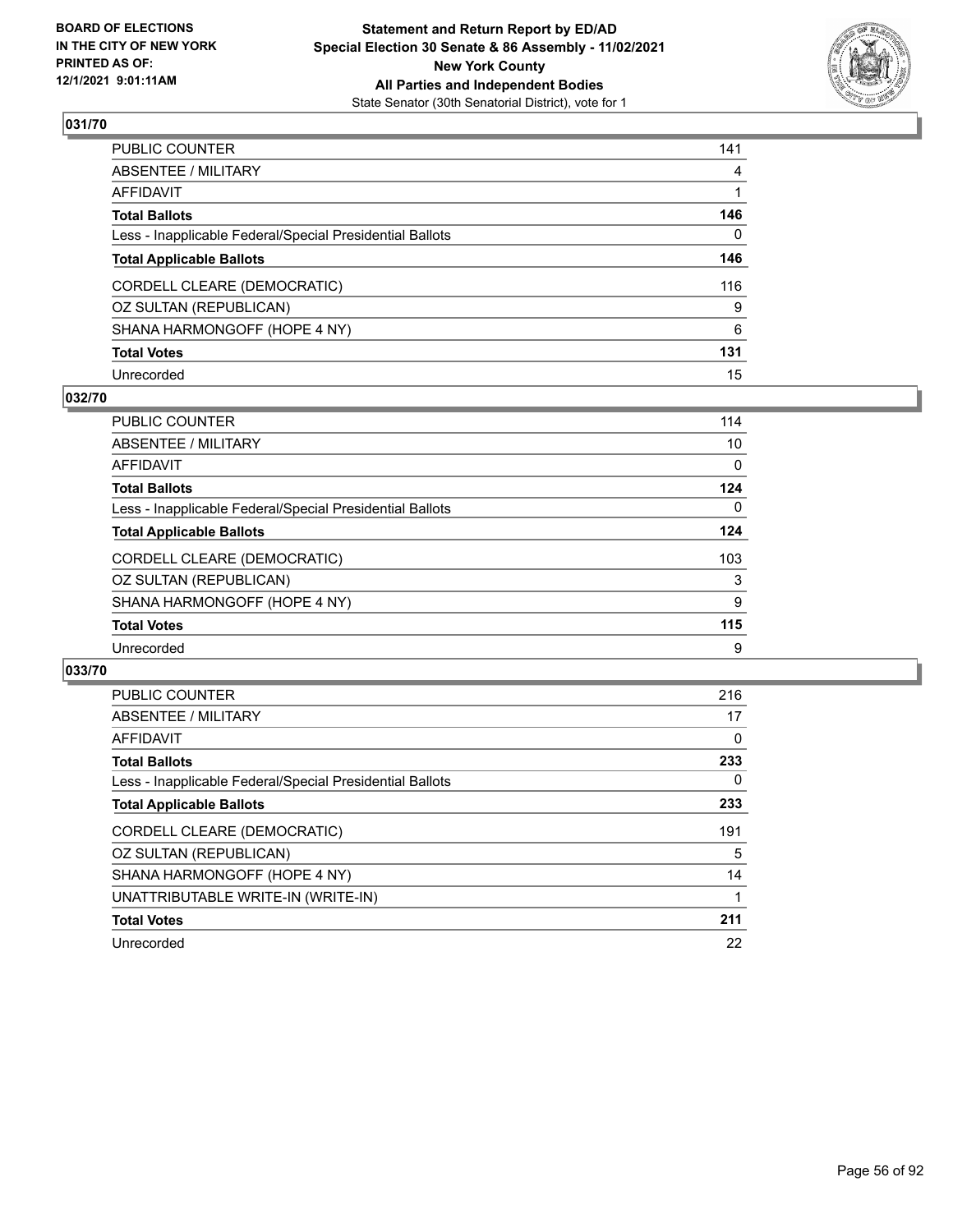

| PUBLIC COUNTER                                           | 225 |
|----------------------------------------------------------|-----|
| ABSENTEE / MILITARY                                      | 29  |
| AFFIDAVIT                                                | 5   |
| Total Ballots                                            | 259 |
| Less - Inapplicable Federal/Special Presidential Ballots | 0   |
| <b>Total Applicable Ballots</b>                          | 259 |
| CORDELL CLEARE (DEMOCRATIC)                              | 212 |
| OZ SULTAN (REPUBLICAN)                                   | 9   |
| SHANA HARMONGOFF (HOPE 4 NY)                             | 16  |
| SHANA HARRMONGOFF (WRITE-IN)                             |     |
| <b>Total Votes</b>                                       | 238 |
| Unrecorded                                               | 21  |

#### **035/70**

| <b>PUBLIC COUNTER</b>                                    | 287 |
|----------------------------------------------------------|-----|
| ABSENTEE / MILITARY                                      | 31  |
| AFFIDAVIT                                                | 6   |
| <b>Total Ballots</b>                                     | 324 |
| Less - Inapplicable Federal/Special Presidential Ballots | 0   |
| <b>Total Applicable Ballots</b>                          | 324 |
| CORDELL CLEARE (DEMOCRATIC)                              | 263 |
| OZ SULTAN (REPUBLICAN)                                   | 11  |
| SHANA HARMONGOFF (HOPE 4 NY)                             | 22  |
| <b>Total Votes</b>                                       | 296 |
| Unrecorded                                               | 28  |

| <b>PUBLIC COUNTER</b>                                    | 268 |
|----------------------------------------------------------|-----|
| ABSENTEE / MILITARY                                      | 38  |
| AFFIDAVIT                                                | 2   |
| <b>Total Ballots</b>                                     | 308 |
| Less - Inapplicable Federal/Special Presidential Ballots | 0   |
| <b>Total Applicable Ballots</b>                          | 308 |
| CORDELL CLEARE (DEMOCRATIC)                              | 251 |
| OZ SULTAN (REPUBLICAN)                                   | 14  |
| SHANA HARMONGOFF (HOPE 4 NY)                             | 16  |
| <b>Total Votes</b>                                       | 281 |
| Unrecorded                                               | 27  |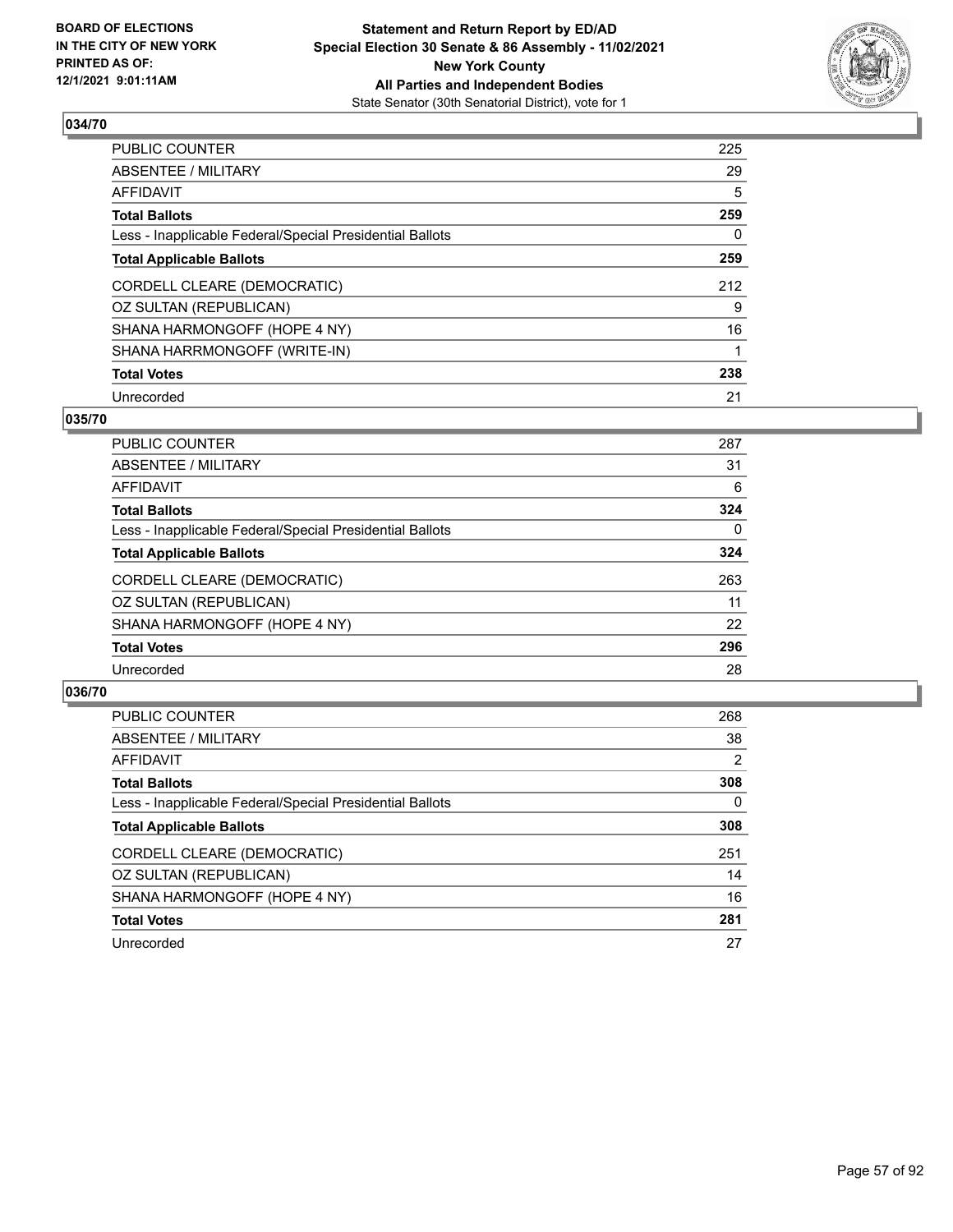

| PUBLIC COUNTER                                           | 140            |
|----------------------------------------------------------|----------------|
| ABSENTEE / MILITARY                                      | 15             |
| AFFIDAVIT                                                | 0              |
| Total Ballots                                            | 155            |
| Less - Inapplicable Federal/Special Presidential Ballots | 0              |
| <b>Total Applicable Ballots</b>                          | 155            |
| CORDELL CLEARE (DEMOCRATIC)                              | 128            |
| OZ SULTAN (REPUBLICAN)                                   | 4              |
| SHANA HARMONGOFF (HOPE 4 NY)                             | $\overline{7}$ |
| JOSEPH HARRINGTON III (WRITE-IN)                         |                |
| <b>Total Votes</b>                                       | 140            |
| Unrecorded                                               | 15             |

#### **038/70**

| <b>PUBLIC COUNTER</b>                                    | 121      |
|----------------------------------------------------------|----------|
| ABSENTEE / MILITARY                                      | 17       |
| AFFIDAVIT                                                | $\Omega$ |
| <b>Total Ballots</b>                                     | 138      |
| Less - Inapplicable Federal/Special Presidential Ballots | 0        |
| <b>Total Applicable Ballots</b>                          | 138      |
| CORDELL CLEARE (DEMOCRATIC)                              | 109      |
| OZ SULTAN (REPUBLICAN)                                   | 6        |
| SHANA HARMONGOFF (HOPE 4 NY)                             | 2        |
| <b>Total Votes</b>                                       | 117      |
| Unrecorded                                               | 21       |
|                                                          |          |

| <b>PUBLIC COUNTER</b>                                    | 106      |
|----------------------------------------------------------|----------|
| ABSENTEE / MILITARY                                      | 3        |
| AFFIDAVIT                                                | $\Omega$ |
| <b>Total Ballots</b>                                     | 109      |
| Less - Inapplicable Federal/Special Presidential Ballots | 0        |
| <b>Total Applicable Ballots</b>                          | 109      |
| CORDELL CLEARE (DEMOCRATIC)                              | 82       |
| OZ SULTAN (REPUBLICAN)                                   | 8        |
| SHANA HARMONGOFF (HOPE 4 NY)                             | 8        |
| <b>Total Votes</b>                                       | 98       |
| Unrecorded                                               | 11       |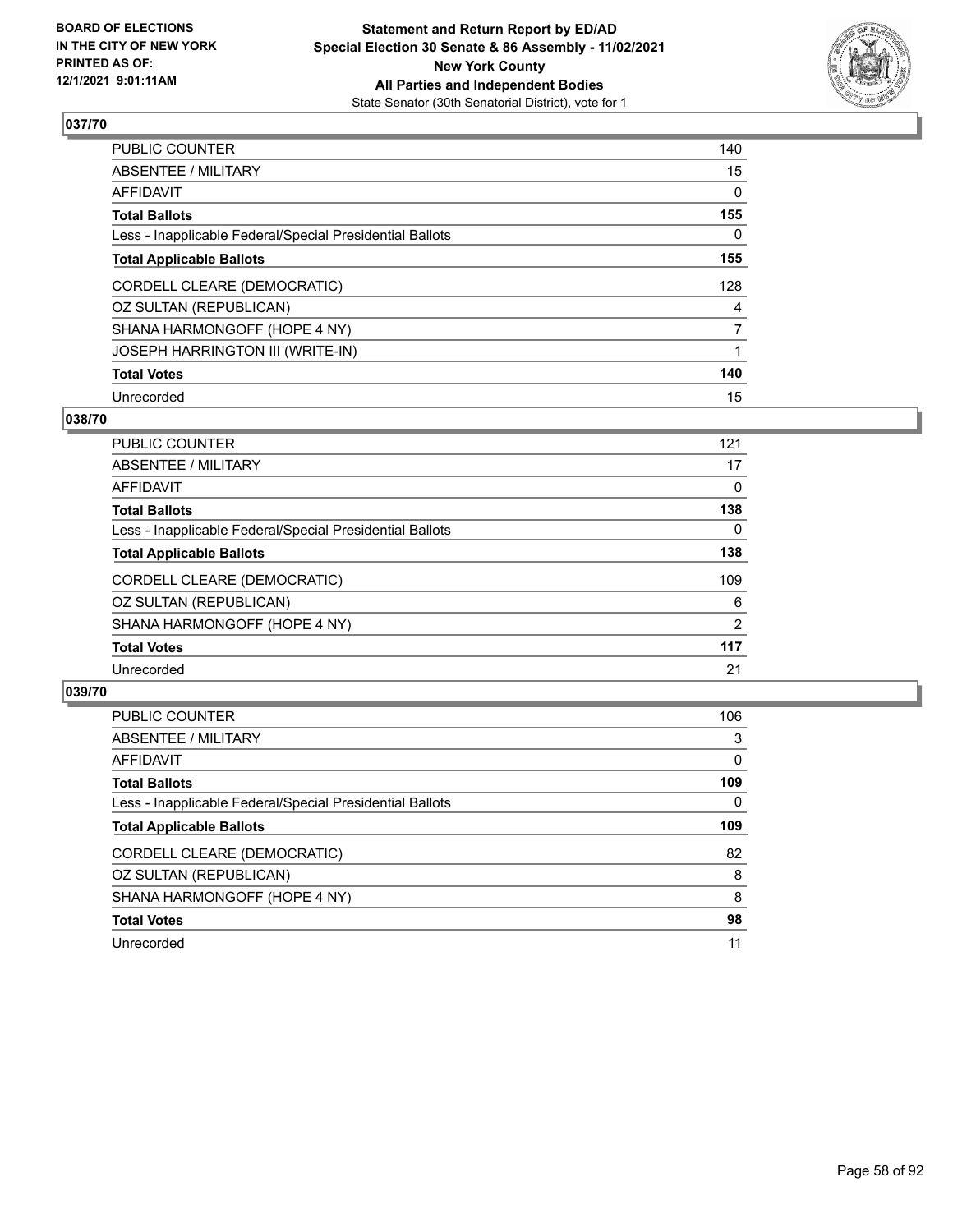

| PUBLIC COUNTER                                           | 352 |
|----------------------------------------------------------|-----|
| ABSENTEE / MILITARY                                      | 22  |
| AFFIDAVIT                                                | 4   |
| Total Ballots                                            | 378 |
| Less - Inapplicable Federal/Special Presidential Ballots | 0   |
| <b>Total Applicable Ballots</b>                          | 378 |
| CORDELL CLEARE (DEMOCRATIC)                              | 321 |
| OZ SULTAN (REPUBLICAN)                                   | 5   |
| SHANA HARMONGOFF (HOPE 4 NY)                             | 30  |
| UNATTRIBUTABLE WRITE-IN (WRITE-IN)                       |     |
| <b>Total Votes</b>                                       | 357 |
| Unrecorded                                               | 21  |

#### **041/70**

| <b>PUBLIC COUNTER</b>                                    | 374      |
|----------------------------------------------------------|----------|
| ABSENTEE / MILITARY                                      | 49       |
| <b>AFFIDAVIT</b>                                         |          |
| <b>Total Ballots</b>                                     | 424      |
| Less - Inapplicable Federal/Special Presidential Ballots | $\Omega$ |
| <b>Total Applicable Ballots</b>                          | 424      |
| CORDELL CLEARE (DEMOCRATIC)                              | 343      |
| OZ SULTAN (REPUBLICAN)                                   | 7        |
| SHANA HARMONGOFF (HOPE 4 NY)                             | 34       |
| RAMIK WILLIAMS (WRITE-IN)                                |          |
| <b>Total Votes</b>                                       | 385      |
| Unrecorded                                               | 39       |

| PUBLIC COUNTER                                           | 267 |
|----------------------------------------------------------|-----|
| ABSENTEE / MILITARY                                      | 24  |
| AFFIDAVIT                                                | 3   |
| <b>Total Ballots</b>                                     | 294 |
| Less - Inapplicable Federal/Special Presidential Ballots | 0   |
| <b>Total Applicable Ballots</b>                          | 294 |
| CORDELL CLEARE (DEMOCRATIC)                              | 227 |
| OZ SULTAN (REPUBLICAN)                                   | 8   |
| SHANA HARMONGOFF (HOPE 4 NY)                             | 29  |
| UNATTRIBUTABLE WRITE-IN (WRITE-IN)                       |     |
| <b>Total Votes</b>                                       | 265 |
| Unrecorded                                               | 29  |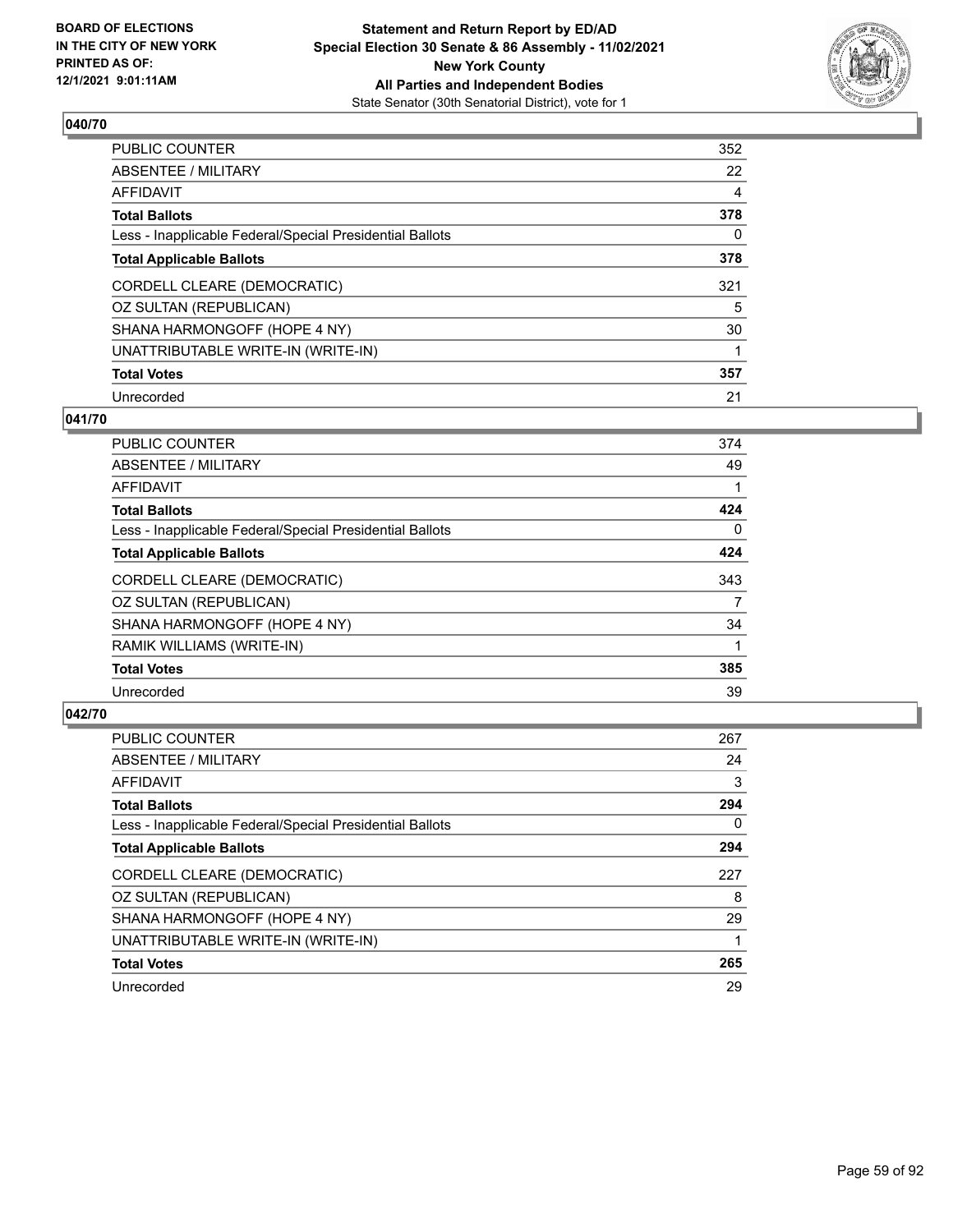

| PUBLIC COUNTER                                           | 262 |
|----------------------------------------------------------|-----|
| ABSENTEE / MILITARY                                      | 31  |
| AFFIDAVIT                                                |     |
| Total Ballots                                            | 294 |
| Less - Inapplicable Federal/Special Presidential Ballots | 0   |
| <b>Total Applicable Ballots</b>                          | 294 |
| CORDELL CLEARE (DEMOCRATIC)                              | 221 |
| OZ SULTAN (REPUBLICAN)                                   | 13  |
| SHANA HARMONGOFF (HOPE 4 NY)                             | 31  |
| <b>Total Votes</b>                                       | 265 |
| Unrecorded                                               | 29  |

#### **044/70**

| <b>PUBLIC COUNTER</b>                                    | 312 |
|----------------------------------------------------------|-----|
| ABSENTEE / MILITARY                                      | 26  |
| AFFIDAVIT                                                | 4   |
| <b>Total Ballots</b>                                     | 342 |
| Less - Inapplicable Federal/Special Presidential Ballots | 0   |
| <b>Total Applicable Ballots</b>                          | 342 |
| CORDELL CLEARE (DEMOCRATIC)                              | 278 |
| OZ SULTAN (REPUBLICAN)                                   |     |
| SHANA HARMONGOFF (HOPE 4 NY)                             | 31  |
| UNATTRIBUTABLE WRITE-IN (WRITE-IN)                       |     |
| <b>Total Votes</b>                                       | 317 |
| Unrecorded                                               | 25  |
|                                                          |     |

| PUBLIC COUNTER                                           | 235            |
|----------------------------------------------------------|----------------|
| ABSENTEE / MILITARY                                      | 10             |
| <b>AFFIDAVIT</b>                                         | $\overline{2}$ |
| <b>Total Ballots</b>                                     | 247            |
| Less - Inapplicable Federal/Special Presidential Ballots | 0              |
| <b>Total Applicable Ballots</b>                          | 247            |
| CORDELL CLEARE (DEMOCRATIC)                              |                |
|                                                          | 189            |
| OZ SULTAN (REPUBLICAN)                                   | 7              |
| SHANA HARMONGOFF (HOPE 4 NY)                             | 28             |
| ALI DIINI (WRITE-IN)                                     |                |
| <b>Total Votes</b>                                       | 225            |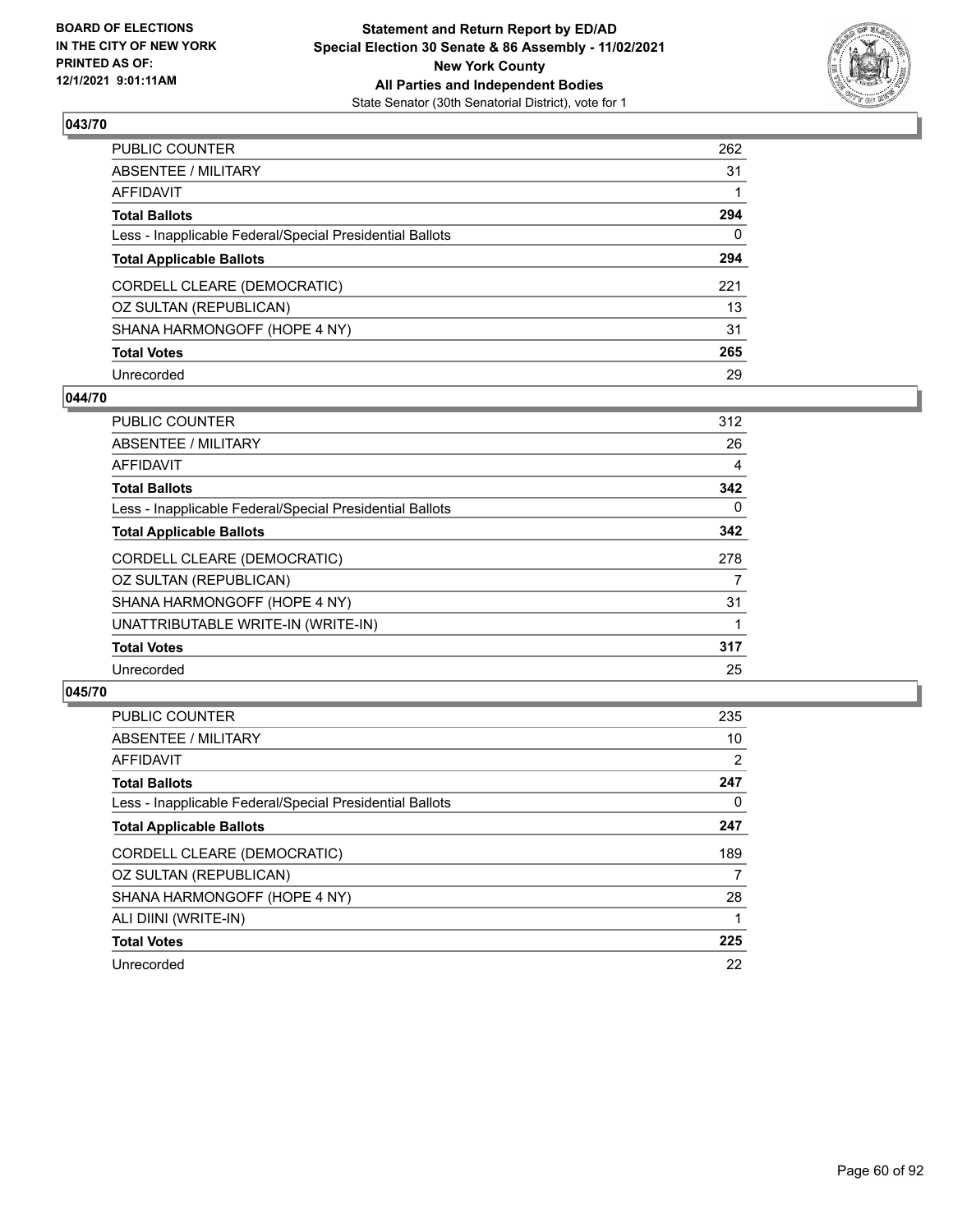

| PUBLIC COUNTER                                           | 307 |
|----------------------------------------------------------|-----|
| ABSENTEE / MILITARY                                      | 40  |
| AFFIDAVIT                                                | 2   |
| Total Ballots                                            | 349 |
| Less - Inapplicable Federal/Special Presidential Ballots | 0   |
| <b>Total Applicable Ballots</b>                          | 349 |
| CORDELL CLEARE (DEMOCRATIC)                              | 289 |
| OZ SULTAN (REPUBLICAN)                                   | 3   |
| SHANA HARMONGOFF (HOPE 4 NY)                             | 24  |
| <b>Total Votes</b>                                       | 316 |
| Unrecorded                                               | 33  |

#### **047/70**

| <b>PUBLIC COUNTER</b>                                    | 263 |
|----------------------------------------------------------|-----|
| ABSENTEE / MILITARY                                      | 23  |
| AFFIDAVIT                                                |     |
| <b>Total Ballots</b>                                     | 287 |
| Less - Inapplicable Federal/Special Presidential Ballots | 0   |
| <b>Total Applicable Ballots</b>                          | 287 |
| CORDELL CLEARE (DEMOCRATIC)                              | 241 |
| OZ SULTAN (REPUBLICAN)                                   | 7   |
| SHANA HARMONGOFF (HOPE 4 NY)                             | 15  |
| ALVIN LINDSEY (WRITE-IN)                                 |     |
| UNATTRIBUTABLE WRITE-IN (WRITE-IN)                       |     |
| <b>Total Votes</b>                                       | 265 |
| Unrecorded                                               | 22  |
|                                                          |     |

| <b>PUBLIC COUNTER</b>                                    | 157 |
|----------------------------------------------------------|-----|
| ABSENTEE / MILITARY                                      | 10  |
| AFFIDAVIT                                                |     |
| <b>Total Ballots</b>                                     | 168 |
| Less - Inapplicable Federal/Special Presidential Ballots | 0   |
| <b>Total Applicable Ballots</b>                          | 168 |
| CORDELL CLEARE (DEMOCRATIC)                              | 119 |
| OZ SULTAN (REPUBLICAN)                                   | 10  |
| SHANA HARMONGOFF (HOPE 4 NY)                             | 13  |
| UNATTRIBUTABLE WRITE-IN (WRITE-IN)                       |     |
| <b>Total Votes</b>                                       | 143 |
| Unrecorded                                               | 25  |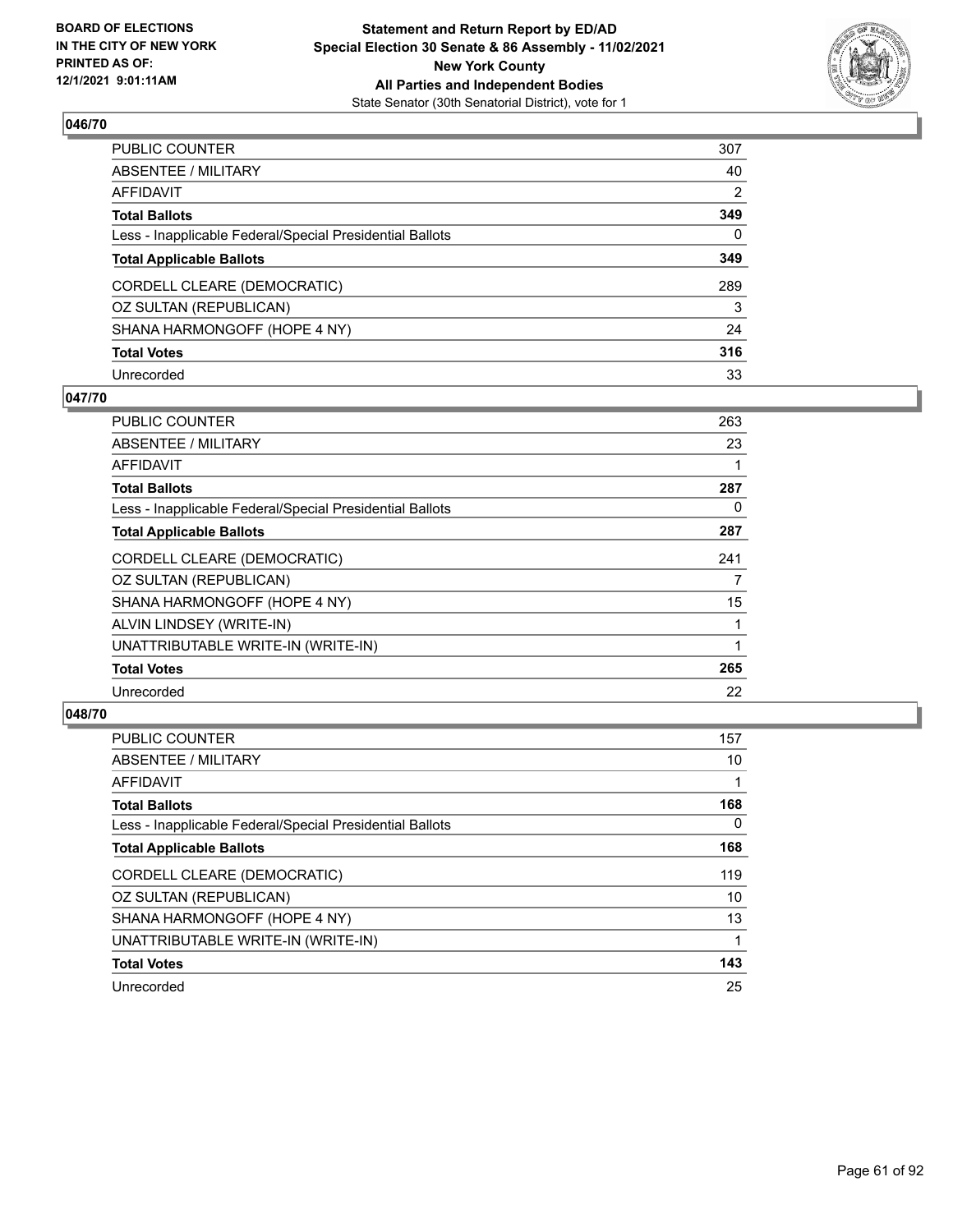

| PUBLIC COUNTER                                           | 132 |
|----------------------------------------------------------|-----|
| ABSENTEE / MILITARY                                      | 20  |
| AFFIDAVIT                                                | 2   |
| Total Ballots                                            | 154 |
| Less - Inapplicable Federal/Special Presidential Ballots | 0   |
| <b>Total Applicable Ballots</b>                          | 154 |
| CORDELL CLEARE (DEMOCRATIC)                              | 130 |
| OZ SULTAN (REPUBLICAN)                                   | 3   |
| SHANA HARMONGOFF (HOPE 4 NY)                             | 7   |
| <b>Total Votes</b>                                       | 140 |
| Unrecorded                                               | 14  |

#### **050/70**

| PUBLIC COUNTER                                           | 288 |
|----------------------------------------------------------|-----|
| ABSENTEE / MILITARY                                      | 29  |
| <b>AFFIDAVIT</b>                                         | 0   |
| <b>Total Ballots</b>                                     | 317 |
| Less - Inapplicable Federal/Special Presidential Ballots | 0   |
| <b>Total Applicable Ballots</b>                          | 317 |
| CORDELL CLEARE (DEMOCRATIC)                              | 260 |
| OZ SULTAN (REPUBLICAN)                                   | 5   |
| SHANA HARMONGOFF (HOPE 4 NY)                             | 24  |
| <b>Total Votes</b>                                       | 289 |
| Unrecorded                                               | 28  |
|                                                          |     |

| <b>PUBLIC COUNTER</b>                                    | 130 |
|----------------------------------------------------------|-----|
| <b>ABSENTEE / MILITARY</b>                               | 18  |
| <b>AFFIDAVIT</b>                                         | 0   |
| <b>Total Ballots</b>                                     | 148 |
| Less - Inapplicable Federal/Special Presidential Ballots | 0   |
| <b>Total Applicable Ballots</b>                          | 148 |
| CORDELL CLEARE (DEMOCRATIC)                              | 116 |
| OZ SULTAN (REPUBLICAN)                                   | 8   |
| SHANA HARMONGOFF (HOPE 4 NY)                             | 9   |
| CLARENCE PARKER (WRITE-IN)                               |     |
| <b>Total Votes</b>                                       | 134 |
| Unrecorded                                               | 14  |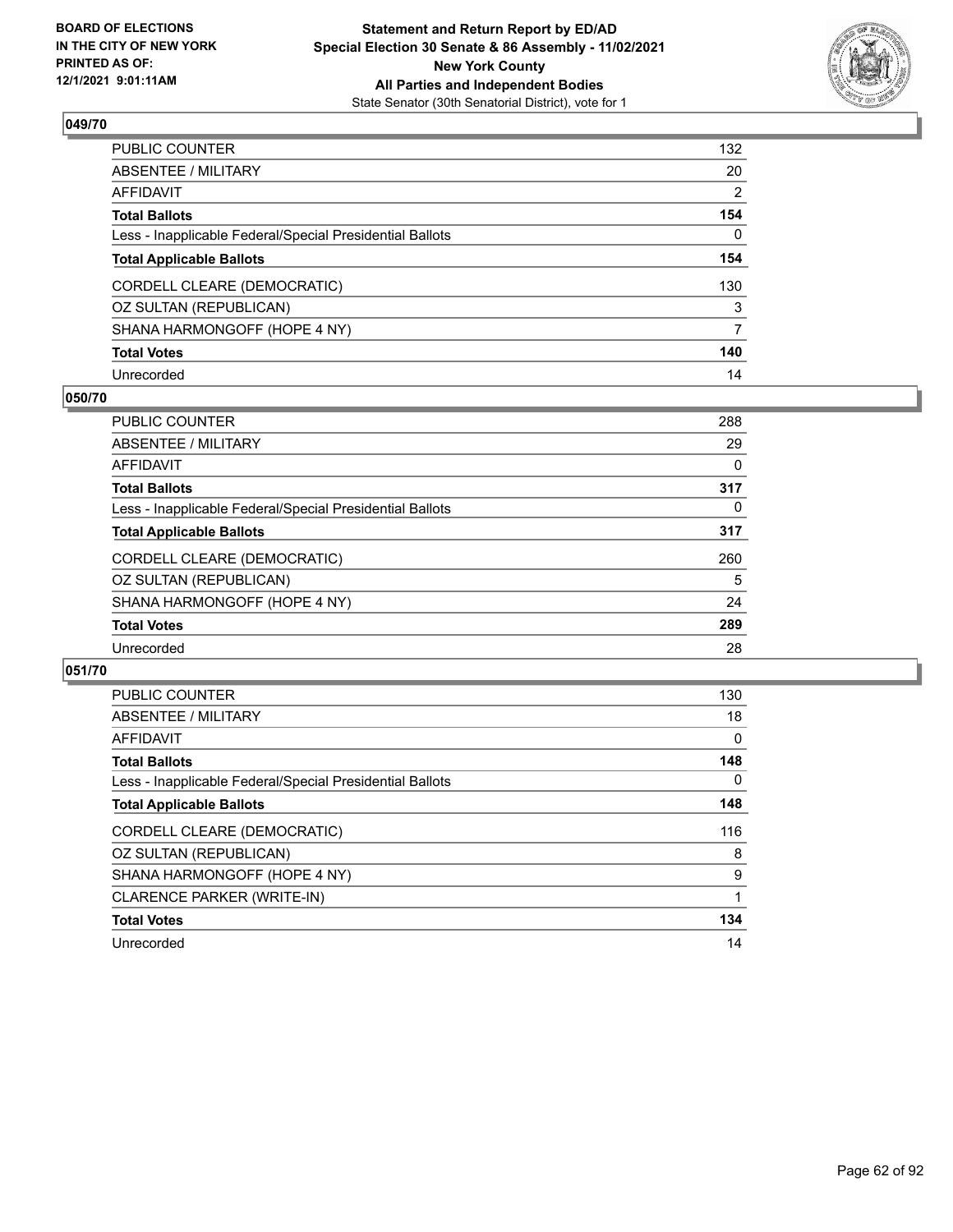

| PUBLIC COUNTER                                           | 238 |
|----------------------------------------------------------|-----|
| ABSENTEE / MILITARY                                      | 19  |
| AFFIDAVIT                                                | 0   |
| Total Ballots                                            | 257 |
| Less - Inapplicable Federal/Special Presidential Ballots | 0   |
| <b>Total Applicable Ballots</b>                          | 257 |
| CORDELL CLEARE (DEMOCRATIC)                              | 212 |
| OZ SULTAN (REPUBLICAN)                                   | 8   |
| SHANA HARMONGOFF (HOPE 4 NY)                             | 14  |
| UNATTRIBUTABLE WRITE-IN (WRITE-IN)                       |     |
| <b>Total Votes</b>                                       | 235 |
| Unrecorded                                               | 22  |

#### **053/70**

| PUBLIC COUNTER                                           | 240 |
|----------------------------------------------------------|-----|
| ABSENTEE / MILITARY                                      | 25  |
| AFFIDAVIT                                                |     |
| <b>Total Ballots</b>                                     | 266 |
| Less - Inapplicable Federal/Special Presidential Ballots | 0   |
| <b>Total Applicable Ballots</b>                          | 266 |
| CORDELL CLEARE (DEMOCRATIC)                              | 215 |
| OZ SULTAN (REPUBLICAN)                                   | 10  |
| SHANA HARMONGOFF (HOPE 4 NY)                             | 14  |
| <b>Total Votes</b>                                       | 239 |
| Unrecorded                                               | 27  |

| <b>PUBLIC COUNTER</b>                                    | 386 |
|----------------------------------------------------------|-----|
| ABSENTEE / MILITARY                                      | 51  |
| AFFIDAVIT                                                | 0   |
| <b>Total Ballots</b>                                     | 437 |
| Less - Inapplicable Federal/Special Presidential Ballots | 0   |
| <b>Total Applicable Ballots</b>                          | 437 |
| CORDELL CLEARE (DEMOCRATIC)                              | 359 |
| OZ SULTAN (REPUBLICAN)                                   | 5   |
| SHANA HARMONGOFF (HOPE 4 NY)                             | 20  |
| ALI DIINI (WRITE-IN)                                     |     |
| UNATTRIBUTABLE WRITE-IN (WRITE-IN)                       |     |
| <b>Total Votes</b>                                       | 386 |
| Unrecorded                                               | 51  |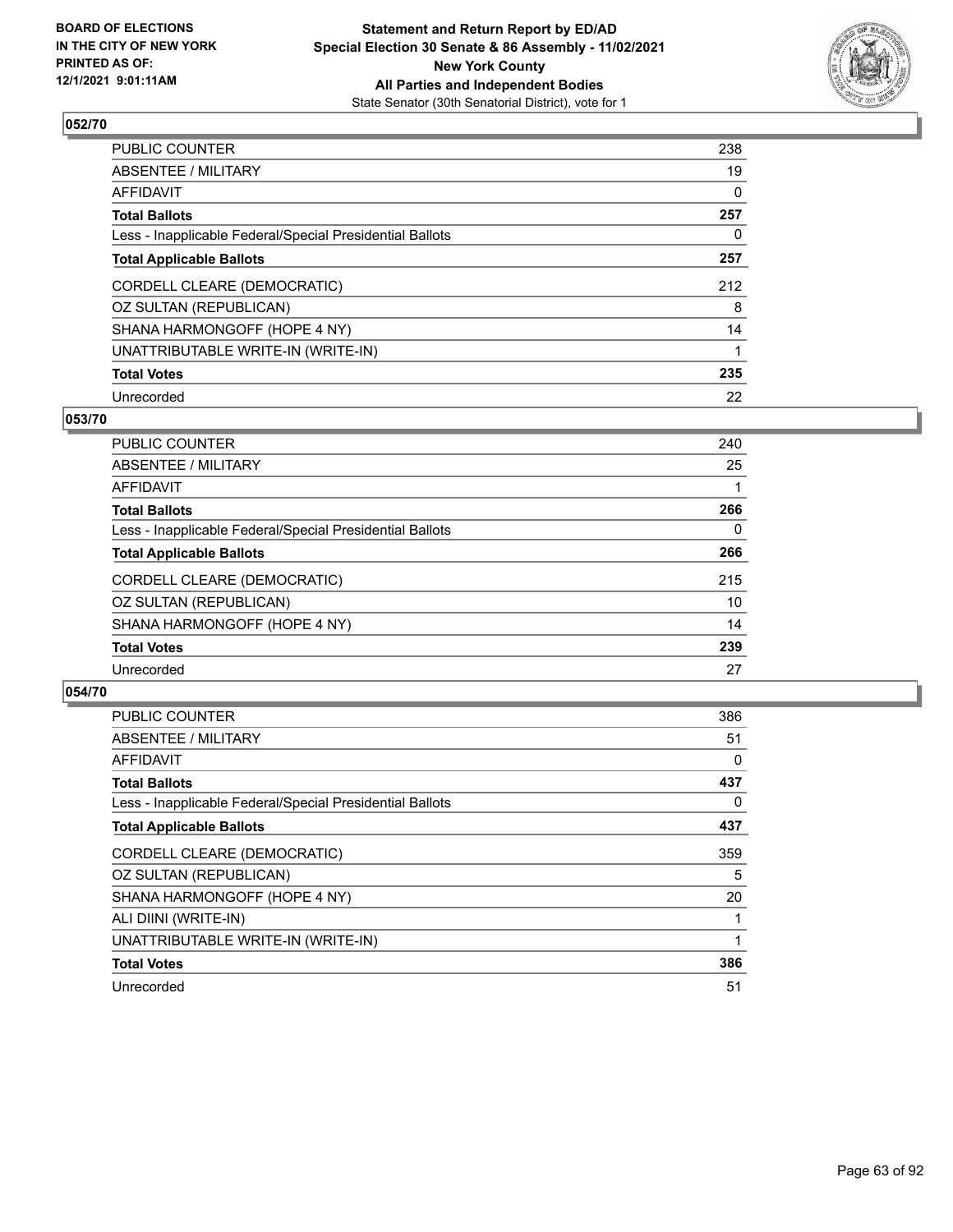

| PUBLIC COUNTER                                           | 243 |
|----------------------------------------------------------|-----|
| ABSENTEE / MILITARY                                      | 19  |
| AFFIDAVIT                                                |     |
| Total Ballots                                            | 263 |
| Less - Inapplicable Federal/Special Presidential Ballots | 0   |
| <b>Total Applicable Ballots</b>                          | 263 |
| CORDELL CLEARE (DEMOCRATIC)                              | 212 |
| OZ SULTAN (REPUBLICAN)                                   | 7   |
| SHANA HARMONGOFF (HOPE 4 NY)                             | 20  |
| UNATTRIBUTABLE WRITE-IN (WRITE-IN)                       |     |
| <b>Total Votes</b>                                       | 240 |
| Unrecorded                                               | 23  |

### **056/70**

| <b>PUBLIC COUNTER</b>                                    | 164 |
|----------------------------------------------------------|-----|
| ABSENTEE / MILITARY                                      | 21  |
| <b>AFFIDAVIT</b>                                         |     |
| <b>Total Ballots</b>                                     | 186 |
| Less - Inapplicable Federal/Special Presidential Ballots | 0   |
| <b>Total Applicable Ballots</b>                          | 186 |
| CORDELL CLEARE (DEMOCRATIC)                              | 146 |
| OZ SULTAN (REPUBLICAN)                                   | 6   |
| SHANA HARMONGOFF (HOPE 4 NY)                             | 8   |
| <b>GARY HILL (WRITE-IN)</b>                              |     |
| UNATTRIBUTABLE WRITE-IN (WRITE-IN)                       |     |
| <b>Total Votes</b>                                       | 162 |
| Unrecorded                                               | 24  |

| PUBLIC COUNTER                                           | 156 |
|----------------------------------------------------------|-----|
| ABSENTEE / MILITARY                                      | 13  |
| AFFIDAVIT                                                | 2   |
| <b>Total Ballots</b>                                     | 171 |
| Less - Inapplicable Federal/Special Presidential Ballots | 0   |
| <b>Total Applicable Ballots</b>                          | 171 |
| CORDELL CLEARE (DEMOCRATIC)                              | 138 |
| OZ SULTAN (REPUBLICAN)                                   | 2   |
| SHANA HARMONGOFF (HOPE 4 NY)                             | 13  |
| <b>Total Votes</b>                                       | 153 |
| Unrecorded                                               | 18  |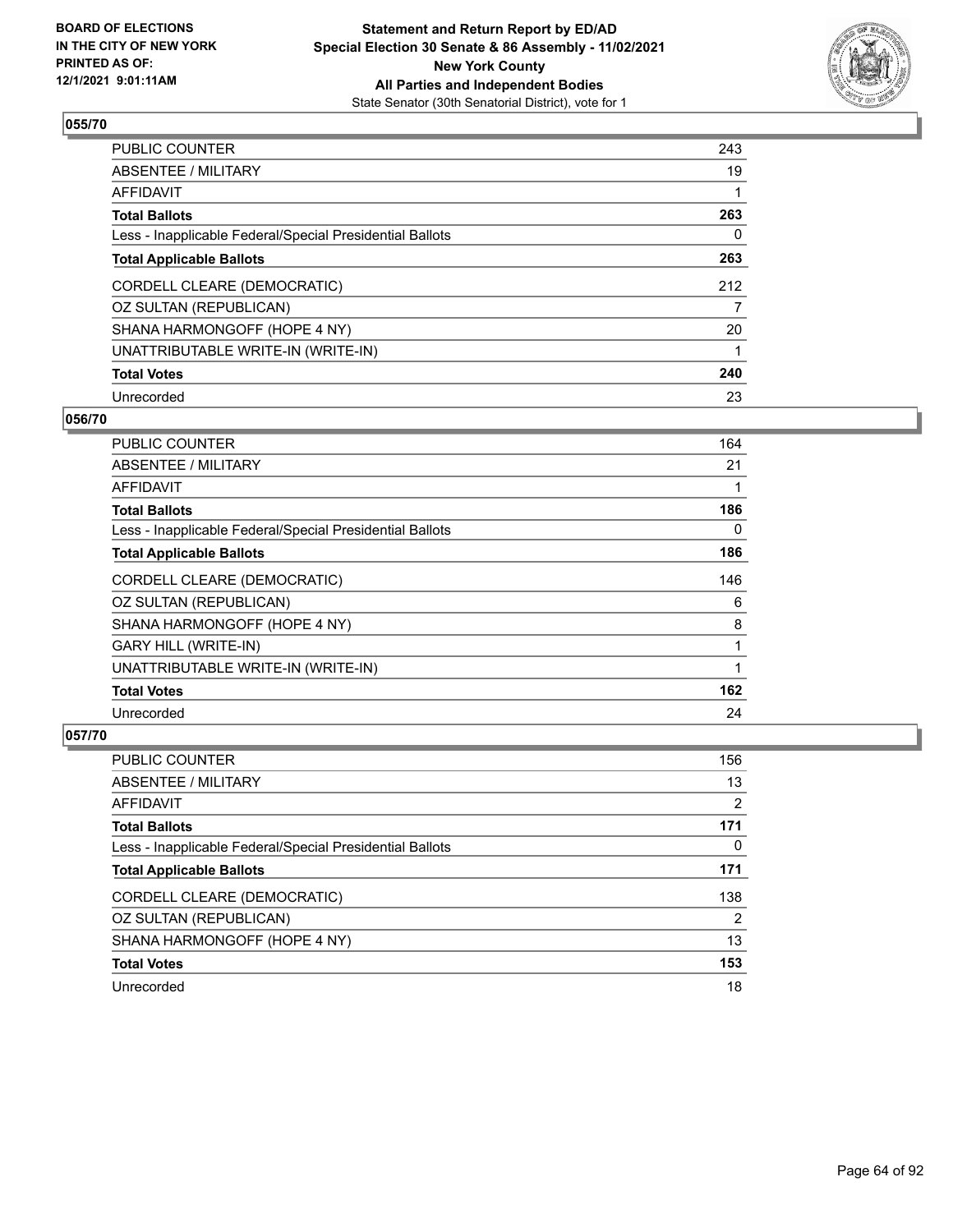

| PUBLIC COUNTER                                           | 193          |
|----------------------------------------------------------|--------------|
| ABSENTEE / MILITARY                                      | 15           |
| AFFIDAVIT                                                |              |
| Total Ballots                                            | 209          |
| Less - Inapplicable Federal/Special Presidential Ballots | $\mathbf{0}$ |
| <b>Total Applicable Ballots</b>                          | 209          |
| CORDELL CLEARE (DEMOCRATIC)                              | 160          |
| OZ SULTAN (REPUBLICAN)                                   | 8            |
| SHANA HARMONGOFF (HOPE 4 NY)                             | 13           |
| <b>Total Votes</b>                                       | 181          |
| Unrecorded                                               | 28           |

#### **059/70**

| <b>PUBLIC COUNTER</b>                                    | 141      |
|----------------------------------------------------------|----------|
| ABSENTEE / MILITARY                                      | 11       |
| AFFIDAVIT                                                | 0        |
| <b>Total Ballots</b>                                     | 152      |
| Less - Inapplicable Federal/Special Presidential Ballots | $\Omega$ |
| <b>Total Applicable Ballots</b>                          | 152      |
| CORDELL CLEARE (DEMOCRATIC)                              | 126      |
| OZ SULTAN (REPUBLICAN)                                   | 6        |
| SHANA HARMONGOFF (HOPE 4 NY)                             | 4        |
| <b>Total Votes</b>                                       | 136      |
| Unrecorded                                               | 16       |
|                                                          |          |

| <b>PUBLIC COUNTER</b>                                    | 120 |
|----------------------------------------------------------|-----|
| ABSENTEE / MILITARY                                      | 9   |
| AFFIDAVIT                                                | 0   |
| <b>Total Ballots</b>                                     | 129 |
| Less - Inapplicable Federal/Special Presidential Ballots | 0   |
| <b>Total Applicable Ballots</b>                          | 129 |
| CORDELL CLEARE (DEMOCRATIC)                              | 106 |
| OZ SULTAN (REPUBLICAN)                                   | 3   |
| SHANA HARMONGOFF (HOPE 4 NY)                             | 4   |
| <b>Total Votes</b>                                       | 113 |
| Unrecorded                                               | 16  |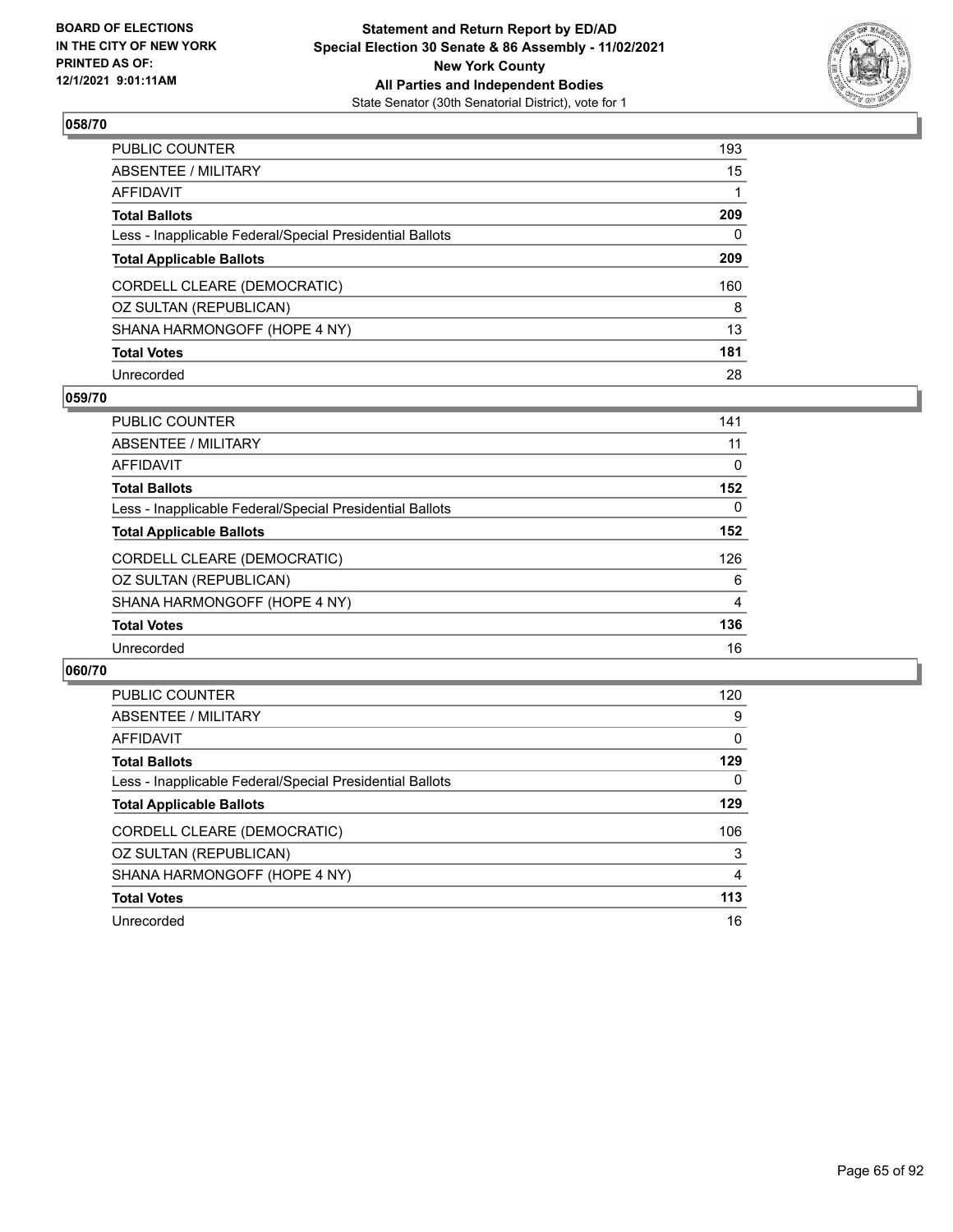

| PUBLIC COUNTER                                           | 148 |
|----------------------------------------------------------|-----|
| ABSENTEE / MILITARY                                      | 22  |
| AFFIDAVIT                                                | 0   |
| Total Ballots                                            | 170 |
| Less - Inapplicable Federal/Special Presidential Ballots | 0   |
| <b>Total Applicable Ballots</b>                          | 170 |
| CORDELL CLEARE (DEMOCRATIC)                              | 124 |
| OZ SULTAN (REPUBLICAN)                                   | 10  |
| SHANA HARMONGOFF (HOPE 4 NY)                             | 6   |
| <b>Total Votes</b>                                       | 140 |
| Unrecorded                                               | 30  |

#### **062/70**

| <b>PUBLIC COUNTER</b>                                    | 215 |
|----------------------------------------------------------|-----|
| ABSENTEE / MILITARY                                      | 24  |
| AFFIDAVIT                                                | 2   |
| <b>Total Ballots</b>                                     | 241 |
| Less - Inapplicable Federal/Special Presidential Ballots | 0   |
| <b>Total Applicable Ballots</b>                          | 241 |
| CORDELL CLEARE (DEMOCRATIC)                              | 199 |
| OZ SULTAN (REPUBLICAN)                                   | 12  |
| SHANA HARMONGOFF (HOPE 4 NY)                             | 4   |
| UNATTRIBUTABLE WRITE-IN (WRITE-IN)                       |     |
| <b>Total Votes</b>                                       | 216 |
| Unrecorded                                               | 25  |
|                                                          |     |

| <b>PUBLIC COUNTER</b>                                    | 194 |
|----------------------------------------------------------|-----|
| ABSENTEE / MILITARY                                      | 45  |
| AFFIDAVIT                                                | 2   |
| <b>Total Ballots</b>                                     | 241 |
| Less - Inapplicable Federal/Special Presidential Ballots | 0   |
| <b>Total Applicable Ballots</b>                          | 241 |
| CORDELL CLEARE (DEMOCRATIC)                              | 192 |
| OZ SULTAN (REPUBLICAN)                                   | 3   |
| SHANA HARMONGOFF (HOPE 4 NY)                             | 11  |
| <b>Total Votes</b>                                       | 206 |
| Unrecorded                                               | 35  |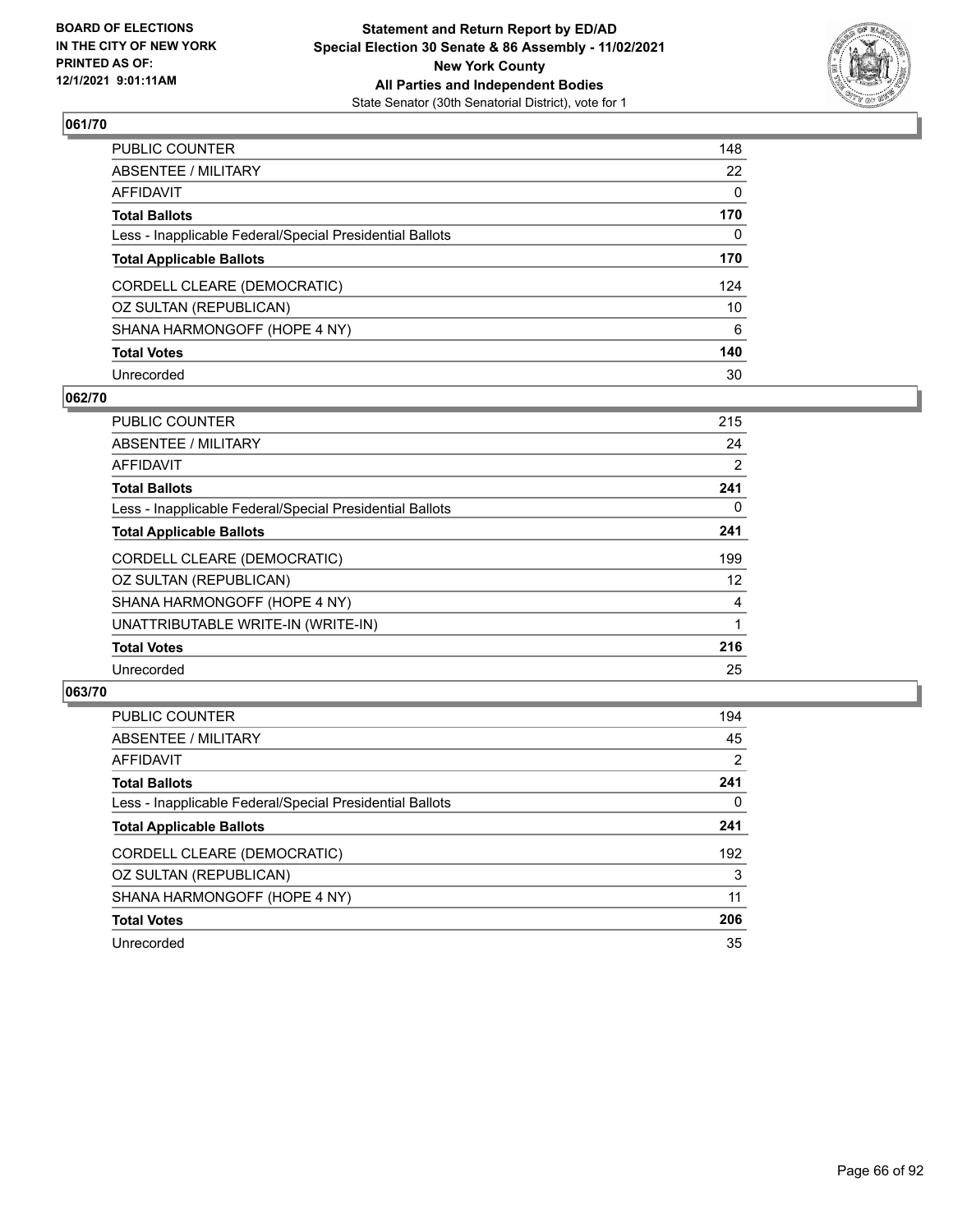

| PUBLIC COUNTER                                           | 20 |
|----------------------------------------------------------|----|
| ABSENTEE / MILITARY                                      | 7  |
| AFFIDAVIT                                                | 0  |
| Total Ballots                                            | 27 |
| Less - Inapplicable Federal/Special Presidential Ballots | 0  |
| <b>Total Applicable Ballots</b>                          | 27 |
| CORDELL CLEARE (DEMOCRATIC)                              | 23 |
| OZ SULTAN (REPUBLICAN)                                   |    |
| SHANA HARMONGOFF (HOPE 4 NY)                             | 0  |
| <b>Total Votes</b>                                       | 24 |
| Unrecorded                                               | 3  |

#### **065/70**

| PUBLIC COUNTER                                           | 202 |
|----------------------------------------------------------|-----|
| <b>ABSENTEE / MILITARY</b>                               | 38  |
| <b>AFFIDAVIT</b>                                         | 0   |
| <b>Total Ballots</b>                                     | 240 |
| Less - Inapplicable Federal/Special Presidential Ballots | 0   |
| <b>Total Applicable Ballots</b>                          | 240 |
| CORDELL CLEARE (DEMOCRATIC)                              | 187 |
| OZ SULTAN (REPUBLICAN)                                   | 13  |
| SHANA HARMONGOFF (HOPE 4 NY)                             | 4   |
| NICHOLAS A SADNYTZKY (WRITE-IN)                          | 1   |
| UNATTRIBUTABLE WRITE-IN (WRITE-IN)                       |     |
| <b>Total Votes</b>                                       | 206 |
| Unrecorded                                               | 34  |
|                                                          |     |

| <b>PUBLIC COUNTER</b>                                    | 229      |
|----------------------------------------------------------|----------|
| ABSENTEE / MILITARY                                      | 37       |
| AFFIDAVIT                                                | 3        |
| <b>Total Ballots</b>                                     | 269      |
| Less - Inapplicable Federal/Special Presidential Ballots | $\Omega$ |
| <b>Total Applicable Ballots</b>                          | 269      |
| CORDELL CLEARE (DEMOCRATIC)                              | 209      |
| OZ SULTAN (REPUBLICAN)                                   | 22       |
| SHANA HARMONGOFF (HOPE 4 NY)                             | 9        |
| <b>Total Votes</b>                                       | 240      |
| Unrecorded                                               | 29       |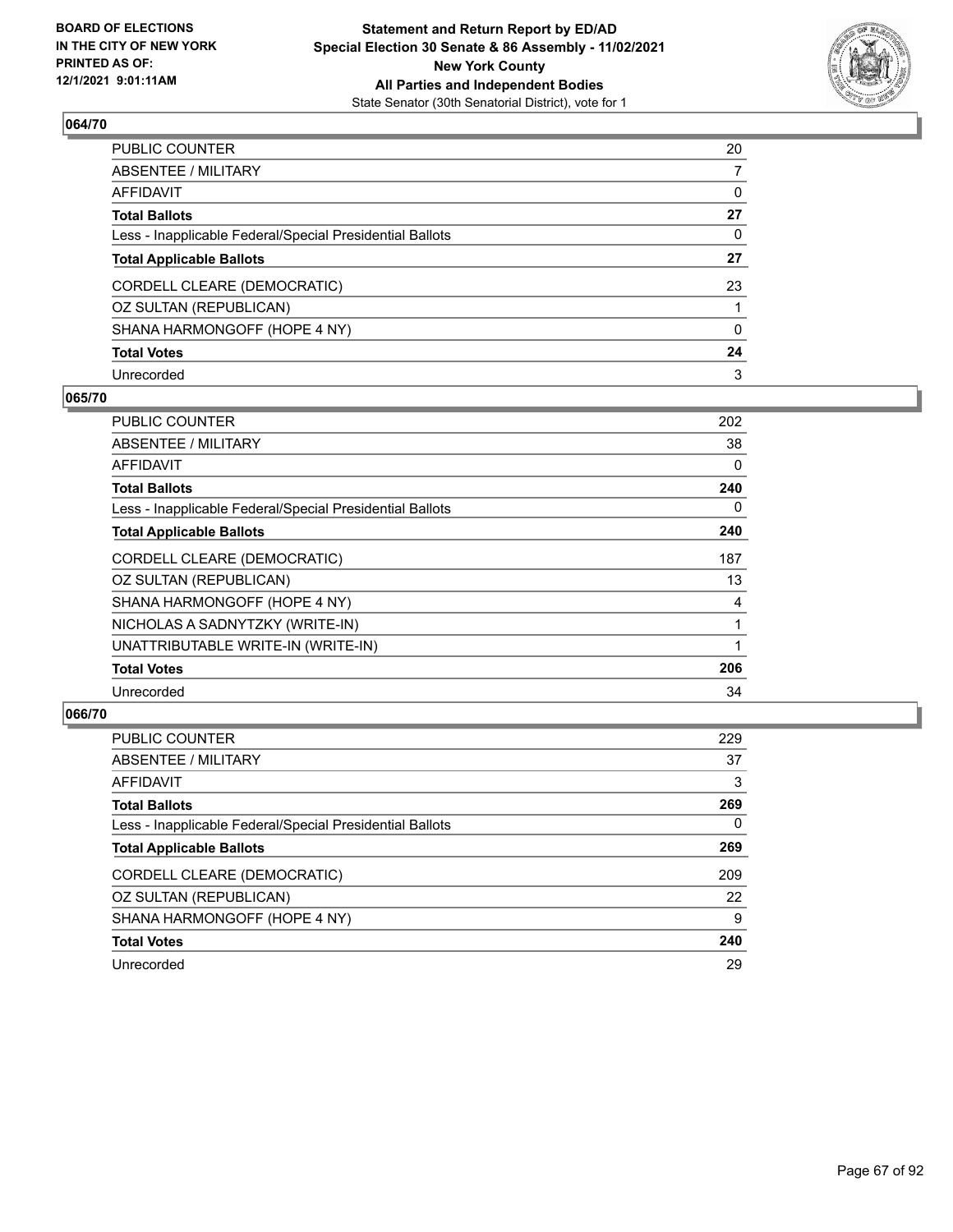

| PUBLIC COUNTER                                           | 88           |
|----------------------------------------------------------|--------------|
| ABSENTEE / MILITARY                                      | 16           |
| AFFIDAVIT                                                | 2            |
| Total Ballots                                            | 106          |
| Less - Inapplicable Federal/Special Presidential Ballots | $\mathbf{0}$ |
| <b>Total Applicable Ballots</b>                          | 106          |
| CORDELL CLEARE (DEMOCRATIC)                              | 87           |
| OZ SULTAN (REPUBLICAN)                                   | 7            |
| SHANA HARMONGOFF (HOPE 4 NY)                             | 3            |
| <b>Total Votes</b>                                       | 97           |
| Unrecorded                                               | 9            |

## **073/70**

| <b>PUBLIC COUNTER</b>                                    | 216            |
|----------------------------------------------------------|----------------|
| ABSENTEE / MILITARY                                      | 13             |
| AFFIDAVIT                                                | $\overline{2}$ |
| <b>Total Ballots</b>                                     | 231            |
| Less - Inapplicable Federal/Special Presidential Ballots | 0              |
| <b>Total Applicable Ballots</b>                          | 231            |
| CORDELL CLEARE (DEMOCRATIC)                              | 180            |
| OZ SULTAN (REPUBLICAN)                                   | 14             |
| SHANA HARMONGOFF (HOPE 4 NY)                             | 10             |
| <b>Total Votes</b>                                       | 204            |
| Unrecorded                                               | 27             |

| <b>PUBLIC COUNTER</b>                                    | 240 |
|----------------------------------------------------------|-----|
| ABSENTEE / MILITARY                                      | 21  |
| AFFIDAVIT                                                | 0   |
| <b>Total Ballots</b>                                     | 261 |
| Less - Inapplicable Federal/Special Presidential Ballots | 0   |
| <b>Total Applicable Ballots</b>                          | 261 |
| CORDELL CLEARE (DEMOCRATIC)                              | 217 |
| OZ SULTAN (REPUBLICAN)                                   | 10  |
| SHANA HARMONGOFF (HOPE 4 NY)                             | 10  |
| <b>Total Votes</b>                                       | 237 |
| Unrecorded                                               | 24  |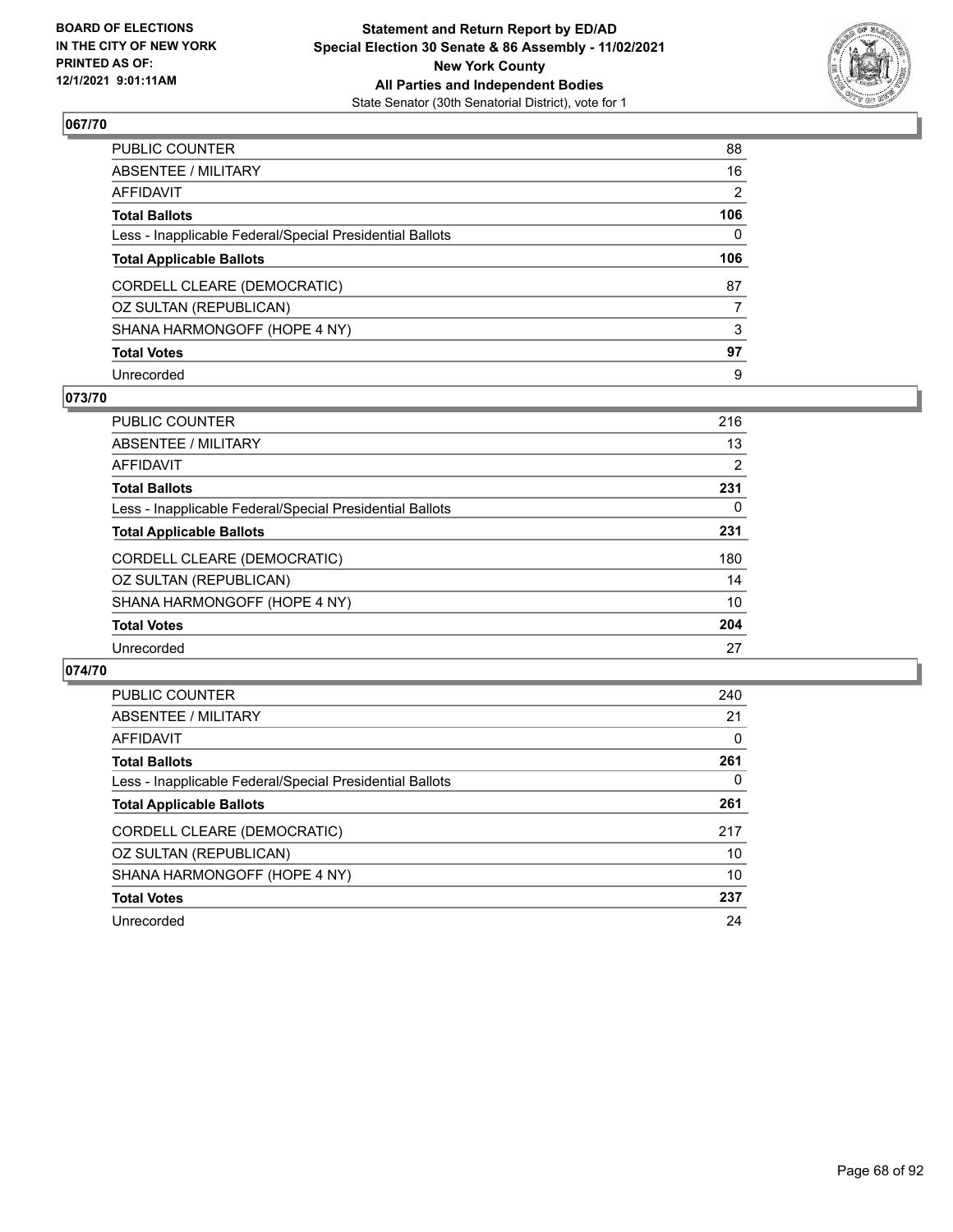

| PUBLIC COUNTER                                           | 181 |
|----------------------------------------------------------|-----|
| ABSENTEE / MILITARY                                      | 26  |
| AFFIDAVIT                                                | 2   |
| Total Ballots                                            | 209 |
| Less - Inapplicable Federal/Special Presidential Ballots | 0   |
| <b>Total Applicable Ballots</b>                          | 209 |
| CORDELL CLEARE (DEMOCRATIC)                              | 172 |
| OZ SULTAN (REPUBLICAN)                                   | 6   |
| SHANA HARMONGOFF (HOPE 4 NY)                             | 4   |
| UNATTRIBUTABLE WRITE-IN (WRITE-IN)                       | 2   |
| <b>Total Votes</b>                                       | 184 |
| Unrecorded                                               | 25  |

#### **076/70**

| <b>PUBLIC COUNTER</b>                                    | 186 |
|----------------------------------------------------------|-----|
| ABSENTEE / MILITARY                                      | 17  |
| <b>AFFIDAVIT</b>                                         |     |
| <b>Total Ballots</b>                                     | 204 |
| Less - Inapplicable Federal/Special Presidential Ballots | 0   |
| <b>Total Applicable Ballots</b>                          | 204 |
| CORDELL CLEARE (DEMOCRATIC)                              | 150 |
| OZ SULTAN (REPUBLICAN)                                   | 13  |
| SHANA HARMONGOFF (HOPE 4 NY)                             | 9   |
| UNATTRIBUTABLE WRITE-IN (WRITE-IN)                       |     |
| <b>Total Votes</b>                                       | 173 |
| Unrecorded                                               | 31  |

| <b>PUBLIC COUNTER</b>                                    | 165 |
|----------------------------------------------------------|-----|
| ABSENTEE / MILITARY                                      | 17  |
| AFFIDAVIT                                                | 0   |
| <b>Total Ballots</b>                                     | 182 |
| Less - Inapplicable Federal/Special Presidential Ballots | 0   |
| <b>Total Applicable Ballots</b>                          | 182 |
| CORDELL CLEARE (DEMOCRATIC)                              | 150 |
| OZ SULTAN (REPUBLICAN)                                   | 3   |
| SHANA HARMONGOFF (HOPE 4 NY)                             | 8   |
| MARY SHELLEY (WRITE-IN)                                  |     |
| <b>Total Votes</b>                                       | 162 |
| Unrecorded                                               | 20  |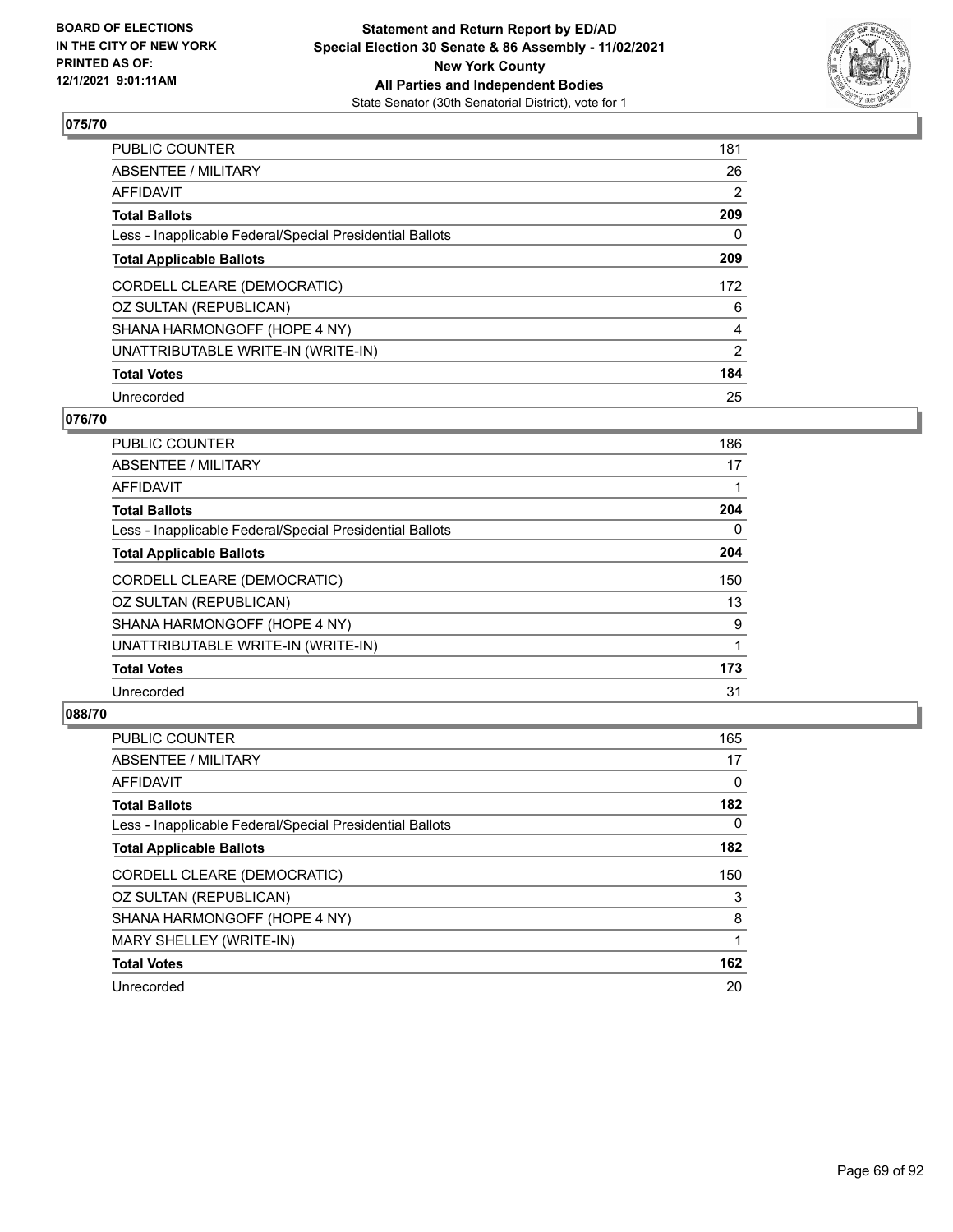

| PUBLIC COUNTER                                           | 165 |
|----------------------------------------------------------|-----|
| ABSENTEE / MILITARY                                      | 52  |
| AFFIDAVIT                                                | 3   |
| Total Ballots                                            | 220 |
| Less - Inapplicable Federal/Special Presidential Ballots | 0   |
| <b>Total Applicable Ballots</b>                          | 220 |
| CORDELL CLEARE (DEMOCRATIC)                              | 171 |
| OZ SULTAN (REPUBLICAN)                                   | 7   |
| SHANA HARMONGOFF (HOPE 4 NY)                             | 6   |
| JONATHAN MOORE (WRITE-IN)                                |     |
| <b>Total Votes</b>                                       | 185 |
| Unrecorded                                               | 35  |

#### **090/70**

| <b>PUBLIC COUNTER</b>                                    | 78 |
|----------------------------------------------------------|----|
| ABSENTEE / MILITARY                                      | 17 |
| AFFIDAVIT                                                |    |
| <b>Total Ballots</b>                                     | 96 |
| Less - Inapplicable Federal/Special Presidential Ballots | 0  |
| <b>Total Applicable Ballots</b>                          | 96 |
| CORDELL CLEARE (DEMOCRATIC)                              | 76 |
| OZ SULTAN (REPUBLICAN)                                   |    |
| SHANA HARMONGOFF (HOPE 4 NY)                             |    |
| <b>Total Votes</b>                                       | 78 |
| Unrecorded                                               | 18 |
|                                                          |    |

| PUBLIC COUNTER                                           | 95       |
|----------------------------------------------------------|----------|
| ABSENTEE / MILITARY                                      | 4        |
| AFFIDAVIT                                                | $\Omega$ |
| <b>Total Ballots</b>                                     | 99       |
| Less - Inapplicable Federal/Special Presidential Ballots | 0        |
| <b>Total Applicable Ballots</b>                          | 99       |
| CORDELL CLEARE (DEMOCRATIC)                              | 81       |
| OZ SULTAN (REPUBLICAN)                                   | 5        |
| SHANA HARMONGOFF (HOPE 4 NY)                             | 4        |
| <b>Total Votes</b>                                       | 90       |
| Unrecorded                                               | 9        |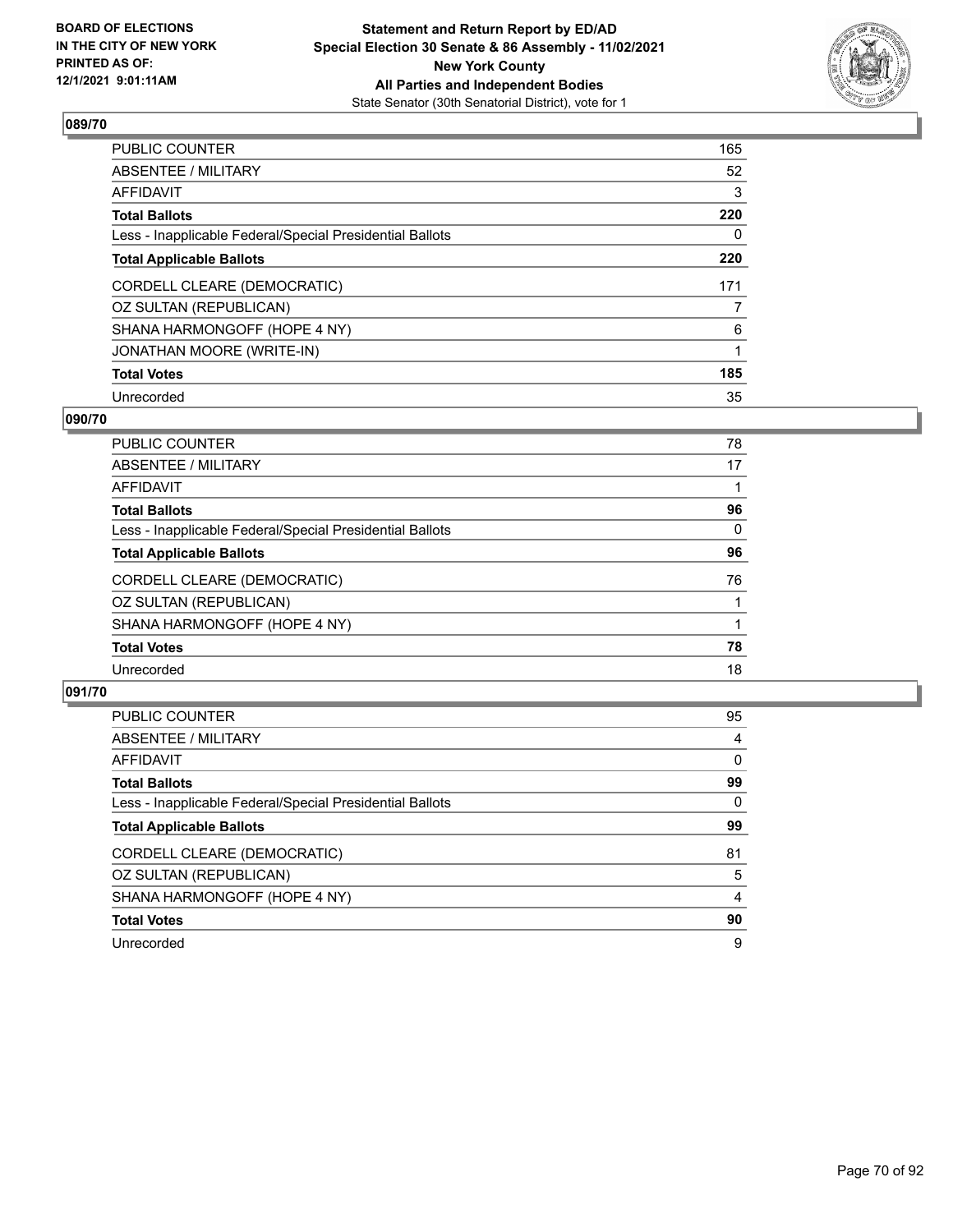

| <b>PUBLIC COUNTER</b>                                    | 222 |
|----------------------------------------------------------|-----|
| <b>ABSENTEE / MILITARY</b>                               | 15  |
| <b>AFFIDAVIT</b>                                         | 3   |
| <b>Total Ballots</b>                                     | 240 |
| Less - Inapplicable Federal/Special Presidential Ballots | 0   |
| <b>Total Applicable Ballots</b>                          | 240 |
| CORDELL CLEARE (DEMOCRATIC)                              | 201 |
| OZ SULTAN (REPUBLICAN)                                   | 11  |
| SHANA HARMONGOFF (HOPE 4 NY)                             | 13  |
| ALI DIINI (WRITE-IN)                                     |     |
| BRIAN BENJAMIN (WRITE-IN)                                |     |
| <b>Total Votes</b>                                       | 227 |
| Unrecorded                                               | 13  |

### **093/70**

| <b>PUBLIC COUNTER</b>                                    | 160 |
|----------------------------------------------------------|-----|
| ABSENTEE / MILITARY                                      | 30  |
| AFFIDAVIT                                                |     |
| <b>Total Ballots</b>                                     | 191 |
| Less - Inapplicable Federal/Special Presidential Ballots | 0   |
| <b>Total Applicable Ballots</b>                          | 191 |
| CORDELL CLEARE (DEMOCRATIC)                              | 151 |
| OZ SULTAN (REPUBLICAN)                                   | 4   |
| SHANA HARMONGOFF (HOPE 4 NY)                             | 17  |
| UNATTRIBUTABLE WRITE-IN (WRITE-IN)                       |     |
| <b>Total Votes</b>                                       | 173 |
| Unrecorded                                               | 18  |

| <b>Total Votes</b>                                       | 0        |
|----------------------------------------------------------|----------|
| SHANA HARMONGOFF (HOPE 4 NY)                             | $\Omega$ |
| OZ SULTAN (REPUBLICAN)                                   | 0        |
| CORDELL CLEARE (DEMOCRATIC)                              | 0        |
| <b>Total Applicable Ballots</b>                          | 0        |
| Less - Inapplicable Federal/Special Presidential Ballots | 0        |
| <b>Total Ballots</b>                                     | 0        |
| <b>AFFIDAVIT</b>                                         | 0        |
| ABSENTEE / MILITARY                                      | 0        |
| PUBLIC COUNTER                                           | 0        |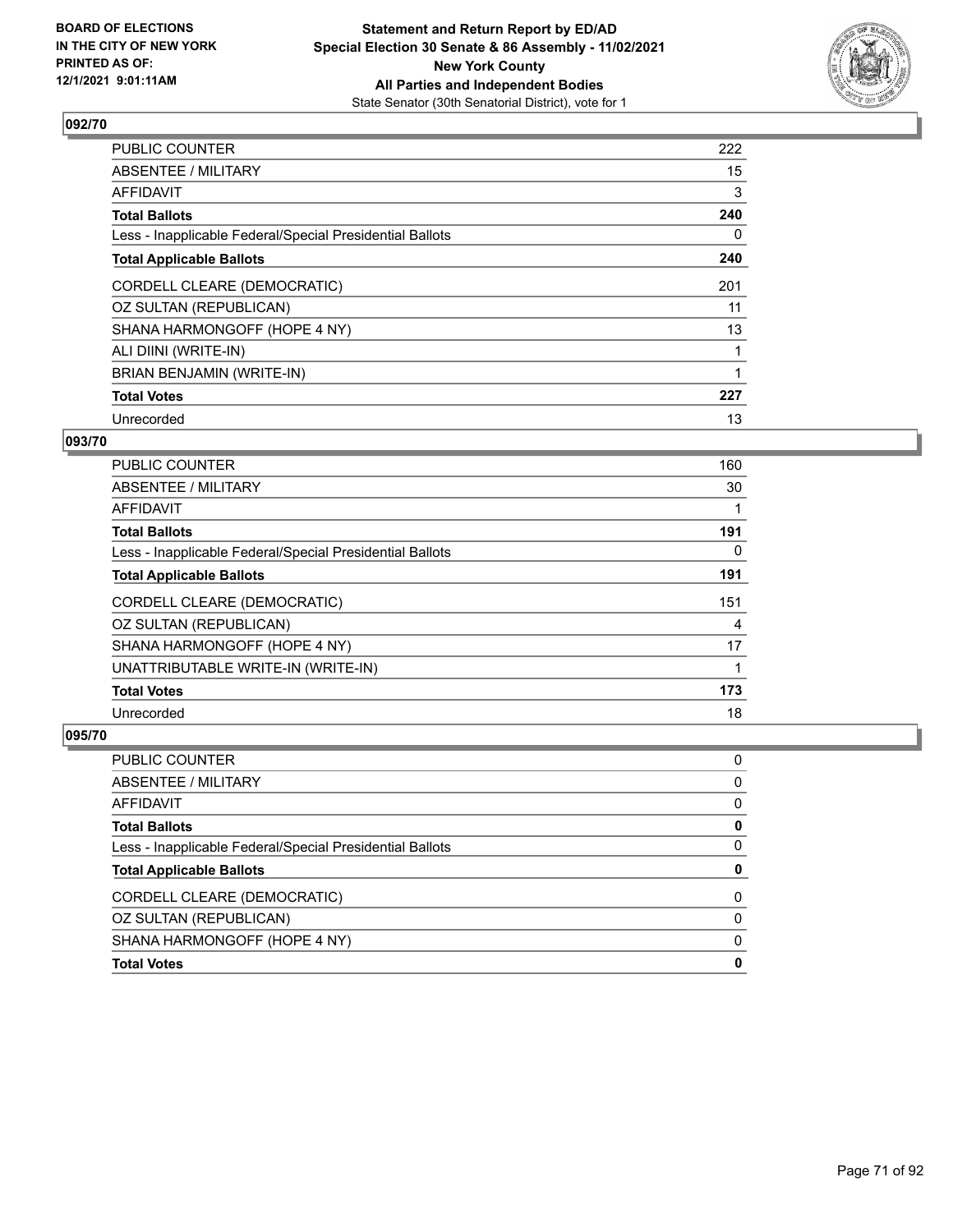

| <b>Total Votes</b>                                       | $\mathbf{0}$ |
|----------------------------------------------------------|--------------|
| SHANA HARMONGOFF (HOPE 4 NY)                             | $\mathbf{0}$ |
| OZ SULTAN (REPUBLICAN)                                   | $\mathbf{0}$ |
| CORDELL CLEARE (DEMOCRATIC)                              | 0            |
| <b>Total Applicable Ballots</b>                          | $\bf{0}$     |
| Less - Inapplicable Federal/Special Presidential Ballots | $\Omega$     |
| <b>Total Ballots</b>                                     | $\mathbf 0$  |
| AFFIDAVIT                                                | $\mathbf{0}$ |
| ABSENTEE / MILITARY                                      | 0            |
| PUBLIC COUNTER                                           | $\Omega$     |

#### **097/70**

| PUBLIC COUNTER                                           | 0            |
|----------------------------------------------------------|--------------|
| ABSENTEE / MILITARY                                      | $\Omega$     |
| AFFIDAVIT                                                | $\mathbf{0}$ |
| Total Ballots                                            | 0            |
| Less - Inapplicable Federal/Special Presidential Ballots | 0            |
| <b>Total Applicable Ballots</b>                          | 0            |
| CORDELL CLEARE (DEMOCRATIC)                              | 0            |
| OZ SULTAN (REPUBLICAN)                                   |              |
|                                                          | $\mathbf{0}$ |
| SHANA HARMONGOFF (HOPE 4 NY)                             | $\Omega$     |
| <b>Total Votes</b>                                       | 0            |

| <b>PUBLIC COUNTER</b>                                    | 209 |
|----------------------------------------------------------|-----|
| <b>ABSENTEE / MILITARY</b>                               | 20  |
| AFFIDAVIT                                                | 3   |
| <b>Total Ballots</b>                                     | 232 |
| Less - Inapplicable Federal/Special Presidential Ballots | 0   |
| <b>Total Applicable Ballots</b>                          | 232 |
| CORDELL CLEARE (DEMOCRATIC)                              | 186 |
| OZ SULTAN (REPUBLICAN)                                   | 11  |
| SHANA HARMONGOFF (HOPE 4 NY)                             | 12  |
| <b>Total Votes</b>                                       | 209 |
| Unrecorded                                               | 23  |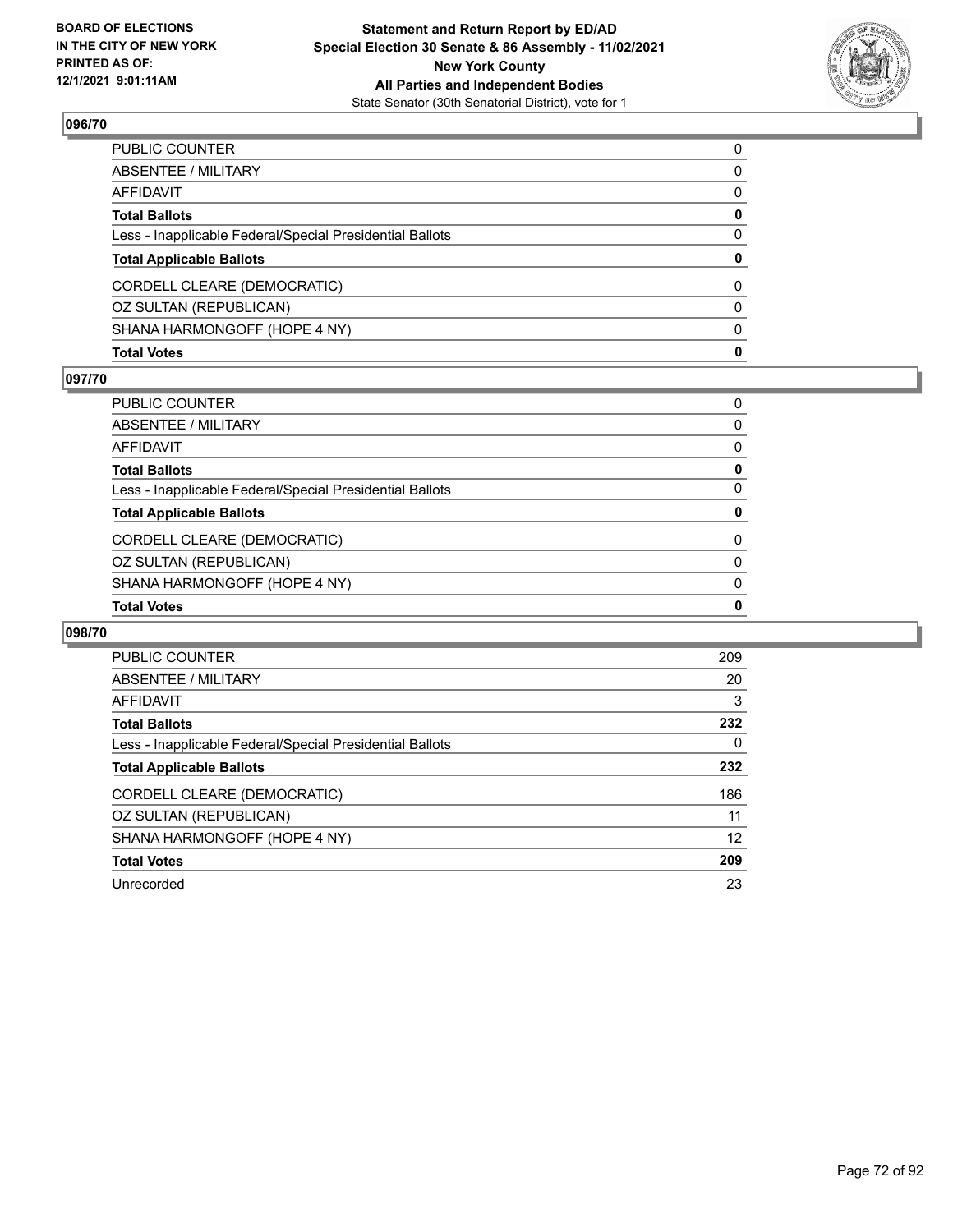

| PUBLIC COUNTER                                           | 174 |
|----------------------------------------------------------|-----|
| ABSENTEE / MILITARY                                      | 14  |
| AFFIDAVIT                                                | 3   |
| Total Ballots                                            | 191 |
| Less - Inapplicable Federal/Special Presidential Ballots | 0   |
| <b>Total Applicable Ballots</b>                          | 191 |
| CORDELL CLEARE (DEMOCRATIC)                              | 157 |
| OZ SULTAN (REPUBLICAN)                                   | 2   |
| SHANA HARMONGOFF (HOPE 4 NY)                             | 14  |
| <b>Total Votes</b>                                       | 173 |
| Unrecorded                                               | 18  |

#### **101/70**

| <b>PUBLIC COUNTER</b>                                    | 191 |
|----------------------------------------------------------|-----|
| ABSENTEE / MILITARY                                      | 18  |
| AFFIDAVIT                                                | 3   |
| <b>Total Ballots</b>                                     | 212 |
| Less - Inapplicable Federal/Special Presidential Ballots | 0   |
| <b>Total Applicable Ballots</b>                          | 212 |
| CORDELL CLEARE (DEMOCRATIC)                              | 161 |
| OZ SULTAN (REPUBLICAN)                                   | 11  |
| SHANA HARMONGOFF (HOPE 4 NY)                             | 17  |
| <b>Total Votes</b>                                       | 189 |
| Unrecorded                                               | 23  |
|                                                          |     |

| <b>PUBLIC COUNTER</b>                                    | 184 |
|----------------------------------------------------------|-----|
| ABSENTEE / MILITARY                                      |     |
| AFFIDAVIT                                                | 0   |
| <b>Total Ballots</b>                                     | 191 |
| Less - Inapplicable Federal/Special Presidential Ballots | 0   |
| <b>Total Applicable Ballots</b>                          | 191 |
| CORDELL CLEARE (DEMOCRATIC)                              | 168 |
| OZ SULTAN (REPUBLICAN)                                   | 9   |
| SHANA HARMONGOFF (HOPE 4 NY)                             | 5   |
| <b>Total Votes</b>                                       | 182 |
| Unrecorded                                               | 9   |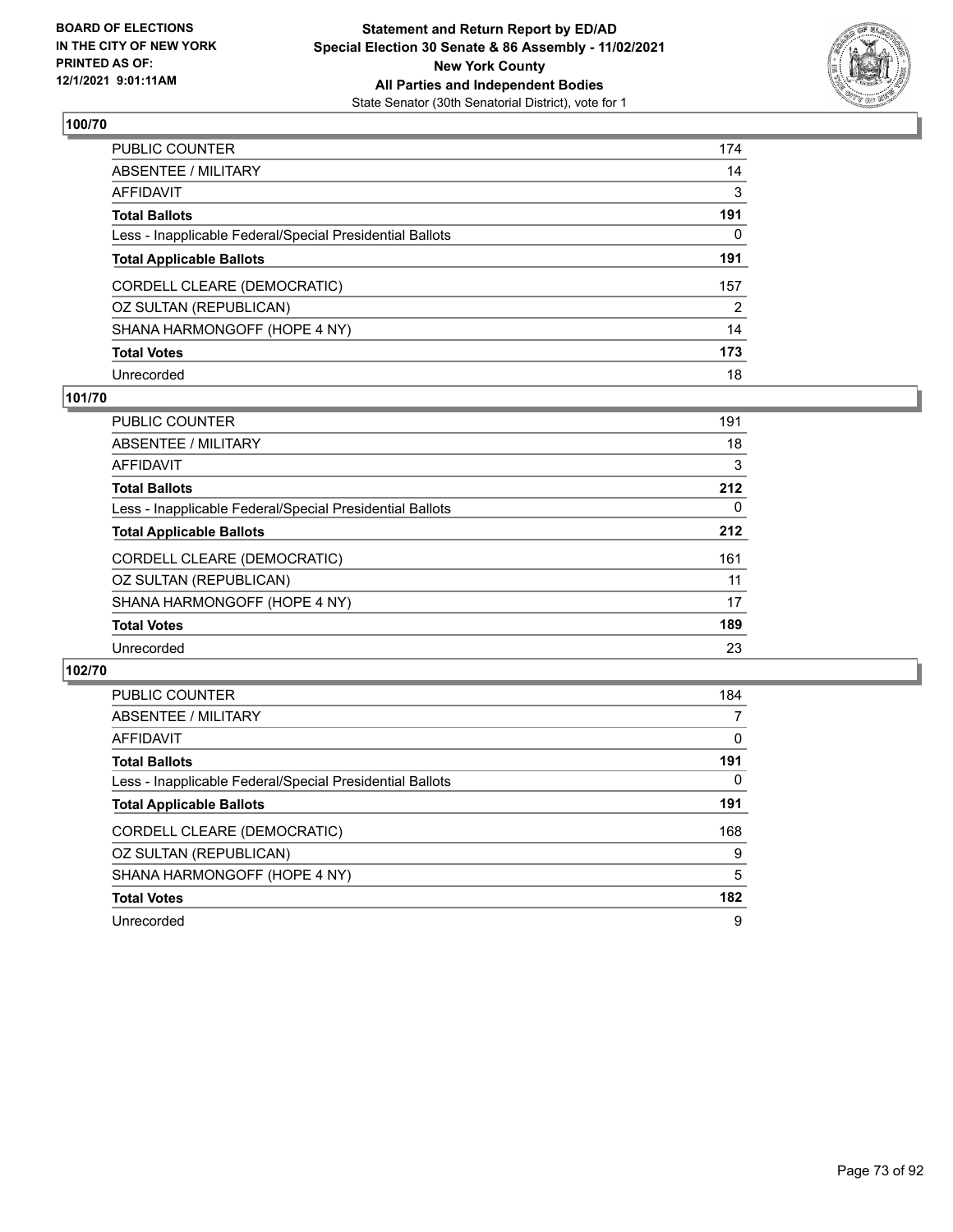

| PUBLIC COUNTER                                           | 204 |
|----------------------------------------------------------|-----|
| ABSENTEE / MILITARY                                      | 28  |
| AFFIDAVIT                                                | 3   |
| Total Ballots                                            | 235 |
| Less - Inapplicable Federal/Special Presidential Ballots | 0   |
| <b>Total Applicable Ballots</b>                          | 235 |
| CORDELL CLEARE (DEMOCRATIC)                              | 188 |
| OZ SULTAN (REPUBLICAN)                                   | 9   |
| SHANA HARMONGOFF (HOPE 4 NY)                             | 11  |
| <b>Total Votes</b>                                       | 208 |
| Unrecorded                                               | 27  |

#### **104/70**

| <b>PUBLIC COUNTER</b>                                    | 117 |
|----------------------------------------------------------|-----|
| ABSENTEE / MILITARY                                      | 11  |
| AFFIDAVIT                                                | 0   |
| <b>Total Ballots</b>                                     | 128 |
| Less - Inapplicable Federal/Special Presidential Ballots | 0   |
| <b>Total Applicable Ballots</b>                          | 128 |
| CORDELL CLEARE (DEMOCRATIC)                              | 100 |
| OZ SULTAN (REPUBLICAN)                                   | 9   |
| SHANA HARMONGOFF (HOPE 4 NY)                             | 4   |
| <b>Total Votes</b>                                       | 113 |
| Unrecorded                                               | 15  |
|                                                          |     |

| <b>PUBLIC COUNTER</b>                                    | 272 |
|----------------------------------------------------------|-----|
| ABSENTEE / MILITARY                                      | 36  |
| <b>AFFIDAVIT</b>                                         |     |
| <b>Total Ballots</b>                                     | 309 |
| Less - Inapplicable Federal/Special Presidential Ballots | 0   |
| <b>Total Applicable Ballots</b>                          | 309 |
| CORDELL CLEARE (DEMOCRATIC)                              | 264 |
| OZ SULTAN (REPUBLICAN)                                   | 5   |
| SHANA HARMONGOFF (HOPE 4 NY)                             | 12  |
| RUDOLPH AUSTIN (WRITE-IN)                                |     |
| <b>Total Votes</b>                                       | 282 |
| Unrecorded                                               | 27  |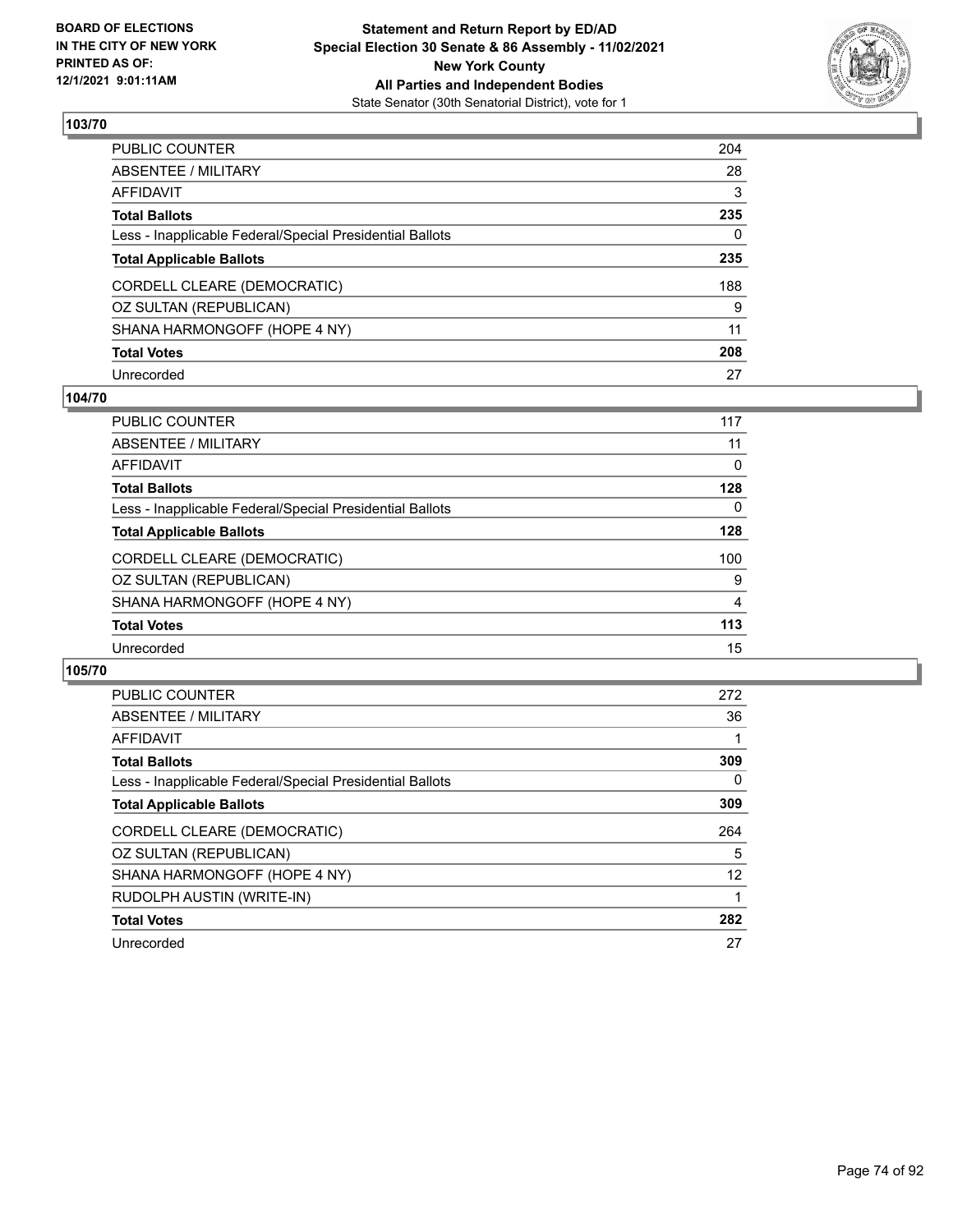

| PUBLIC COUNTER                                           | 198 |
|----------------------------------------------------------|-----|
| <b>ABSENTEE / MILITARY</b>                               | 11  |
| <b>AFFIDAVIT</b>                                         | 0   |
| <b>Total Ballots</b>                                     | 209 |
| Less - Inapplicable Federal/Special Presidential Ballots | 0   |
| <b>Total Applicable Ballots</b>                          | 209 |
| CORDELL CLEARE (DEMOCRATIC)                              | 172 |
| OZ SULTAN (REPUBLICAN)                                   | 10  |
| SHANA HARMONGOFF (HOPE 4 NY)                             | 9   |
| ABBY STEIN (WRITE-IN)                                    | 1   |
| ALI DIINI (WRITE-IN)                                     |     |
| <b>Total Votes</b>                                       | 193 |
| Unrecorded                                               | 16  |

### **107/70**

| <b>PUBLIC COUNTER</b>                                    | 142      |
|----------------------------------------------------------|----------|
| ABSENTEE / MILITARY                                      | 17       |
| AFFIDAVIT                                                |          |
| <b>Total Ballots</b>                                     | 160      |
| Less - Inapplicable Federal/Special Presidential Ballots | $\Omega$ |
| <b>Total Applicable Ballots</b>                          | 160      |
| CORDELL CLEARE (DEMOCRATIC)                              | 124      |
| OZ SULTAN (REPUBLICAN)                                   | 11       |
| SHANA HARMONGOFF (HOPE 4 NY)                             | 10       |
| <b>Total Votes</b>                                       | 145      |
| Unrecorded                                               | 15       |

| <b>PUBLIC COUNTER</b>                                    | 252 |
|----------------------------------------------------------|-----|
| ABSENTEE / MILITARY                                      | 24  |
| <b>AFFIDAVIT</b>                                         |     |
| <b>Total Ballots</b>                                     | 277 |
| Less - Inapplicable Federal/Special Presidential Ballots | 0   |
| <b>Total Applicable Ballots</b>                          | 277 |
| CORDELL CLEARE (DEMOCRATIC)                              | 237 |
| OZ SULTAN (REPUBLICAN)                                   | 9   |
| SHANA HARMONGOFF (HOPE 4 NY)                             | 15  |
| ALI DIINI (WRITE-IN)                                     | 2   |
| <b>Total Votes</b>                                       | 263 |
| Unrecorded                                               | 14  |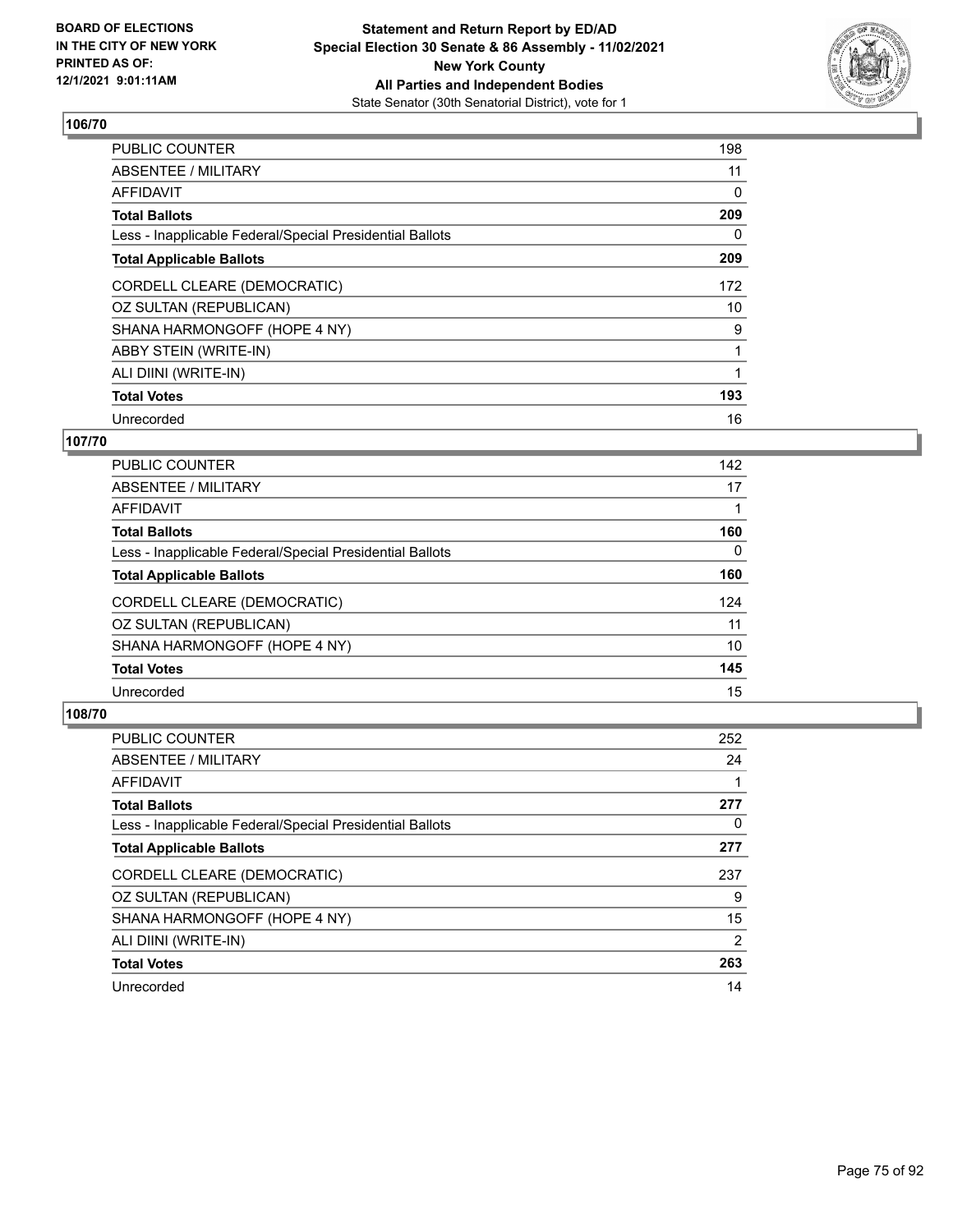

| PUBLIC COUNTER                                           | 183      |
|----------------------------------------------------------|----------|
| ABSENTEE / MILITARY                                      | 26       |
| AFFIDAVIT                                                | 0        |
| <b>Total Ballots</b>                                     | 209      |
| Less - Inapplicable Federal/Special Presidential Ballots | $\Omega$ |
| <b>Total Applicable Ballots</b>                          | 209      |
| CORDELL CLEARE (DEMOCRATIC)                              | 164      |
| OZ SULTAN (REPUBLICAN)                                   | 13       |
| SHANA HARMONGOFF (HOPE 4 NY)                             | 6        |
| ALI DIINI (WRITE-IN)                                     |          |
| UNATTRIBUTABLE WRITE-IN (WRITE-IN)                       |          |
| <b>Total Votes</b>                                       | 185      |
| Unrecorded                                               | 24       |

| <b>PUBLIC COUNTER</b>                                    | 109      |
|----------------------------------------------------------|----------|
| ABSENTEE / MILITARY                                      | $\Omega$ |
| AFFIDAVIT                                                | $\Omega$ |
| <b>Total Ballots</b>                                     | 109      |
| Less - Inapplicable Federal/Special Presidential Ballots | $\Omega$ |
| <b>Total Applicable Ballots</b>                          | 109      |
| CORDELL CLEARE (DEMOCRATIC)                              | 92       |
| OZ SULTAN (REPUBLICAN)                                   | 6        |
| SHANA HARMONGOFF (HOPE 4 NY)                             | 8        |
| <b>Total Votes</b>                                       | 106      |
| Unrecorded                                               | 3        |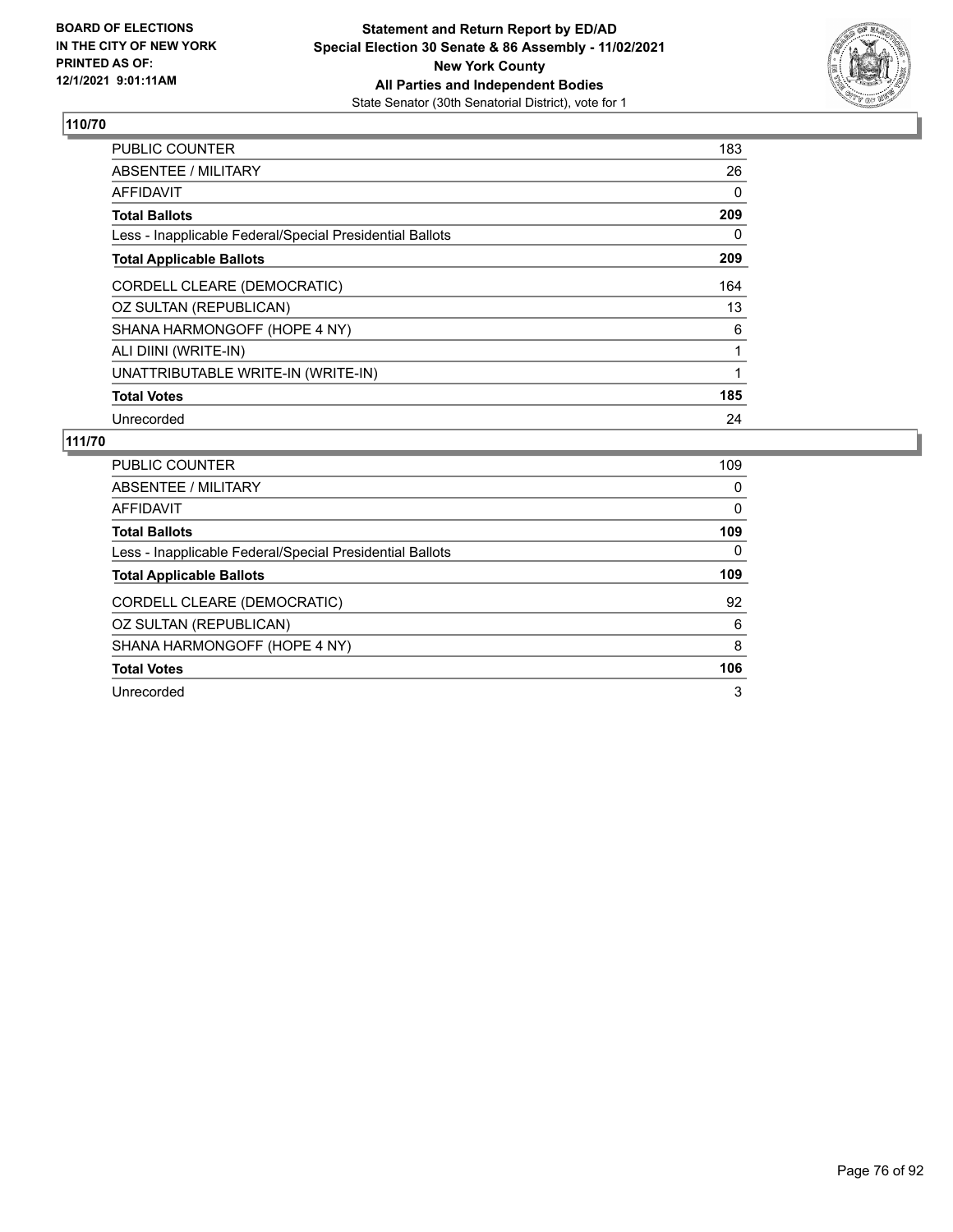

| PUBLIC COUNTER                                           | 142          |
|----------------------------------------------------------|--------------|
| ABSENTEE / MILITARY                                      | 14           |
| AFFIDAVIT                                                | 0            |
| <b>Total Ballots</b>                                     | 156          |
| Less - Inapplicable Federal/Special Presidential Ballots | $\mathbf{0}$ |
| <b>Total Applicable Ballots</b>                          | 156          |
| CORDELL CLEARE (DEMOCRATIC)                              | 120          |
| OZ SULTAN (REPUBLICAN)                                   | 9            |
| SHANA HARMONGOFF (HOPE 4 NY)                             | 3            |
| <b>Total Votes</b>                                       | 132          |
| Unrecorded                                               | 24           |

#### **008/71**

| <b>PUBLIC COUNTER</b>                                    | 188      |
|----------------------------------------------------------|----------|
| ABSENTEE / MILITARY                                      | 28       |
| AFFIDAVIT                                                | 2        |
| <b>Total Ballots</b>                                     | 218      |
| Less - Inapplicable Federal/Special Presidential Ballots | $\Omega$ |
| <b>Total Applicable Ballots</b>                          | 218      |
| CORDELL CLEARE (DEMOCRATIC)                              | 172      |
| OZ SULTAN (REPUBLICAN)                                   | 12       |
| SHANA HARMONGOFF (HOPE 4 NY)                             | 5        |
| <b>Total Votes</b>                                       | 189      |
| Unrecorded                                               | 29       |
|                                                          |          |

| <b>PUBLIC COUNTER</b>                                    | 227 |
|----------------------------------------------------------|-----|
| ABSENTEE / MILITARY                                      | 37  |
| AFFIDAVIT                                                | 4   |
| <b>Total Ballots</b>                                     | 268 |
| Less - Inapplicable Federal/Special Presidential Ballots | 0   |
| <b>Total Applicable Ballots</b>                          | 268 |
| CORDELL CLEARE (DEMOCRATIC)                              | 223 |
| OZ SULTAN (REPUBLICAN)                                   | 11  |
| SHANA HARMONGOFF (HOPE 4 NY)                             | 4   |
| <b>Total Votes</b>                                       | 238 |
| Unrecorded                                               | 30  |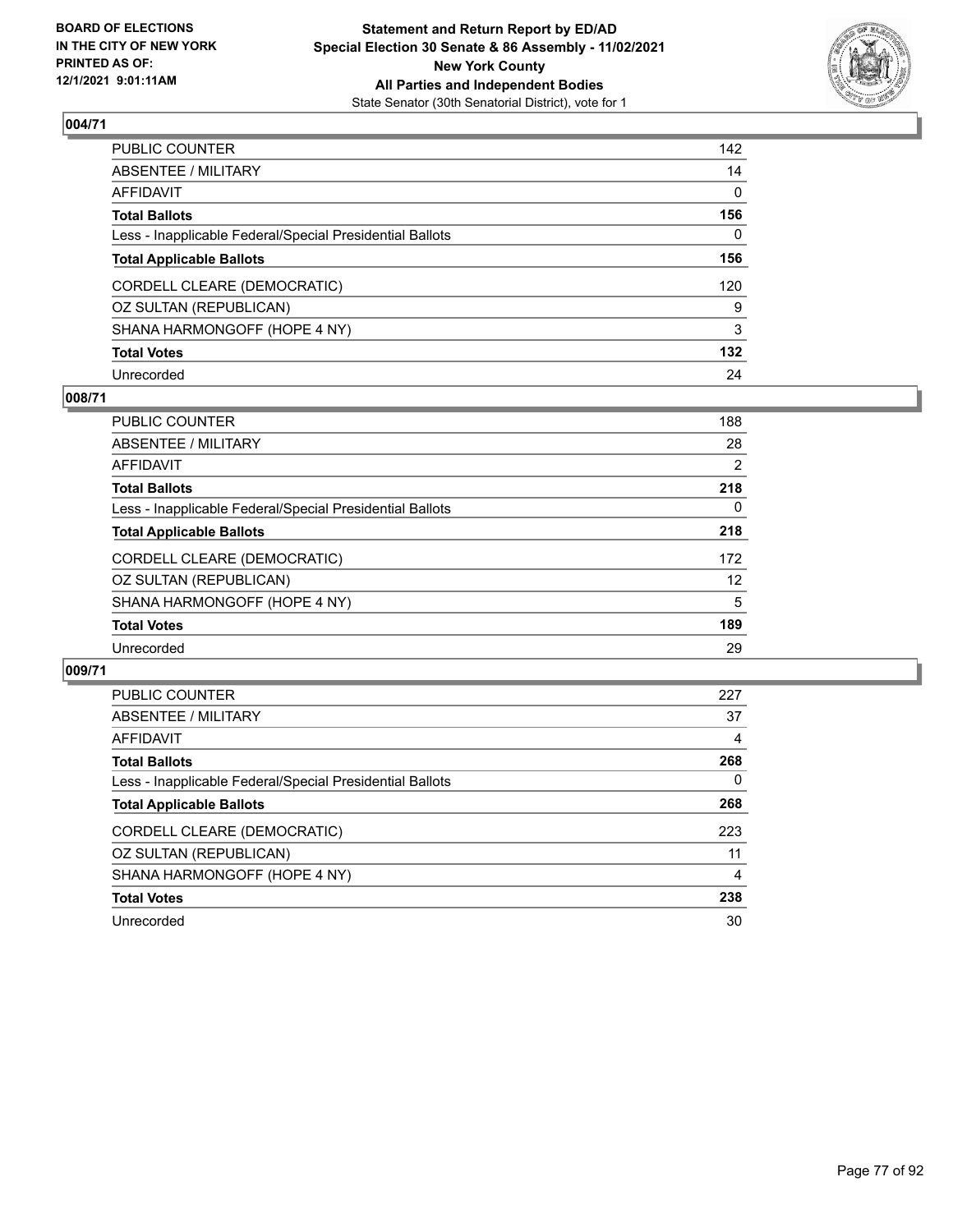

| PUBLIC COUNTER                                           | 175          |
|----------------------------------------------------------|--------------|
| ABSENTEE / MILITARY                                      | 7            |
| AFFIDAVIT                                                |              |
| Total Ballots                                            | 183          |
| Less - Inapplicable Federal/Special Presidential Ballots | $\mathbf{0}$ |
| <b>Total Applicable Ballots</b>                          | 183          |
| CORDELL CLEARE (DEMOCRATIC)                              | 156          |
| OZ SULTAN (REPUBLICAN)                                   | 6            |
| SHANA HARMONGOFF (HOPE 4 NY)                             | 14           |
| <b>Total Votes</b>                                       | 176          |
| Unrecorded                                               | 7            |

### **012/71**

| <b>PUBLIC COUNTER</b>                                    | 209      |
|----------------------------------------------------------|----------|
| ABSENTEE / MILITARY                                      | 38       |
| AFFIDAVIT                                                |          |
| <b>Total Ballots</b>                                     | 248      |
| Less - Inapplicable Federal/Special Presidential Ballots | $\Omega$ |
| <b>Total Applicable Ballots</b>                          | 248      |
| CORDELL CLEARE (DEMOCRATIC)                              | 192      |
| OZ SULTAN (REPUBLICAN)                                   | 14       |
| SHANA HARMONGOFF (HOPE 4 NY)                             | 12       |
| UNATTRIBUTABLE WRITE-IN (WRITE-IN)                       |          |
| <b>Total Votes</b>                                       | 219      |
| Unrecorded                                               | 29       |

| <b>PUBLIC COUNTER</b>                                    | 131      |
|----------------------------------------------------------|----------|
| ABSENTEE / MILITARY                                      | 17       |
| AFFIDAVIT                                                | $\Omega$ |
| <b>Total Ballots</b>                                     | 148      |
| Less - Inapplicable Federal/Special Presidential Ballots | 0        |
| <b>Total Applicable Ballots</b>                          | 148      |
| CORDELL CLEARE (DEMOCRATIC)                              | 121      |
| OZ SULTAN (REPUBLICAN)                                   | 4        |
| SHANA HARMONGOFF (HOPE 4 NY)                             | 6        |
| <b>Total Votes</b>                                       | 131      |
| Unrecorded                                               | 17       |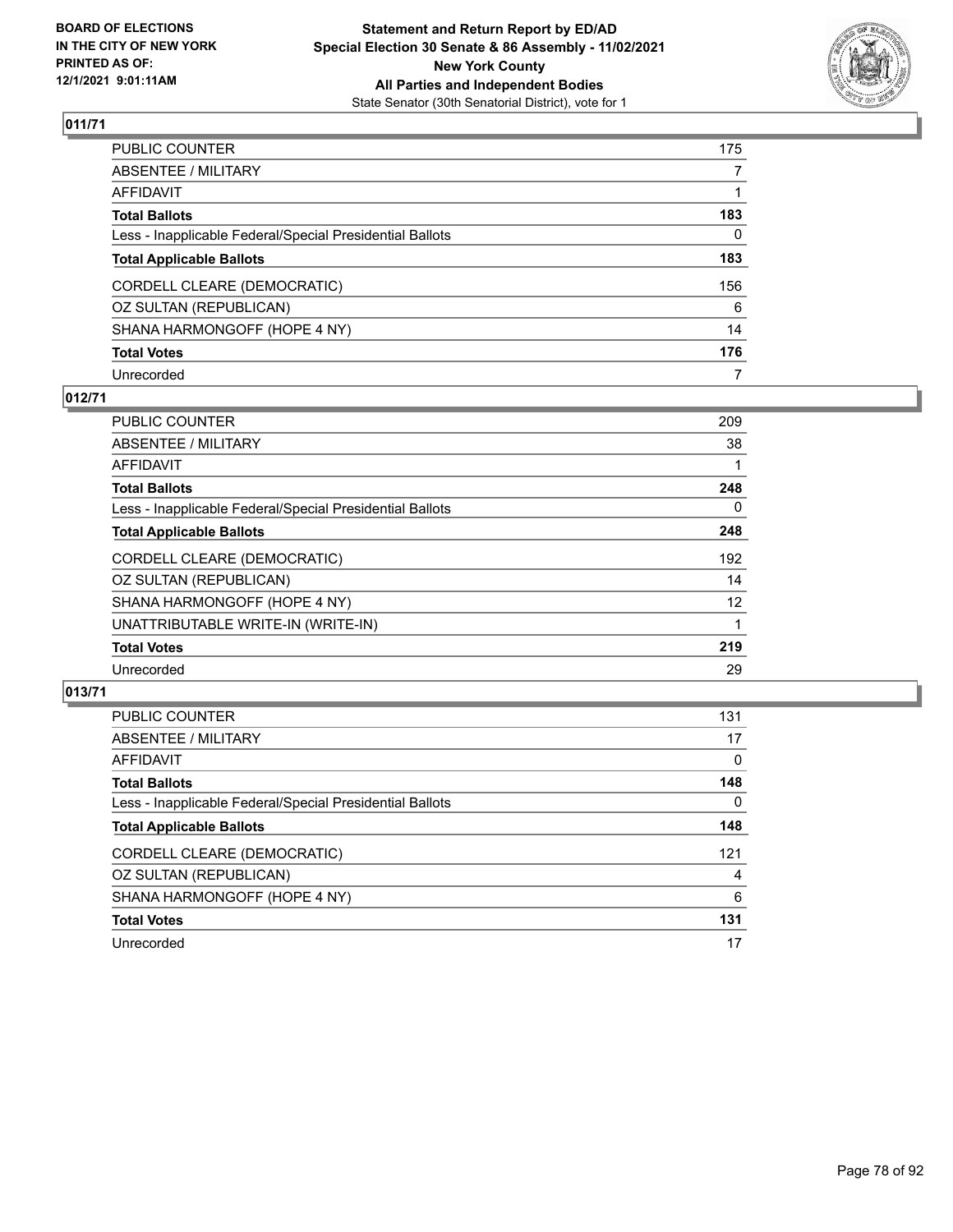

| PUBLIC COUNTER                                           | 189 |
|----------------------------------------------------------|-----|
| ABSENTEE / MILITARY                                      | 26  |
| AFFIDAVIT                                                | 0   |
| Total Ballots                                            | 215 |
| Less - Inapplicable Federal/Special Presidential Ballots | 0   |
| <b>Total Applicable Ballots</b>                          | 215 |
| CORDELL CLEARE (DEMOCRATIC)                              | 183 |
| OZ SULTAN (REPUBLICAN)                                   | 3   |
| SHANA HARMONGOFF (HOPE 4 NY)                             | 3   |
| JAMAL MUNIARQUERM (WRITE-IN)                             | 1   |
| <b>Total Votes</b>                                       | 190 |
| Unrecorded                                               | 25  |

#### **015/71**

| <b>PUBLIC COUNTER</b>                                    | 120      |
|----------------------------------------------------------|----------|
| ABSENTEE / MILITARY                                      | 6        |
| AFFIDAVIT                                                |          |
| <b>Total Ballots</b>                                     | 127      |
| Less - Inapplicable Federal/Special Presidential Ballots | 0        |
| <b>Total Applicable Ballots</b>                          | 127      |
| CORDELL CLEARE (DEMOCRATIC)                              | 108      |
| OZ SULTAN (REPUBLICAN)                                   | $\Omega$ |
| SHANA HARMONGOFF (HOPE 4 NY)                             | 6        |
| <b>Total Votes</b>                                       | 114      |
| Unrecorded                                               | 13       |
|                                                          |          |

| <b>PUBLIC COUNTER</b>                                    | 141      |
|----------------------------------------------------------|----------|
| ABSENTEE / MILITARY                                      | 18       |
| AFFIDAVIT                                                | $\Omega$ |
| <b>Total Ballots</b>                                     | 159      |
| Less - Inapplicable Federal/Special Presidential Ballots | 0        |
| <b>Total Applicable Ballots</b>                          | 159      |
| CORDELL CLEARE (DEMOCRATIC)                              | 122      |
| OZ SULTAN (REPUBLICAN)                                   | 4        |
| SHANA HARMONGOFF (HOPE 4 NY)                             | 9        |
| <b>Total Votes</b>                                       | 135      |
| Unrecorded                                               | 24       |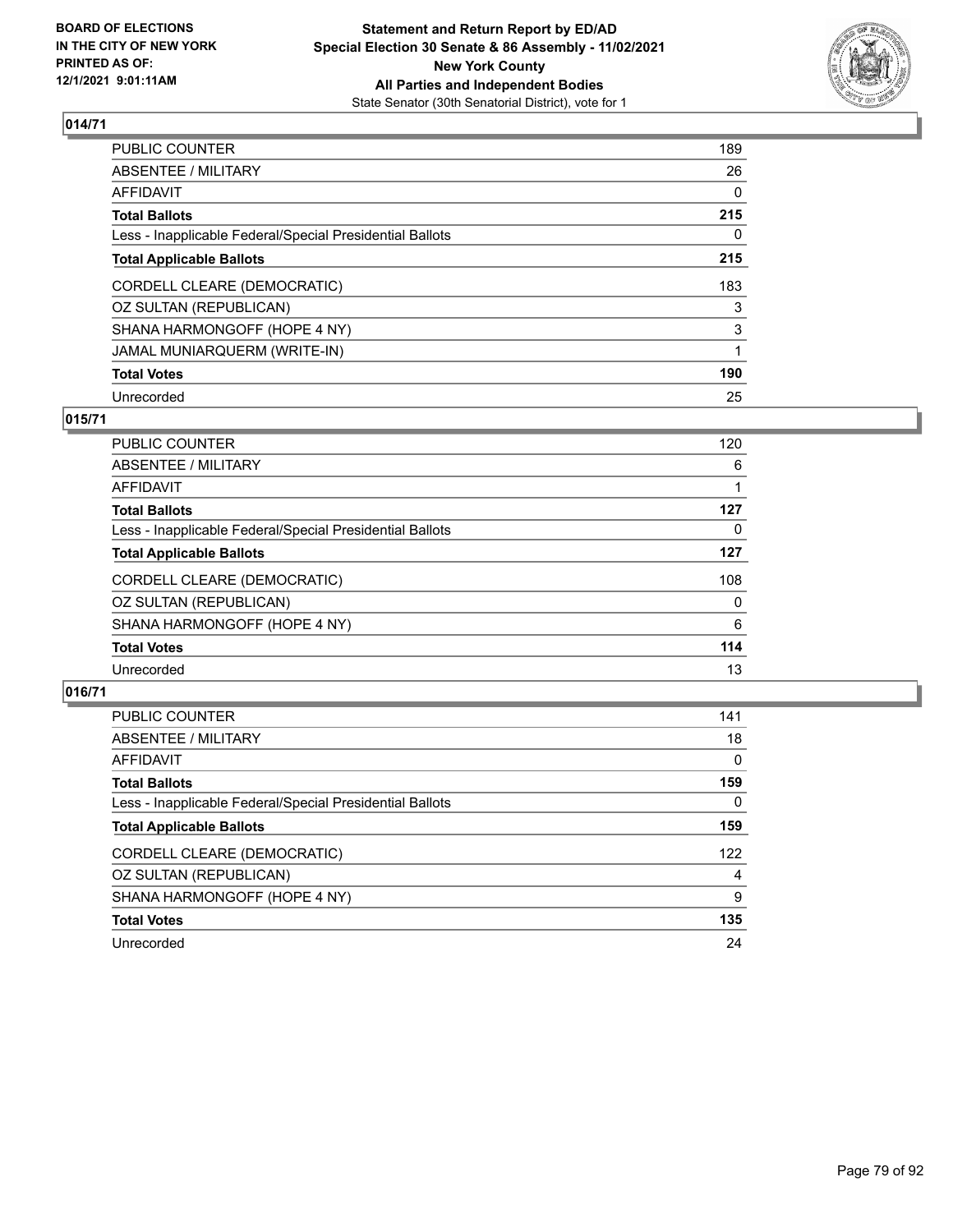

| PUBLIC COUNTER                                           | 149 |
|----------------------------------------------------------|-----|
| ABSENTEE / MILITARY                                      | 11  |
| AFFIDAVIT                                                | 1   |
| Total Ballots                                            | 161 |
| Less - Inapplicable Federal/Special Presidential Ballots | 0   |
| <b>Total Applicable Ballots</b>                          | 161 |
| CORDELL CLEARE (DEMOCRATIC)                              | 134 |
| OZ SULTAN (REPUBLICAN)                                   | 2   |
| SHANA HARMONGOFF (HOPE 4 NY)                             | 8   |
| <b>Total Votes</b>                                       | 144 |
| Unrecorded                                               | 17  |

### **018/71**

| <b>PUBLIC COUNTER</b>                                    | 338 |
|----------------------------------------------------------|-----|
| ABSENTEE / MILITARY                                      | 63  |
| AFFIDAVIT                                                |     |
| <b>Total Ballots</b>                                     | 402 |
| Less - Inapplicable Federal/Special Presidential Ballots | 0   |
| <b>Total Applicable Ballots</b>                          | 402 |
| CORDELL CLEARE (DEMOCRATIC)                              | 274 |
| OZ SULTAN (REPUBLICAN)                                   | 4   |
| SHANA HARMONGOFF (HOPE 4 NY)                             | 74  |
| <b>Total Votes</b>                                       | 352 |
| Unrecorded                                               | 50  |
|                                                          |     |

| <b>PUBLIC COUNTER</b>                                    | 436 |
|----------------------------------------------------------|-----|
| ABSENTEE / MILITARY                                      | 32  |
| AFFIDAVIT                                                | 0   |
| <b>Total Ballots</b>                                     | 468 |
| Less - Inapplicable Federal/Special Presidential Ballots | 0   |
| <b>Total Applicable Ballots</b>                          | 468 |
| CORDELL CLEARE (DEMOCRATIC)                              | 357 |
| OZ SULTAN (REPUBLICAN)                                   | 9   |
| SHANA HARMONGOFF (HOPE 4 NY)                             | 60  |
| <b>Total Votes</b>                                       | 426 |
| Unrecorded                                               | 42  |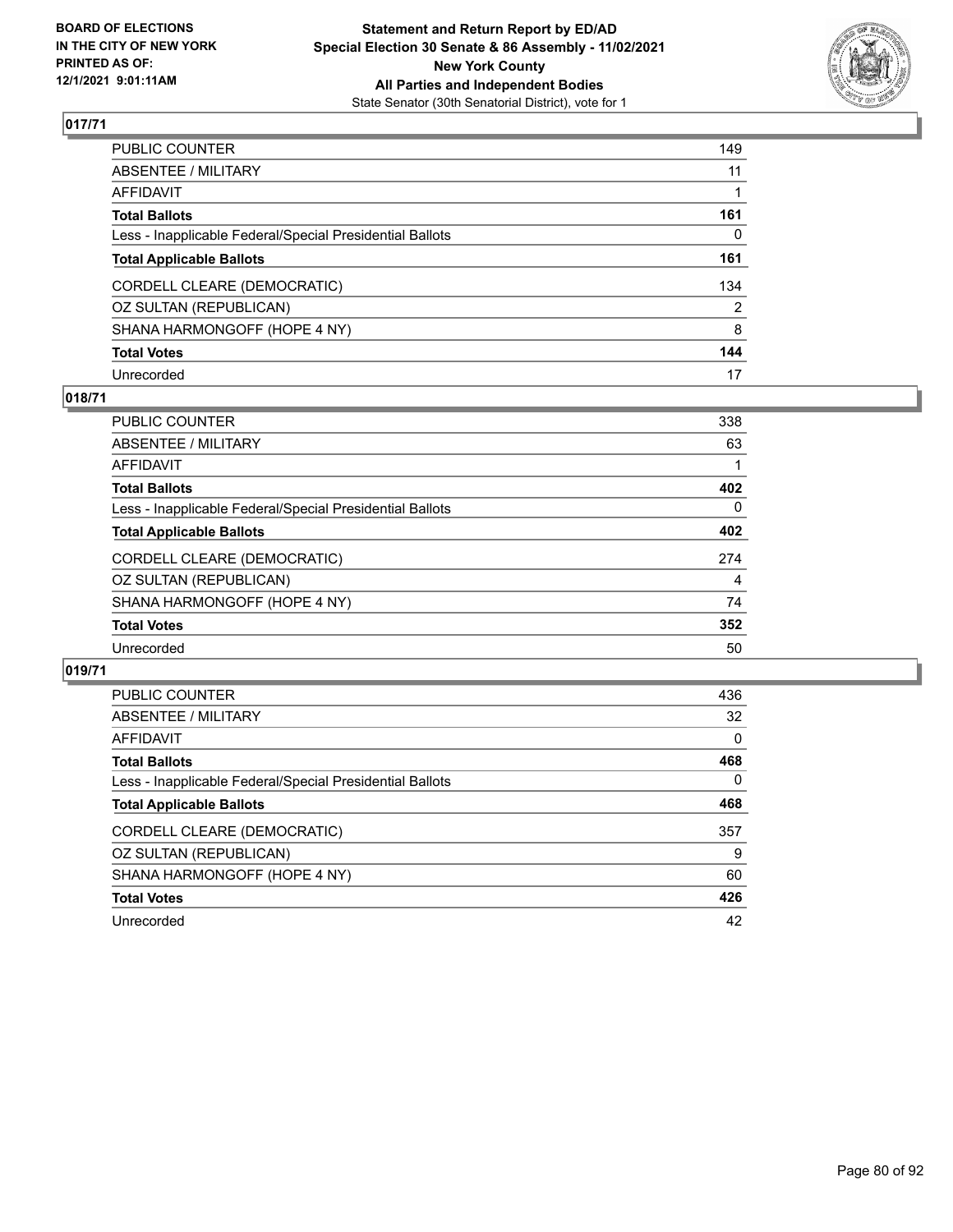

| PUBLIC COUNTER                                           | 403            |
|----------------------------------------------------------|----------------|
| ABSENTEE / MILITARY                                      | 32             |
| AFFIDAVIT                                                |                |
| Total Ballots                                            | 436            |
| Less - Inapplicable Federal/Special Presidential Ballots | 0              |
| <b>Total Applicable Ballots</b>                          | 436            |
| CORDELL CLEARE (DEMOCRATIC)                              | 342            |
| OZ SULTAN (REPUBLICAN)                                   | $\overline{4}$ |
| SHANA HARMONGOFF (HOPE 4 NY)                             | 53             |
| <b>Total Votes</b>                                       | 399            |
| Unrecorded                                               | 37             |

### **021/71**

| <b>PUBLIC COUNTER</b>                                    | 155 |
|----------------------------------------------------------|-----|
| ABSENTEE / MILITARY                                      | 23  |
| AFFIDAVIT                                                | 2   |
| <b>Total Ballots</b>                                     | 180 |
| Less - Inapplicable Federal/Special Presidential Ballots | 0   |
| <b>Total Applicable Ballots</b>                          | 180 |
| CORDELL CLEARE (DEMOCRATIC)                              | 145 |
| OZ SULTAN (REPUBLICAN)                                   | 4   |
| SHANA HARMONGOFF (HOPE 4 NY)                             | 13  |
| <b>Total Votes</b>                                       | 162 |
| Unrecorded                                               | 18  |
|                                                          |     |

| <b>PUBLIC COUNTER</b>                                    | 202 |
|----------------------------------------------------------|-----|
| ABSENTEE / MILITARY                                      | 8   |
| AFFIDAVIT                                                |     |
| <b>Total Ballots</b>                                     | 211 |
| Less - Inapplicable Federal/Special Presidential Ballots | 0   |
| <b>Total Applicable Ballots</b>                          | 211 |
| CORDELL CLEARE (DEMOCRATIC)                              | 167 |
| OZ SULTAN (REPUBLICAN)                                   | 8   |
| SHANA HARMONGOFF (HOPE 4 NY)                             | 10  |
| <b>Total Votes</b>                                       | 185 |
| Unrecorded                                               | 26  |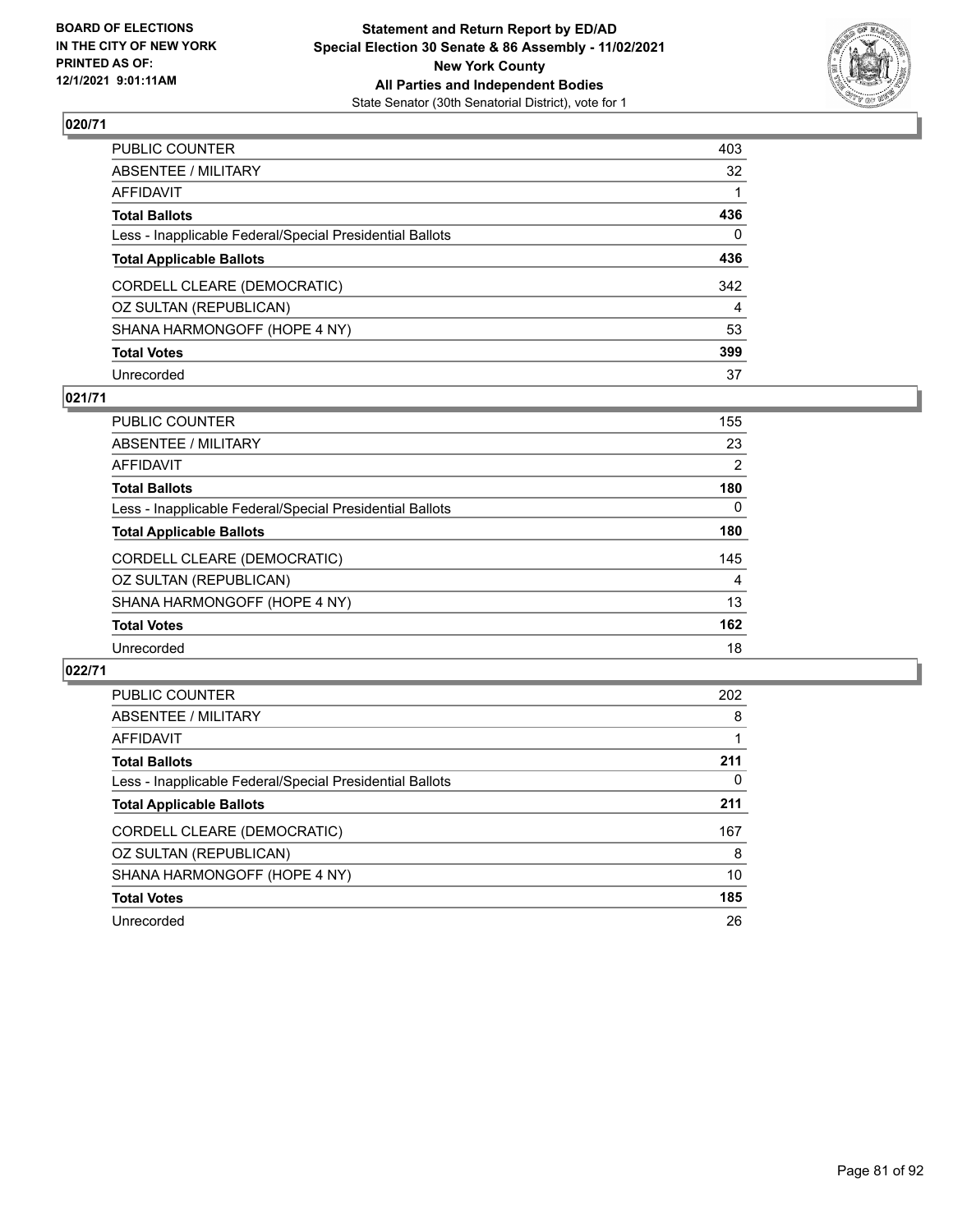

| PUBLIC COUNTER                                           | 196 |
|----------------------------------------------------------|-----|
| ABSENTEE / MILITARY                                      | 3   |
| AFFIDAVIT                                                | 3   |
| Total Ballots                                            | 202 |
| Less - Inapplicable Federal/Special Presidential Ballots | 0   |
| <b>Total Applicable Ballots</b>                          | 202 |
| CORDELL CLEARE (DEMOCRATIC)                              | 176 |
| OZ SULTAN (REPUBLICAN)                                   | 6   |
| SHANA HARMONGOFF (HOPE 4 NY)                             | 5   |
| UNATTRIBUTABLE WRITE-IN (WRITE-IN)                       |     |
| <b>Total Votes</b>                                       | 188 |
| Unrecorded                                               | 14  |

#### **024/71**

| <b>PUBLIC COUNTER</b>                                    | 168 |
|----------------------------------------------------------|-----|
| ABSENTEE / MILITARY                                      | 21  |
| AFFIDAVIT                                                |     |
| <b>Total Ballots</b>                                     | 190 |
| Less - Inapplicable Federal/Special Presidential Ballots | 0   |
| <b>Total Applicable Ballots</b>                          | 190 |
| CORDELL CLEARE (DEMOCRATIC)                              | 162 |
| OZ SULTAN (REPUBLICAN)                                   | 6   |
| SHANA HARMONGOFF (HOPE 4 NY)                             | 3   |
| <b>Total Votes</b>                                       | 171 |
| Unrecorded                                               | 19  |

| <b>PUBLIC COUNTER</b>                                    | 163 |
|----------------------------------------------------------|-----|
| ABSENTEE / MILITARY                                      | 16  |
| AFFIDAVIT                                                | 2   |
| <b>Total Ballots</b>                                     | 181 |
| Less - Inapplicable Federal/Special Presidential Ballots | 0   |
| <b>Total Applicable Ballots</b>                          | 181 |
| CORDELL CLEARE (DEMOCRATIC)                              | 149 |
| OZ SULTAN (REPUBLICAN)                                   | 10  |
| SHANA HARMONGOFF (HOPE 4 NY)                             | 5   |
| <b>Total Votes</b>                                       | 164 |
| Unrecorded                                               | 17  |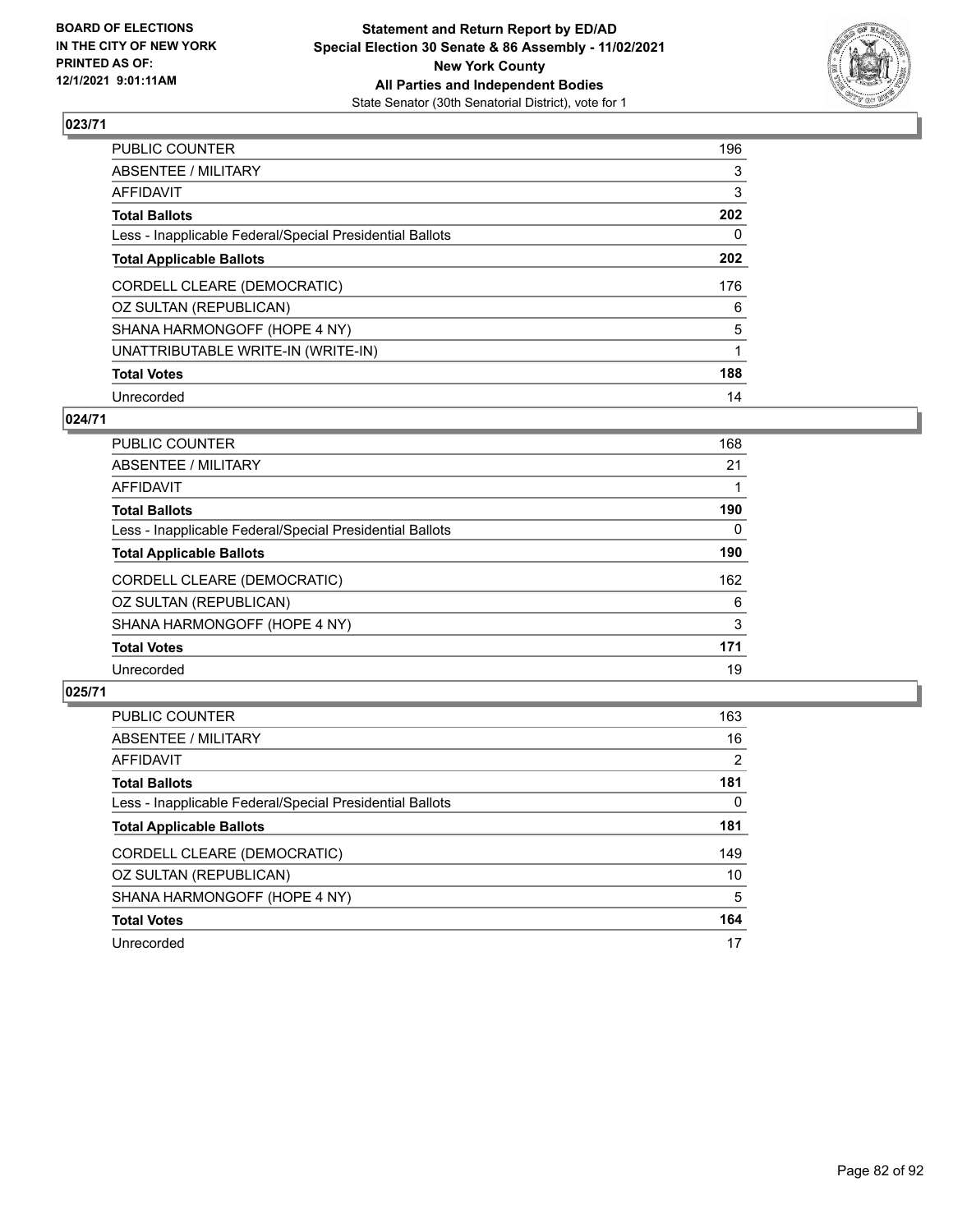

| PUBLIC COUNTER                                           | 212            |
|----------------------------------------------------------|----------------|
| ABSENTEE / MILITARY                                      | 21             |
| AFFIDAVIT                                                |                |
| Total Ballots                                            | 234            |
| Less - Inapplicable Federal/Special Presidential Ballots | 0              |
| <b>Total Applicable Ballots</b>                          | 234            |
| CORDELL CLEARE (DEMOCRATIC)                              | 196            |
| OZ SULTAN (REPUBLICAN)                                   | $\overline{4}$ |
| SHANA HARMONGOFF (HOPE 4 NY)                             | 9              |
| ALI DIINI (WRITE-IN)                                     | 1              |
| <b>Total Votes</b>                                       | 210            |
| Unrecorded                                               | 24             |

#### **027/71**

| PUBLIC COUNTER                                           | 174      |
|----------------------------------------------------------|----------|
| ABSENTEE / MILITARY                                      | 20       |
| AFFIDAVIT                                                |          |
| <b>Total Ballots</b>                                     | 195      |
| Less - Inapplicable Federal/Special Presidential Ballots | $\Omega$ |
| <b>Total Applicable Ballots</b>                          | 195      |
| CORDELL CLEARE (DEMOCRATIC)                              | 170      |
| OZ SULTAN (REPUBLICAN)                                   | 8        |
| SHANA HARMONGOFF (HOPE 4 NY)                             |          |
| SUSAN ROGER (WRITE-IN)                                   |          |
| <b>Total Votes</b>                                       | 180      |
| Unrecorded                                               | 15       |

| PUBLIC COUNTER                                           | 205      |
|----------------------------------------------------------|----------|
| ABSENTEE / MILITARY                                      | 7        |
| AFFIDAVIT                                                |          |
| <b>Total Ballots</b>                                     | 213      |
| Less - Inapplicable Federal/Special Presidential Ballots | $\Omega$ |
| <b>Total Applicable Ballots</b>                          | 213      |
| CORDELL CLEARE (DEMOCRATIC)                              | 163      |
| OZ SULTAN (REPUBLICAN)                                   | 16       |
| SHANA HARMONGOFF (HOPE 4 NY)                             | 13       |
| <b>Total Votes</b>                                       | 192      |
| Unrecorded                                               | 21       |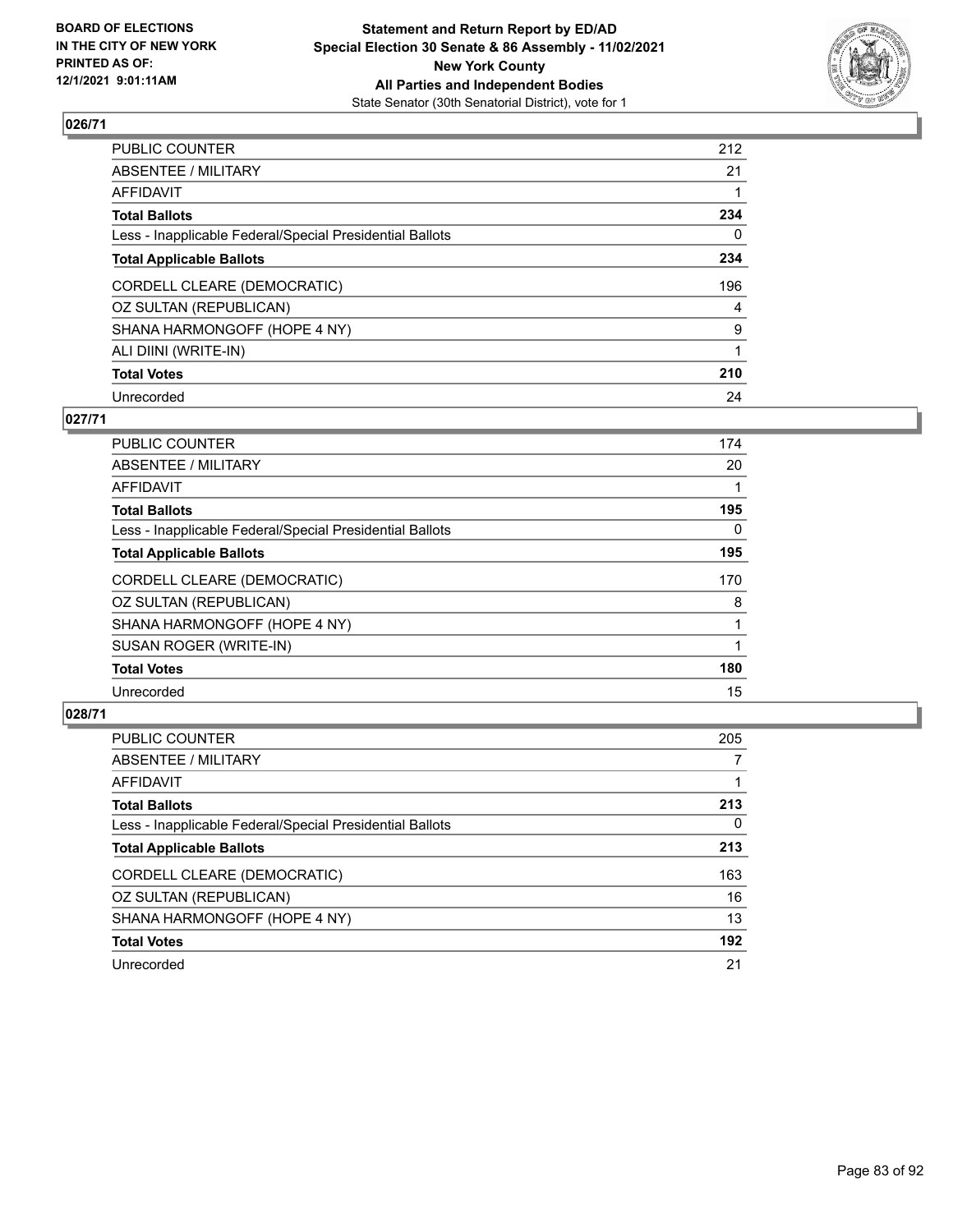

| PUBLIC COUNTER                                           | 305          |
|----------------------------------------------------------|--------------|
| ABSENTEE / MILITARY                                      | 42           |
| AFFIDAVIT                                                | 0            |
| Total Ballots                                            | 347          |
| Less - Inapplicable Federal/Special Presidential Ballots | $\mathbf{0}$ |
| <b>Total Applicable Ballots</b>                          | 347          |
| CORDELL CLEARE (DEMOCRATIC)                              | 282          |
| OZ SULTAN (REPUBLICAN)                                   | 14           |
| SHANA HARMONGOFF (HOPE 4 NY)                             | 9            |
| MANUEL ACEVEDO (WRITE-IN)                                | 1            |
| <b>Total Votes</b>                                       | 306          |
| Unrecorded                                               | 41           |

#### **032/71**

| 213 |
|-----|
|     |
| 12  |
| 2   |
| 227 |
| 0   |
| 227 |
| 181 |
| 10  |
| 12  |
| 203 |
| 24  |
|     |

| <b>PUBLIC COUNTER</b>                                    | 254      |
|----------------------------------------------------------|----------|
| ABSENTEE / MILITARY                                      | 31       |
| AFFIDAVIT                                                | $\Omega$ |
| <b>Total Ballots</b>                                     | 285      |
| Less - Inapplicable Federal/Special Presidential Ballots | 0        |
| <b>Total Applicable Ballots</b>                          | 285      |
| CORDELL CLEARE (DEMOCRATIC)                              | 229      |
| OZ SULTAN (REPUBLICAN)                                   | 14       |
| SHANA HARMONGOFF (HOPE 4 NY)                             | 8        |
| <b>Total Votes</b>                                       | 251      |
| Unrecorded                                               | 34       |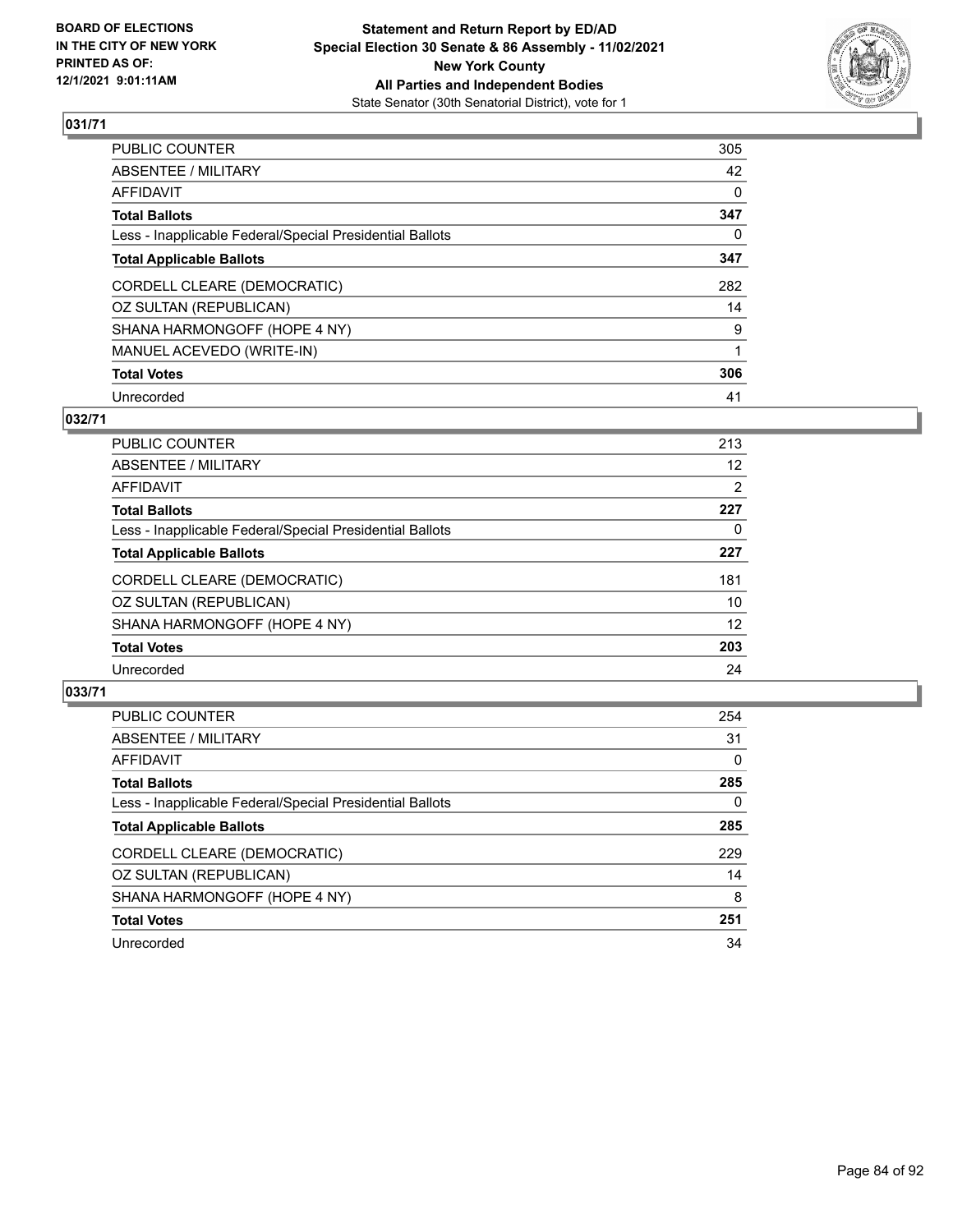

| PUBLIC COUNTER                                           | 206 |
|----------------------------------------------------------|-----|
| ABSENTEE / MILITARY                                      | 21  |
| AFFIDAVIT                                                | 4   |
| Total Ballots                                            | 231 |
| Less - Inapplicable Federal/Special Presidential Ballots | 0   |
| <b>Total Applicable Ballots</b>                          | 231 |
| CORDELL CLEARE (DEMOCRATIC)                              | 178 |
| OZ SULTAN (REPUBLICAN)                                   | 10  |
| SHANA HARMONGOFF (HOPE 4 NY)                             | 8   |
| <b>Total Votes</b>                                       | 196 |
| Unrecorded                                               | 35  |

#### **035/71**

| PUBLIC COUNTER                                           | 181      |
|----------------------------------------------------------|----------|
| ABSENTEE / MILITARY                                      | 15       |
| AFFIDAVIT                                                |          |
| <b>Total Ballots</b>                                     | 197      |
| Less - Inapplicable Federal/Special Presidential Ballots | $\Omega$ |
| <b>Total Applicable Ballots</b>                          | 197      |
| CORDELL CLEARE (DEMOCRATIC)                              | 159      |
| OZ SULTAN (REPUBLICAN)                                   | 8        |
| SHANA HARMONGOFF (HOPE 4 NY)                             | 4        |
| <b>Total Votes</b>                                       | 171      |
| Unrecorded                                               | 26       |
|                                                          |          |

| <b>PUBLIC COUNTER</b>                                    | 197 |
|----------------------------------------------------------|-----|
| ABSENTEE / MILITARY                                      | 14  |
| <b>AFFIDAVIT</b>                                         | 3   |
| <b>Total Ballots</b>                                     | 214 |
| Less - Inapplicable Federal/Special Presidential Ballots | 0   |
| <b>Total Applicable Ballots</b>                          | 214 |
| CORDELL CLEARE (DEMOCRATIC)                              | 161 |
| OZ SULTAN (REPUBLICAN)                                   |     |
| SHANA HARMONGOFF (HOPE 4 NY)                             | 4   |
| UNATTRIBUTABLE WRITE-IN (WRITE-IN)                       |     |
| <b>Total Votes</b>                                       | 173 |
| Unrecorded                                               | 41  |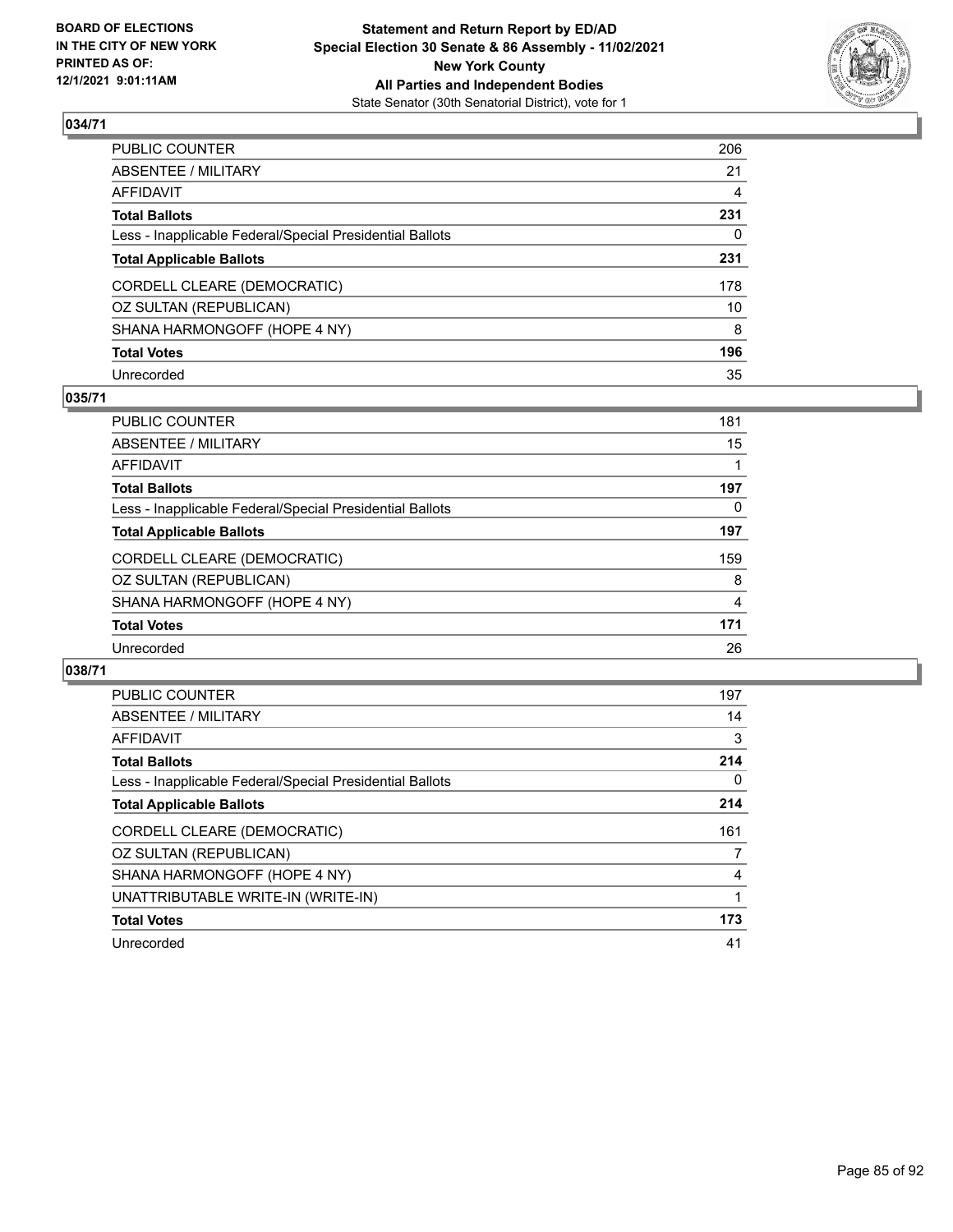

| PUBLIC COUNTER                                           | 211 |
|----------------------------------------------------------|-----|
| ABSENTEE / MILITARY                                      | 21  |
| AFFIDAVIT                                                |     |
| Total Ballots                                            | 233 |
| Less - Inapplicable Federal/Special Presidential Ballots | 0   |
| <b>Total Applicable Ballots</b>                          | 233 |
| CORDELL CLEARE (DEMOCRATIC)                              | 185 |
| OZ SULTAN (REPUBLICAN)                                   | 8   |
| SHANA HARMONGOFF (HOPE 4 NY)                             | 9   |
| <b>Total Votes</b>                                       | 202 |
| Unrecorded                                               | 31  |

#### **068/71**

| <b>PUBLIC COUNTER</b>                                    | 182            |
|----------------------------------------------------------|----------------|
| ABSENTEE / MILITARY                                      | 13             |
| AFFIDAVIT                                                | $\overline{2}$ |
| <b>Total Ballots</b>                                     | 197            |
| Less - Inapplicable Federal/Special Presidential Ballots | 0              |
| <b>Total Applicable Ballots</b>                          | 197            |
| CORDELL CLEARE (DEMOCRATIC)                              | 169            |
| OZ SULTAN (REPUBLICAN)                                   | 8              |
| SHANA HARMONGOFF (HOPE 4 NY)                             | 5              |
| <b>Total Votes</b>                                       | 182            |
| Unrecorded                                               | 15             |

| <b>PUBLIC COUNTER</b>                                    | 186      |
|----------------------------------------------------------|----------|
| <b>ABSENTEE / MILITARY</b>                               | 9        |
| <b>AFFIDAVIT</b>                                         | $\Omega$ |
| <b>Total Ballots</b>                                     | 195      |
| Less - Inapplicable Federal/Special Presidential Ballots | 0        |
| <b>Total Applicable Ballots</b>                          | 195      |
| CORDELL CLEARE (DEMOCRATIC)                              | 162      |
| OZ SULTAN (REPUBLICAN)                                   | 12       |
| SHANA HARMONGOFF (HOPE 4 NY)                             | 2        |
| ANDREA CASTIMATEDIS (WRITE-IN)                           |          |
| <b>Total Votes</b>                                       | 177      |
| Unrecorded                                               | 18       |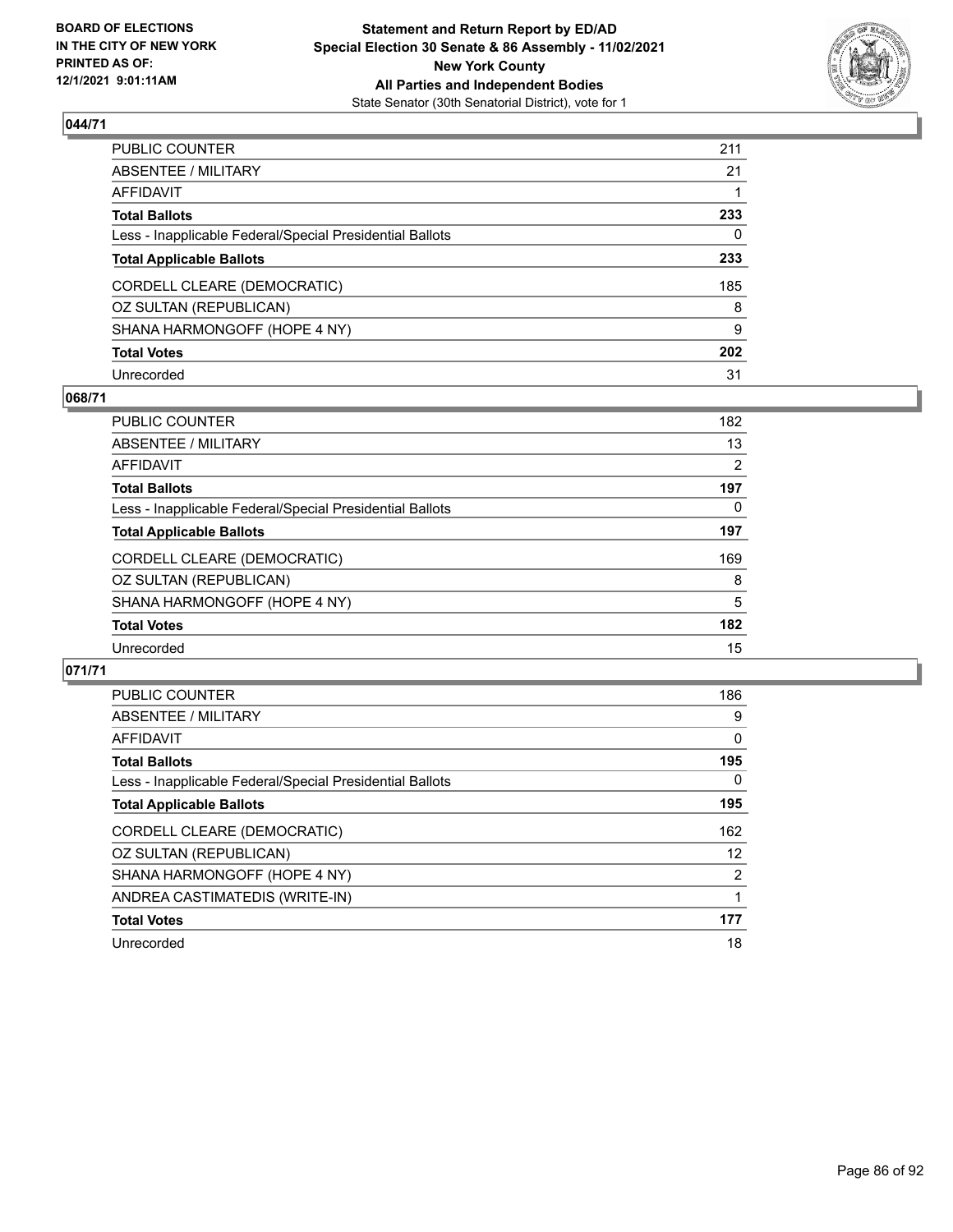

| <b>PUBLIC COUNTER</b>                                    | 179          |
|----------------------------------------------------------|--------------|
| <b>ABSENTEE / MILITARY</b>                               | 26           |
| <b>AFFIDAVIT</b>                                         | 0            |
| <b>Total Ballots</b>                                     | 205          |
| Less - Inapplicable Federal/Special Presidential Ballots | $\mathbf{0}$ |
| <b>Total Applicable Ballots</b>                          | 205          |
| CORDELL CLEARE (DEMOCRATIC)                              | 158          |
| OZ SULTAN (REPUBLICAN)                                   | 8            |
| SHANA HARMONGOFF (HOPE 4 NY)                             | 9            |
| ANTONIO JORDAN (WRITE-IN)                                |              |
| TONI MARROW (WRITE-IN)                                   |              |
| <b>Total Votes</b>                                       | 177          |
| Unrecorded                                               | 28           |

#### **088/71**

| <b>PUBLIC COUNTER</b>                                    | 107      |
|----------------------------------------------------------|----------|
| <b>ABSENTEE / MILITARY</b>                               | 7        |
| AFFIDAVIT                                                | 0        |
| <b>Total Ballots</b>                                     | 114      |
| Less - Inapplicable Federal/Special Presidential Ballots | $\Omega$ |
| <b>Total Applicable Ballots</b>                          | 114      |
| CORDELL CLEARE (DEMOCRATIC)                              | 88       |
| OZ SULTAN (REPUBLICAN)                                   | 5        |
| SHANA HARMONGOFF (HOPE 4 NY)                             | 5        |
| <b>Total Votes</b>                                       | 98       |
| Unrecorded                                               | 16       |

| PUBLIC COUNTER                                           | 168      |
|----------------------------------------------------------|----------|
| ABSENTEE / MILITARY                                      | 15       |
| AFFIDAVIT                                                |          |
| <b>Total Ballots</b>                                     | 184      |
| Less - Inapplicable Federal/Special Presidential Ballots | $\Omega$ |
| <b>Total Applicable Ballots</b>                          | 184      |
| CORDELL CLEARE (DEMOCRATIC)                              | 143      |
| OZ SULTAN (REPUBLICAN)                                   | 3        |
| SHANA HARMONGOFF (HOPE 4 NY)                             | 13       |
| <b>Total Votes</b>                                       | 159      |
| Unrecorded                                               | 25       |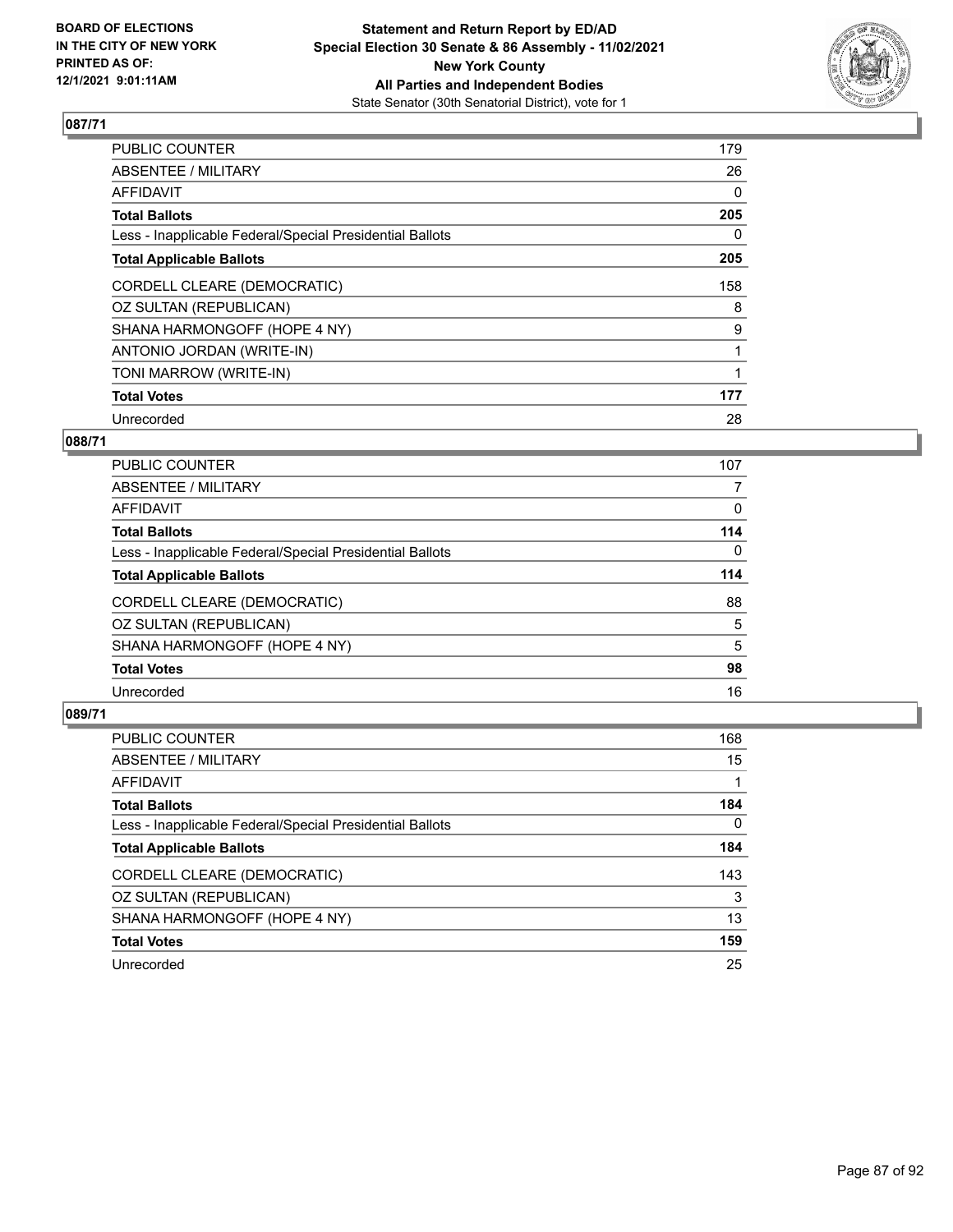

| PUBLIC COUNTER                                           | 168 |
|----------------------------------------------------------|-----|
| ABSENTEE / MILITARY                                      | 9   |
| AFFIDAVIT                                                | 0   |
| Total Ballots                                            | 177 |
| Less - Inapplicable Federal/Special Presidential Ballots | 0   |
| <b>Total Applicable Ballots</b>                          | 177 |
| CORDELL CLEARE (DEMOCRATIC)                              | 136 |
| OZ SULTAN (REPUBLICAN)                                   | 4   |
| SHANA HARMONGOFF (HOPE 4 NY)                             | 5   |
| TRU LANE WYNN (WRITE-IN)                                 |     |
| <b>Total Votes</b>                                       | 146 |
| Unrecorded                                               | 31  |

#### **091/71**

| <b>PUBLIC COUNTER</b>                                    | 104 |
|----------------------------------------------------------|-----|
| ABSENTEE / MILITARY                                      | 12  |
| AFFIDAVIT                                                | 0   |
| <b>Total Ballots</b>                                     | 116 |
| Less - Inapplicable Federal/Special Presidential Ballots | 0   |
| <b>Total Applicable Ballots</b>                          | 116 |
| CORDELL CLEARE (DEMOCRATIC)                              | 97  |
| OZ SULTAN (REPUBLICAN)                                   |     |
| SHANA HARMONGOFF (HOPE 4 NY)                             |     |
| <b>Total Votes</b>                                       | 99  |
| Unrecorded                                               | 17  |
|                                                          |     |

| PUBLIC COUNTER                                           | 136 |
|----------------------------------------------------------|-----|
| ABSENTEE / MILITARY                                      | 19  |
| AFFIDAVIT                                                | 0   |
| <b>Total Ballots</b>                                     | 155 |
| Less - Inapplicable Federal/Special Presidential Ballots | 0   |
| <b>Total Applicable Ballots</b>                          | 155 |
| CORDELL CLEARE (DEMOCRATIC)                              | 125 |
| OZ SULTAN (REPUBLICAN)                                   | 4   |
| SHANA HARMONGOFF (HOPE 4 NY)                             | 4   |
| <b>Total Votes</b>                                       | 133 |
| Unrecorded                                               | 22  |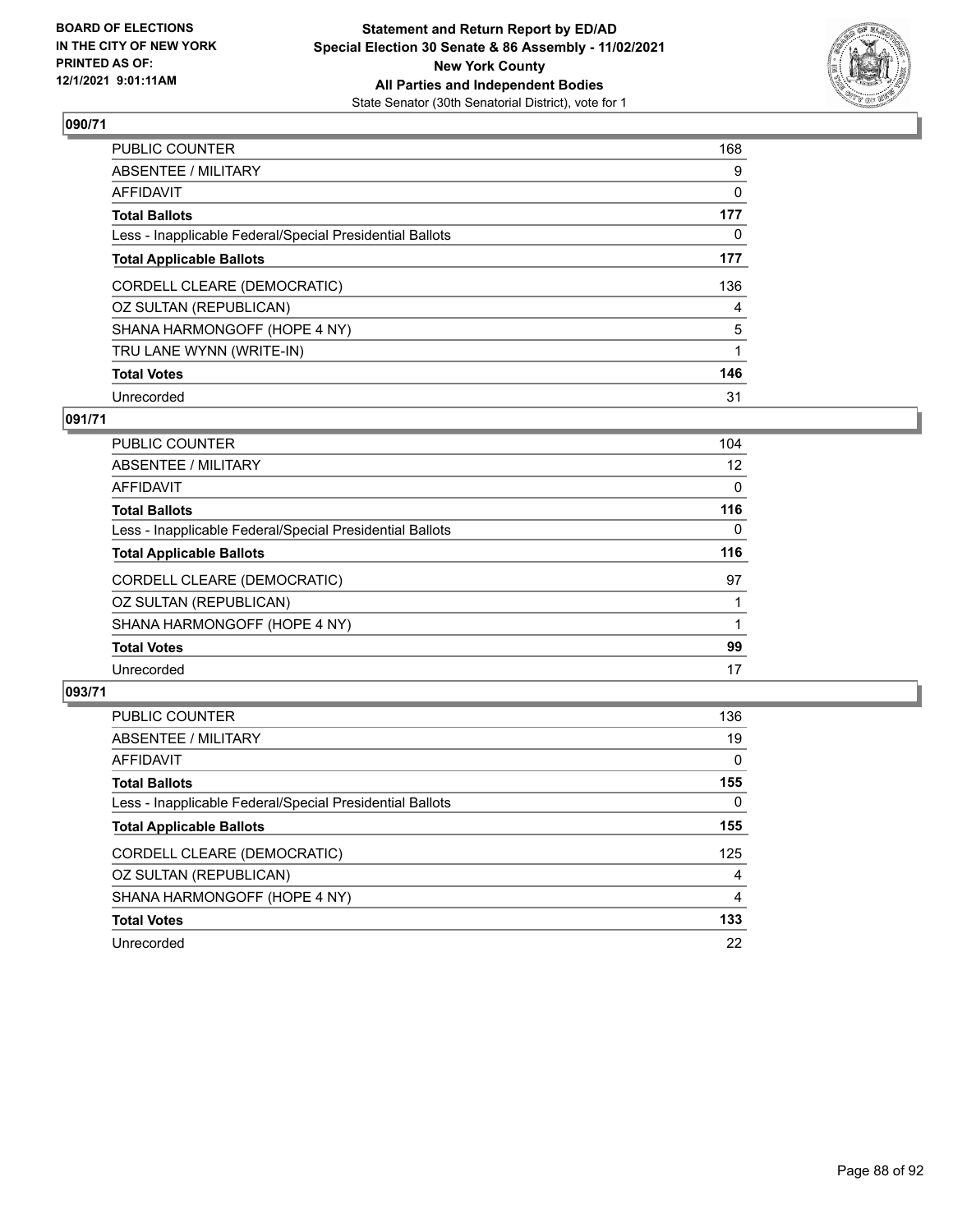

| PUBLIC COUNTER                                           | $\Omega$     |
|----------------------------------------------------------|--------------|
| ABSENTEE / MILITARY                                      | $\mathbf{0}$ |
| AFFIDAVIT                                                | 0            |
| <b>Total Ballots</b>                                     | 0            |
| Less - Inapplicable Federal/Special Presidential Ballots | 0            |
| <b>Total Applicable Ballots</b>                          | $\mathbf{0}$ |
|                                                          | 0            |
| CORDELL CLEARE (DEMOCRATIC)                              |              |
| OZ SULTAN (REPUBLICAN)                                   | $\mathbf{0}$ |
| SHANA HARMONGOFF (HOPE 4 NY)                             | $\mathbf{0}$ |

#### **102/71**

| PUBLIC COUNTER                                           | 153 |
|----------------------------------------------------------|-----|
| <b>ABSENTEE / MILITARY</b>                               |     |
| AFFIDAVIT                                                | 2   |
| Total Ballots                                            | 162 |
| Less - Inapplicable Federal/Special Presidential Ballots | 0   |
| <b>Total Applicable Ballots</b>                          | 162 |
| CORDELL CLEARE (DEMOCRATIC)                              | 137 |
| OZ SULTAN (REPUBLICAN)                                   | 9   |
| SHANA HARMONGOFF (HOPE 4 NY)                             | 5   |
| <b>Total Votes</b>                                       | 151 |
| Unrecorded                                               | 11  |
|                                                          |     |

| PUBLIC COUNTER                                           | 128 |
|----------------------------------------------------------|-----|
| ABSENTEE / MILITARY                                      | 12  |
| AFFIDAVIT                                                | 2   |
| <b>Total Ballots</b>                                     | 142 |
| Less - Inapplicable Federal/Special Presidential Ballots | 0   |
| <b>Total Applicable Ballots</b>                          | 142 |
| CORDELL CLEARE (DEMOCRATIC)                              | 116 |
| OZ SULTAN (REPUBLICAN)                                   | 6   |
| SHANA HARMONGOFF (HOPE 4 NY)                             | 5   |
| <b>Total Votes</b>                                       | 127 |
| Unrecorded                                               | 15  |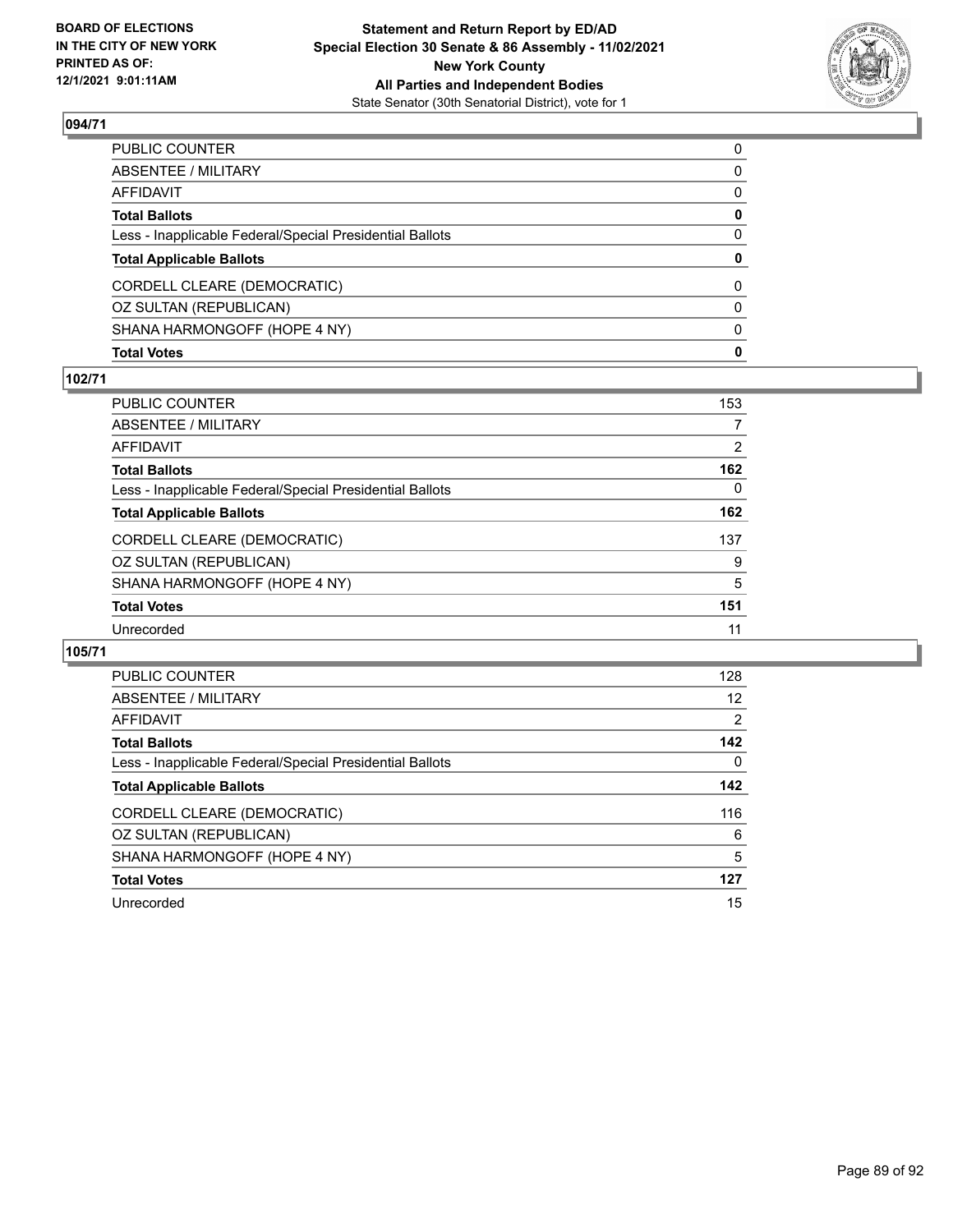

| PUBLIC COUNTER                                           | 97           |
|----------------------------------------------------------|--------------|
| ABSENTEE / MILITARY                                      |              |
| AFFIDAVIT                                                | $\Omega$     |
| Total Ballots                                            | 104          |
| Less - Inapplicable Federal/Special Presidential Ballots | $\mathbf{0}$ |
| <b>Total Applicable Ballots</b>                          | 104          |
| CORDELL CLEARE (DEMOCRATIC)                              | 89           |
| OZ SULTAN (REPUBLICAN)                                   | 6            |
| SHANA HARMONGOFF (HOPE 4 NY)                             |              |
| <b>Total Votes</b>                                       | 96           |
| Unrecorded                                               | 8            |

### **107/71**

| <b>PUBLIC COUNTER</b>                                    | 229 |
|----------------------------------------------------------|-----|
| ABSENTEE / MILITARY                                      | 12  |
| AFFIDAVIT                                                | 0   |
| <b>Total Ballots</b>                                     | 241 |
| Less - Inapplicable Federal/Special Presidential Ballots | 0   |
| <b>Total Applicable Ballots</b>                          | 241 |
| CORDELL CLEARE (DEMOCRATIC)                              | 207 |
| OZ SULTAN (REPUBLICAN)                                   | 8   |
| SHANA HARMONGOFF (HOPE 4 NY)                             | 7   |
| <b>Total Votes</b>                                       | 222 |
| Unrecorded                                               | 19  |
|                                                          |     |

| <b>PUBLIC COUNTER</b>                                    | 121 |
|----------------------------------------------------------|-----|
| ABSENTEE / MILITARY                                      | 15  |
| AFFIDAVIT                                                | 0   |
| <b>Total Ballots</b>                                     | 136 |
| Less - Inapplicable Federal/Special Presidential Ballots | 0   |
| <b>Total Applicable Ballots</b>                          | 136 |
| CORDELL CLEARE (DEMOCRATIC)                              | 106 |
| OZ SULTAN (REPUBLICAN)                                   | 2   |
| SHANA HARMONGOFF (HOPE 4 NY)                             | 8   |
| ALI DIINI (WRITE-IN)                                     | 1   |
| UNATTRIBUTABLE WRITE-IN (WRITE-IN)                       | 1   |
| <b>Total Votes</b>                                       | 118 |
| Unrecorded                                               | 18  |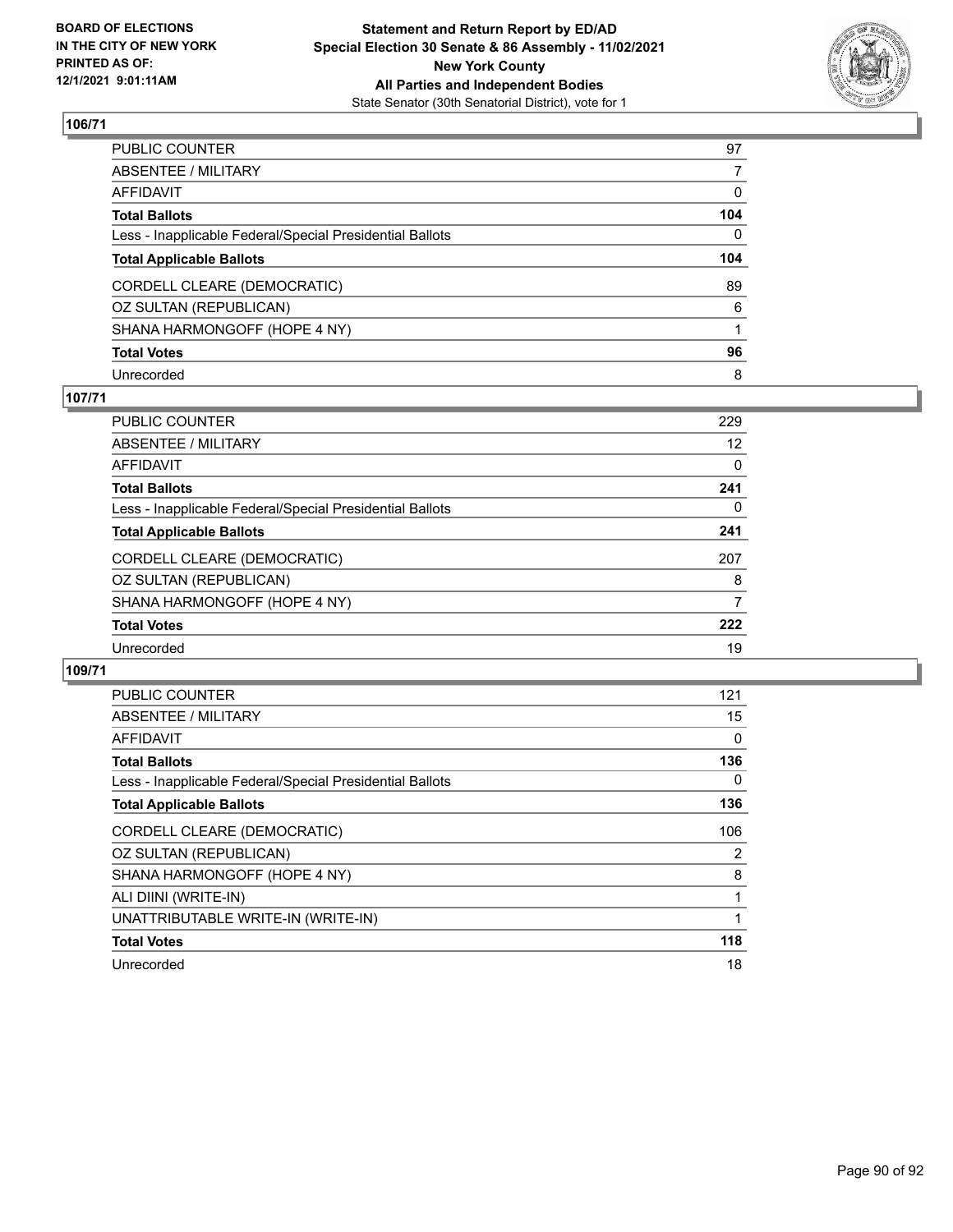

| PUBLIC COUNTER                                           | 122               |
|----------------------------------------------------------|-------------------|
| ABSENTEE / MILITARY                                      | $12 \overline{ }$ |
| AFFIDAVIT                                                |                   |
| Total Ballots                                            | 135               |
| Less - Inapplicable Federal/Special Presidential Ballots | 0                 |
| <b>Total Applicable Ballots</b>                          | 135               |
| CORDELL CLEARE (DEMOCRATIC)                              | 105               |
| OZ SULTAN (REPUBLICAN)                                   | 7                 |
| SHANA HARMONGOFF (HOPE 4 NY)                             | 3                 |
| ALI DIINI (WRITE-IN)                                     | 2                 |
| <b>Total Votes</b>                                       | 117               |
| Unrecorded                                               | 18                |

#### **082/72**

| PUBLIC COUNTER                                           | 0           |
|----------------------------------------------------------|-------------|
| ABSENTEE / MILITARY                                      | 0           |
| AFFIDAVIT                                                | $\Omega$    |
| <b>Total Ballots</b>                                     | 0           |
| Less - Inapplicable Federal/Special Presidential Ballots | 0           |
| <b>Total Applicable Ballots</b>                          | 0           |
| CORDELL CLEARE (DEMOCRATIC)                              | 0           |
| OZ SULTAN (REPUBLICAN)                                   | $\Omega$    |
| SHANA HARMONGOFF (HOPE 4 NY)                             | 0           |
| <b>Total Votes</b>                                       | $\mathbf 0$ |

| <b>PUBLIC COUNTER</b>                                    | 0        |
|----------------------------------------------------------|----------|
| <b>ABSENTEE / MILITARY</b>                               | 0        |
| AFFIDAVIT                                                | 0        |
| <b>Total Ballots</b>                                     | 0        |
| Less - Inapplicable Federal/Special Presidential Ballots | $\Omega$ |
| <b>Total Applicable Ballots</b>                          | 0        |
|                                                          |          |
| CORDELL CLEARE (DEMOCRATIC)                              | 0        |
| OZ SULTAN (REPUBLICAN)                                   | $\Omega$ |
| SHANA HARMONGOFF (HOPE 4 NY)                             | $\Omega$ |